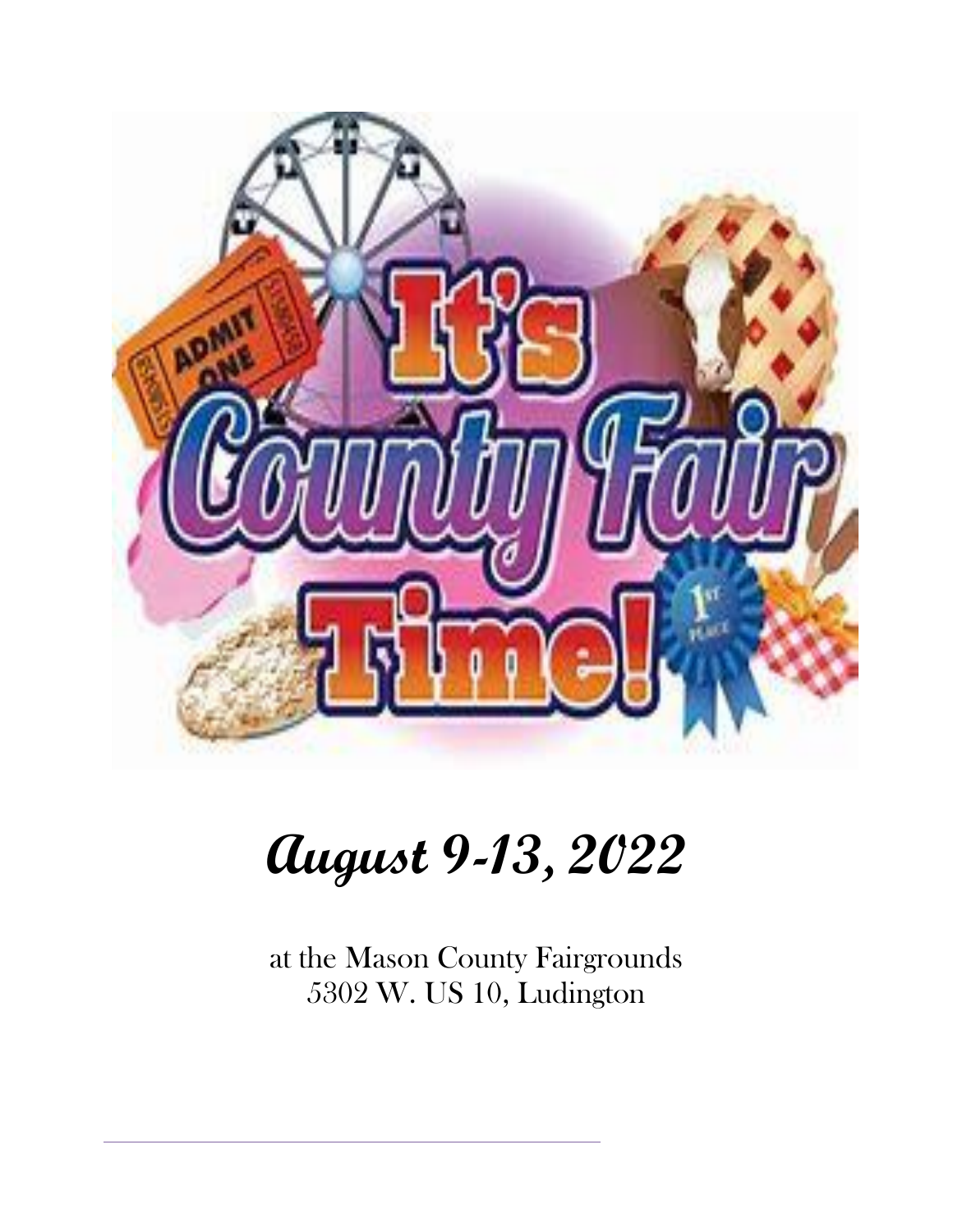

Dear Friends,

The Board of Directors of the Western Michigan Fair Association is excited to welcome exhibitors and visitors back to the Mason County Fairgrounds for the 84th annual Western Michigan Fair!

Years ago, the purpose of the county fair was to give Michigan farmers a way to come to together, and exchange ideas for improving yields, raising livestock and to show off the best of their best.

Today's county fairs, offer modern displays and exhibits, and remind us of Michigan's strong agricultural heritage and traditions. It is this connection between the past and present that strengthens our community, our families and Michigan's agricultural industry.

Our exhibitors, both new and experienced, have a unique opportunity to showcase their projects, both animals and still projects while helping to educate the public. When visiting our fair, you will see exhibits such as livestock, horses, and poultry. This is also an opportunity for everyone to learn and compete in agricultural related activities and events. Check out the work at the youth Exhibit building as well as our adult exhibitor projects in the Town Hall, the Quonset building, Domestic Arts building, Floriculture building and Community Center.

Traditions at the county fair include great family entertainment and fair food. Don't miss out on the Grandstand Events, the Elephant Ears, the Fresh Lemonade, the French Fries, the Cotton Candy and so much more at the 2022 Western Michigan Fair!

Welcome to the Fair!

WMFA Board of Directors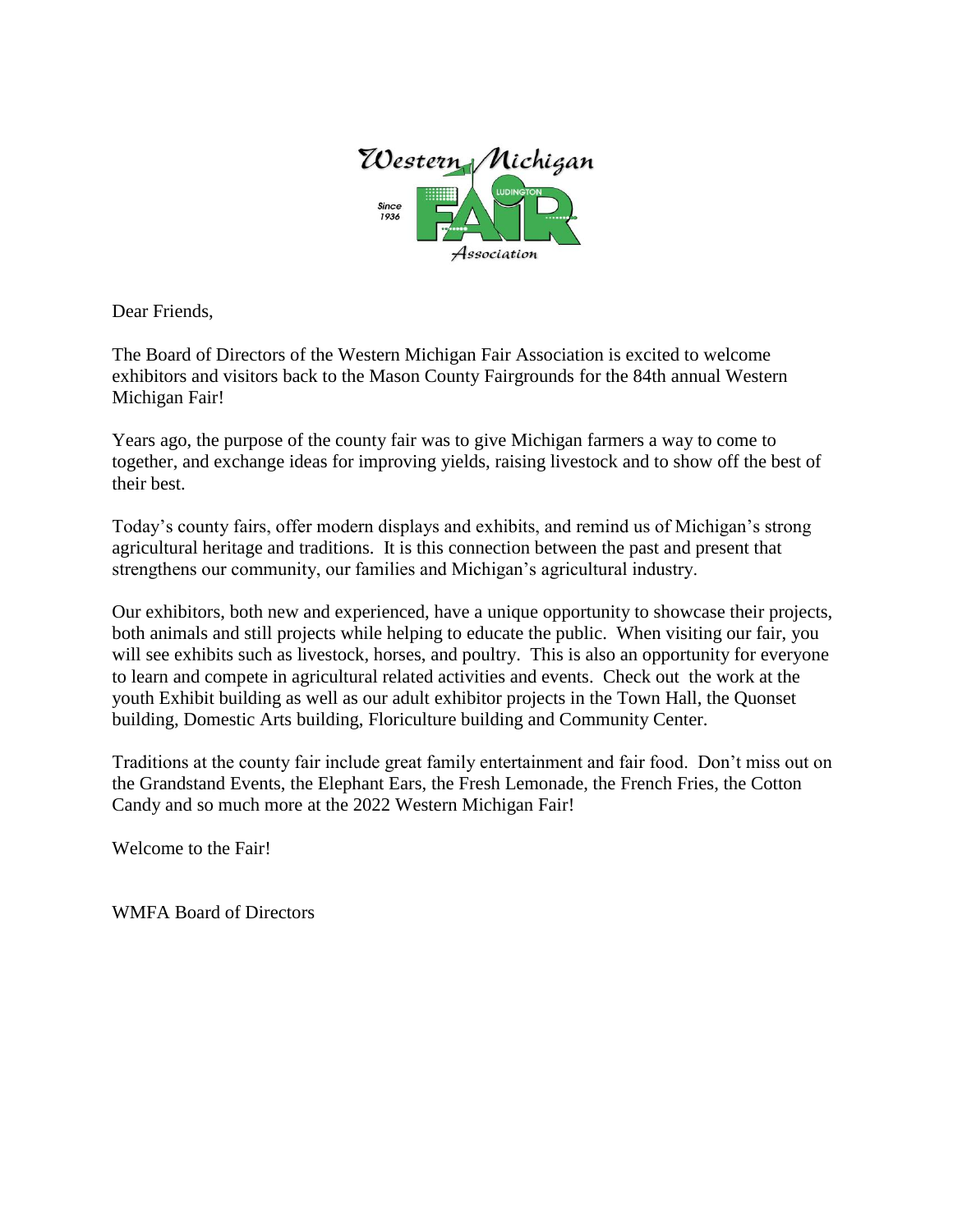# 2022 WESTERN MICHIGAN FAIR **SCHEDULE**

### **Monday, August 8 – Pre-Fair events (No Midway)**

9:00 am – Horse Show 3:00 pm – Sheep Show 5:00pm – Goat Show 6:00 pm – Still Exhibit Judging (Buildings not open until Judging is completed) 6:00 pm – MI Sired Futurity Harness Racing 6:00 pm – Open Class Judging

### **Tuesday, August 9 – Fair Opening Day**

Fair Entrance \$1.00 – 5 and under free 3:00 – 11:00 pm – Midway Open – Wristbands Available Daily – please check Masoncountyfairgrounds.com or TJSchmidtCarnival.com for current pricing. 9:00 am – Swine Show 12:00 pm – Colt Stakes Harness Racing 12:00 pm – Exhibit Buildings Open 3:00 pm – Midway Opens 5:00 pm – West Shore Bank Family Buck Night \*First 500 children thru the gate receive \$1 bill. 7:00 pm – Michigan Tractor & Truck Pull Grandstand admission \$10.00 10:00 pm Fireworks to Music – Grandstand admission Free to fairgoers 11:00 pm – Midway Closes

### **Wednesday, August 10 – Kids Day**

Fair entrance  $$4.00$  per person  $-5$  and under free 10:00 am – Beef Show 12:00 pm – Midway Opens Noon – 5p.m. Kid's Day – Wristbands Available Daily – please check Masoncountyfairgrounds.com or TJSchmidtCarnival.com for current pricing. 3:00pm – Rabbit Show 5:00 – 11:00 p.m. Midway Open – please check Masoncountyfairgrounds.com or TJSchmidtCarnival.com for current pricing. 5:00 pm - Bike Drawing/ Backpack giveaway at Hayloft Tent 5:30 pm – Western Mi. Fair 2022 Homemaker of the Year announced in front of Domestic Arts Building 7:00pm – Mini Wedge Racing Grandstand Admission \$5.00 11:00 pm – Midway Closes

# 2022 WESTERN MICHIGAN FAIR SCHEDULE (cont.)

### **Thursday, August 11 – Home Town Hero's Day**

Fair entrance  $$4.00$  per person  $-5$  and under free All Veterans and Senior Citizens (60 or older) admitted free. 9:00am – Poultry Show 10:00 am – Dairy Show 12:00 – 2:00pm – Special Kids Day – Children eligible for this special event will be by invitation only and given an ID badge through the West Shore ESD. 3:00 pm – Midway Opens – Wristbands Available Daily – please check Masoncountyfairgrounds.com or TJSchmidtCarnival.com for current pricing. 3:00 pm – 11pm – Read for Rides ticket holders 7:00 pm – TNT Figure 8 and Vehicle Barrel Racing Grandstand admission \$10 Pit Passes \$20 11:00 pm Midway closes

### **Friday, August 12 – Fantastic Friday**

Fair entrance  $$4.00$  per person  $-5$  and under free 10:00am – Fun Equestrian Games 12:00 pm – Exhibit Buildings Open 3:00 pm - Midway Opens – Wristbands Available Daily – please check Masoncountyfairgrounds.com or TJSchmidtCarnival.com for current pricing. 5:00 pm – Pedal Pull for Kids 7:00 pm – SJO Super Cross, Grandstand admission \$13 Pit Passes \$13 11:00 pm – Midway closes

### **Saturday, August 13 – Fair Finale**

Fair entrance  $$4.00$  per person  $-5$  and under free 9:00 am – Barn Brawl youth wrestling 11:00am – Livestock Auction – Show/Sale Barn 12:00 pm – Midway opens – Wristbands Available Daily – please check Masoncountyfairgrounds.com or TJSchmidtCarnival.com for current pricing. 3:00 pm – Farm Bureau Hay Bale Toss Contest – Beef and Dairy Show Ring – free to fairgoers 6:30 pm – Unique Motor Sports presents the Night of Destruction Demolition Derby Grandstand admission \$15 Pit Passes \$20 11:00 pm – Midway Closes

> \*\* Schedule is Subject to Change\*\* \*\* Check our website for up to date information \*\*



.







**Wednesday, Thursday & Friday**

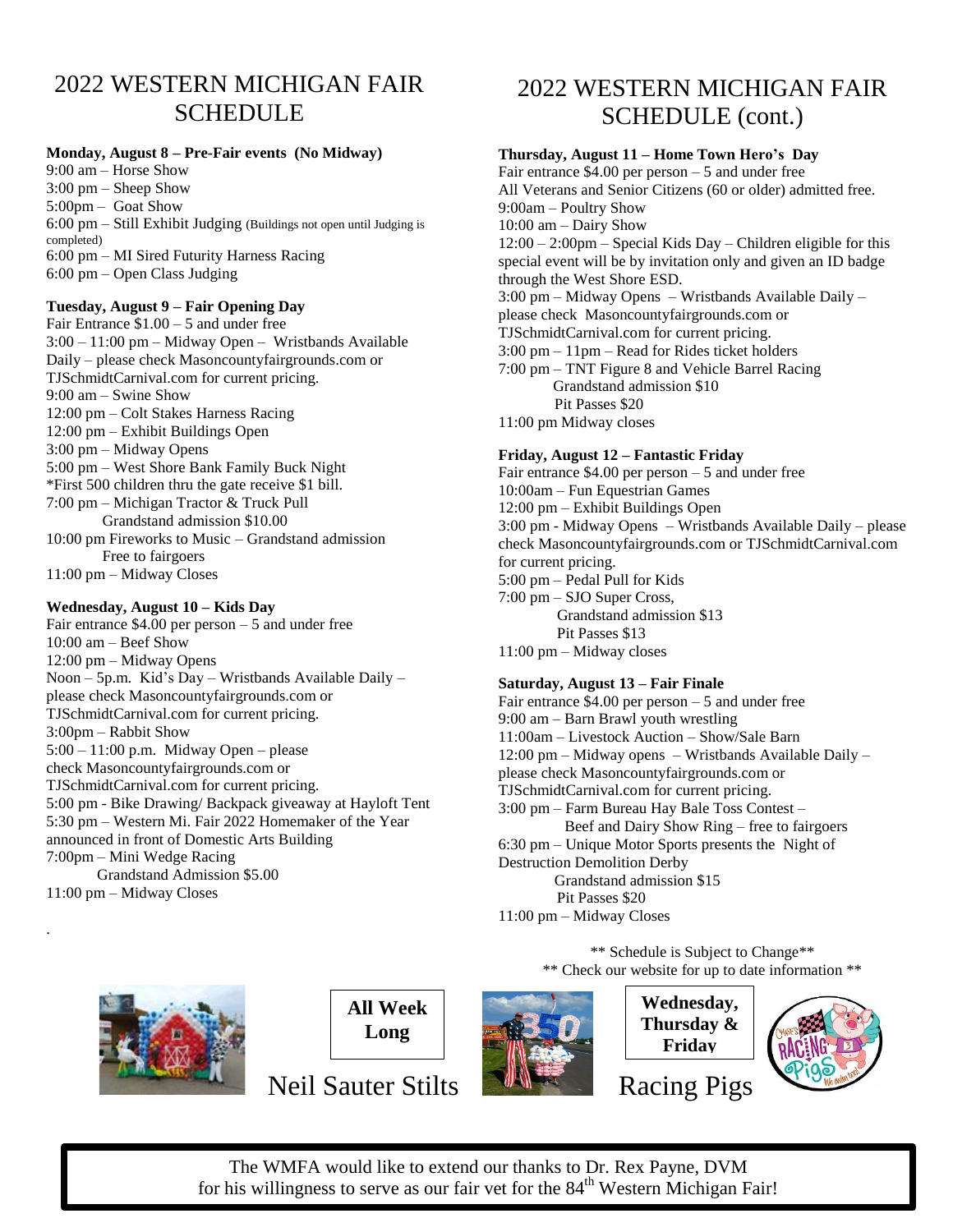### **For Your Information**

**Pro-rating Premiums:** the Western Michigan Fair Association reserves the right to prorate premiums.

**Premium Checks:** premiums will be paid after the conclusion of the Fair. Checks will be mailed within 7 days. Checks must be cashed within 60 days. After 60 days, any uncashed checks will be voided. If you wish donate your premium check back to the Association, please endorse the check and return to the Association.

**Premium disputes:** Any premium dispute must be filed in writing with the Association Board within three weeks after the conclusion of Fair. Complaints must be submitted to the Board Secretary by mailing to the Association at PO Box 153 Scottville, MI 49454. Disputes will be reviewed by the Executive Committee. The Executive Committee shall report findings to the Fair Board at the next scheduled meeting with a final decision on the dispute within 10 days after the meeting.

**Campers:** All campers must register before setting up camp. The camping fee for Fair week is \$100.00; Due the second Wednesday in July. After the 2<sup>nd</sup> Wednesday until July 21 the fee is \$125.00. After July  $21<sup>st</sup>$  the fee is \$150.00. Campsite reservations may be made with the Western Michigan Fair Association at PO Box 153 Scottville, MI 49454 or dropping off in drop box at the front of the fair office. Campers should be in place by Saturday at 9:00pm

### **Household Pets/Dog Notice**

Unauthorized animals and / or pets are not allowed on the Fairgrounds at any time with the exception of dogs. Dogs are allowed in the camping area only or at the dog show or clinics held during fair week and MUST be on a LEASH at all times. Fair animals must be caged or leashed by handlers at all times and stay in areas appropriate for their species. No animals permitted on the midway, with the exception of Service Dogs.

### **General Rules**:

- **1. Pens must be cleaned by 10:00am daily. – See code of Conduct**
- 2. **All animals must be housed in cages provided by WMFA with the exception of rabbits under 6 weeks of age.**
- 3. All exhibitors must show in showmanship for each species they are participating with. If no showmanship is recorded, you will forfeit premiums.
- 4. No sick animals will be accepted. If an animal is suspected of illness, it will be quarantined until examined by vet. Owner will be responsible for treatment costs and or removal.
- 5. **All exhibitors are required to fill a time slot to watch their exhibit building or awards and premiums will be forfeited.**
- 6. It's each exhibitor's responsibility to properly feed and water their animal daily.
- 7. Little Farmers ages 3-4 may show in Showmanship classes only and only in the show area's listed. Little Farmers ages 3-4 must be accompanied by a parent or youth exhibitor 13 years or older, that has experience showing in the category they want to participate with.
- 8. Animals must be kept in their pens at all times except for the showing, bathing, grooming, milking, or routine exercise, that would be deemed appropriate to the showing of exhibitors specific animal in the show ring. Any other exception must be approved by the fair board.
- 9. Exhibitors will be paid premiums on a maximum of their 12 highest placings entered in the youth exhibit building. However, there is no limit on the number of entries allowed to be displayed.
- 10. Animals will be released at 6am on Sunday with the exception of milking dairy and market haulers. Leaving early will forfeit premiums as well as exhibitor space the following year.
- 11. The WMFA will have a vet on call.

### **EXHIBITOR DRESS CODE / SHOW ETIQUETTE**

 **Please remember you are representing the Western Michigan Fair. In the show ring, you are showing your project that you have worked on. You do not want your attire to take away from your animal. In the auction ring, you are marketing your project animal and once again, you are representing the Western Michigan Fair.**

### **EXHIBITOR DRESS CODE FOR SHOWS/AUCTION/BARN DUTY**

 **The following dress code is to be followed by all Western Michigan Fair livestock exhibitors while in the show ring and auction. Deviations from the dress code will result in a request to change, or you may not show or sell your animal. This dress code is not subject to personal interpretation. A superintendent, assistant superintendent, extension agent or show ring management may deem clothing inappropriate.**

### **The following is considered appropriate dress: CLOSED TOE SHOES ARE MANDATORY**

Clothes must be clean and in good repair, free of holes, tears and slashes.

Clothes must be free of vulgar, violent, alcohol-related, drugrelated materials, or anything that alludes to it. No shorts or cut-offs.

Items designated as underwear are kept under cover.

No halter tops or tops that expose undergarments or midriff. Full-length shirt (chest and midriff covered).

No pants that expose undergarments.

No see-through clothes, tops with spaghetti straps or muscle shirts No see-through garments, muscle shirts, or t-shirts.

No hats.

Closed toed shoes must be worn. Hard soled shoes must be worn in the large animal areas.

No cell phones in the show ring. Cell phone usage will result in the loss of placing ribbon and premium for that class. Any fair board member, superintendent or livestock committee member witnessing such behavior has the authority to remove an exhibitor from competition.

### **MARKET PROJECT EXHIBITORS**

Any exhibitor wishing to market an animal must be a member of a recognized market organization.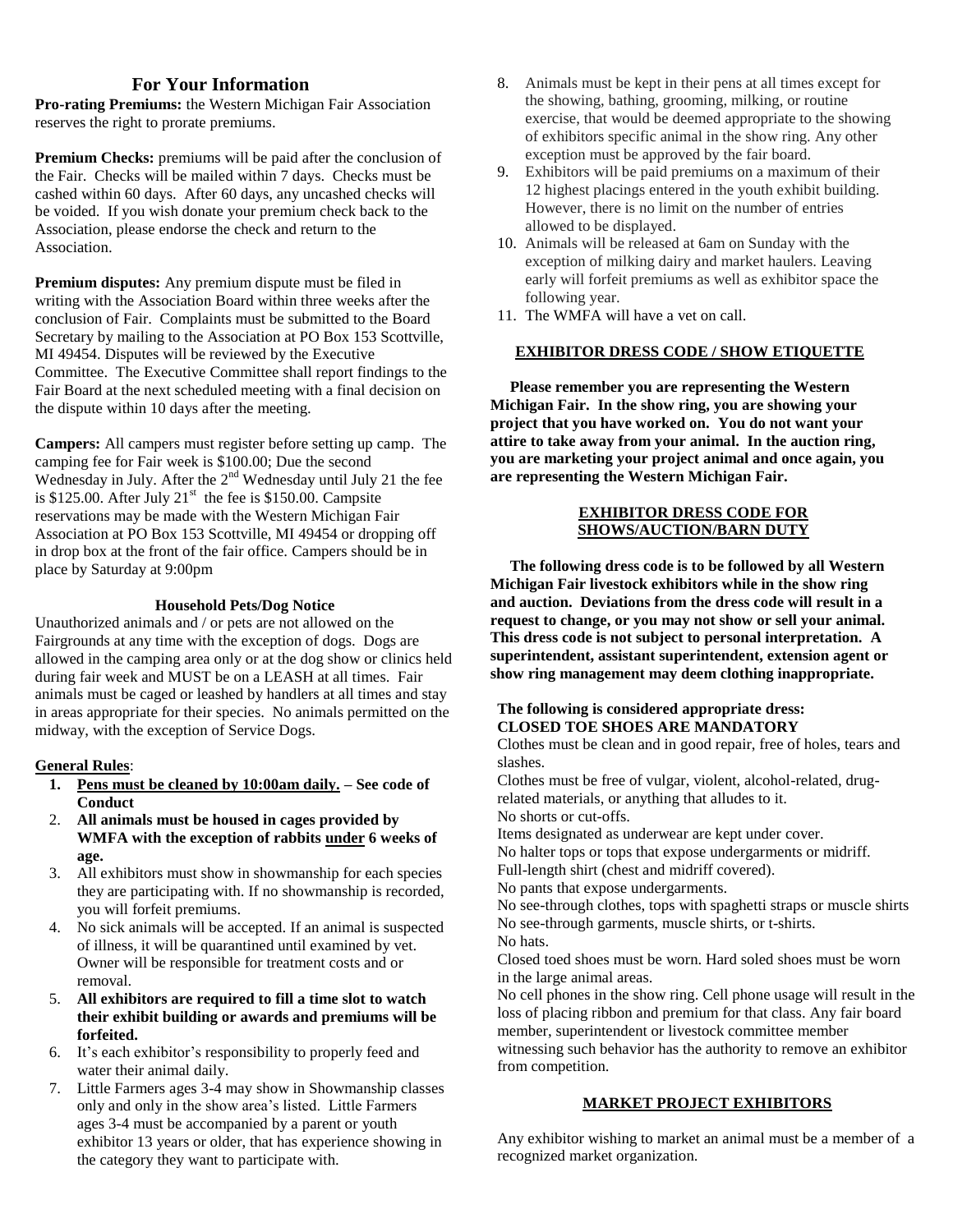# **FOR 2022 HEATH REQUIREMENTS FOR LIVESTOCK EXHIBITED IN MICHIGAN VISIT: WWW.MICHIGAN.GOV/MDA**



**Department 2 - Youth Dairy Cattle**

**Judging time: Thursday, 10:00am Night Milking Time: 5:30pm Tue., Wed. & Thu.** *All Dairy animals moved in Michigan are required to have an RFID (radio frequency identification device) ear tag*.

### **Section 1 - Showmanship**

Must have at least 3 entries in each showmanship class or classes will be combined.

| Class                     |                         | $\mathcal{D}$ | 3      |
|---------------------------|-------------------------|---------------|--------|
| $1 \quad 17-19$ yrs.      | Trophy & 3.00 2.00      |               | - 1.00 |
| 2 14-16 yrs.              | Trophy & 3.00 2.00 1.00 |               |        |
| 3 11-13 yrs.              | Trophy $& 3.00 2.00$    |               | - 1.00 |
| 4 8-10 yrs.               | Trophy & 3.00 2.00 1.00 |               |        |
| 5 $5-7$ yrs.              | Trophy & 3.00 2.00 1.00 |               |        |
| 6 Little Farmers 3-4 yrs. |                         | Ribbons only  |        |

Little Farmers 3-4 must be accompanied by a parent or youth exhibitor 13 years or older, that has experience showing in this category.

8 Supreme Dairy Showman Special Award

Dairy Breed Sections:

| <b>Section 2 Ayrshire</b>    | <b>Section 5 Holstein</b>  |
|------------------------------|----------------------------|
| <b>Section 3 Brown Swiss</b> | <b>Section 6 Jersey</b>    |
| <b>Section 4 Guernsey</b>    | <b>Section 7 Any Other</b> |

| <b>Class</b>                                                     | A                 | B                            |      |
|------------------------------------------------------------------|-------------------|------------------------------|------|
| 9 Bull Calf (born after 1/1 this year)                           |                   |                              |      |
|                                                                  | 3.00              | 2.00                         | 1.00 |
| 10 Junior Heifer Calf (born after 3/1 this year)                 |                   |                              |      |
|                                                                  | $3.00 \quad 2.00$ |                              | 1.00 |
| 11 Intermediate Heifer Calf (born 12/1 last year-2/28 this year) |                   |                              |      |
|                                                                  | $3.00 \quad 2.00$ |                              | 1.00 |
| 12 Senior Heifer Calf (born 9/1 last year-11/30 last year)       |                   |                              |      |
|                                                                  |                   | $3.00\qquad 2.00$            | 1.00 |
| 13 Junior Yearling Heifer (born 3/1 last year-8/31 last year)    |                   |                              |      |
|                                                                  |                   | $3.00 \quad 2.00$            | 1.00 |
| 14 Senior Yearling Heifer (born 9/1 2 yrs. ago-2/29 last year)   |                   |                              |      |
|                                                                  |                   | $3.00 \quad 2.00 \quad 1.00$ |      |
| 15 Junior Champion Female                                        |                   |                              |      |
| (Winners of classes 10-14)                                       |                   | Rosette                      |      |
| 16 Two Year old Cow (born 9/1 3 yrs. ago-8/31 two yrs. ago)      |                   |                              |      |
|                                                                  | 3.00              | 2.00                         | 1.00 |
|                                                                  |                   |                              |      |

| 3.00                                                       | 2.00 | 1.00    |      |
|------------------------------------------------------------|------|---------|------|
| 18 Four Year Old Cow (born 9/1 5 yrs. ago-8/31 4 yrs. ago) |      |         |      |
|                                                            | 3.00 | 2.00    | 1.00 |
| 19 Aged Cow (5 yrs. old, born before 9/1 5 yrs. ago)       |      |         |      |
|                                                            | 3.00 | 2.00    | 1.00 |
| 20 Senior Champion Female                                  |      |         |      |
| (Winners of classes 16-19)                                 |      | Rosette |      |
| 21 Grand Champion Female                                   |      |         |      |
| (Winners of classes $15 \& 20$ )                           |      | Rosette |      |
| 22 Produce of Dam (2 animals, any age, from same dam)      |      |         |      |
|                                                            | 3.00 | 2.00    | 1.00 |
| 23 Best Udder Cow                                          | 3.00 | 2.00    | 1.00 |

17 Three Year Old Cow (born 9/1 4 yrs. ago-8/31 3 yrs. ago)

#### **Section 8 - Best Udder - All Breeds**

24 Best Udder of All Breeds Trophy

#### **Section 9 - Dairy Youth Group Herd**

1. Three female breeding animals, shown by three different exhibitors all from same youth group.

2. Judging based on uniformity of animals and member showmanship. Class  $1 \t 2 \t 3 \t 4$ 

| Ciass        |      |           |      |
|--------------|------|-----------|------|
| 27 Club Herd | 4.00 | 3.00 2.00 | 1.00 |



**Department 4 - Youth Beef Cattle**

**Judging Time: Wednesday, 10:00am** *All Beef animals moved in Michigan are required to have an RFID (radio frequency identification device) ear tag.*

#### **Section 1 - Showmanship**

Must have at least 3 entries in each showmanship class or classes will be combined.

| <b>Class</b> |                            |               | $\mathcal{D}_{\mathcal{L}}$ | 3    |
|--------------|----------------------------|---------------|-----------------------------|------|
|              | 30 17-19 yrs.              | Trophy & 3.00 | 2.00                        | 1.00 |
|              | 31 14-16 yrs.              | Trophy & 3.00 | 2.00                        | 1.00 |
|              | 32 11-13 yrs.              | Trophy & 3.00 | 2.00                        | 1.00 |
|              | 33 8 - 10 yrs.             | Trophy & 3.00 | 2.00                        | 1.00 |
|              | 34 5-7 yrs.                | Trophy & 3.00 | 2.00                        | 1.00 |
|              | 35 Little Farmers 3-4 yrs. |               | Ribbons only                |      |

Little Farmers 3-4 must be accompanied by a parent or youth exhibitor 13 years or older, that has experience showing in this category.

37 Supreme Beef Showman Special Award

Beef Breed Sections:

| <b>Section 2 Angus</b> |                                           | <b>Section 6 Shorthorn</b>       |
|------------------------|-------------------------------------------|----------------------------------|
|                        | <b>Section 3 Charolais</b>                | <b>Section 7 Simmental</b>       |
|                        | <b>Section 4 Hereford</b>                 | <b>Section 8 Short Horn Plus</b> |
|                        | Section 5 Maine-Anjou Section 9 Any Other |                                  |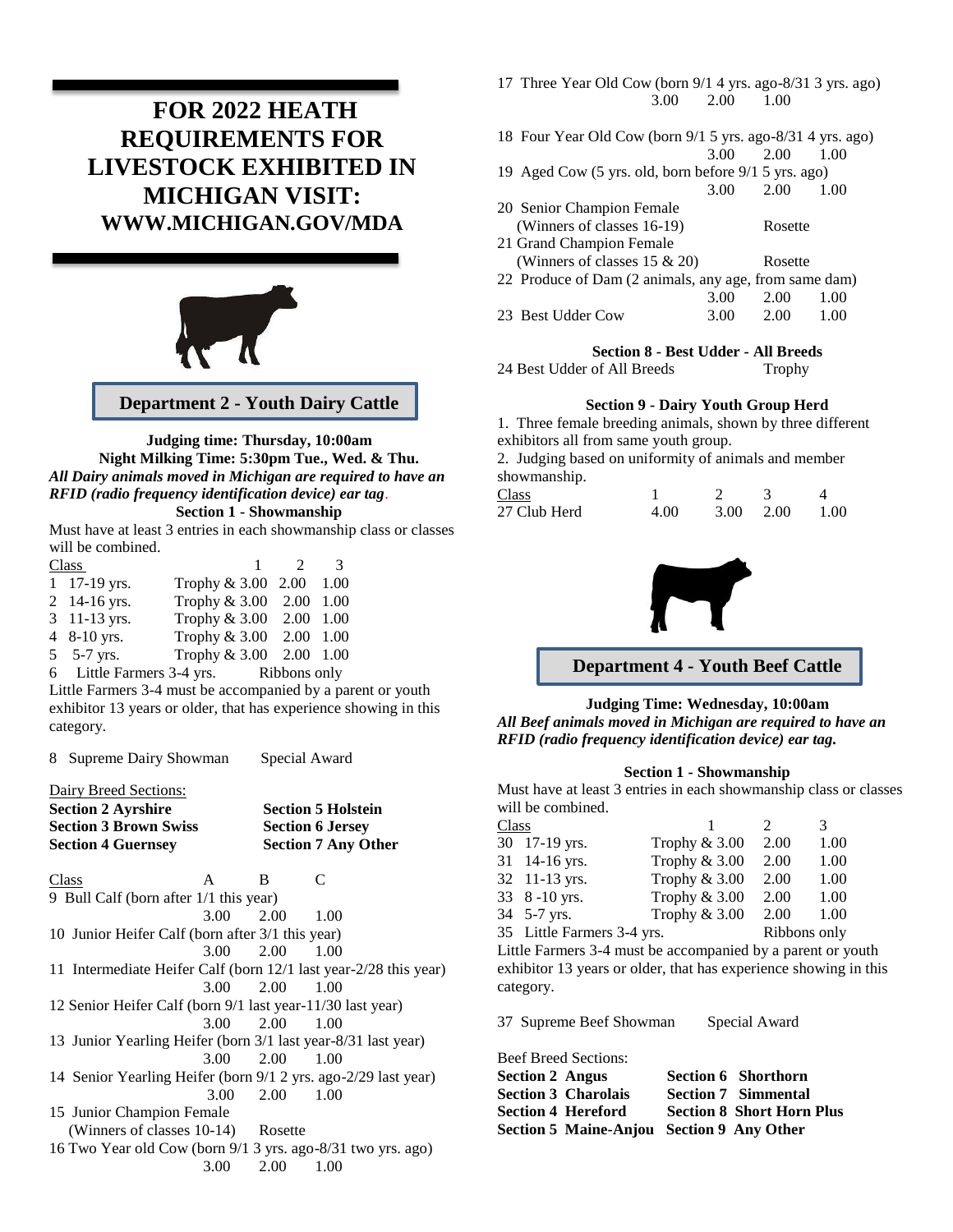Class A B C 38 Bull Calf (born after 1/1 this year) 3.00 2.00 1.00 39 Summer Heifer Calf (born from 4/30-8/31 this year) 3.00 2.00 1.00 40 Junior Heifer Calf (born 1/1-4/30 this year) 3.00 2.00 1.00 41 Senior Heifer Calf (born 9/1-12/31 last year) 3.00 2.00 1.00 42 Summer Yearling Heifer (born 5/1-8/31 last year) 3.00 2.00 1.00 43 Junior Yearling Heifer (born 1/1-4/30 last year) 3.00 2.00 1.00 44 Senior Yearling Heifer (born 9/1-12/31 2 yrs. ago) 3.00 2.00 1.00 45 Junior Champion Female (Winners of classes 39-44) Rosette 46 Two Year Old Cow (born before-8/31 two yrs. ago) 3.00 2.00 1.00 47 Mature Cow 3.00 2.00 1.00 48 Two Females, any age, shown by same exhibitor 3.00 2.00 1.00 49 Cow & Calf pair Ribbon 50 Senior Champion Female (Winners of classes 46-48) Rosette 51 Grand Champion Female (Winners of classes  $45 \& 50$ ) Rosette

### **Section 10 - Champion Female - All Breeds**

52 Overall Grand Champion Female Trophy

#### **Section 11 - Beef Youth Group Herd**

1. Three female breeding animals, shown by three different exhibitors, all from same youth group.. 2. Judging based on uniformity of animals and member

| showmanship. |      |      |      |  |
|--------------|------|------|------|--|
| Class        |      |      |      |  |
| 53 Club Herd | 4.00 | 3.00 | 2.00 |  |

#### **Section 12 - Commercial Feeders**

*All Market Steers must be tied using both a halter and a neck rope.*

| Class           |                                                | В    |                                                        |
|-----------------|------------------------------------------------|------|--------------------------------------------------------|
|                 | 57 Extra Tag Market Beef 3.00 2.00             |      | 1.00                                                   |
|                 | 58 Junior & Senior Calf, commercial feeder     |      |                                                        |
|                 | 3.00                                           | 2.00 | 1.00                                                   |
|                 | 59 Junior & Senior Yearling, commercial feeder |      |                                                        |
|                 | 3.00                                           | 2.00 | 1.00                                                   |
|                 | 60 Junior Champion Commercial Feeder Rosette   |      |                                                        |
| 61 Market Beef  |                                                |      | Trophy & Ribbons 1-25 places                           |
| 62 Dairy Beef   |                                                |      | Trophy & Ribbons 1-25 places                           |
|                 |                                                |      | 63 Home-Grown Market Beef (youth must have cow & calf) |
|                 |                                                |      | Trophy & Ribbons 1-25 places                           |
| 64 Junior Beef  |                                                |      | Trophy & Ribbons 1-25 places                           |
| 65 Junior Dairy |                                                |      | Trophy & Ribbons 1-25 places                           |
|                 |                                                |      |                                                        |



### **Department 6 - Youth Sheep**

#### **Judging Time: Monday, 3:00pm**

*All Sheep moved in Michigan are required to have USDA Scrapies identification tag. If tattooed, tag must be given to Superintendent.*

1. No muzzles on lambs at any time.

2. Pens to be bedded with natural materials (wood shavings, straw etc.). No carpets.

3. While in the show ring, the lamb is to be shown with all four feet on the ground or surface of the ring.

- 4. Humane handling practices of sheep at all times.
- 5. No liquid feeding of lambs.

6. The tail can be lifted from the exterior.

### **Section 1 - Showmanship**

Must have at least 3 entries in each showmanship class or classes will be combined.<br>Class

| Class |                            |               | $\mathcal{D}$ | 3    |
|-------|----------------------------|---------------|---------------|------|
|       | 70 17-19 yrs.              | Trophy & 3.00 | 2.00          | 1.00 |
|       | 71 14-16 yrs.              | Trophy & 3.00 | 2.00          | 1.00 |
|       | 72 11-13 yrs.              | Trophy & 3.00 | 2.00          | 1.00 |
|       | 73 8-10 yrs.               | Trophy & 3.00 | 2.00          | 1.00 |
|       | 74 5-7 yrs.                | Trophy & 3.00 | 2.00          | 1.00 |
|       | 75 Little Farmers 3-4 yrs. |               | Ribbons only  |      |

Little Farmers 3-4 must be accompanied by a parent or youth exhibitor 13 years or older, that has experience showing in this category.

78 Supreme Sheep Showman Special Award

Sheep Breed Sections:

| <b>Section 2 Cheviot</b>                            |                                                           | <b>Section 7 Hampshire</b> |      |  |
|-----------------------------------------------------|-----------------------------------------------------------|----------------------------|------|--|
| <b>Section 3 Colored Wool</b><br>Section 4 Columbia | <b>Section 8 Shropshire</b><br><b>Section 9 Southdown</b> |                            |      |  |
| <b>Section 5 Corriedale</b>                         | <b>Section 10 Suffolk</b>                                 |                            |      |  |
| <b>Section 6 Dorset</b>                             |                                                           | Section 11 Any Other       |      |  |
| Class                                               | A                                                         | B                          |      |  |
| 81 Ram Lamb                                         | 3.00                                                      | 2.00                       | 1.00 |  |
| 82 Grand Champion Ram                               |                                                           | Rosette                    |      |  |
| 83 Ewe (2 yrs. & older)                             | 3.00                                                      | 2.00                       | 1.00 |  |
| 84 Ewe (1yr & under 2yrs)                           | 3.00                                                      | 2.00                       | 1.00 |  |
| 85 Ewe Lamb                                         | 3.00                                                      | 2.00                       | 1.00 |  |
| 86 Grand Champion Ewe                               |                                                           | Rosette                    |      |  |

#### **Section 12 - Commercial Feeders**

| Class |                                                                    |      |      |      |
|-------|--------------------------------------------------------------------|------|------|------|
|       | 88 Light Feeder (lamb up to & including 70#)                       |      |      |      |
|       |                                                                    | 3.00 | 2.00 | 1.00 |
|       | 89 Heavy Feeder (lamb 71-90#) 3.00                                 |      | 2.00 | 1.00 |
|       | 90 Pen of Three Feeders                                            | 3.00 | 2.00 | 1.00 |
|       | 91 Finished Wether (non-market animal, $91 \# \&$ over, 1 yr. $\&$ |      |      |      |
|       | under)                                                             | 3.00 | 2.00 | 1.00 |
|       | 92 Market Lamb<br>Trophy & Ribbons 1-25 places                     |      |      |      |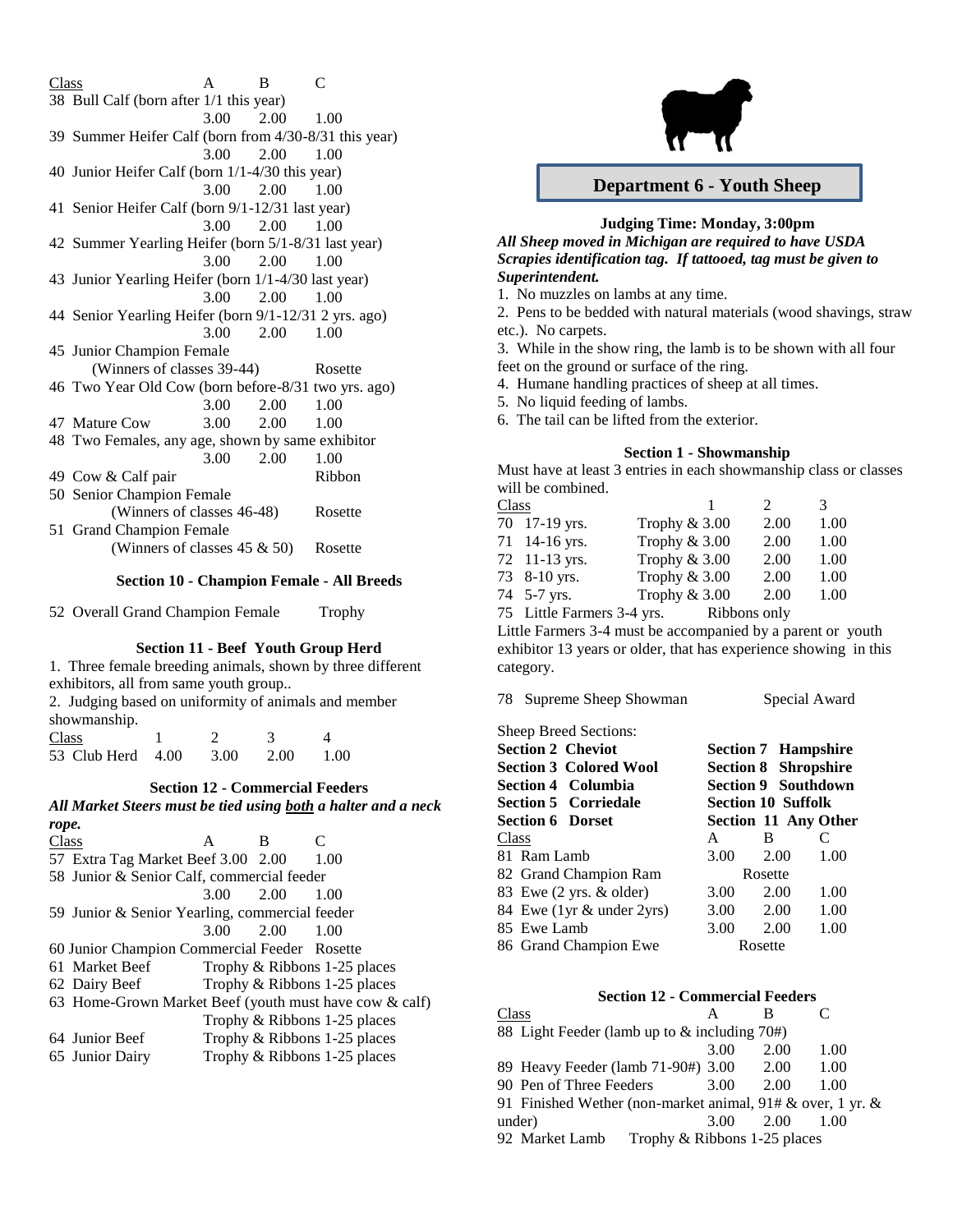93 Home-Grown Market Lamb (youth must have ewe & lamb) Trophy & Ribbons 1-25 places

94 Extra Tagged Market Lamb

3.00 2.00 1.00

|               | Section 13 – Youth Club Flock |      |      |      |
|---------------|-------------------------------|------|------|------|
| Class         |                               |      |      |      |
| 95 Club Flock | 400                           | 3.00 | 2.00 | 1.00 |



### **Department 8 - Youth Goats**

#### **Judging Time: Monday, 5:00pm**

*All Goats moved in Michigan are required to have USDA Scrapies identification tag or tattoo. If tattooed, tag must be given to Superintendent. Tattoo or tag must be checked before Goat can be unloaded from trailer.*

No Bucks over 6 months old. Goats must be dehorned with the exceptions on breed standards.

### **Section 1 - Showmanship**

Must have at least 3 entries in each showmanship class or classes will be combined.

| Class |                |                                          | $\mathcal{D}$ | $\mathcal{R}$ |
|-------|----------------|------------------------------------------|---------------|---------------|
|       | 100 17-19 yrs. | Trophy & 3.00 2.00                       |               | 1.00          |
|       | 101 14-16 yrs. | Trophy & 3.00 2.00                       |               | 1.00          |
|       | 102 11-13 yrs. | Trophy & 3.00 2.00                       |               | 1.00          |
|       | 103 8-10 yrs.  | Trophy & 3.00 2.00 1.00                  |               |               |
|       | 104 $5-7$ yrs. | Trophy & 3.00 2.00                       |               | 1.00          |
|       |                | 105 Little Farmers 3-4 yrs. Ribbons only |               |               |

Little Farmers 3-4 must be accompanied by a parent or youth exhibitor 13 years or older, that has experience showing in this category.

106 Supreme Showman Special Award

Goat Breed Sections:

| <b>Section 2 Alpine</b>                      | <b>Section 8 La Mancha</b>      |         |      |
|----------------------------------------------|---------------------------------|---------|------|
| <b>Section 3 Nubian</b>                      | <b>Section 9 Nigerian Dwarf</b> |         |      |
| <b>Section 4 Oberhalsi</b>                   | <b>Section 10 Boer</b>          |         |      |
| <b>Section 5 Pygmy</b>                       | <b>Section 11 Hair Breed</b>    |         |      |
| <b>Section 6 Saanen</b>                      | <b>Section 12 Any Other</b>     |         |      |
| <b>Section 7 Toggenburg</b>                  |                                 |         |      |
| Class                                        | A                               | B       | C    |
| 108 Buck Kid (under 6 months) 3.00           |                                 | 2.00    | 1.00 |
| 109 Grand Dam Doe (6 yrs. & older)           |                                 |         |      |
|                                              | 3.00                            | 2.00    | 1.00 |
| 110 Aged Doe (born prior to 1/1 last year)   |                                 |         |      |
|                                              | 3.00                            | 2.00    | 1.00 |
| 111 Yearling Doe (born 1/1 -12/31 last year) |                                 |         |      |
|                                              | 3.00                            | 2.00    | 1.00 |
| 112 Senior Doe Kid (born $1/1-3/30$ )        |                                 |         |      |
|                                              | 3.00                            | 2.00    | 1.00 |
| 113 Junior Doe Kid (born after 3/30)         |                                 |         |      |
|                                              | 3.00                            | 2.00    | 1.00 |
| 114 Grand Champion Doe                       |                                 | Rosette |      |

| 115 Produce of Dam (2 females, any age, from same dam) |                              |             |
|--------------------------------------------------------|------------------------------|-------------|
|                                                        | $3.00 \quad 2.00 \quad 1.00$ |             |
| $11C$ W <sub>1</sub> -4-                               | 2.00 2.00                    | $\sim$ 1.00 |

116 Wether 3.00 2.00 1.00

#### **Section 13 - All Breeds**

117 Grand Champion of All Breeds Trophy

118 Best Udder in Show Trophy

### **Section 14 - Goat Youth Group Herd**

1. Three female breeding animals, shown by three different exhibitors, all from same youth group.

2. Judging based on uniformity of animals and member showmanship.

| <b>Class</b>   |      |                   |      |
|----------------|------|-------------------|------|
| 119 Group Herd | 4.00 | $3.00 \quad 2.00$ | 1.00 |

### **Section 15 - Milking & Production Contest / Demonstration Project**

Rules:

1. Contest will be held Tuesday right after showmanship.

2. Goats must be milked between 7:00-8:00am, the morning of the contest.

3. Contestants will need their own bucket & helper to hold their goat, if desired.

4. Winners determined by the amount of milk given during a two (2) minute time period.

5. At the conclusion of the contest, all goats will be milked out completely and a trophy awarded to the highest producing goat. Class 1 2 3

| 120 2 minute timed contest | 3.00 | 2.00 | - 1.00 |
|----------------------------|------|------|--------|
| 121 Highest Production     | 3.00 | 2.00 | - 1.00 |

#### **Section 16 - Costume Class**

**Judging Time: Monday, after the completion of the show** Class

122 Costume Class Ribbons

#### **Section 17 - Market Goats**

Market Goats must be in member's possession at least 8 weeks before fair. All market goats must be dehorned. Class

123 Market Dairy Goat (born current year)

Trophy & Ribbons 1-25 places

124 Market Meat Goat (born current year) Trophy & Ribbons 1-25 places

125 Extra Tagged Market Goat 3.00 2.00 1.00



**Department 10 - Youth Swine**

**Judging Time: Tuesday, 9:00am**

#### **Section 1 - Showmanship**

Must have at least 3 entries in each showmanship class or classes will be combined.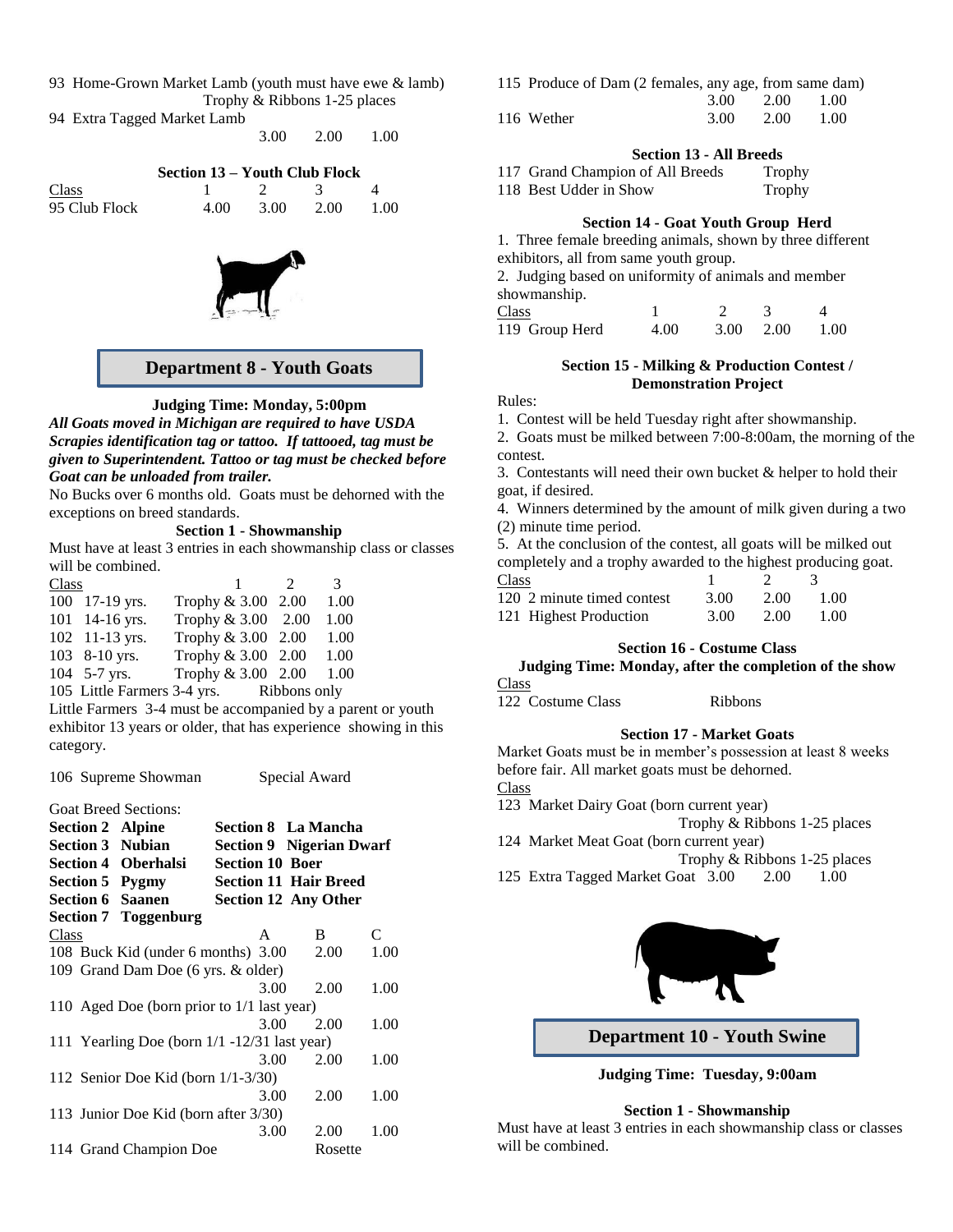| Class |                             |               | 2            | 3    |
|-------|-----------------------------|---------------|--------------|------|
|       | 130 17-19 yrs.              | Trophy & 3.00 | 2.00         | 1.00 |
|       | 131 14-16 yrs.              | Trophy & 3.00 | 2.00         | 1.00 |
|       | 132 11-13 yrs.              | Trophy & 3.00 | 2.00         | 1.00 |
|       | 133 8-10 yrs.               | Trophy & 3.00 | 2.00         | 1.00 |
|       | 134 5-7 yrs.                | Trophy & 3.00 | 2.00         | 1.00 |
|       | 135 Little Farmers 3-4 yrs. |               | Ribbons only |      |

Little Farmers 3-4 must be accompanied by a parent or youth exhibitor 13 years or older, that has experience showing in this category

136 Supreme Swine Showman Special Award

Swine Breed Sections:

|       | <b>Section 2 Berkshire</b>                            | <b>Section 5 Yorkshire</b>                                                                                      |         |      |
|-------|-------------------------------------------------------|-----------------------------------------------------------------------------------------------------------------|---------|------|
|       | <b>Section 3 Duroc</b>                                | <b>Section 6 Any Other</b>                                                                                      |         |      |
|       | <b>Section 4 Hampshire</b>                            |                                                                                                                 |         |      |
| Class |                                                       | A                                                                                                               | B       | C    |
|       | 137 Single Boar Pig (under 1 yr.) 3.00                |                                                                                                                 | 2.00    | 1.00 |
|       | 138 Single Boar Pig (over 1 yr.) 3.00                 |                                                                                                                 | 2.00    | 1.00 |
|       | 139 Champion Boar Pig                                 |                                                                                                                 | Rosette |      |
|       | 140 Single Gilt Pig (under 6 months)                  |                                                                                                                 |         |      |
|       |                                                       | 3.00                                                                                                            | 2.00    | 1.00 |
|       | 141 Gilt (6 months old, open or bred)                 |                                                                                                                 |         |      |
|       |                                                       | 3.00                                                                                                            | 2.00    | 1.00 |
|       | 142 Sow (over 1 yr. without litter)3.00               |                                                                                                                 | 2.00    | 1.00 |
|       | 143 Sow (over 1 yr. with litter) 3.00                 |                                                                                                                 | 2.00    | 1.00 |
|       | 144 Champion Female                                   |                                                                                                                 | Rosette |      |
|       | 145 Breeding Herd (three breeding animals, one breed. |                                                                                                                 |         |      |
|       | One boar, no barrows)                                 | 3.00                                                                                                            | 2.00    | 1.00 |
|       | <b>Section 7 - Champion Female - All Breeds</b>       |                                                                                                                 |         |      |
|       | $\cdots$ $\cdots$                                     | the contract of the contract of the contract of the contract of the contract of the contract of the contract of |         |      |

146 Overall Breed Champion Rosette

# **Section 8 - Commercial Feeders**

| Class |                                                                   |      | в                            |      |  |
|-------|-------------------------------------------------------------------|------|------------------------------|------|--|
|       | 147 Individual Light Feeder (all breeds, up to and including 80#) |      |                              |      |  |
|       |                                                                   | 3.00 | 2.00                         | 1.00 |  |
|       | 148 Heavy Feeder (81 # & over) 3.00                               |      | 2.00                         | 1.00 |  |
|       | 149 Finished Barrow (Non-Market Sale Animal, 200# & over)         |      |                              |      |  |
|       |                                                                   | 3.00 | 2.00                         | 1.00 |  |
|       | 150 Extra Tagged Market Hog                                       | 3.00 | 2.00                         | 1.00 |  |
|       | 151 Pen of Three Feeders                                          | 3.00 | 2.00                         | 1.00 |  |
|       | 153 Market Hog Gilt Trophy & Ribbons 1-25 places                  |      |                              |      |  |
|       | 154 Market Hog Barrow                                             |      |                              |      |  |
|       |                                                                   |      | Trophy & Ribbons 1-25 places |      |  |
|       | 155 Home-Grown Market Hog (youth must have sow & piglets)         |      |                              |      |  |

Trophy & Ribbons 1-25 places



**Department 12 - Youth Poultry**

#### **Judging time: Thursday, 9:00am**

1. Crosses will be accepted only in crossbred production and market classes.

2. Each exhibitor selling market chickens may bring a maximum of nine (9) birds for weigh-in. Two pens of three (3) will be selected to sell and one pen may be entered into production class. 3. Best in Show and Reserve in Show will receive rosettes. All first place poultry are eligible to compete for these awards. 4. Grand Champion market pens and Reserve Champion market pens will receive rosettes.

5. A rosette will be awarded for each Best of Breed with six (6) or more in the class.

6. Premiums will be limited to a maximum of two placings per class, per exhibitor.

7. Identification bands will be required on all birds upon entry.

8**. Exhibitors must carry their own birds for judging**.

9. Birds must be kept in the pens for the Fair. Absolutely NO EARLY withdrawals or premiums will be forfeited.

10. No late entries will be accepted.

11. NO sick birds will be accepted.

12. Poultry judging will be an exhibition show. Birds will not be judged in cages. (with the exception of market)

### 13. **All exhibitors must be present at judging time to handle his/her birds**.

14. All poultry except MARKET may be purchased where the member chooses, but a copy of the sales slip and a copy of a Pullorum-Typhoid free certificate from the hatchery, must be attached to the record book. All poultry must be in the members' possession no later than 4 days after the hatch date.

15. All poultry must be Pullorum tested and found to be negative before entering cage area.

### 16. **No food or personal items may be stored in or on cages inside barn area**.

#### **Section 1 - Chicken Showmanship**

Must have at least 3 entries in each showmanship class or classes will be combined.

| Class |                             |               | $\mathcal{D}$ | 3    |
|-------|-----------------------------|---------------|---------------|------|
|       | 160 17-19 yrs.              | Trophy & 3.00 | 2.00          | 1.00 |
|       | 161 14-16 yrs.              | Trophy & 3.00 | 2.00          | 1.00 |
|       | 162 11-13 yrs.              | Trophy & 3.00 | 2.00          | 1.00 |
|       | 163 8-10 yrs.               | Trophy & 3.00 | 2.00          | 1.00 |
|       | 164 5-7 yrs.                | Trophy & 3.00 | 2.00          | 1.00 |
|       | 165 Little Farmers 3-4 yrs. |               | Ribbons only  |      |

Little Farmers 3-4 must be accompanied by a parent or youth exhibitor 13 years or older, that has experience showing in this category.

166 Supreme Showman Special Award

### **Section 2 - Turkey Showmanship**

Must have at least 3 entries in each showmanship class or classes will be combined.

| Class                       |                 | $\mathcal{D}_{\mathcal{L}}$ | 3    |
|-----------------------------|-----------------|-----------------------------|------|
| 168 17-19 yrs.              | Trophy & 3.00   | 2.00                        | 1.00 |
| 169 14-16 yrs.              | Trophy & 3.00   | 2.00                        | 1.00 |
| 170 11-13 yrs.              | Trophy & 3.00   | 2.00                        | 1.00 |
| 171 8-10 yrs.               | Trophy & 3.00   | 2.00                        | 1.00 |
| 172 5-7 yrs.                | Trophy $& 3.00$ | 2.00                        | 1.00 |
| 173 Little Farmers 3-4 yrs. |                 | Ribbons only                |      |

Little Farmers 3-4 must be accompanied by a parent or youth exhibitor 13 years or older, that has experience showing in this category.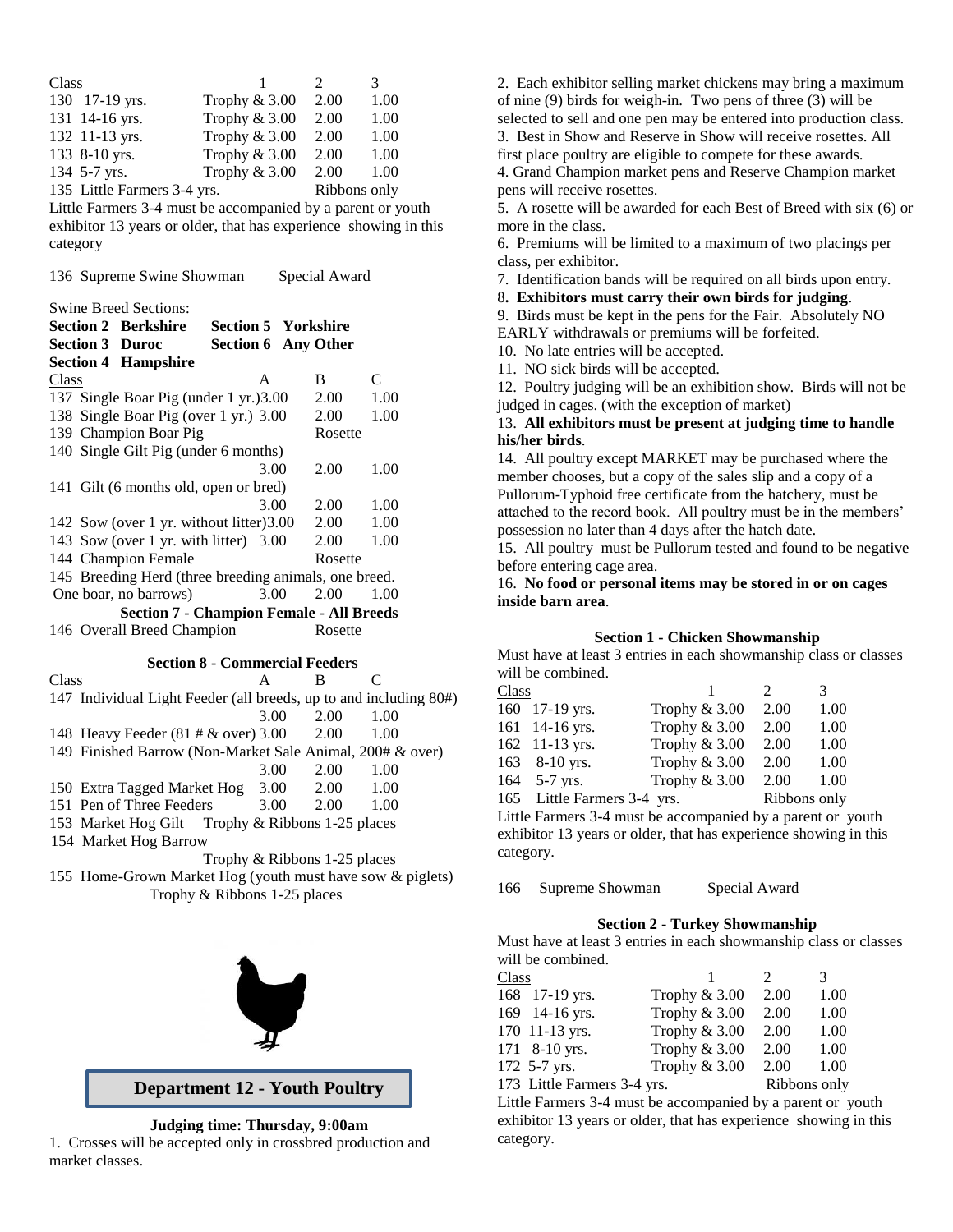### **Section 3 - Waterfowl Showmanship**

Must have at least 3 entries in each showmanship class or classes will be combined.

| Class                       |                 | 2            | 3    |
|-----------------------------|-----------------|--------------|------|
| 176 17-19 yrs.              | Trophy & 3.00   | 2.00         | 1.00 |
| 177 14-16 yrs.              | Trophy & 3.00   | 2.00         | 1.00 |
| 178 11-13 yrs.              | Trophy & 3.00   | 2.00         | 1.00 |
| 179 8-10 yrs.               | Trophy & 3.00   | 2.00         | 1.00 |
| 180 5-7 yrs.                | Trophy $& 3.00$ | 2.00         | 1.00 |
| 181 Little Farmers 3-4 yrs. |                 | Ribbons only |      |

Little Farmers 3-4 must be accompanied by a parent or youth exhibitor 13 years or older, that has experience showing in this category

182 Supreme Showman Special Awards

#### **Section 4 - Pigeon Showmanship**

Must have at least 3 entries in each showmanship class or classes will be combined.

| <b>Class</b> |                             |                 | $\mathcal{D}$ | 3    |
|--------------|-----------------------------|-----------------|---------------|------|
|              | 184 17-19 yrs.              | Trophy & 3.00   | 2.00          | 1.00 |
|              | 185 14-16 yrs.              | Trophy & 3.00   | 2.00          | 1.00 |
|              | 186 11-13 yrs.              | Trophy & 3.00   | 2.00          | 1.00 |
|              | 187 8-10 yrs.               | Trophy & 3.00   | 2.00          | 1.00 |
|              | 188 5-7 yrs.                | Trophy $& 3.00$ | 2.00          | 1.00 |
|              | 189 Little Farmers 3-4 yrs. |                 | Ribbons only  |      |

Little Farmers 3-4 must be accompanied by a parent or youth exhibitor 13 years or older, that has experience showing in this category

#### **Section 5 - Production Classes (All Breeds)**

| Class |                                                              |      | R      |      |
|-------|--------------------------------------------------------------|------|--------|------|
|       | 192 Pen of 3 Pullets (hatched in current year)               |      |        |      |
|       |                                                              | 3.00 | 2.00   | 1.00 |
|       | 193 Pen of 3 Hens (hatched in prior years)                   |      |        |      |
|       |                                                              | 3.00 | - 2.00 | 1.00 |
|       | 194 Pen of 3 Cockerels (hatched in current year, non-market) |      |        |      |
|       |                                                              | 3.00 | - 2.00 | 1.00 |
|       |                                                              |      |        |      |

**Section 6 - Market Classes (All Breeds)**

#### Class

198 Chickens - pen of 3 cockerels (meat type, each bird 4# or over, hatched 6-8 weeks before fair) Trophy & Ribbons 1-25 places

199 Chickens - pen of 3 pullets (meat type, each bird 4# or over, hatched 6-8 weeks before fair)

Trophy & Ribbons 1-25 places 200 Turkeys - pen of 2 Toms (each bird 10# or over, hatched 16- 18 weeks before fair)

Trophy & Ribbons 1-25 places 201 Turkeys - pen of 2 Hens (each bird 10# or over, hatched 16- 18 weeks before fair)

Trophy & Ribbons 1-25 places 203 Ducks - pen of 3 (each bird 5# or over, hatched 6-8 weeks before fair)

Trophy & Ribbons 1-25 places

204 Geese - pen of 2 Geese (each bird 8# or over, hatched 13-15 weeks before fair)

Trophy & Ribbons 1-25 places

205 Market Cornish Hens – pen of 4 (each bird must weigh 2# or over, hatched 4-6 weeks before fair) Trophy & Ribbons 1-25 places 206 Chicken – Single Broiler (meat type, 4# or over, hatched 6-8 weeks before fair- may be either pullet or cockerels) Trophy & Ribbons 1-25 places 207 Turkey – Single bird (may be either Tom or Hen 10# or over, hatched 16-18 weeks before fair) Trophy & Ribbons 1-25 places 208 Duck – Single bird ( 5# or over, hatched 6-8 weeks before fair) Trophy & Ribbons 1-25 places

209 Goose – Single bird ( 8# or over, hatched 13-15 weeks before fair) Trophy & Ribbons 1-25 places

Poultry Breed Sections:

**Section 7 American Standard**

**Section 8 Asiatic Standard**

**Section 9 English Standard**

**Section 10 Mediterranean Standard**

**Section 11 Continental Standard**

**Section 12 All Other Purebred Standard**

| <b>Section 13 Crossbred Standard</b> |
|--------------------------------------|
|                                      |

| Class |                                      | A    | в    | C    |
|-------|--------------------------------------|------|------|------|
|       | 214 Cock (male over 1 yr. old) 3.00  |      | 2.00 | 1.00 |
|       | 215 Hen (female over 1 yr. old) 3.00 |      | 2.00 | 1.00 |
|       | 216 Cockerel (male under 1 yr. old)  |      |      |      |
|       |                                      | 3.00 | 2.00 | 1.00 |
|       | 217 Pullet (female under 1 yr. old)  |      |      |      |
|       |                                      | 3.00 | 2.00 | 1.00 |
|       |                                      |      |      |      |

Bantam Breed Sections:

**Section 14 Game Bantam**

**Section 15 Single Comb, clean legged other than game**

**Section 16 Rose Comb, clean legged Bantam**

**Section 17 All other Combs, clean legged**

**Section 18 Feather legged Bantam**

**Section 19 Crossbred Bantam**

| Class |                                      |      | в    | C    |
|-------|--------------------------------------|------|------|------|
|       | 218 Cock (male over 1 yr. old) 3.00  |      | 2.00 | 1.00 |
|       | 219 Hen (female over 1 yr. old) 3.00 |      | 2.00 | 1.00 |
|       | 220 Cockerel (male under 1 yr. old)  |      |      |      |
|       |                                      | 3.00 | 2.00 | 1.00 |
|       | 221 Pullet (female under 1 yr. old)  |      |      |      |
|       |                                      | 3.00 | 2.00 | 1.00 |
|       |                                      |      |      |      |

Duck Breed Sections: **Section 20 Purebred Duck Section 21 Crossbred Duck**

| Class           | A    | в    | C    |
|-----------------|------|------|------|
| 222 Old Drake   | 3.00 | 2.00 | 1.00 |
| 223 Old Hen     | 3.00 | 2.00 | 1.00 |
| 224 Young Drake | 3.00 | 2.00 | 1.00 |
| 225 Young Hen   | 3.00 | 2.00 | 1.00 |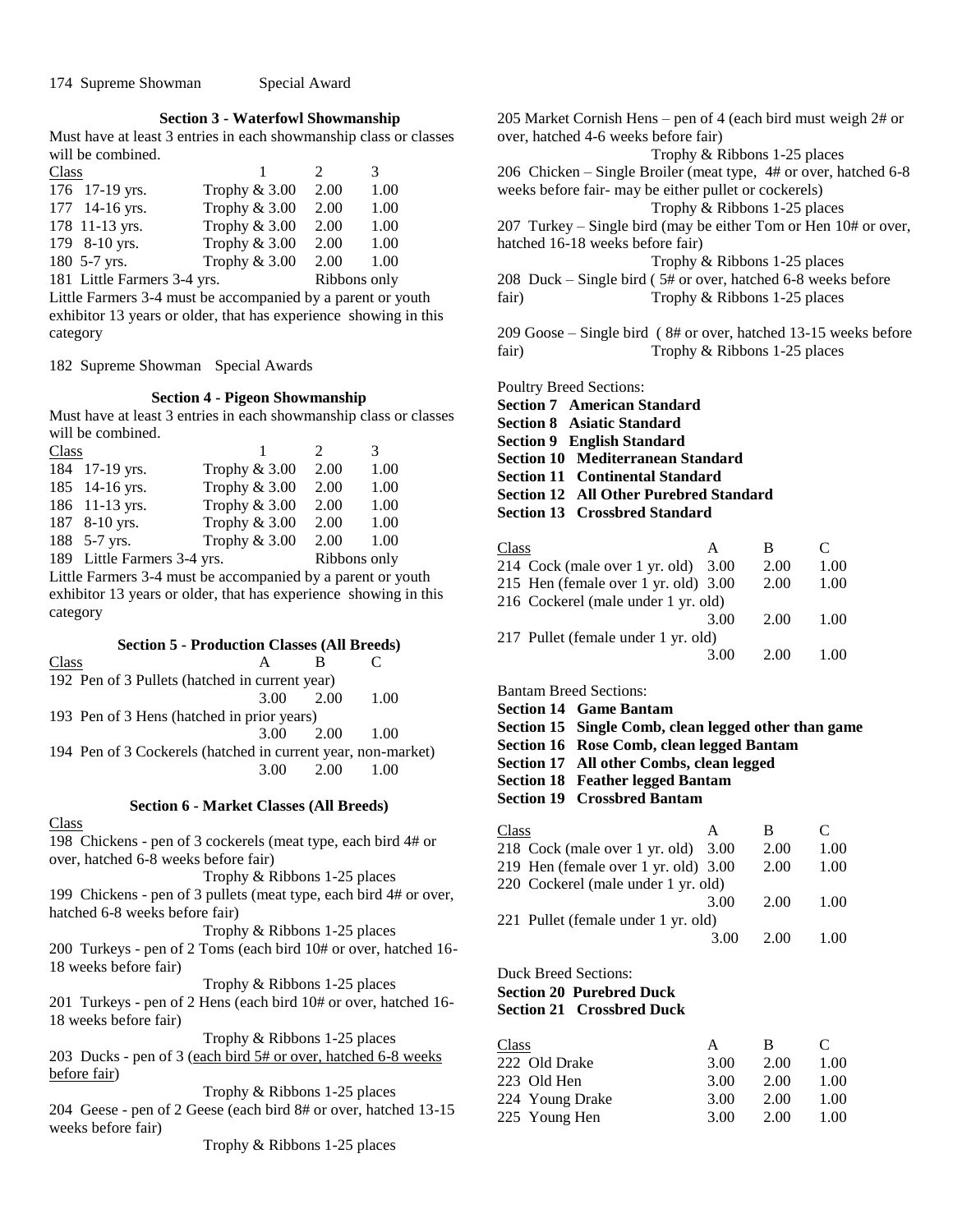### Geese Breed Sections: **Section 22 Purebred Goose Section 23 Crossbred Goose**

| Class            |      | в    | $\mathcal{L}$ |
|------------------|------|------|---------------|
| 226 Old Gander   | 3.00 | 2.00 | 1.00          |
| 227 Old Goose    | 3.00 | 2.00 | 1.00          |
| 228 Young Gander | 3.00 | 2.00 | 1.00          |
| 229 Young Goose  | 3.00 | 2.00 | 1.00          |

Turkey Breed Sections:

### **Section 24 Purebred Turkey**

### **Section 25 Crossbred Turkey**

| Class                               | A                        | B    | C              |
|-------------------------------------|--------------------------|------|----------------|
| 230 Old Tom                         | 3.00                     | 2.00 | 1.00           |
| 231 Old Hen                         | 3.00                     | 2.00 | 1.00           |
| 232 Young Tom                       | 3.00                     | 2.00 | 1.00           |
| 233 Young Hen                       | 3.00                     | 2.00 | 1.00           |
| <b>Section 26 - Guinea Fowl</b>     |                          |      |                |
| Class                               | A                        | B    | $\mathcal{C}$  |
| 234 Old Cock                        | 3.00                     | 2.00 | 1.00           |
| 235 Old Hen                         | 3.00                     | 2.00 | 1.00           |
| 236 Young Cock                      | 3.00                     | 2.00 | 1.00           |
| 237 Young Hen                       | 3.00                     | 2.00 | 1.00           |
| <b>Section 27 - Exotic Fowl</b>     |                          |      |                |
| <b>Class</b>                        | A                        | B    | $\mathcal{C}$  |
| 238 Old Cock                        | 3.00                     | 2.00 | 1.00           |
| 239 Old Hen                         | 3.00                     | 2.00 | 1.00           |
| 240 Young Cock                      | 3.00                     | 2.00 | 1.00           |
| 241 Young Hen                       | 3.00                     | 2.00 | 1.00           |
|                                     |                          |      |                |
| <b>Pigeon Breed Sections:</b>       |                          |      |                |
| <b>Section 28 Utility Breeds</b>    |                          |      |                |
| <b>Section 29 Exhibition Breeds</b> |                          |      |                |
| <b>Section 30 Fancy Breeds</b>      |                          |      |                |
| Class                               | A                        | B    | C              |
| 242 Old Cock                        | 3.00                     | 2.00 | 1.00           |
| 243 Old Hen                         | 3.00                     | 2.00 | 1.00           |
| 244 Young Cock                      | 3.00                     | 2.00 | 1.00           |
| 245 Young Hen                       | 3.00                     | 2.00 | 1.00           |
|                                     | <b>Section 31 - Eggs</b> |      |                |
| Class                               | A                        | B    | $\overline{C}$ |
| 246 White Eggs                      | 3.00                     | 2.00 | 1.00           |
|                                     | 3.00                     | 2.00 | 1.00           |
| 247 Brown Eggs<br>248 Colored Eggs  | 3.00                     | 2.00 | 1.00           |
| 249 Duck Eggs                       | 3.00                     | 2.00 | 1.00           |
|                                     |                          |      |                |
| <b>Section 32 - Best of Show</b>    |                          |      |                |
|                                     |                          |      |                |

#### Class 250 Best in Show Rosette 251 Reserve in Show Rosette



### **Department 14 - Youth Rabbits**

### **Judging time: Wednesday, 3:00pm**

1. Rabbits will be judged with placings from one (1) on down, depending on the number in the class. Rabbits will then be given an A-B-C award, depending on their placing, condition and general appearance. All first place rabbits are eligible to compete for these awards.

2. Best in Show and Reserve in Show, will receive rosettes

3. Grand Champion market pens and Reserve Champion market pens will receive rosettes.

4. A rosette will be awarded for each Best of Breed with six (6) or more in the class.

5. Premiums will be limited to a maximum of two placings per class.

6. **Every entry must be placed on the table for judging by the youth at the time of show, otherwise it will be eliminated**.

7**. NO diseased animals will be allowed.**

8. Rabbits may not be shown in both open and youth classes.

9. ALL RABBITS MUST BE TATTOOED WITH A

PERMANENT INDIVIDUAL TATTOO PRIOR TO FAIR.

10. Exhibiting 3-6 week old rabbits is discouraged

11. Exhibitors are to use cages provided for rabbits over 6 weeks of age.

12. **NO FOOD or personal items will be allowed to be stored on top of cages, in cages or on the floor.**

### **Section 1 - Rabbit Showmanship**

Must have at least 3 entries in each showmanship class or classes will be combined.

| Class |                  |               | $\mathcal{D}$ | 3    |
|-------|------------------|---------------|---------------|------|
|       | 252 17-19 yrs.   | Trophy & 3.00 | 2.00          | 1.00 |
|       | 253 14 - 16 yrs. | Trophy & 3.00 | 2.00          | 1.00 |
|       | 254 11-13 yrs.   | Trophy & 3.00 | 2.00          | 1.00 |
|       | 255 8-10 yrs.    | Trophy & 3.00 | 2.00          | 1.00 |
|       | 256 5-7 yrs.     | Trophy & 3.00 | 2.00          | 1.00 |
|       | 257 3-4 yrs.     | Ribbons only  |               |      |

Little Farmers 3-4 must be accompanied by a parent or youth exhibitor 13 years or older, that has experience showing in this category.

258 Supreme Showman Special Awards

Rabbit Breed Sections: 4 Class Breeds **Section 2 American Fuzzy Lop Section 3 American Sable Section 4 Belgian Hare Section 5 Britannia Petite Section 6 Dutch Section 7 Dwarf Hotot Section 8 English Angora Section 9 English Lop Section 10 English Spot Section 11 Flemish Giant**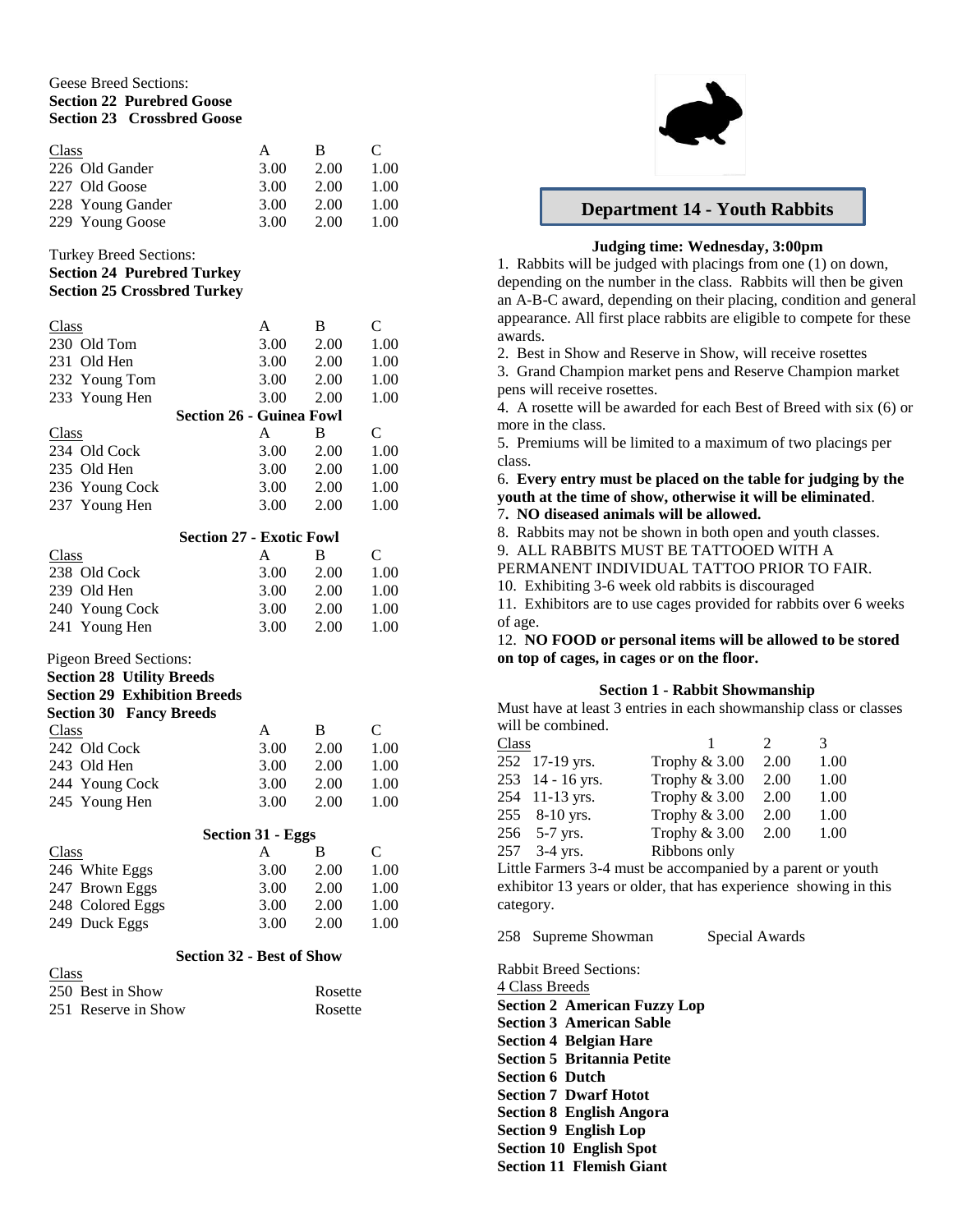**Section 12 Florida White Section 13 French Angora Section 14 Harlequin Section 15 Havana Section 16 Himalayan Section 17 Holland Lop Section 18 Jersey Wooly Section 19 Lilac Section 20 Lion Head Section 21 Mini Lop Section 22 Mini Rex Section 23 Mini Satin Section 24 Netherland Dwarf Section 25 Polish Section 26 Rex Section 27 Rhinelander Section 28 Satin Angora Section 29 Silver Section 30 Silver Marten Section 31 Standard Chinchilla Section 32 Tan Section 33 Thrianta** 6 Class Breeds

| <b>Section 34 American</b>   |                                       |
|------------------------------|---------------------------------------|
|                              | <b>Section 35 American Chinchilla</b> |
| <b>Section 36 Bereven</b>    |                                       |
|                              | <b>Section 37 Blanc de Hotot</b>      |
|                              | <b>Section 38 Californian</b>         |
|                              | <b>Section 39 Champagne D'Argent</b>  |
|                              | <b>Section 40 Checkered Giant</b>     |
|                              | <b>Section 41 Cinnamon</b>            |
|                              | Section 42 Crème D'Argent             |
|                              | <b>Section 43 French Lop</b>          |
|                              | <b>Section 44 Giant Angora</b>        |
|                              | <b>Section 45 Giant Chinchilla</b>    |
|                              | <b>Section 46 New Zealand</b>         |
| <b>Section 47 Palomino</b>   |                                       |
| <b>Section 48 Satin</b>      |                                       |
| <b>Section 49 Silver Fox</b> |                                       |
|                              | <b>Section 50 Mixed Breeds</b>        |
| <b>Section 51 Any Other</b>  |                                       |

| Class   |                           |      | в    | C    |
|---------|---------------------------|------|------|------|
|         | 258 Buck (under 6 months) | 3.00 | 2.00 | 1.00 |
|         | 259 Doe (under 6 months)  | 3.00 | 2.00 | 1.00 |
|         | 260 Buck (6-8 months)     | 3.00 | 2.00 | 1.00 |
|         | $261$ Doe (6-8 months)    | 3.00 | 2.00 | 1.00 |
|         | 262 Buck (over 8 months)  | 3.00 | 2.00 | 1.00 |
|         | 263 Doe (over 8 months)   | 3.00 | 2.00 | 1.00 |
| 264 Fur |                           | 3.00 | 2.00 | 1.00 |
|         | 265 Meat Pen (non-market) | 3.00 | 2.00 | 1.00 |

### **Section 52 - Market Classes (All Breeds)**

Class A B C

266 Market Rabbits (pen of 3, not over 70 days of age and should weigh between 3-5 lbs.)

Trophy & Ribbons 1-25 places

267 Market Rabbit (Single, not over 79 days of age and should weigh between 3-5 lbs.)

Trophy & Ribbons 1-25 places

#### **Section 53 - Best of Show**

268 Best in Show Rosette 269 Reserve in Show Rosette

#### **Section 54 - Pocket Pets Judging time: Monday, 6:00pm In front of Youth Exhibit Building**

1. No wild or exotic pet entries allowed.

- 2. Must be in a sturdy cage.
- 3. No pet pigs or exotic birds per MDA.

4. Pets must be accompanied by scrapbook and brought for judging at 6pm on Monday, in front of the youth exhibit building. The pet must be under control at all times. May not be shown in any other animal classes listed. After judging, the pet will be taken back home. The scrapbook will be left in the Youth exhibit building during the week of fair.

**Section 54A -** Feline **Section 54B -** Gerbils **Section 54C -** Guinea Pig - American Breed **Section 54D -** Guinea Pig - Abyssinian Breed **Section 54E -** Guinea Pig - Teddy Bear Breed **Section 54F -** Guinea Pig - Any other Breed **Section 54G -** Amphibian **Section 54H -** Lizard **Section 54I -** Reptile **Section 54J -** Turtle **Section 54K -** Any other

| Class                       | А    | в    | C            |
|-----------------------------|------|------|--------------|
| 270 17-19 yrs.              | 3.00 | 2.00 | 1.00         |
| 271 14-16 yrs.              | 3.00 | 2.00 | 1.00         |
| 272 11-13 yrs.              | 3.00 | 2.00 | 1.00         |
| 273 8-10 yrs.               | 3.00 | 2.00 | 1.00         |
| 274 5-7 yrs.                | 3.00 | 2.00 | 1.00         |
| 275 Little Farmers 3-4 yrs. |      |      | Ribbons only |

Little Farmers 3-4 must be accompanied by a parent or youth exhibitor 13 years or older, that has experience showing in this category



**Department 16 - Youth Horses**

#### **Horse & Pony Rules**

1. Exhibitor's age will be determined by Jan. 1 of the current year.

2. Horse  $\&$  pony age will be determined as of January 1<sup>st</sup> of the year they were foaled.

3. Ponies are considered to be 56" or under. Ponies must be measured.

- 4. No Stallions are allowed.
- 5. Exhibitors must have a current negative Coggins submitted with fair registration.

6. Exhibitors will be charged \$10 per stall for saw dust due with registration.

7. Judges will award A-B-C ribbons and then place each class  $1<sup>st</sup>$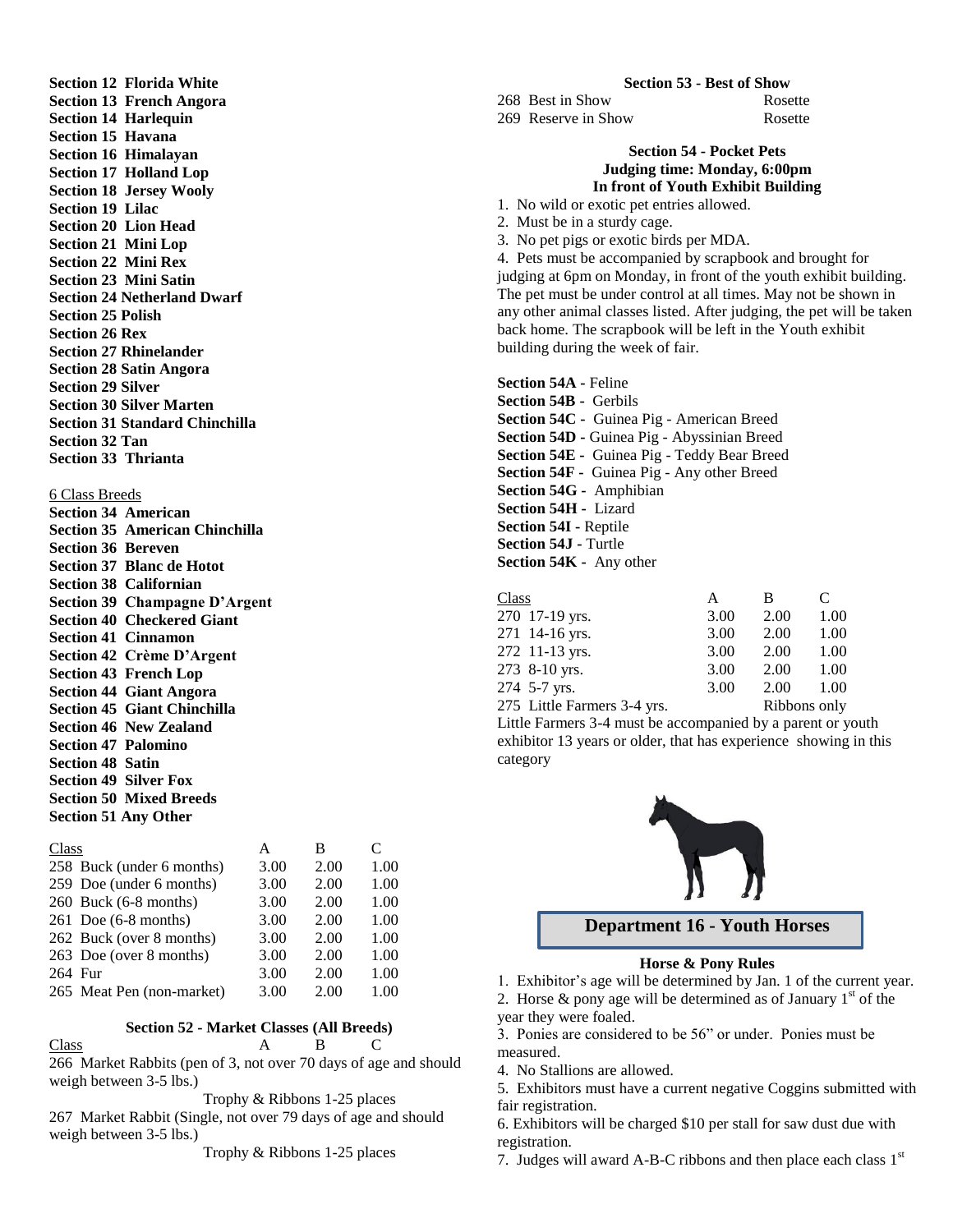through  $6<sup>th</sup>$ . Premium money of \$3.00 for an A award, \$2.00 for a B award, and \$1.00 for a C award will be awarded in showmanship, equitation and bareback classes. Trophies will be awarded for  $1<sup>st</sup>$  places and ribbons given through  $6<sup>th</sup>$ , excluding

championship classes. Championship classes will receive Champion and Reserve Champion awards. Pre-registration is not required for Championship classes.

8. Classes will be split after 12 riders or as deemed appropriate by the show committee.

9. Deadline for registrations will be due the second Wednesday in July. No registrations will be accepted after that date. Scratches should be made as soon as they are known to the exhibitor. 10. All pattern books will be available.

11. Gymkhana will be judged by someone other than the performance judge.

12. Spotters will be provided when deemed necessary by the show committee. Parents, leaders, or trainers acting as spotters **are not** allowed to coach while in the ring. **If an exhibitor is unable to control his/her project animal, they will be excused by the** 

**judge.** If a parent or leader is needed in the ring for moral support – but control is not an issue – they must notify the show secretary prior to the start of the class and the exhibitor will not be considered in the placing's. **Leaders and parents should strongly discourage members from entering a class if they are** 

#### **unable to control their horse/pony.**

13. **Horses must be led from the barn to the arena, anywhere around the North and West sides of the arenas and from the arena back to the barns.**

14. All participants in the Lead line, Walk Only, Bareback and Gymkhana classes are **required** to wear protective riding helmets which meet the specifications of the American Society of Testing and Materials (ASTM), are manufactured and distributed by a participant in the certification program of the Safety Equipment Institute (SEI) and which bears the SEI certification label. Harnesses must be secured and must properly fit the head. The exhibitor or his/her parent/guardian is **solely** responsible for complying with the headgear rule. The Fair board, judge, and show officials are not responsible for compliance with the headgear rule. Show officials reserve the right to spot check helmets at any time to verify compliance with this rule. There will be no discrimination against wearing protective headgear in other classes as well, even if it does not match the style of riding.

15. Protective footwear must be worn.

### 16. **THESE RULES ARE IN EFFECT FROM ARRIVAL UNTIL DEPARTURE.**

17. For safety reasons, the 4-H " Horse & Pony Project Show Rules and Regulations" will be followed.

### **Judging Time: Monday, 9:00am Section 1 - Showmanship**

| Class            |               | $\mathcal{D}$ | $\mathcal{R}$ |
|------------------|---------------|---------------|---------------|
| 300 17-19 yrs    | Trophy & 3.00 | 2.00 1.00     |               |
| 301 14-16 yrs    | Trophy & 3.00 | 2.00 1.00     |               |
| 302 11-13 yrs    | Trophy & 3.00 | 2.00 1.00     |               |
| 303 8-10 yrs     | Trophy & 3.00 | 2.00 1.00     |               |
| 304 5-7 yrs      | Trophy & 3.00 | 2.00 1.00     |               |
| 305 Championship | Special Award |               |               |

# **Section 2** - **Halter**

| Class                       |         |  |
|-----------------------------|---------|--|
| 306 Halter Mares Stock Type | Ribbons |  |

- 307 Halter Geldings Stock Type Ribbons
- 308 Halter Mares Pleasure Type Ribbons
- 309 Halter Geldings Pleasure Type Ribbons 310 Halter Ponies Ribbons
- 

 311 Halter Stock Type Championship Special Award

312 Halter Pleasure Type Championship

Special Award

### **Section 3 – Saddle Seat Pleasure**

- Class A B C
- 315 Saddle Seat Pleasure 13 & under Ribbons
- 316 Saddle Seat Pleasure 14-19 Ribbons
- 317 Saddle Seat Pleasure W/T Beginner 12 & over
	- Ribbons
- 318 Saddle Seat Pleasure W/T Beginner 11 & under Ribbons

### **Section 4 – Saddle Seat Equitation**

- **Class** A B C
- 320 Saddle Seat Equitation 13 & under 3.00 2.00 1.00
- 321 Saddle Seat Equitation 14-19 3.00 2.00 1.00
- 322 Saddle Seat Equitation W/T Beginner 12 & older 3.00 2.00 1.00
- 323 Saddle Seat Equitation W/T Beginner 11 & under 3.00 2.00 1.00
- 324 Saddle Seat Bareback Equitation 13 & under 3.00 2.00 1.00
- 325 Saddle Seat Bareback Equitation 14-19 3.00 2.00 1.00
- 326 Saddle Seat Equitation Championship Special Award
- 327 Saddle Seat Equitation W/T Championship Special Award

### **Section 5 – Saddle Seat Pattern**

- Class A B C
- 328 Saddle Seat Pattern Class 14 19 Ribbons
- 329 Saddle Seat Pattern Class 13 & Under Ribbons

330 Saddle Seat Walk Trot Pattern Ribbons

### **Section 6 – English Pleasure**

- Class A B C
- 331 English Lead line 5-8 Ribbons
- 332 English Equitation Walk Only 10 & under Ribbons
- 333 Challenged Rider Walk Only any age Ribbons

### **Section 7 – Hunt Seat Pleasure**

- Class A B C 336 Hunt Seat Pleasure 13 & under Ribbons
- 337 Hunt Seat Pleasure 14-19 Ribbons 338 Hunt Seat Pleasure W/T Beginner 12 & over
	- Ribbons
- 339 Hunt Seat Pleasure W/T Beginner 11 & under Ribbons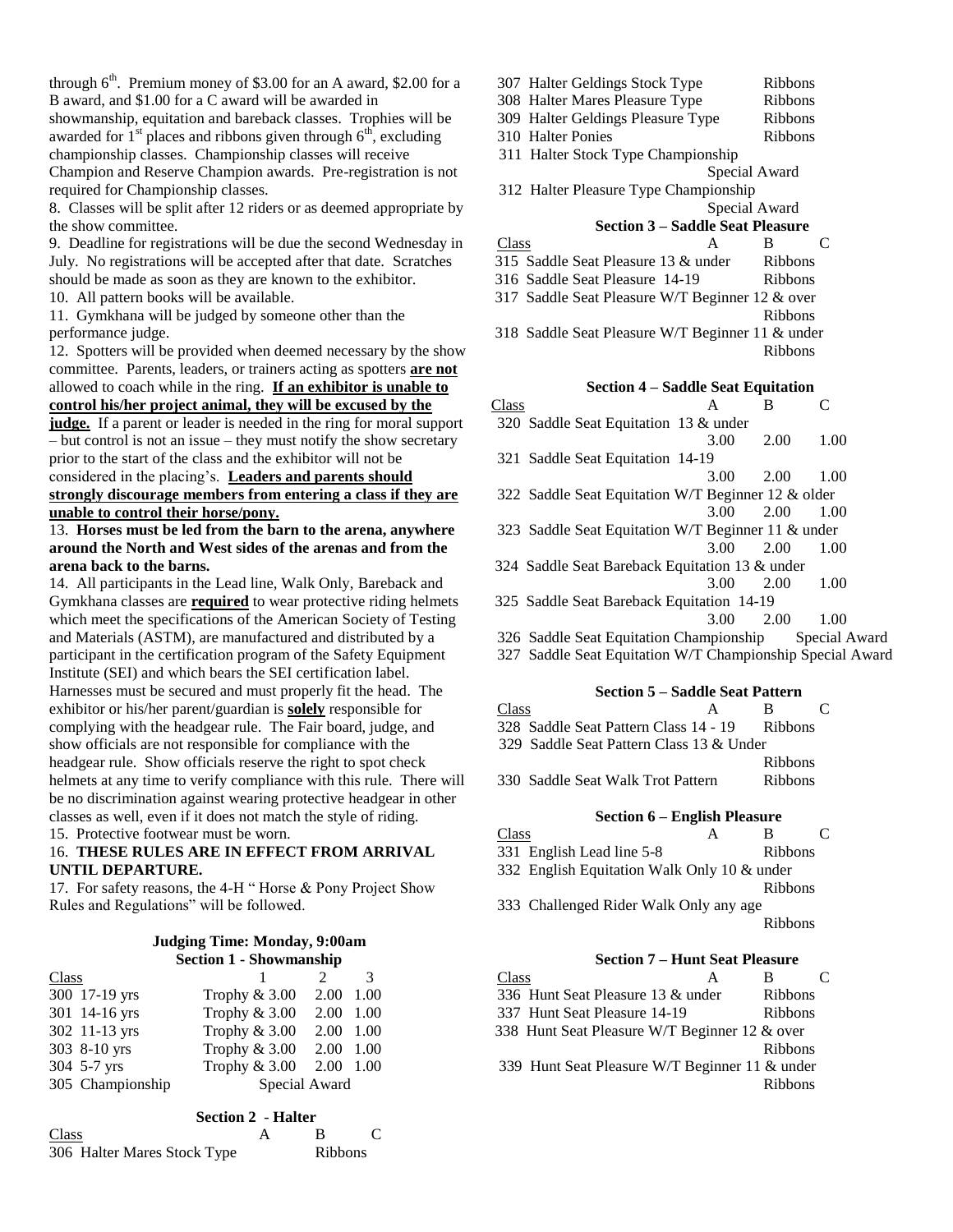| <b>Section 8 – Hunt Seat Equitation</b>          |      |                |               |
|--------------------------------------------------|------|----------------|---------------|
| Class                                            | A    | B              | C             |
| 340 Hunt Seat Equitation 13 & under              |      |                |               |
|                                                  | 3.00 | 2.00           | 1.00          |
| 341 Hunt Seat Equitation 14-19                   |      |                |               |
|                                                  | 3.00 | 2.00           | 1.00          |
| 342 Hunt Seat Equitation W/T Beginner 12 & over  |      |                |               |
|                                                  |      | Ribbons        |               |
| 343 Hunt Seat Equitation W/T Beginner 11 & under |      |                |               |
|                                                  |      | <b>Ribbons</b> |               |
| 344 Hunt Seat Bareback 13 & under                |      |                |               |
|                                                  | 3.00 | 2.00           | 1.00          |
| 345 Hunt Seat Bareback 14 - 19                   |      |                |               |
|                                                  | 3.00 | 2.00           | 1.00          |
|                                                  |      |                |               |
| 346 Hunt Seat Equitation Championship            |      |                |               |
|                                                  |      |                | Special Award |
| 347 Hunt Seat Equitation W/T Championship        |      |                |               |
|                                                  |      |                | Special Award |

| <b>Section 9 – Hunt Seat Pattern</b> |   |                |               |
|--------------------------------------|---|----------------|---------------|
| Class                                | A | в              | $\mathcal{L}$ |
| 348 Hunt Seat Pattern 14-19          |   | <b>Ribbons</b> |               |
| 349 Hunt Seat Pattern 13 & under.    |   | <b>Ribbons</b> |               |
| 350 Hunt Seat Walk Trot Pattern      |   | <b>Ribbons</b> |               |

| <b>Section 10 - Western</b>                      |         |      |      |
|--------------------------------------------------|---------|------|------|
| Class                                            | A       | В    | C    |
| 351 Western Pleasure W/T Beg. 12 & over Ribbons  |         |      |      |
| 352 Western Pleasure W/T Beg. 11 & under Ribbons |         |      |      |
| 353 Western Lead line 5-8                        | Ribbons |      |      |
| 354 Western Horsemanship Walk only 10 & under    |         |      |      |
|                                                  | Ribbons |      |      |
| 355 Western Challenged Rider Walk Only any age   |         |      |      |
|                                                  | Ribbons |      |      |
| 356 Western Equitation W/T Beg. 12 & over        |         |      |      |
|                                                  | 3.00    | 2.00 | 1.00 |
| 357 Western Equitation W/T Beg. 11 & under       |         |      |      |
|                                                  |         | 2.00 |      |

#### **Section 11 - Western Pleasure**

| Class | А                                       |                |  |
|-------|-----------------------------------------|----------------|--|
|       | 358 Western Pleasure 13 & under Ribbons |                |  |
|       | 359 Western Pleasure 14-19              | <b>Ribbons</b> |  |

| <b>Section 12 – Western Equitation</b>  |      |               |      |  |
|-----------------------------------------|------|---------------|------|--|
| Class                                   | A    | B             | C    |  |
| 360 Western Equitation 13 & under       |      |               |      |  |
|                                         | 3.00 | 2.00          | 1.00 |  |
| 361 Western Equitation 14-19            |      |               |      |  |
|                                         | 3.00 | 2.00          | 1.00 |  |
| 362 Bareback Equitation 13 & under      |      |               |      |  |
|                                         | 3.00 | 2.00          | 1.00 |  |
| 363 Bareback Equitation 14-19           |      |               |      |  |
|                                         | 3.00 | 2.00          | 1.00 |  |
| 364 Western Equitation Championship     |      |               |      |  |
|                                         |      | Special Award |      |  |
| 365 Western Equitation W/T Championship |      |               |      |  |
|                                         |      | Special Award |      |  |
|                                         |      |               |      |  |

### **Section 13 – Western Pattern**

| Class                          | $\mathbf{A}$ | R.             |  |
|--------------------------------|--------------|----------------|--|
| 366 Western Pattern 14-19      |              | <b>Ribbons</b> |  |
| 367 Western Pattern 13 & under |              | <b>Ribbons</b> |  |
| 368 Western Walk Trot Pattern  |              | Ribbons        |  |
|                                |              |                |  |

### **Section 14 - Trail**

| Class                         | A | B              |  |
|-------------------------------|---|----------------|--|
| 369 Trail 14 & over           |   | <b>Ribbons</b> |  |
| 370 Trail 13 & under          |   | <b>Ribbons</b> |  |
| 371 Trail W/T Beg. 12 & over  |   | <b>Ribbons</b> |  |
| 372 Trail W/T Beg. 11 & under |   | <b>Ribbons</b> |  |
| 373 Trail Lead line 5-8       |   | <b>Ribbons</b> |  |
| 374 Walk only trail           |   | <b>Ribbons</b> |  |
| 375 Trail in hand             |   | Ribbons        |  |
|                               |   |                |  |

### **Judging time: Friday, 10:00am Section 15 - Gymkhana Not offered as premium paid classes.**

Class

- 400 Indiana Flag Race 14-19 (Arena 2)
- 401 Indiana Flag Race 13 & under (Arena 2)
- 402 Indiana Flag Race W/T 19 & under (Arena 2)
- 403 Cloverleaf 14-19
- 404 Cloverleaf 13 & under
- 405 Cloverleaf W/T 19 & under
- 406 Keyhole 14-19
- 407 Keyhole 13 & under
- 408 Keyhole W/T 19 & under
- 409 Speed Action 14-19
- 410 Speed Action 13 & under
- 411 Speed Action W/T 19 & under
- 412 Stake Race 14-19
- 413 Stake Race 13 & under
- 414 Stake Race W/T 19 & under
- 415 Pole Bending 14-19
- 416 Pole Bending 13 & under
- 417 Pole Bending W/T 19 & under
- 418 2 Man Relay

### **Department 39 - Youth Special Events**

#### **Section 1 - Best Kept Barn (Daily)**

| Award based on the following:             |  |
|-------------------------------------------|--|
| Identification Members & Exhibit15 points |  |
|                                           |  |
|                                           |  |
|                                           |  |
|                                           |  |

#### **Winning barn gets a traveling Golden Shovel**

Youth in winning barns will get daily prizes!!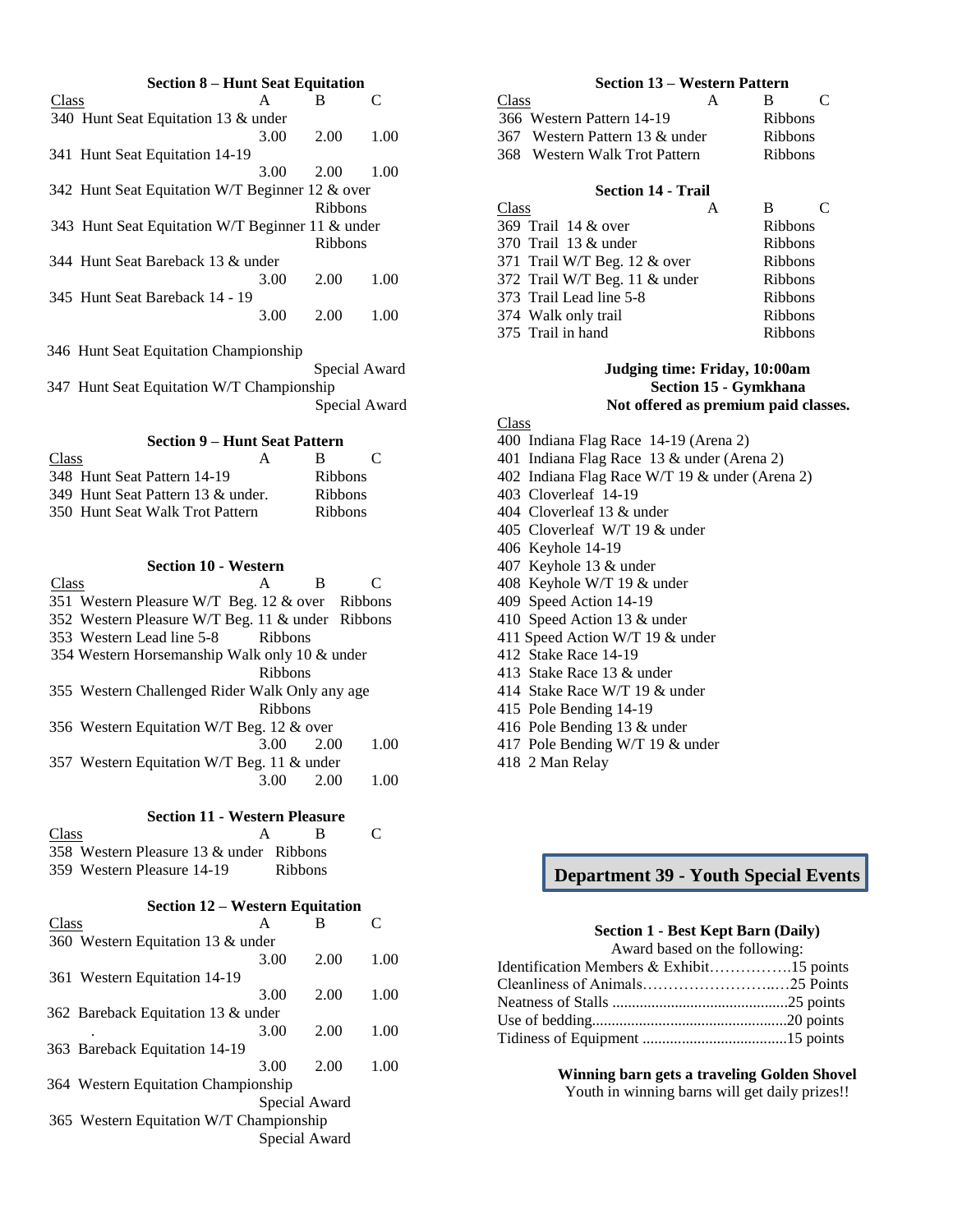### **YOUTH EXHIBITS**

#### 1. **Each booth is required to have someone staff their booth during judging**.

- 2. No youth are allowed in building while judging is taking place.
- 3. Judging will be at 6:00p.m. Monday.
- 4. No exhibit can be entered in more than one class.

5. All exhibitors should make themselves familiar with the

premium list and rules for entering exhibits into the proper classes. 6. Gardening, flower and food projects may be brought in no later than 4:00p.m. Monday night.

7. All youth exhibits are to be judged ABC.

8. All projects will be judged with one "Best of Class" eligible for each class.

### 9. **Building duty is mandatory. Exhibitors are expected to sign up and serve their chosen time slot. Failure to do so can cause an exhibitor to lose premiums.**

- 10. Exhibits will be released at 8:00 a.m. Sunday.
- 11. Exhibitors ages 5-19 and Little Farmers

12. Exhibitors will be paid premiums on a maximum of their 12 highest placings entered in the youth exhibit building. However, there is no limit on the number of entries allowed to be displayed. Little Farmers will receive ribbons.

### **Department 60 - Youth Needlework**

### **Only one entry per class, per exhibitor.**

|       | <b>Section 1 - Afghans</b>  |      |      |      |  |
|-------|-----------------------------|------|------|------|--|
| Class |                             | A    | в    | C    |  |
|       | 700 Crocheted               | 3.00 | 2.00 | 1.00 |  |
|       | 701 Knitted                 | 3.00 | 2.00 | 1.00 |  |
|       | 702 Crocheted & Embroidered | 3.00 | 2.00 | 1.00 |  |
|       | 703 Knitted & Embroidered   | 3.00 | 2.00 | 1.00 |  |
|       | 704 Broomstick Lace         | 3.00 | 2.00 | 1.00 |  |
|       | 705 Hairpin Lace            | 3.00 | 2.00 | 1.00 |  |
|       | 706 Afghan Kit              | 3.00 | 2.00 | 1.00 |  |
|       | 707 Russian Punch           | 3.00 | 2.00 | 1.00 |  |
|       | 708 Any Other Afghan        | 3.00 | 2.00 | 1.00 |  |

| <b>Section 2 - Bedspreads</b> |      |      |      |
|-------------------------------|------|------|------|
| Class                         | А    | В    | C    |
| 710 Crocheted                 | 3.00 | 2.00 | 1.00 |
| 711 Knitted                   | 3.00 | 2.00 | 1.00 |
| 712 Embroidered               | 3.00 | 2.00 | 1.00 |
| 713 Appliquéd                 | 3.00 | 2.00 | 1.00 |
| 714 Russian Punch             | 3.00 | 2.00 | 1.00 |
| 715 Ouilted                   | 3.00 | 2.00 | 1.00 |
| 716 Any Other Bedspread       | 3.00 | 2.00 | 1.00 |

#### **Section 3 - Buffet & Dresser Sets**

| Class |                          | A    | В    | C    |
|-------|--------------------------|------|------|------|
|       | 718 Embroidered          | 3.00 | 2.00 | 1.00 |
|       | 719 Crocheted            | 3.00 | 2.00 | 1.00 |
|       | 720 Counted Cross Stitch | 3.00 | 2.00 | 1.00 |
|       | 721 Swedish Weaving      | 3.00 | 2.00 | 1.00 |
|       | 722 Russian Punch        | 3.00 | 2.00 | 1.00 |
|       | 723 Hardanger            | 3.00 | 2.00 | 1.00 |
|       | 724 Any Other Set        | 3.00 | 2.00 | 1.00 |

| <b>Section 4 - Dresser Scarves</b> |      |      |  |
|------------------------------------|------|------|--|
| A                                  | в    | C    |  |
| 3.00                               | 2.00 | 1.00 |  |
| 3.00                               | 2.00 | 1.00 |  |
| 3.00                               | 2.00 | 1.00 |  |
| 3.00                               | 2.00 | 1.00 |  |
| 3.00                               | 2.00 | 1.00 |  |
| 3.00                               | 2.00 | 1.00 |  |
|                                    |      |      |  |

### **Section 5 - Center Pieces over 14"**

| Class |                            |      | в    |      |
|-------|----------------------------|------|------|------|
|       | 733 Crocheted              | 3.00 | 2.00 | 1.00 |
|       | 734 Cross Stitch           | 3.00 | 2.00 | 1.00 |
|       | 735 Russian Punch          | 3.00 | 2.00 | 1.00 |
|       | 736 Hardanger              | 3.00 | 2.00 | 1.00 |
|       | 737 Any Other Center Piece | 3.00 | 2.00 | 1.00 |

| Class               | А | В    | C                                                                  |
|---------------------|---|------|--------------------------------------------------------------------|
| 739 Embroidered     |   | 2.00 | 1.00                                                               |
| 740 Crocheted       |   | 2.00 | 1.00                                                               |
| 741 Russian Punch   |   | 2.00 | 1.00                                                               |
| 742 Hardanger       |   | 2.00 | 1.00                                                               |
| 743 Any Other Doily |   | 2.00 | 1.00                                                               |
|                     |   |      | <b>Section 6 - Doilies</b><br>3.00<br>3.00<br>3.00<br>3.00<br>3.00 |

### **Section 7 - Potholders, Placemats**

| Class |                                 | А    | в    | C    |
|-------|---------------------------------|------|------|------|
|       | 746 Crocheted                   | 3.00 | 2.00 | 1.00 |
|       | 747 Hand Spun & Hand Woven 3.00 |      | 2.00 | 1.00 |
|       | 748 Embroidered                 | 3.00 | 2.00 | 1.00 |
|       | 749 Hand Woven                  | 3.00 | 2.00 | 1.00 |
|       | 750 Novelty                     | 3.00 | 2.00 | 1.00 |
|       | 751 Macramé                     | 3.00 | 2.00 | 1.00 |
|       | 752 Hardanger                   | 3.00 | 2.00 | 1.00 |
|       | 753 Any Other                   | 3.00 | 2.00 | 1.00 |

|       | <b>Section 8 - Towels, Napkins</b> |      |      |      |  |
|-------|------------------------------------|------|------|------|--|
| Class |                                    | A    | в    | C    |  |
|       | 756 Embroidered                    | 3.00 | 2.00 | 1.00 |  |
|       | 757 Counted Cross Stitch           | 3.00 | 2.00 | 1.00 |  |
|       | 758 Trimmed                        | 3.00 | 2.00 | 1.00 |  |
|       | 759 Hand Woven                     | 3.00 | 2.00 | 1.00 |  |
|       | 760 Hardanger                      | 3.00 | 2.00 | 1.00 |  |
|       | 761 Any Other                      | 3.00 | 2.00 | 1.00 |  |

|       | <b>Section 9 - Table Cloths</b> |      |      |      |
|-------|---------------------------------|------|------|------|
| Class |                                 | А    | в    | C    |
|       | 764 Crocheted                   | 3.00 | 2.00 | 1.00 |
|       | 765 Embroidered                 | 3.00 | 2.00 | 1.00 |
|       | 766 Hardanger                   | 3.00 | 2.00 | 1.00 |
|       | 767 Russian Punch               | 3.00 | 2.00 | 1.00 |
|       | 768 Counted Cross Stitch        | 3.00 | 2.00 | 1.00 |
|       | 769 Hand Woven                  | 3.00 | 2.00 | 1.00 |
|       | 770 Hand Spun & Hand Woven 3.00 |      | 2.00 | 1.00 |
|       | 771 Any Other                   | 3.00 | 2.00 | 1.00 |
|       |                                 |      |      |      |

### **Section 10 - Linens, Sheets & Pillow Cases**

| <b>Class</b> |                     |      | к    | $\mathbf{C}$ |
|--------------|---------------------|------|------|--------------|
|              | 774 Embroidered     | 3.00 | 2.00 | 1.00         |
|              | 775 Crocheted       | 3.00 | 2.00 | 1.00         |
|              | 776 Hardanger       | 3.00 | 2.00 | 1.00         |
|              | 777 Textile Painted | 3.00 | 2.00 | 1.00         |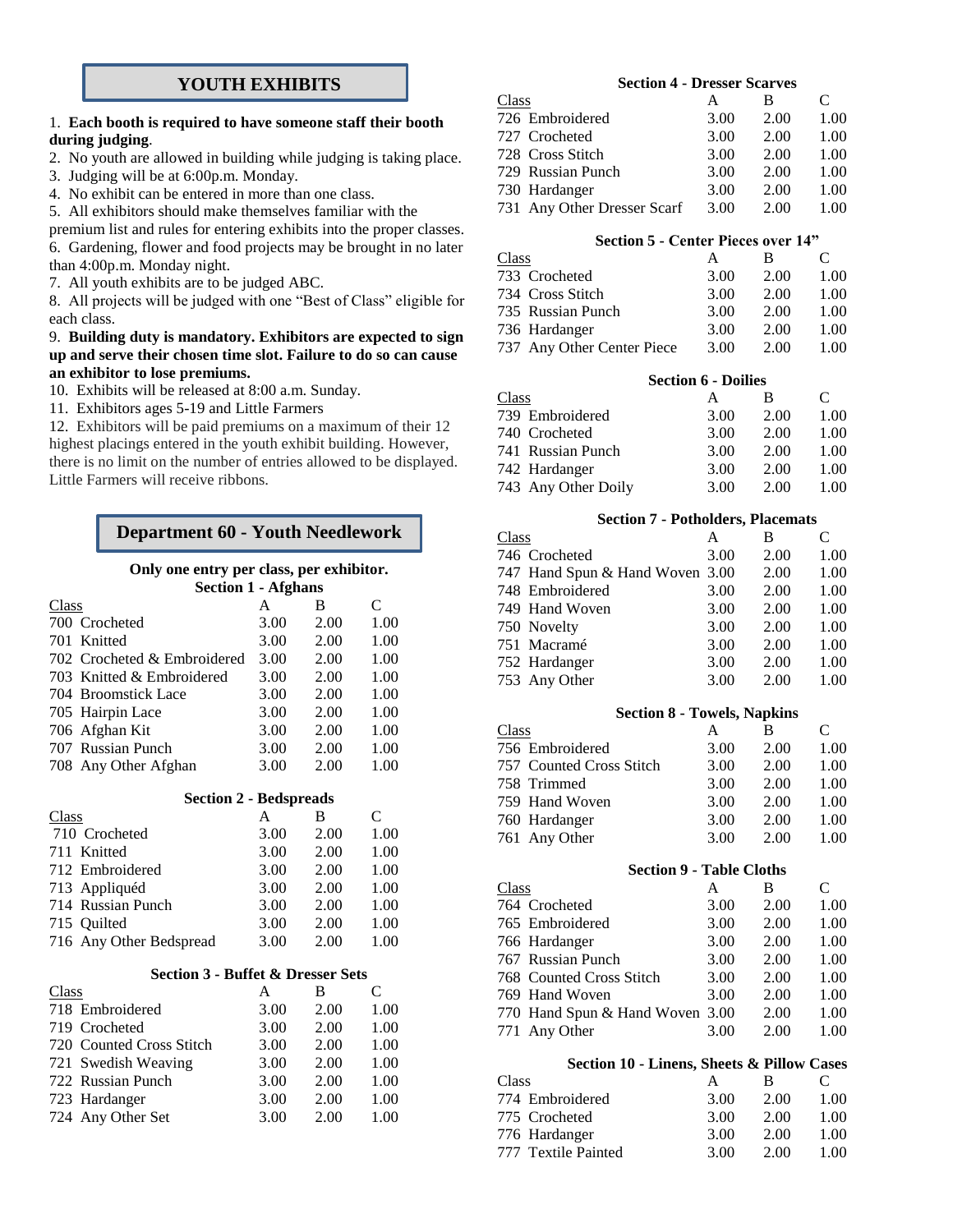|                                | 778 Any Other                                 | 3.00 | 2.00 | 1.00          |
|--------------------------------|-----------------------------------------------|------|------|---------------|
|                                | <b>Section 11 - Baby Quilts</b>               |      |      |               |
| Class                          |                                               | A    | B    | $\mathcal{C}$ |
|                                | 781 Hand Quilted                              | 3.00 | 2.00 | 1.00          |
|                                | 782 Needle Punch                              | 3.00 | 2.00 | 1.00          |
|                                | 783 Machine Appliquéd                         | 3.00 | 2.00 | 1.00          |
|                                | 784 Hand Embroidered                          | 3.00 | 2.00 | 1.00          |
|                                | 785 Painted                                   | 3.00 | 2.00 | 1.00          |
|                                | 786 Machine quilted, long arm                 | 3.00 | 2.00 | 1.00          |
| 787                            | Any Other                                     | 3.00 | 2.00 | 1.00          |
|                                | <b>Section 12 - Bed-Size Quilts</b>           |      |      |               |
| Class                          |                                               | A    | B    | C             |
|                                | 790 Hand Quilted                              | 3.00 | 2.00 | 1.00          |
|                                | 791 Machine quilted                           | 3.00 | 2.00 | 1.00          |
|                                | 792 Hand Appliquéd                            | 3.00 | 2.00 | 1.00          |
|                                | 793 Needle Punch                              | 3.00 | 2.00 | 1.00          |
|                                | 794 Hand Embroidered                          | 3.00 | 2.00 | 1.00          |
|                                | 795 Crazy                                     | 3.00 | 2.00 | 1.00          |
|                                | 796 Machine quilted, long arm                 | 3.00 | 2.00 | 1.00          |
| 797                            | Any Other                                     | 3.00 | 2.00 | 1.00          |
| Section 13 - Handkerchiefs (1) |                                               |      |      |               |
| <b>Class</b>                   |                                               | A    | В    | C             |
|                                | 800 Crocheted                                 | 3.00 | 2.00 | 1.00          |
|                                | 801 Tatted Edge                               | 3.00 | 2.00 | 1.00          |
|                                | 802 Any Other                                 | 3.00 | 2.00 | 1.00          |
|                                | <b>Section 14 - Rugs</b>                      |      |      |               |
| Class                          |                                               | A    | B    | C             |
|                                | 804 Latch Hook-Original Design3.00            |      | 2.00 | 1.00          |
|                                | 805 Latch Hook - Kit                          | 3.00 | 2.00 | 1.00          |
|                                | 806 Woven                                     | 3.00 | 2.00 | 1.00          |
|                                | 807 Braided                                   | 3.00 | 2.00 | 1.00          |
|                                | 808 Crocheted                                 | 3.00 | 2.00 | 1.00          |
|                                | 809 Traditional Hooked                        | 3.00 | 2.00 | 1.00          |
|                                | 810 Any Other                                 | 3.00 | 2.00 | 1.00          |
|                                | Section 15 - Knitted Infant & Children's Wear |      |      |               |
| Class                          |                                               | A    | B    | $\mathsf{C}$  |
|                                | 812 Bonnet, cap, hat                          | 3.00 | 2.00 | 1.00          |
|                                | 813 Booties, socks                            | 3.00 | 2.00 | 1.00          |
|                                | 814 Buntings                                  | 3.00 | 2.00 | 1.00          |
|                                | 815 Infant Sweater                            | 3.00 | 2.00 | 1.00          |
|                                | 816 Child's Sweater                           | 3.00 | 2.00 | 1.00          |
|                                | 817 Afghan                                    | 3.00 | 2.00 | 1.00          |
|                                | 818 Infant, 3 piece set                       | 3.00 | 2.00 | 1.00          |
|                                | 819 Made with Hand Spun                       | 3.00 | 2.00 | 1.00          |
| 820                            | Any Other                                     | 3.00 | 2.00 | 1.00          |
|                                | <b>Section 16 - Knitted Adult Wear</b>        |      |      |               |
| Class                          |                                               | A    | В    | $\mathsf{C}$  |
|                                | 822 Shawl or Stole                            | 3.00 | 2.00 | 1.00          |
|                                | 823 Dress or Coat                             | 3.00 | 2.00 | 1.00          |
|                                | 824 Woman's Sweater                           | 3.00 | 2.00 | 1.00          |
| 825                            | Man's Sweater                                 | 3.00 | 2.00 | 1.00          |
| 826                            | Cape or Poncho                                | 3.00 | 2.00 | 1.00          |
| 827                            | Vest or Sleeveless Sweater                    | 3.00 | 2.00 | 1.00          |
|                                | 828 Scarf                                     | 3.00 | 2.00 | 1.00          |
|                                | 829 Mittens                                   | 3.00 | 2.00 | 1.00          |
| 830                            | Socks/Slippers                                | 3.00 | 2.00 | 1.00          |

| 831 Accessories         | 3.00 | 2.00 | 1.00 |
|-------------------------|------|------|------|
| 832 Made with Hand Spun | 3.00 | 2.00 | 1.00 |
| 833 Any Other           | 3.00 | 2.00 | 1.00 |

### **Section 17 - Crocheted Infant & Children's Wear**

| Class                   | А    | в    | C    |
|-------------------------|------|------|------|
| 836 Bonnet, cap, hat    | 3.00 | 2.00 | 1.00 |
| 837 Booties, socks      | 3.00 | 2.00 | 1.00 |
| 838 Buntings            | 3.00 | 2.00 | 1.00 |
| 839 Infant Sweater      | 3.00 | 2.00 | 1.00 |
| 840 Child's Sweater     | 3.00 | 2.00 | 1.00 |
| 841 Afghan              | 3.00 | 2.00 | 1.00 |
| 842 Infant, 3 piece set | 3.00 | 2.00 | 1.00 |
| 843 Made with Hand Spun | 3.00 | 2.00 | 1.00 |
| 844 Any Other           | 3.00 | 2.00 | 1.00 |
|                         |      |      |      |

### **Section 18 - Crocheted Adult Wear**

| Class |                                | А    | в    | C    |
|-------|--------------------------------|------|------|------|
|       | 847 Woman's Sweater            | 3.00 | 2.00 | 1.00 |
|       | 848 Man's Sweater              | 3.00 | 2.00 | 1.00 |
|       | 849 Cape or Poncho             | 3.00 | 2.00 | 1.00 |
|       | 850 Vest or Sleeveless Sweater | 3.00 | 2.00 | 1.00 |
|       | 851 Scarf                      | 3.00 | 2.00 | 1.00 |
|       | 852 Mittens                    | 3.00 | 2.00 | 1.00 |
|       | 853 Socks or Slippers          | 3.00 | 2.00 | 1.00 |
|       | 854 Accessories                | 3.00 | 2.00 | 1.00 |
|       | 855 Made with Hand Spun        | 3.00 | 2.00 | 1.00 |
|       | 856 Any Other                  | 3.00 | 2.00 | 1.00 |

| <b>Section 20 - Pictures</b> |      |      |      |
|------------------------------|------|------|------|
| Class                        | А    | в    | C    |
| 870 Embroidered              | 3.00 | 2.00 | 1.00 |
| 871 Crewel                   | 3.00 | 2.00 | 1.00 |
| 872 Needlepoint              | 3.00 | 2.00 | 1.00 |
| 873 Counted Cross Stitch     | 3.00 | 2.00 | 1.00 |
| 874 Russian Punch            | 3.00 | 2.00 | 1.00 |
| 875 Any Other                | 3.00 | 2.00 | 1.00 |

|       | <b>Section 21 - Wall Hangings</b> |      |      |      |  |
|-------|-----------------------------------|------|------|------|--|
| Class |                                   | А    |      | C    |  |
|       | 878 Crewel                        | 3.00 | 2.00 | 1.00 |  |
|       | 879 Counted Cross Stitch          | 3.00 | 2.00 | 1.00 |  |
|       | 880 Needlepoint                   | 3.00 | 2.00 | 1.00 |  |
|       | 881 Embroidered                   | 3.00 | 2.00 | 1.00 |  |
|       | 882 Russian Punch                 | 3.00 | 2.00 | 1.00 |  |
|       | 883 Macramé                       | 3.00 | 2.00 | 1.00 |  |
|       | 884 Candle wicking                | 3.00 | 2.00 | 1.00 |  |
|       | 885 Any Other                     | 3.00 | 2.00 | 1.00 |  |

| <b>Section 22 - Pillows</b> |                          |      |      |      |
|-----------------------------|--------------------------|------|------|------|
| Class                       |                          | А    | В    | C    |
|                             | 888 Crewel               | 3.00 | 2.00 | 1.00 |
|                             | 889 Crocheted            | 3.00 | 2.00 | 1.00 |
|                             | 890 Russian Punch        | 3.00 | 2.00 | 1.00 |
|                             | 891 Pieced               | 3.00 | 2.00 | 1.00 |
|                             | 892 Quilted              | 3.00 | 2.00 | 1.00 |
|                             | 893 Appliquéd            | 3.00 | 2.00 | 1.00 |
|                             | 894 Counted Cross Stitch | 3.00 | 2.00 | 1.00 |
|                             | 895 Bride's              | 3.00 | 2.00 | 1.00 |
|                             | 896 Novelty              | 3.00 | 2.00 | 1.00 |
|                             | 897 Candle wicking       | 3.00 | 2.00 | 1.00 |
|                             | 898 Any Other            | 3.00 | 2.00 | 1.00 |
|                             |                          |      |      |      |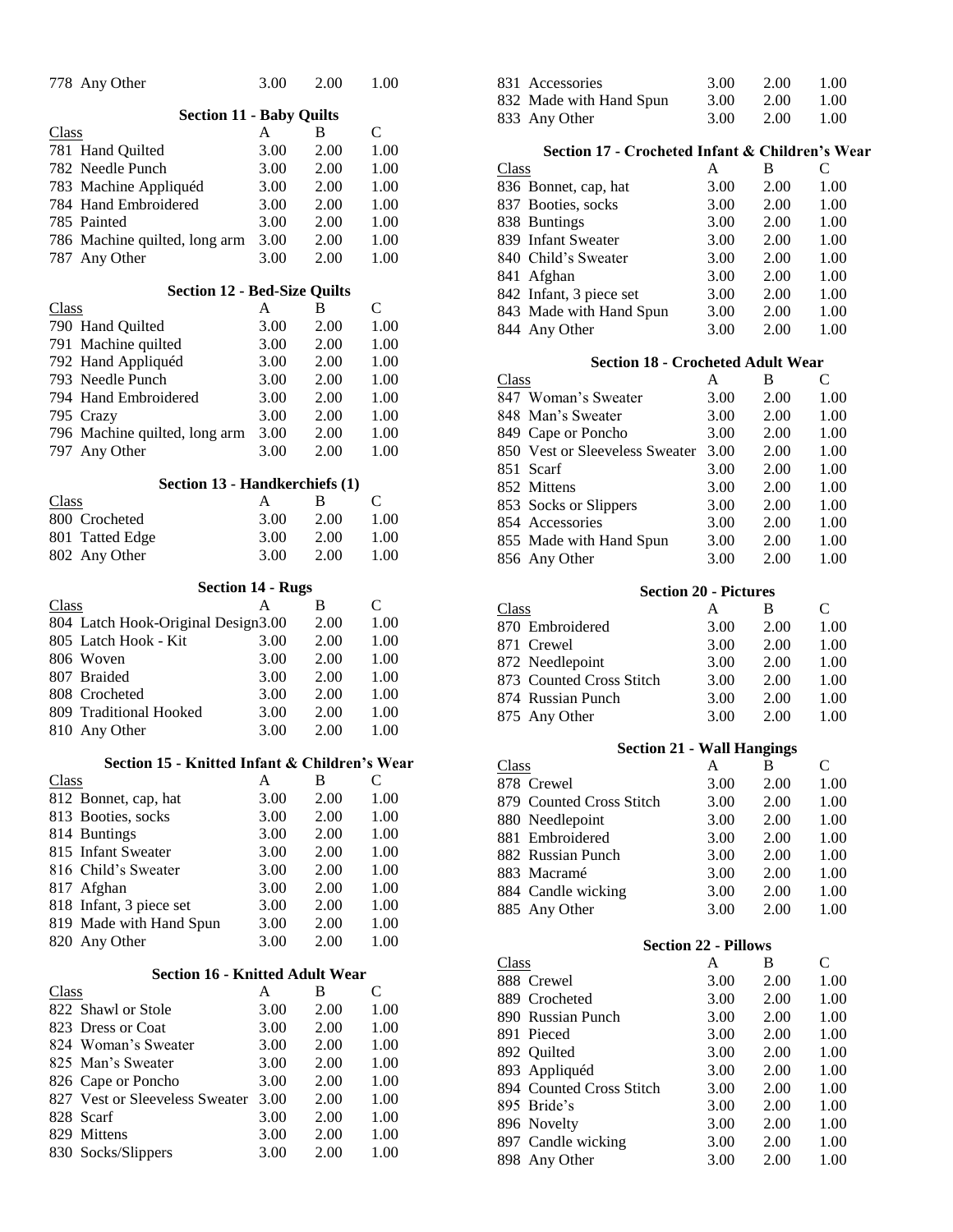### **Section 23 - Sewn Goods**

| Class |                              | A    | B    | C    |
|-------|------------------------------|------|------|------|
|       | 901 Woman's Skirt            | 3.00 | 2.00 | 1.00 |
|       | 902 Poncho Cape              | 3.00 | 2.00 | 1.00 |
|       | 903 Woman's Slacks           | 3.00 | 2.00 | 1.00 |
|       | 904 Woman's Jumper           | 3.00 | 2.00 | 1.00 |
|       | 905 Child's Dress            | 3.00 | 2.00 | 1.00 |
|       | 906 Boy's Suit               | 3.00 | 2.00 | 1.00 |
|       | 907 Child's Garment          | 3.00 | 2.00 | 1.00 |
|       | 908 Lingerie                 | 3.00 | 2.00 | 1.00 |
|       | 909 Woman's Dress            | 3.00 | 2.00 | 1.00 |
|       | 910 Man's Slacks             | 3.00 | 2.00 | 1.00 |
|       | 911 Woman's Blouse/Shirt     | 3.00 | 2.00 | 1.00 |
|       | 912 Man's Shirt              | 3.00 | 2.00 | 1.00 |
|       | 913 Woman's Garment          | 3.00 | 2.00 | 1.00 |
|       | 914 Man's Garment            | 3.00 | 2.00 | 1.00 |
|       | 915 Bridal Accessories       | 3.00 | 2.00 | 1.00 |
|       | 916 Woman's Suit             | 3.00 | 2.00 | 1.00 |
|       | 917 Child's Coat             | 3.00 | 2.00 | 1.00 |
|       | 918 Woman's 3 pc Suit        | 3.00 | 2.00 | 1.00 |
|       | 919 Wedding Dress            | 3.00 | 2.00 | 1.00 |
|       | 920 Man's Suit               | 3.00 | 2.00 | 1.00 |
|       | 921 Formal Wear              | 3.00 | 2.00 | 1.00 |
|       | 922 Home Accessories         | 3.00 | 2.00 | 1.00 |
|       | 923 Quilted Garment          | 3.00 | 2.00 | 1.00 |
|       | 924 Appliquéd Garment        | 3.00 | 2.00 | 1.00 |
|       | 925 Embroidered Garment      | 3.00 | 2.00 | 1.00 |
|       | 926 Russian Punch Sweatshirt | 3.00 | 2.00 | 1.00 |
|       | 927 Any Other                | 3.00 | 2.00 | 1.00 |

#### **Section 24 - Curtains**

| Class         | А    | в    |      |
|---------------|------|------|------|
| 929 Crocheted | 3.00 | 2.00 | 1.00 |
| 930 Homemade  | 3.00 | 2.00 | 1.00 |
| 931 Any other | 3.00 | 2.00 | 1.00 |

### **Department 61 - Youth Culinary Arts**

### **Only one entry per class, per exhibitor.**

- 1. Exhibits must be in either pint or quart jars and properly labeled.
- 2. Method of Processing must be stated.

### **Section 1 - Canned Vegetables**

Hot pack canned goods are judged on the following: Appearance 5%; Cleanness 10%; Color 10%; Pack arrangement 5%; Uniformity of size & shape 10%; Proportion of product to liquid 10%; Flavor 20%; Texture 20%; Juice 10%

| А    | В    | C    |
|------|------|------|
| 3.00 | 2.00 | 1.00 |
| 3.00 | 2.00 | 1.00 |
| 3.00 | 2.00 | 1.00 |
| 3.00 | 2.00 | 1.00 |
| 3.00 | 2.00 | 1.00 |
| 3.00 | 2.00 | 1.00 |
| 3.00 | 2.00 | 1.00 |
| 3.00 | 2.00 | 1.00 |
| 3.00 | 2.00 | 1.00 |
| 3.00 | 2.00 | 1.00 |
| 3.00 | 2.00 | 1.00 |
| 3.00 | 2.00 | 1.00 |
|      |      |      |

| 952 Greens                   | 3.00 | 2.00 | 1.00 |
|------------------------------|------|------|------|
| 953 Swiss Chard              | 3.00 | 2.00 | 1.00 |
| 954 Succotash                | 3.00 | 2.00 | 1.00 |
| 955 Pumpkin                  | 3.00 | 2.00 | 1.00 |
| 956 Sauerkraut               | 3.00 | 2.00 | 1.00 |
| 957 Any Other                | 3.00 | 2.00 | 1.00 |
| 958 Collection of Vegetables | 3.00 | 2.00 | 1.00 |

### **Section 2 - Canned Fruits**

Hot pack canned goods are judged on the following: Appearance 5%; Cleanness 10%; Color 10%; Pack arrangement 5%; Uniformity of size & shape 10%; proportion of product & liquid 10%; Flavor 20%; Texture 20%; Juice 10%

| Class               |                             | A    | B    | C    |
|---------------------|-----------------------------|------|------|------|
| 960 Applesauce      |                             | 3.00 | 2.00 | 1.00 |
| 961                 | Wild Blackberries           | 3.00 | 2.00 | 1.00 |
|                     | 962 Cultivated Blackberries | 3.00 | 2.00 | 1.00 |
| 963 Blueberries     |                             | 3.00 | 2.00 | 1.00 |
| 964 Raspberries     |                             | 3.00 | 2.00 | 1.00 |
| 965 Blackcaps       |                             | 3.00 | 2.00 | 1.00 |
| 966 Strawberries    |                             | 3.00 | 2.00 | 1.00 |
| 967<br>Rhubarb      |                             | 3.00 | 2.00 | 1.00 |
|                     | 968 Cherries (sweet black)  | 3.00 | 2.00 | 1.00 |
|                     | 969 Cherries (sweet white)  | 3.00 | 2.00 | 1.00 |
|                     | 970 Cherries (sour, pitted) | 3.00 | 2.00 | 1.00 |
| 971 Peaches         |                             | 3.00 | 2.00 | 1.00 |
| 972 Plums           |                             | 3.00 | 2.00 | 1.00 |
| 973 Pears           |                             | 3.00 | 2.00 | 1.00 |
| 974 Apples          |                             | 3.00 | 2.00 | 1.00 |
| 975 Apricots        |                             | 3.00 | 2.00 | 1.00 |
| 976 Fruit Cocktail  |                             | 3.00 | 2.00 | 1.00 |
| 977.                | Any Other Fruit             | 3.00 | 2.00 | 1.00 |
| 978 Any Other Juice |                             | 3.00 | 2.00 | 1.00 |
|                     | 979 Collection of Fruit     | 3.00 | 2.00 | 1.00 |

### **Section 3 - Jams**

Jams are judged on the following:

Appearance 10%; Texture 10%; Color 5%; Cleanness 10%; Pack 15%; Preservation 10%; Consistency 25%; Flavor 25%

| Class |                                 | А    | В    | C    |
|-------|---------------------------------|------|------|------|
|       | 982 Raspberry                   | 3.00 | 2.00 | 1.00 |
|       | 983 Strawberry                  | 3.00 | 2.00 | 1.00 |
|       | 984 Plum                        | 3.00 | 2.00 | 1.00 |
|       | 985 Apple                       | 3.00 | 2.00 | 1.00 |
|       | 986 Currant                     | 3.00 | 2.00 | 1.00 |
|       | 987 Peach                       | 3.00 | 2.00 | 1.00 |
|       | 988 Blueberry                   | 3.00 | 2.00 | 1.00 |
|       | 989 Rhubarb                     | 3.00 | 2.00 | 1.00 |
|       | 990 Blackberry                  | 3.00 | 2.00 | 1.00 |
|       | 991 Sour Cherry                 | 3.00 | 2.00 | 1.00 |
|       | 992 Apricot                     | 3.00 | 2.00 | 1.00 |
|       | 993 Any Other                   | 3.00 | 2.00 | 1.00 |
|       | 994 Collection of Jams (4 jars) | 3.00 | 2.00 | 1.00 |

#### **Section 4 - Jellies**

Jellies are judged on the following: Appearance 10%; Texture 10%; Color 5%; Cleanness 10%; Pack 15%; Preservation 10%; Consistency 25%; Flavor 25% Class A B C 995 Blueberry 3.00 2.00 1.00 996 Strawberry 3.00 2.00 1.00 997 Currant 3.00 2.00 1.00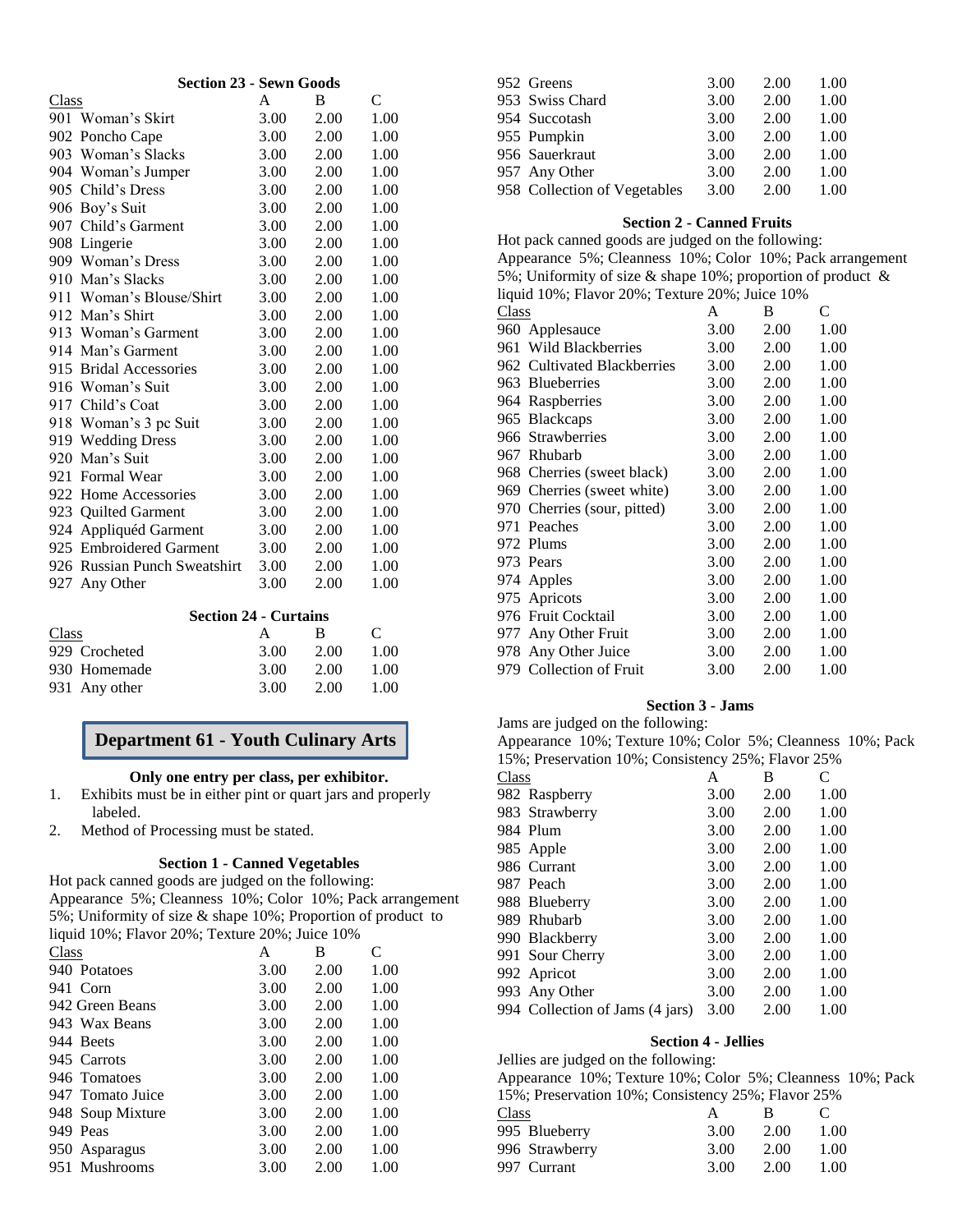| 998 Apple                           | 3.00 | 2.00 | 1.00 |
|-------------------------------------|------|------|------|
| 999 Crab Apple                      | 3.00 | 2.00 | 1.00 |
| 1000 Plum                           | 3.00 | 2.00 | 1.00 |
| 1001 Grape                          | 3.00 | 2.00 | 1.00 |
| 1002 Blackberry                     | 3.00 | 2.00 | 1.00 |
| 1003 Sour Cherry                    | 3.00 | 2.00 | 1.00 |
| 1004 Gooseberry                     | 3.00 | 2.00 | 1.00 |
| 1005 Raspberry                      | 3.00 | 2.00 | 1.00 |
| 1006 Apricot                        | 3.00 | 2.00 | 1.00 |
| 1007 Elderberry                     | 3.00 | 2.00 | 1.00 |
| 1008 Peach                          | 3.00 | 2.00 | 1.00 |
| 1009 Combination Jell               | 3.00 | 2.00 | 1.00 |
| 1010 Collection of Jellies (4 jars) |      |      |      |
|                                     | 3.00 | 2.00 | 1.00 |

#### **Section 5 - Relishes or Sauces**

| Class |                                           | A    | В    | C    |
|-------|-------------------------------------------|------|------|------|
|       | 1012 Chutney                              | 3.00 | 2.00 | 1.00 |
|       | 1013 Green Salsa                          | 3.00 | 2.00 | 1.00 |
|       | 1014 Red Salsa                            | 3.00 | 2.00 | 1.00 |
|       | 1015 Ketchup                              | 3.00 | 2.00 | 1.00 |
|       | 1016 Chili Sauce                          | 3.00 | 2.00 | 1.00 |
|       | 1017 Corn Relish                          | 3.00 | 2.00 | 1.00 |
|       | 1018 Cucumber Relish                      | 3.00 | 2.00 | 1.00 |
|       | 1019 Chow Chow Relish                     | 3.00 | 2.00 | 1.00 |
|       | 1020 Zucchini                             | 3.00 | 2.00 | 1.00 |
|       | 1021 Spaghetti Sauce                      | 3.00 | 2.00 | 1.00 |
|       | 1022 Meat Sauce                           | 3.00 | 2.00 | 1.00 |
|       | 1023 Collection of Relishes (4 jars) 3.00 |      | 2.00 | 1.00 |
|       | 1024 Pizza Sauce                          | 3.00 | 2.00 | 1.00 |
|       |                                           |      |      |      |

**Section 6 - Pickles**

Pickles are judged on the following: Flavor 50%; Conformation 25%; Pack 10%; Firmness 15%

| Class |                                     | A    | B    | C    |
|-------|-------------------------------------|------|------|------|
|       | 1025 Mixed Pickles                  | 3.00 | 2.00 | 1.00 |
|       | 1026 Bean Pickles                   | 3.00 | 2.00 | 1.00 |
|       | 1027 Cabbage Pickles                | 3.00 | 2.00 | 1.00 |
|       | 1028 Mustard Pickles                | 3.00 | 2.00 | 1.00 |
|       | 1029 Beet Pickles                   | 3.00 | 2.00 | 1.00 |
|       | 1030 Sweet Pickles                  | 3.00 | 2.00 | 1.00 |
| 1031  | <b>Green Tomato Pickles</b>         | 3.00 | 2.00 | 1.00 |
|       | 1032 Bread & Butter Pickles         | 3.00 | 2.00 | 1.00 |
|       | 1033 Ripe Cucumber Pickles          | 3.00 | 2.00 | 1.00 |
|       | 1034 Watermelon Pickles             | 3.00 | 2.00 | 1.00 |
|       | 1035 Apple Pickles                  | 3.00 | 2.00 | 1.00 |
|       | 1036 Peach Pickles                  | 3.00 | 2.00 | 1.00 |
|       | 1037 Pear Pickles                   | 3.00 | 2.00 | 1.00 |
|       | 1038 Crab Apple Pickles             | 3.00 | 2.00 | 1.00 |
|       | 1039 Dill Pickles                   | 3.00 | 2.00 | 1.00 |
|       | 1040 Kosher Dill Pickles            | 3.00 | 2.00 | 1.00 |
|       | 1041 Onion Pickles                  | 3.00 | 2.00 | 1.00 |
|       | 1042 Any Other                      | 3.00 | 2.00 | 1.00 |
|       | 1043 Collection of Pickles (4 jars) |      |      |      |
|       |                                     | 3.00 | 2.00 | 1.00 |
|       | 1044 Asparagus Pickles              | 3.00 | 2.00 | 1.00 |
|       | 1045 Brussel Sprout Pickles         | 3.00 | 2.00 | 1.00 |
|       |                                     |      |      |      |

|              | <b>Section 7 - Meats</b> |      |      |
|--------------|--------------------------|------|------|
| Class        |                          | в    |      |
| 1046 Venison | 3.00                     | 2.00 | 1.00 |

| 1047                                | Chicken                                | 3.00 | 2.00 | 1.00          |  |
|-------------------------------------|----------------------------------------|------|------|---------------|--|
| 1048                                | Turkey                                 | 3.00 | 2.00 | 1.00          |  |
| 1049 Pork                           |                                        | 3.00 | 2.00 | 1.00          |  |
|                                     | 1050 Beef                              | 3.00 | 2.00 | 1.00          |  |
|                                     | 1051 Rabbit                            | 3.00 | 2.00 | 1.00          |  |
|                                     | 1052 Fish (pint jars)                  | 3.00 | 2.00 | 1.00          |  |
|                                     | 1053 Any Other                         | 3.00 | 2.00 | 1.00          |  |
|                                     | 1054 Collection of Meats (4 jars) 3.00 |      | 2.00 | 1.00          |  |
|                                     | <b>Section 8 - Miscellaneous</b>       |      |      |               |  |
| Class                               |                                        | A    | B    | $\mathcal{C}$ |  |
|                                     | 1055 Honey (1 pint)                    | 3.00 | 2.00 | 1.00          |  |
|                                     | 1056 Maple Syrup (1 pint)              | 3.00 | 2.00 | 1.00          |  |
| <b>Section 9 - Dehydrated Foods</b> |                                        |      |      |               |  |
| Class                               |                                        | A    | B    | C             |  |
|                                     | 1058 Apples                            | 3.00 | 2.00 | 1.00          |  |
|                                     | 1059 Bananas                           | 3.00 | 2.00 | 1.00          |  |
|                                     | 1060 Pineapple                         | 3.00 | 2.00 | 1.00          |  |
| 1061                                | Any Other Fruit                        | 3.00 | 2.00 | 1.00          |  |
|                                     | 1062 Mushrooms                         | 3.00 | 2.00 | 1.00          |  |
|                                     | 1063 Onions                            | 3.00 | 2.00 | 1.00          |  |
|                                     | 1064 Green Pepper                      | 3.00 | 2.00 | 1.00          |  |
|                                     | 1065 Corn                              | 3.00 | 2.00 | 1.00          |  |
|                                     | 1066 Carrots                           | 3.00 | 2.00 | 1.00          |  |
|                                     | 1067 Celery                            | 3.00 | 2.00 | 1.00          |  |
| 1068                                | Any Other Vegetable                    | 3.00 | 2.00 | 1.00          |  |
| 1069                                | Basil                                  | 3.00 | 2.00 | 1.00          |  |
| 1070                                | Dill                                   | 3.00 | 2.00 | 1.00          |  |
| 1071                                | Mint                                   | 3.00 | 2.00 | 1.00          |  |
| 1072                                | Oregano                                | 3.00 | 2.00 | 1.00          |  |
| 1073                                | Parsley                                | 3.00 | 2.00 | 1.00          |  |
| 1074                                | Sage Leaves                            | 3.00 | 2.00 | 1.00          |  |
| 1075                                | Any Other Herb                         | 3.00 | 2.00 | 1.00          |  |

### **Section 10 - Yeast Breads (1 loaf) / Rolls (6 rolls)**

Breads are judged on the following:

Texture 20%; Flavor 25%; Lightness 20%; Sweetness 15%; Color 10%; Crust 5%; Size & Shape 5%

- 1. Breads should be baked in individual pans.
- 2. Breads should be at least 24 hours old when judged.
- 3. **Please use ziplock bags.** Class A B C 1076 White Bread 3.00 2.00 1.00 1077 Whole Wheat Bread 3.00 2.00 1.00 1078 Rye Bread 3.00 2.00 1.00 1079 Raisin Bread 3.00 2.00 1.00 1080 Any Other Bread 3.00 2.00 1.00 1081 Cinnamon Rolls 3.00 2.00 1.00 1082 Pecan Rolls 3.00 2.00 1.00 1083 Clover Leaf Rolls 3.00 2.00 1.00 1084 Nationality Rolls 3.00 2.00 1.00 1085 Coffee Cake 3.00 2.00 1.00 1086 Any Other Rolls 3.00 2.00 1.00

|       | <b>Section 11 - Quick Breads</b> |      |      |      |  |
|-------|----------------------------------|------|------|------|--|
| Class |                                  |      |      | C    |  |
|       | 1088 Baking Powder Biscuits      | 3.00 | 2.00 | 1.00 |  |
|       | 1089 Banana Bread                | 3.00 | 2.00 | 1.00 |  |
|       | 1090 Brown Bread                 | 3.00 | 2.00 | 1.00 |  |
|       | 1091 Zucchini Bread              | 3.00 | 2.00 | 1.00 |  |
|       | 1092 Muffins                     | 3.00 | 2.00 | 1.00 |  |
|       |                                  |      |      |      |  |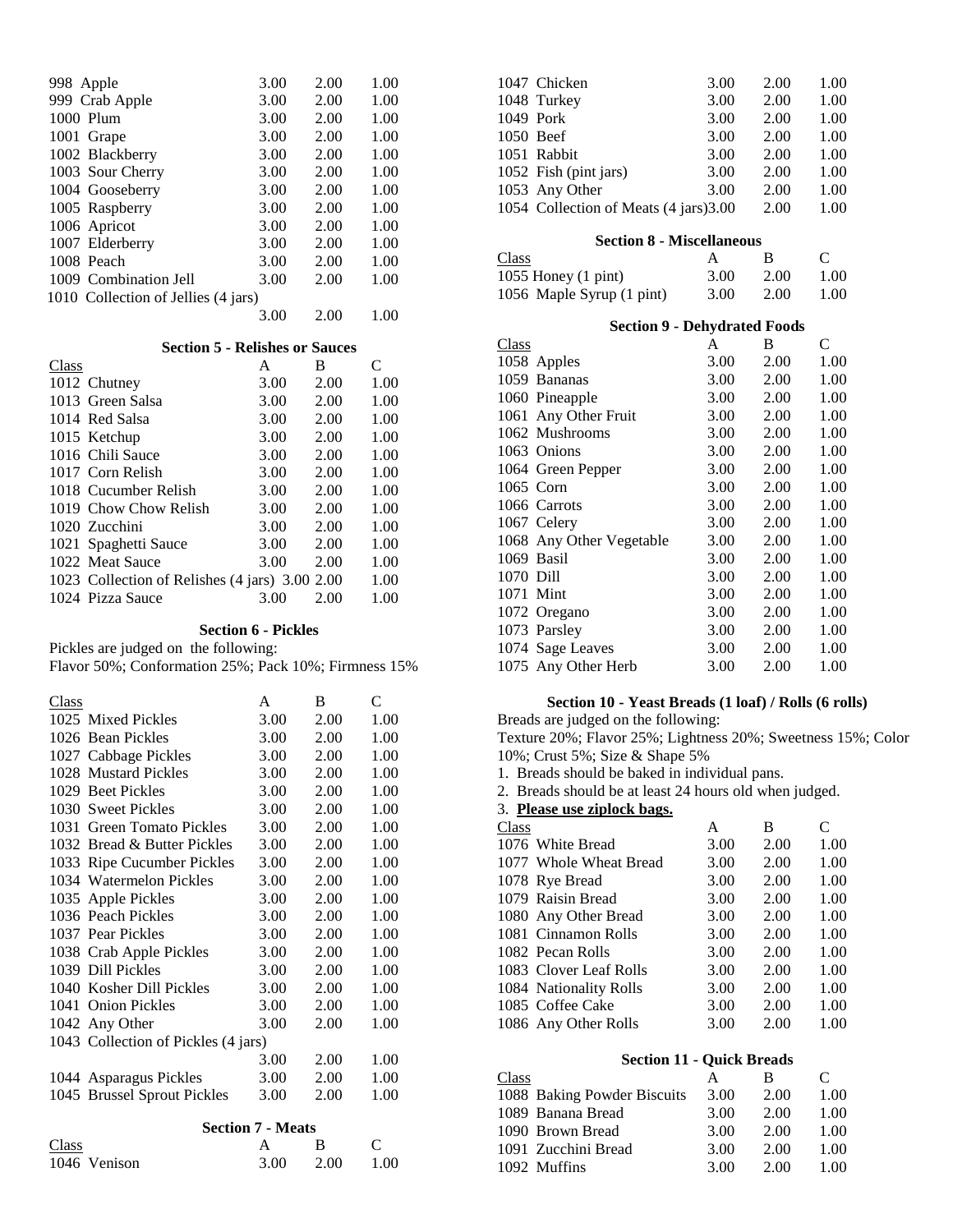| 1093 Coffee Cake           | 3.00 | 2.00 | 1.00 |
|----------------------------|------|------|------|
| 1094 Cheese Bread          | 3.00 | 2.00 | 1.00 |
| 1095 Any Other Quick Bread | 3.00 | 2.00 | 1.00 |

**Section 12 - Cakes** 

Decorated cakes are judged on the following:

Neatness 25%; Appearance 20%; Design in proportion to cake 20%; Appropriateness to Occasion 25%; Color 10%

### **Decorated Cakes**

| Class |                                    | A    | в    | $\mathbf{C}$ |
|-------|------------------------------------|------|------|--------------|
|       | 1097 Birthday                      | 3.00 | 2.00 | 1.00         |
|       | 1098 Child's                       | 3.00 | 2.00 | 1.00         |
|       | 1099 Novelty                       | 3.00 | 2.00 | 1.00         |
|       | 1100 Any Other Decorated Cake 3.00 |      | 2.00 | 1.00         |

Cakes are judged on the following:

Lightness 25%; Texture 25%; Flavor 15%; Frosting & filling 15%; Shape & general appearance 10%; Color 10%

#### **Frosted**

| 1102 White                              | 3.00 | 2.00 | 1.00 |
|-----------------------------------------|------|------|------|
| 1103 Chocolate                          | 3.00 | 2.00 | 1.00 |
| 1104 Yellow                             | 3.00 | 2.00 | 1.00 |
| 1105 Misc. Layer Cake                   | 3.00 | 2.00 | 1.00 |
| 1106 Cup Cakes, 6                       | 3.00 | 2.00 | 1.00 |
| 1107 Any Other Frosted Cake             | 3.00 | 2.00 | 1.00 |
| <b>Unfrosted Cakes</b>                  |      |      |      |
| 1109 Angel Food                         | 3.00 | 2.00 | 1.00 |
| 1110 Sponge                             | 3.00 | 2.00 | 1.00 |
| 1111 Pound                              | 3.00 | 2.00 | 1.00 |
| 1112 Upside Down                        | 3.00 | 2.00 | 1.00 |
| 1113 Any Other Unfrosted                | 3.00 | 2.00 | 1.00 |
| <b>Fried Cakes / Donuts</b>             |      |      |      |
| 1115 Buttermilk or Sour Cream, 6 - 3.00 |      | 2.00 | 1.00 |
| 1116 Sweet Milk, 6                      | 3.00 | 2.00 | 1.00 |
| 1117 Yeast Donuts, 6                    | 3.00 | 2.00 | 1.00 |
| 1118 Any Other Fried Cakes, 6           | 3.00 | 2.00 | 1.00 |

#### **Section 13 - Cookies (6 on plate)**

Cookies are judged on the following:

| Texture 35%; Flavor 35%; Appearance 30% |      |      |      |  |
|-----------------------------------------|------|------|------|--|
| Class                                   | А    | в    | C    |  |
| 1120 Brownies                           | 3.00 | 2.00 | 1.00 |  |
| 1121 Sugar                              | 3.00 | 2.00 | 1.00 |  |
| 1122 Molasses                           | 3.00 | 2.00 | 1.00 |  |
| 1123 Oatmeal                            | 3.00 | 2.00 | 1.00 |  |
| $1124$ Ice Box                          | 3.00 | 2.00 | 1.00 |  |
| 1125 Peanut Butter                      | 3.00 | 2.00 | 1.00 |  |
| 1126 Chocolate Chip                     | 3.00 | 2.00 | 1.00 |  |
| 1127 Filled                             | 3.00 | 2.00 | 1.00 |  |
| 1128 Drop                               | 3.00 | 2.00 | 1.00 |  |
| 1129 Fruit                              | 3.00 | 2.00 | 1.00 |  |
| 1130 Any Other Cookie                   | 3.00 | 2.00 | 1.00 |  |

### **Section 14 - Pies**

Pies are judged on the following:

Under crust 35%; Upper crust or meringue 25%; Filling 25%; General appearance 15%

| $U$ CHCT all appearance $1.370$ |      |      |      |
|---------------------------------|------|------|------|
| Class                           | A    | В    | C    |
| 1132 Apple                      | 3.00 | 2.00 | 1.00 |
| 1133 Blueberry                  | 3.00 | 2.00 | 1.00 |
| 1134 Pumpkin                    | 3.00 | 2.00 | 1.00 |
| 1135 Cherry                     | 3.00 | 2.00 | 1.00 |
| 1136 Peach                      | 3.00 | 2.00 | 1.00 |
|                                 |      |      |      |

| 1137 Impossible Pie, any filling 3.00 |      | 2.00 | 1.00 |
|---------------------------------------|------|------|------|
| 1138 Cream or Custard                 | 3.00 | 2.00 | 1.00 |
| 1139 Chiffon Pie                      | 3.00 | 2.00 | 1.00 |
| 1140 Any Other Pie                    | 3.00 | 2.00 | 1.00 |

|       | <b>Section 15 - Candy</b> |      |      |      |
|-------|---------------------------|------|------|------|
| Class |                           | A    | в    | C    |
|       | 1141 Cooked Fudge         | 3.00 | 2.00 | 1.00 |
|       | 1142 Uncooked Fudge       | 3.00 | 2.00 | 1.00 |
|       | 1143 Peanut Brittle       | 3.00 | 2.00 | 1.00 |
|       | 1144 Caramels             | 3.00 | 2.00 | 1.00 |
|       | 1145 Rock Candy           | 3.00 | 2.00 | 1.00 |
|       | 1146 Any Other Candy      | 3.00 | 2.00 | 1.00 |
|       |                           |      |      |      |

### **Section 16 – Fun with Food**

| 1147 Ginger Bread House | 3.00 | 2.00 | 1.00 |
|-------------------------|------|------|------|
| 1148 Carving            | 3.00 | 2.00 | 1.00 |

### **Department 62 - Youth Fine Arts**

#### **Only one entry per class, per exhibitor.**

|                                 | <b>Section 1 – Ceramics/Pottery</b>    |      |      |                |
|---------------------------------|----------------------------------------|------|------|----------------|
| Class                           |                                        | A    | B    | C              |
|                                 | 1149 Cold Ceramics                     | 3.00 | 2.00 | 1.00           |
|                                 | 1150 Glaze Work                        | 3.00 | 2.00 | 1.00           |
|                                 | 1151 Stain Work                        | 3.00 | 2.00 | 1.00           |
|                                 | 1152 China Painting                    | 3.00 | 2.00 | 1.00           |
|                                 | 1153 Figurines                         | 3.00 | 2.00 | 1.00           |
|                                 | 1154 Jewelry                           | 3.00 | 2.00 | 1.00           |
|                                 | 1155 Vases                             | 3.00 | 2.00 | 1.00           |
| 1156                            | <b>Birds</b>                           | 3.00 | 2.00 | 1.00           |
|                                 | 1157 Animals                           | 3.00 | 2.00 | 1.00           |
|                                 | 1158 Ceramic Pictures                  | 3.00 | 2.00 | 1.00           |
|                                 | 1159 Lamps                             | 3.00 | 2.00 | 1.00           |
|                                 | 1160 Collection of Asst. Ceramics 3.00 |      | 2.00 | 1.00           |
|                                 | 1161 Collection of Ceramic Dolls3.00   |      | 2.00 | 1.00           |
|                                 | 1162 Outdoor decor                     | 3.00 | 2.00 | 1.00           |
|                                 | 1163 Any other                         | 3.00 | 2.00 | 1.00           |
| <b>Section 2 - Oil Painting</b> |                                        |      |      |                |
| Class                           |                                        | A    | B    | C              |
|                                 | 1164 Portraits                         | 3.00 | 2.00 | 1.00           |
|                                 | 1165 Landscapes                        | 3.00 | 2.00 | 1.00           |
|                                 | 1166 Seascapes                         | 3.00 | 2.00 | 1.00           |
|                                 | 1167 Still Life                        | 3.00 | 2.00 | 1.00           |
|                                 | 1168 Abstract                          | 3.00 | 2.00 | 1.00           |
|                                 | 1169 Any Other                         | 3.00 | 2.00 | 1.00           |
|                                 | <b>Section 3 - Acrylic</b>             |      |      |                |
| Class                           |                                        | A    | B    | $\overline{C}$ |
|                                 | 1171 Portraits                         | 3.00 | 2.00 | 1.00           |
|                                 | 1172 Landscapes                        | 3.00 | 2.00 | 1.00           |
|                                 | 1173 Seascapes                         | 3.00 | 2.00 | 1.00           |
|                                 | 1174 Still Life                        | 3.00 | 2.00 | 1.00           |
|                                 | 1175 Abstract                          | 3.00 | 2.00 | 1.00           |
|                                 | 1176 Any Other                         | 3.00 | 2.00 | 1.00           |
|                                 | <b>Section 4 - Watercolor</b>          |      |      |                |
| Class                           |                                        | A    | B    | C              |
|                                 | 1178 Portraits                         | 3.00 | 2.00 | 1.00           |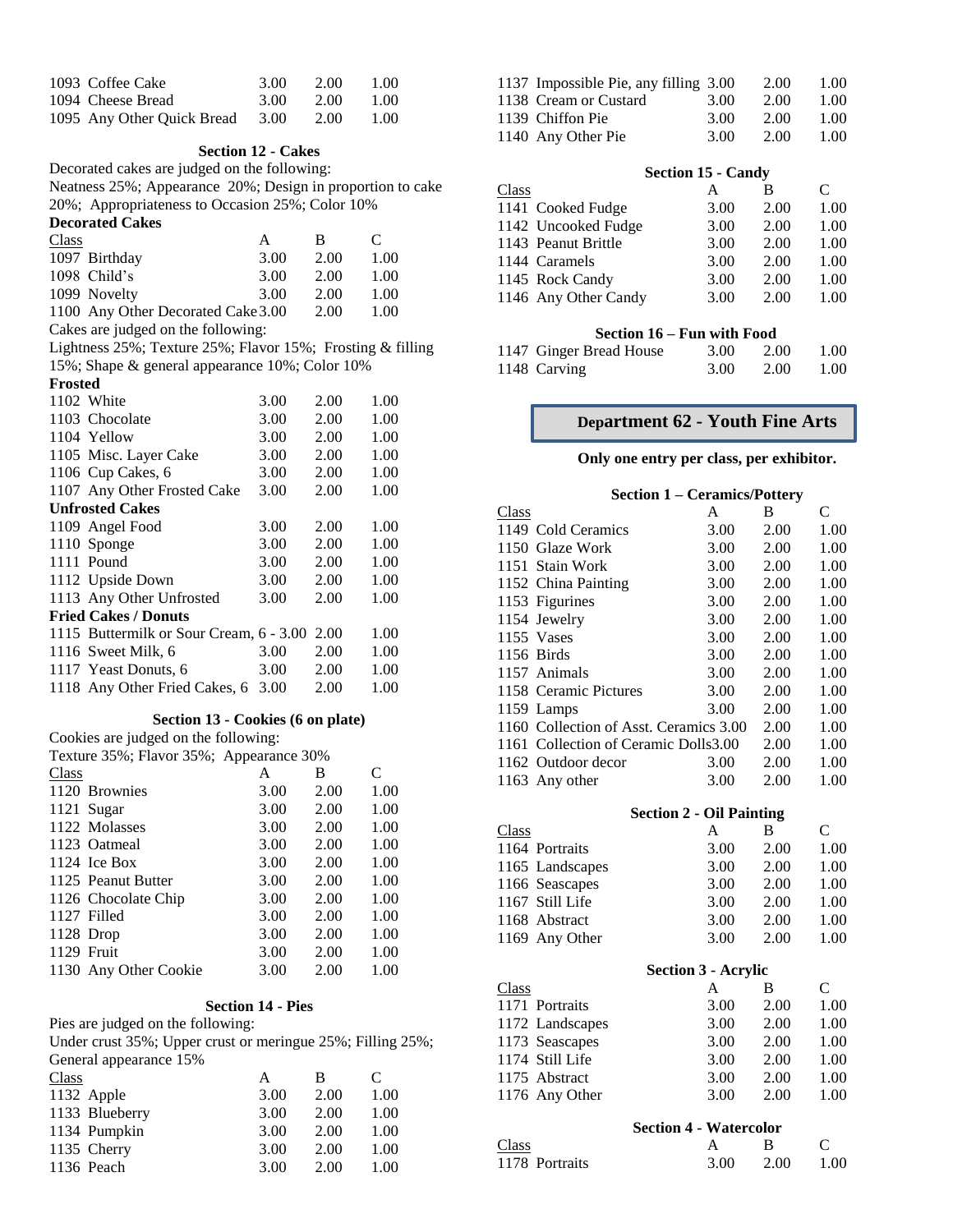| $C_{1}$         | <b>Section 5 - Tempra</b><br>$\mathbf{\Lambda}$ |      |      |
|-----------------|-------------------------------------------------|------|------|
| 1183 Any Other  | 3.00                                            | 2.00 | 1.00 |
| 1182 Abstract   | 3.00                                            | 2.00 | 1.00 |
| 1181 Still Life | 3.00                                            | 2.00 | 1.00 |
| 1180 Seascapes  | 3.00                                            | 2.00 | 1.00 |
| 1179 Landscapes | 3.00                                            | 2.00 | 1.00 |
|                 |                                                 |      |      |

| Class           | А    | В    | $\subset$ |
|-----------------|------|------|-----------|
| 1185 Portraits  | 3.00 | 2.00 | 1.00      |
| 1186 Landscapes | 3.00 | 2.00 | 1.00      |
| 1187 Seascapes  | 3.00 | 2.00 | 1.00      |
| 1188 Still Life | 3.00 | 2.00 | 1.00      |
| 1189 Abstract   | 3.00 | 2.00 | 1.00      |
| 1190 Any Other  | 3.00 | 2.00 | 1.00      |
|                 |      |      |           |

### **Section 6 - Drawing**

| (ink, pencil, charcoal, crayon paste) |                 |      |      |      |  |
|---------------------------------------|-----------------|------|------|------|--|
| Class                                 |                 | А    |      | ⊂    |  |
|                                       | 1192 Portraits  | 3.00 | 2.00 | 1.00 |  |
|                                       | 1193 Landscapes | 3.00 | 2.00 | 1.00 |  |
|                                       | 1194 Seascapes  | 3.00 | 2.00 | 1.00 |  |
|                                       | 1195 Still Life | 3.00 | 2.00 | 1.00 |  |
|                                       | 1196 Abstract   | 3.00 | 2.00 | 1.00 |  |
|                                       | 1197 Any Other  | 3.00 | 2.00 | 1.00 |  |
|                                       |                 |      |      |      |  |

| <b>Section 7 - Miscellaneous</b> |      |               |  |  |
|----------------------------------|------|---------------|--|--|
| А                                | в    | $\mathcal{C}$ |  |  |
| 3.00                             | 2.00 | 1.00          |  |  |
| 3.00                             | 2.00 | 1.00          |  |  |
| 3.00                             | 2.00 | 1.00          |  |  |
|                                  |      |               |  |  |

### **Department 63 - Youth Folk Arts**

### **Only one entry per class, per exhibitor.**

| Section $1 -$ Recycling |                                     |      |      |      |
|-------------------------|-------------------------------------|------|------|------|
| Class                   |                                     | А    | в    | C    |
|                         | 1203 Articles for Home              | 3.00 | 2.00 | 1.00 |
|                         | 1204 Adult Apparel                  | 3.00 | 2.00 | 1.00 |
|                         | 1205 Infant/Children's Apparel 3.00 |      | 2.00 | 1.00 |

| Section 2 - Flags & Banners |      |      |      |  |  |
|-----------------------------|------|------|------|--|--|
| Class                       |      |      | C    |  |  |
| 1206 Flag 3x5 or Larger     | 3.00 | 2.00 | 1.00 |  |  |
| 1207 Banner                 | 3.00 | 2.00 | 1.00 |  |  |
| 1208 Any Other              | 3.00 | 2.00 | 1.00 |  |  |

| <b>Section 3 - Hand Spun Fibers</b> |  |  |
|-------------------------------------|--|--|
|                                     |  |  |

| Class          | A    | В    | C    |
|----------------|------|------|------|
| 1210 Flax      | 3.00 | 2.00 | 1.00 |
| 1211 Wool      | 3.00 | 2.00 | 1.00 |
| 1212 Linen     | 3.00 | 2.00 | 1.00 |
| 1213 Llama     | 3.00 | 2.00 | 1.00 |
| 1214 Alpaca    | 3.00 | 2.00 | 1.00 |
| 1215 Hand Dyed | 3.00 | 2.00 | 1.00 |
| 1216 Any Other | 3.00 | 2.00 | 1.00 |

|                     | <b>Section 4 - Crafts</b> |      |          |  |
|---------------------|---------------------------|------|----------|--|
| Class               |                           | к    | $\Gamma$ |  |
| 1218 Leatherwork    | 3.00                      | 2.00 | 1.00     |  |
| 1219 Copper Tooling | 3.00                      | 2.00 | 1.00     |  |

| 1220 Drift wood                     | 3.00                      | 2.00 | 1.00         |
|-------------------------------------|---------------------------|------|--------------|
| 1221 Nature Craft                   | 3.00                      | 2.00 | 1.00         |
| 1222 Decorated Egg Shell            | 3.00                      | 2.00 | 1.00         |
| 1223 String Art                     | 3.00                      | 2.00 | 1.00         |
| 1224 Jewelry                        | 3.00                      | 2.00 | 1.00         |
| 1225 Jewelry Metal Crafted-ed. Proj |                           |      |              |
|                                     | 3.00                      | 2.00 | 1.00         |
| 1226 Cornhusk Doll                  | 3.00                      | 2.00 | 1.00         |
| 1227 Novelties                      | 3.00                      | 2.00 | 1.00         |
| 1228 Flowers, Hand Made             | 3.00                      | 2.00 | 1.00         |
| 1229 Macramé                        | 3.00                      | 2.00 | 1.00         |
| 1230 Original Idea                  | 3.00                      | 2.00 | 1.00         |
| 1231 Hobby Collection               | 3.00                      | 2.00 | 1.00         |
| 1232 Country Painting               | 3.00                      | 2.00 | 1.00         |
| 1233 Plastic Needlework             | 3.00                      | 2.00 | 1.00         |
| 1234 Creative Writing-ed. proj      | 3.00                      | 2.00 | 1.00         |
| 1235 Glass work (not stained glass) |                           |      |              |
|                                     | 3.00                      | 2.00 | 1.00         |
| <b>Individual Scarecrow</b><br>1236 | 3.00                      | 2.00 | 1.00         |
| 1237<br>Collage                     | 3.00                      | 2.00 | 1.00         |
| Sun catchers<br>1238                | 3.00                      | 2.00 | 1.00         |
| 1239 Chenille                       | 3.00                      | 2.00 | 1.00         |
| 1240 Candle Making                  | 3.00                      | 2.00 | 1.00         |
| 1241 Cloth Crafts                   | 3.00                      | 2.00 | 1.00         |
| 1242 Latch Hook                     | 3.00                      | 2.00 | 1.00         |
| 1243<br><b>Metal Punch</b>          | 3.00                      | 2.00 | 1.00         |
| 1244<br>Quilling                    | 3.00                      | 2.00 | 1.00         |
| 1245<br>Decoupage                   | 3.00                      | 2.00 | 1.00         |
| Printmaking/Silk Screening<br>1246  |                           |      |              |
|                                     | 3.00                      | 2.00 | 1.00         |
| 1247<br>Lapidary                    | 3.00                      | 2.00 | 1.00         |
| <b>Beading Necklaces</b><br>1248    | 3.00                      | 2.00 | 1.00         |
| <b>Beading Bracelets</b><br>1249    | 3.00                      | 2.00 | 1.00         |
| <b>Beading Earrings</b><br>1250     | 3.00                      | 2.00 | 1.00         |
| 1251<br><b>Clay Pots</b>            | 3.00                      | 2.00 | 1.00         |
| Styrofoam<br>1252                   | 3.00                      | 2.00 | 1.00         |
| 1253<br><b>Button Crafts</b>        | 3.00                      | 2.00 | 1.00         |
| 1254<br>Any other                   | 3.00                      | 2.00 | 1.00         |
|                                     |                           |      |              |
| <b>Section 5 - Woodworking</b>      |                           |      |              |
| <b>Class</b>                        | A                         | В    | $\mathsf{C}$ |
| 1255 Hand Crafted Furniture         | 3.00                      | 2.00 | 1.00         |
| 1256 Hand Crafted Toys              | 3.00                      | 2.00 | 1.00         |
| 1257 Wood Carved Article            | 3.00                      | 2.00 | 1.00         |
| 1258 Wood Burning                   | 3.00                      | 2.00 | 1.00         |
| 1259 Novelties                      | 3.00                      | 2.00 | 1.00         |
| 1260 Any Other                      | 3.00                      | 2.00 | 1.00         |
|                                     |                           |      |              |
|                                     | <b>Section 6 - Purses</b> |      |              |

|                | <b>Secuoli</b> v - futbes |      |          |
|----------------|---------------------------|------|----------|
| Class          | A                         | к    | $\Gamma$ |
| 1261 Macramé   | 3.00                      | 2.00 | 1.00     |
| 1262 Leather   | 3.00                      | 2.00 | 1.00     |
| 1263 Any other | 3.00                      | 2.00 | 1.00     |
|                |                           |      |          |

| <b>Section 7 - Belts</b> |      |      |
|--------------------------|------|------|
| A                        | в    | C    |
| 3.00                     | 2.00 | 1.00 |
| 3.00                     | 2.00 | 1.00 |
| 3.00                     | 2.00 | 1.00 |
|                          |      |      |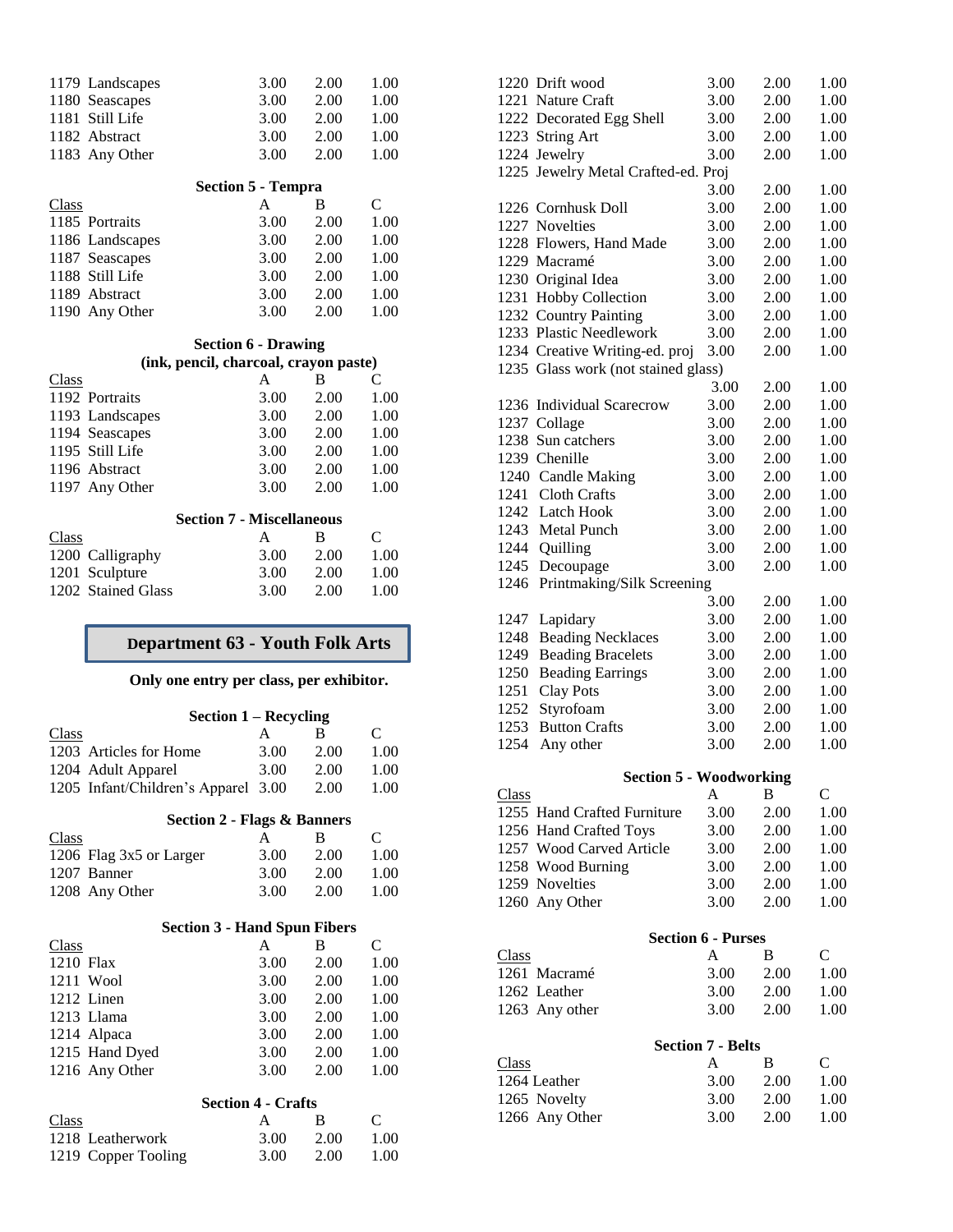|              | <b>Section 8 - Holiday Creations</b>  |                         |           |               |
|--------------|---------------------------------------|-------------------------|-----------|---------------|
| <b>Class</b> |                                       | A                       | B         | C             |
|              | 1267 Tree Skirt                       | 3.00                    | 2.00      | 1.00          |
|              | 1268 Wall Hangings                    | 3.00                    | 2.00      | 1.00          |
|              | 1269 Door Decorations                 | 3.00                    | 2.00      | 1.00          |
|              | 1270 Tree Decorations                 | 3.00                    | 2.00      | 1.00          |
|              | 1271 Table Decorations                |                         | 2.00      | 1.00          |
|              |                                       | 3.00                    |           |               |
|              | 1272 Any Other                        | 3.00                    | 2.00      | 1.00          |
|              |                                       | <b>Section 9 - Toys</b> |           |               |
| Class        |                                       | A                       | В         | $\mathsf{C}$  |
|              | 1273 Rag Doll/Original                | 3.00                    | 2.00      | 1.00          |
|              | 1274 Rag Doll/Kit                     | 3.00                    | 2.00      | 1.00          |
|              | 1275 Doll Clothes/knit, crochet, 3 pc |                         |           |               |
|              |                                       | 3.00                    | 2.00      | 1.00          |
|              | 1276 Doll Clothes/sewn, 3 pc          | 3.00                    | 2.00      | 1.00          |
|              | 1277 Stuffed Toy/Original             | 3.00                    | 2.00      | 1.00          |
|              | 1278 Toy Doll Collection              | 3.00                    | 2.00      | 1.00          |
|              |                                       |                         | 2.00      |               |
|              | 1279 Any Other                        | 3.00                    |           | 1.00          |
|              | <b>Section 10 - Models</b>            |                         |           |               |
| <b>Class</b> |                                       | A                       | B         | $\mathsf{C}$  |
|              | 1280 Hand Crafted                     | 3.00                    | 2.00      | 1.00          |
|              | 1281 Car Kit                          | 3.00                    | 2.00      | 1.00          |
|              | 1282 Any other                        | 3.00                    | 2.00      | 1.00          |
|              |                                       |                         |           |               |
|              | <b>Section 11 - Weaving</b>           |                         |           |               |
| <b>Class</b> |                                       | A                       | B         | $\mathsf{C}$  |
|              | 1283 Afghan                           | 3.00                    | 2.00      | 1.00          |
|              | 1284 Hand Woven Afghan/child 3.00     |                         | 2.00      | 1.0           |
|              | 1285 Pillow                           | 3.00                    | 2.00      | 1.00          |
|              | 1286 Purse                            | 3.00                    | 2.00      | 1.00          |
|              | 1287 Wall Hanging                     | 3.00                    | 2.00      | 1.00          |
|              | 1288 Child's Garment                  | 3.00                    | 2.00      | 1.00          |
|              | 1289 Adult Garment                    | 3.00                    | 2.00      | 1.00          |
|              | 1290 Any Other                        | 3.00                    | 2.00      | 1.00          |
|              |                                       |                         |           |               |
|              | <b>Section 12 - Basket Weaving</b>    |                         |           |               |
| <b>Class</b> |                                       | A                       | В         | $\mathsf{C}$  |
|              | 1291 Rib Baskets                      | 3.00                    | 2.00      | 1.00          |
|              | 1292 Flat Weave Baskets               | 3.00                    | 2.00      | 1.00          |
|              | 1293 Fancy Handle                     | 3.00                    | 2.00      | 1.00          |
|              | 1294 Twill Weave                      | 3.00                    | 2.00      | 1.00          |
|              | 1295 Round Reed & Willow              | 3.00                    | 2.00      | 1.00          |
|              | 1296 Any Other                        | 3.00                    | 2.00      | 1.00          |
|              | Section 14 - Paper Arts & Crafts      |                         |           |               |
| Class        |                                       | A                       | В         | $\mathsf{C}$  |
|              | 1297 Scrap booking                    | 3.00                    | 2.00      | 1.00          |
|              | 1298 Stamping                         | 3.00                    | 2.00      | 1.00          |
|              |                                       |                         |           |               |
|              | 1299 Embossing                        | 3.00                    | 2.00      | 1.00          |
|              | 1300 Card Making/Holidays, 5 pcs      | 3.00                    | 2.00      | 1.00          |
|              | 1301 Card Making/All Occasion, 5 pcs  |                         |           |               |
|              |                                       | 3.00                    | 2.00      | 1.00          |
|              | 1302 Handmade Paper                   | 3.00                    | 2.00      | 1.00          |
|              | 1303 Any Other                        | 3.00                    | 2.00      | 1.00          |
|              |                                       |                         |           |               |
|              | <b>Section 15 - Gift Baskets</b>      | A                       |           | $\mathcal{C}$ |
| Class        | 1304 Gift Basket                      | 3.00                    | B<br>2.00 | 1.00          |
|              |                                       |                         |           |               |

### 1305 Collection of Gift Baskets, 4 pcs

3.00 2.00 1.00

| <b>Section 16 - Personal Care</b> |                               |      |      |  |  |
|-----------------------------------|-------------------------------|------|------|--|--|
|                                   | Homemade Bath & Body Products |      |      |  |  |
| Class                             |                               |      | 3    |  |  |
| 1306 Soap Making                  | 3.00                          | 2.00 | 1.00 |  |  |
| 1307 Lotion Making                | 3.00                          | 2.00 | 1.00 |  |  |
| 1308 Bath Salts                   | 3.00                          | 2.00 | 1.00 |  |  |

#### **Section 17 - Painted Wood Art**

| Class          | A    | в    | $\Gamma$ |
|----------------|------|------|----------|
| 1310 Furniture | 3.00 | 2.00 | 1.00     |
| 1311 Boxes     | 3.00 | 2.00 | 1.00     |
| 1312 Windows   | 3.00 | 2.00 | 1.00     |
| 1313 Any Other | 3.00 | 2.00 | 1.00     |
|                |      |      |          |

1309 Any Other 3.00 2.00 1.00

### **Section 18 - Design a Room Note Book**

Can be ideas for a room or the actual room and may include fabric samples, paint chips, pictures, drawings, or anything else that expresses your design vision.

| Class |                       |      | в    |      |
|-------|-----------------------|------|------|------|
|       | 1314 Designing a Room | 3.00 | 2.00 | 1.00 |
|       | 1315 Any Other        | 3.00 | 2.00 | 1.00 |

### **Section 19 - Fabric Painting & Decorated Clothing**

| Class |                         | А    | в    | C    |
|-------|-------------------------|------|------|------|
|       | 1316 Batik              | 3.00 | 2.00 | 1.00 |
|       | 1317 Hand Painted       | 3.00 | 2.00 | 1.00 |
|       | 1318 Machine Embroidery | 3.00 | 2.00 | 1.00 |
|       | 1319 Hand Embroidery    | 3.00 | 2.00 | 1.00 |
|       | 1320 Appliquéd          | 3.00 | 2.00 | 1.00 |
|       | 1321 Silk Screened      | 3.00 | 2.00 | 1.00 |
|       | 1322 Tye Dye            | 3.00 | 2.00 | 1.00 |

|       |                   | <b>Section 20 - Wreaths</b> |      |      |      |
|-------|-------------------|-----------------------------|------|------|------|
| Class |                   |                             | А    | в    | C    |
|       | 1323 Corn Husk    |                             | 3.00 | 2.00 | 1.00 |
|       | 1324 Grapevine    |                             | 3.00 | 2.00 | 1.00 |
|       | 1325 Silk Flowers |                             | 3.00 | 2.00 | 1.00 |
|       | 1326 Fabric       |                             | 3.00 | 2.00 | 1.00 |
|       | 1327 Crocheted    |                             | 3.00 | 2.00 | 1.00 |
|       | 1328 Any Other    |                             | 3.00 | 2.00 | 1.00 |

| <b>Section 21 - Bird Houses</b> |                       |      |      |          |
|---------------------------------|-----------------------|------|------|----------|
| Class                           |                       | A    | в    | $\Gamma$ |
|                                 | 1329 Wood             | 3.00 | 2.00 | 1.00     |
|                                 | 1330 Stone or Pebbles | 3.00 | 2.00 | 1.00     |
|                                 | 1331 Any Other        | 3.00 | 2.00 | 1.00     |

### **Section 22 - Lawn Decorations**

| Class          |      | к    | $\mathbf{C}$ |
|----------------|------|------|--------------|
| 1332 Wood      | 3.00 | 2.00 | 1.00         |
| 1333 Metal     | 3.00 | 2.00 | 1.00         |
| 1334 Any Other | 3.00 | 2.00 | 1.00         |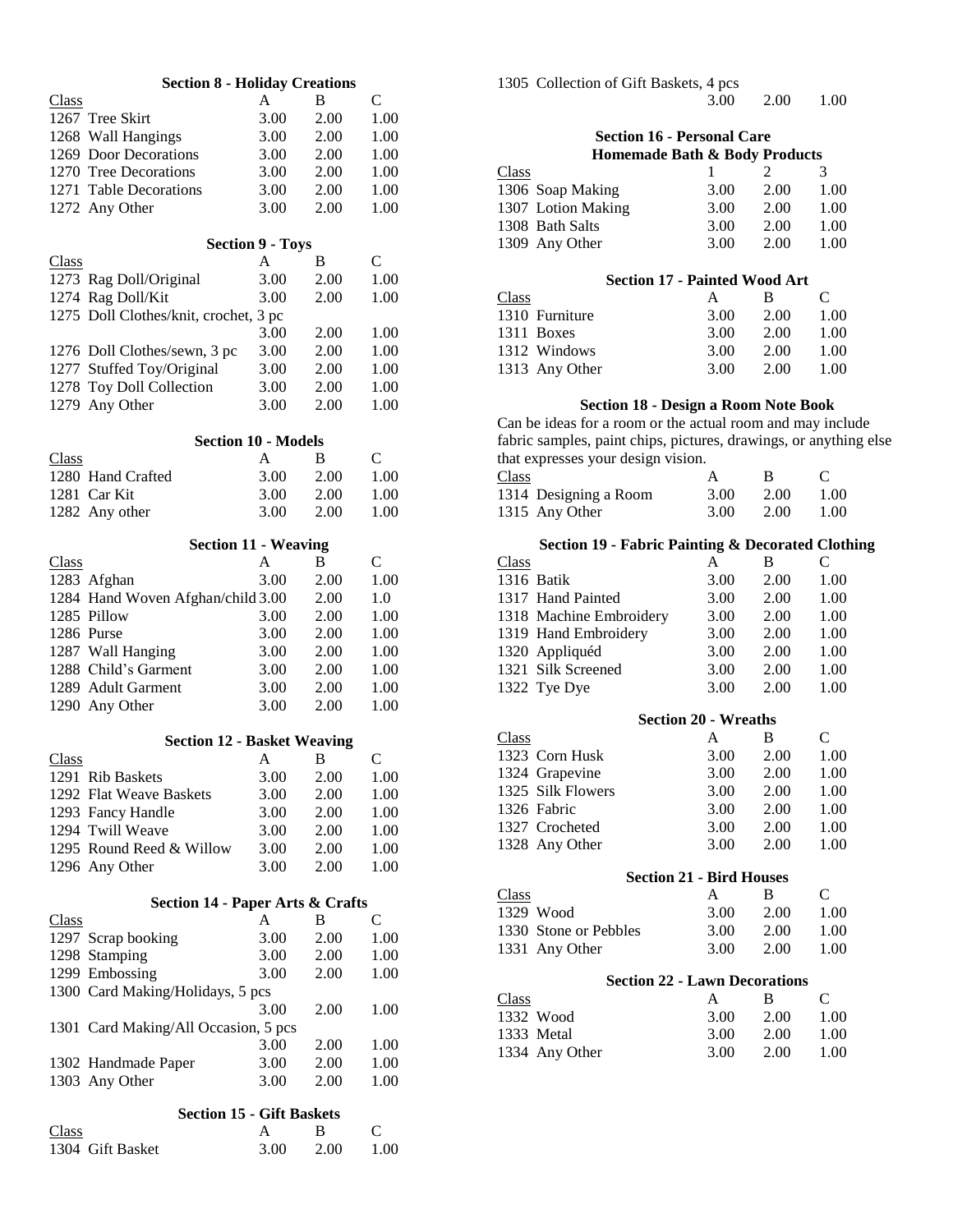### **Department 64 – Youth Photography**

### **Only one entry per class, per exhibitor.**

Photos must have been taken by exhibitor. Black and White or Color photos, minimum size of 4X6 and maximum of 8X10. Photo must be framed, matted or mounted. Professional mounting is not required.

### **Section 1 - Photography**

| Class                                |                                                                | A    | B    | C    |
|--------------------------------------|----------------------------------------------------------------|------|------|------|
| 1340 Abstract (i.e. Extreme Closeup, |                                                                |      |      |      |
|                                      | Extreme digital manipulation, etc) 3.00                        |      | 2.00 | 1.00 |
|                                      | 1341 Sport (i.e. Animal, Human, Winter, etc.)                  |      |      |      |
|                                      |                                                                | 3.00 | 2.00 | 1.00 |
|                                      | 1342 Animals (i.e Domestic, Farm, Zoo,                         |      |      |      |
|                                      | Reptile, Amphibians, etc)                                      | 3.00 | 2.00 | 1.00 |
|                                      | 1343 Birds                                                     | 3.00 | 2.00 | 1.00 |
|                                      | 1344 People (i.e Children, People in action, natural portrait, |      |      |      |
|                                      | Wedding, etc.)                                                 | 3.00 | 2.00 | 1.00 |
|                                      | 1345 Historic Barns of Mason County                            |      |      |      |
|                                      |                                                                | 3.00 | 2.00 | 1.00 |
|                                      | 1346 Holiday celebration                                       | 3.00 | 2.00 | 1.00 |
|                                      | 1347 Insects                                                   | 3.00 | 2.00 | 1.00 |
|                                      | 1348 Landscape (i.e. Large Scene, City, Sunset, Sunrise,       |      |      |      |
|                                      | Water Etc.)                                                    | 3.00 | 2.00 | 1.00 |
|                                      | 1349 Mason County Event                                        | 3.00 | 2.00 | 1.00 |
|                                      | 1350 Western MI Fair Grandstand Event                          |      |      |      |
|                                      |                                                                | 3.00 | 2.00 | 1.00 |
|                                      | 1351 Western MI Fair Miscellaneous                             |      |      |      |
|                                      |                                                                | 3.00 | 2.00 | 1.00 |
|                                      | 1352 Michigan Event                                            | 3.00 | 2.00 | 1.00 |
|                                      | 1353 Mixed Media                                               | 3.00 | 2.00 | 1.00 |
|                                      | 1354 Patriotic                                                 | 3.00 | 2.00 | 1.00 |
|                                      | 1355 Plants (Flowers, Trees etc) 3.00                          |      | 2.00 | 1.00 |
|                                      | 1356 Rural/Country Life (i.e. Agriculture,                     |      |      |      |
| Farm, ect.)                          |                                                                | 3.00 | 2.00 | 1.00 |
|                                      | 1357 Structure                                                 | 3.00 | 2.00 | 1.00 |
|                                      | 1358 Subject of Choice                                         | 3.00 | 2.00 | 1.00 |
|                                      | 1359 Series of 3 or more photos, 3.00                          |      | 2.00 | 1.00 |
|                                      | any size that tells a story.                                   |      |      |      |

### **Department 66 – Youth Agriculture**

| Only one entry per class, per exhibitor.    |  |  |
|---------------------------------------------|--|--|
| Section $1 - \text{Corn}$ (5 ears w/ husks) |  |  |

| Class                           | A    | В    | C    |
|---------------------------------|------|------|------|
| 1410 Yellow Corn                | 3.00 | 2.00 | 1.00 |
| 1411 Popcorn                    | 3.00 | 2.00 | 1.00 |
| 1412 Waxy Corn                  | 3.00 | 2.00 | 1.00 |
| 1413 High Lysene                | 3.00 | 2.00 | 1.00 |
| 1414 Indian Corn                | 3.00 | 2.00 | 1.00 |
| 1415 Tallest Ears (any variety) | 3.00 | 2.00 | 1.00 |
| 1416 Silage Corn                | 3.00 | 2.00 | 1.00 |
|                                 |      |      |      |

### **Section 2 – Small Grains (1 peck)**

| A    | в    | $\mathbf{C}$ |
|------|------|--------------|
| 3.00 | 2.00 | 1.00         |
| 3.00 | 2.00 | 1.00         |
| 3.00 | 2.00 | 1.00         |
|      |      |              |

| 1420 Rye               | 3.00 | 2.00 | 1.00 |
|------------------------|------|------|------|
| 1421 Barley            | 3.00 | 2.00 | 1.00 |
| 1422 Buckwheat         | 3.00 | 2.00 | 1.00 |
| 1423 Tetra Petkus Rye  | 3.00 | 2.00 | 1.00 |
| 1424 Any Other Variety | 3.00 | 2.00 | 1.00 |

### **Section 3 – Sheaf Grains (4" dia bundle)**

| Class     |                         |      | в    | $\mathcal{C}_{\mathcal{C}}$ |
|-----------|-------------------------|------|------|-----------------------------|
|           | 1425 White Winter Wheat | 3.00 | 2.00 | 1.00                        |
|           | 1426 Red Winter Wheat   | 3.00 | 2.00 | 1.00                        |
| 1427 Oats |                         | 3.00 | 2.00 | 1.00                        |
| 1428 Rye  |                         | 3.00 | 2.00 | 1.00                        |
|           | 1429 Barley             | 3.00 | 2.00 | 1.00                        |
|           | 1430 Buckwheat          | 3.00 | 2.00 | 1.00                        |

#### **Section 4 – Small Grains (1 qt.)**

| Class |                   |      | в    | $\mathbf{C}$ |
|-------|-------------------|------|------|--------------|
|       | 1431 Alfalfa      | 3.00 | 2.00 | 1.00         |
|       | 1432 Sweet Clover | 3.00 | 2.00 | 1.00         |
|       | 1433 Red Clover   | 3.00 | 2.00 | 1.00         |
|       | 1434 June Clover  | 3.00 | 2.00 | 1.00         |

### **Section 5 – Beans (1 Peck)**

| Class |                        | А    | в    | C    |
|-------|------------------------|------|------|------|
|       | 1435 Red Kidney Beans  | 3.00 | 2.00 | 1.00 |
|       | 1436 Navy Beans        | 3.00 | 2.00 | 1.00 |
|       | 1437 Cranberry Beans   | 3.00 | 2.00 | 1.00 |
|       | 1438 Any Other Variety | 3.00 | 2.00 | 1.00 |

### **Section 6 – Potatoes (5 on plate)**

| Class |                                                | A    | B    | C    |
|-------|------------------------------------------------|------|------|------|
|       | 1439 Sebago                                    | 3.00 | 2.00 | 1.00 |
|       | 1440 Kathadin                                  | 3.00 | 2.00 | 1.00 |
|       | 1441 Chippewa                                  | 3.00 | 2.00 | 1.00 |
|       | 1442 Pontiac                                   | 3.00 | 2.00 | 1.00 |
|       | 1443 Superior                                  | 3.00 | 2.00 | 1.00 |
|       | 1444 Norgold Russet                            | 3.00 | 2.00 | 1.00 |
|       | 1445 Emmet                                     | 3.00 | 2.00 | 1.00 |
|       | 1446 Norland                                   | 3.00 | 2.00 | 1.00 |
|       | 1447 Russet Burbank                            | 3.00 | 2.00 | 1.00 |
|       | 1448 Any Other Early Variety (specify)         |      |      |      |
|       |                                                | 3.00 | 2.00 | 1.00 |
|       | 1449 Any Other Late Variety (specify)          |      |      |      |
|       |                                                | 3.00 | 2.00 | 1.00 |
|       | 1450 Display of Largest Potatoes (any variety) |      |      |      |
|       |                                                | 3.00 | 2.00 | 1.00 |
|       | Section 7 – Forage (4" dia bundle)             |      |      |      |

| Class |                                               | A    | B    | C    |
|-------|-----------------------------------------------|------|------|------|
|       | 1451 Alfalfa                                  | 3.00 | 2.00 | 1.00 |
|       | 1452 Sweet Clover                             | 3.00 | 2.00 | 1.00 |
|       | 1453 Red Clover                               | 3.00 | 2.00 | 1.00 |
|       | 1454 Ladino                                   | 3.00 | 2.00 | 1.00 |
|       | 1455 Brome                                    | 3.00 | 2.00 | 1.00 |
|       | 1456 Any Other Grass/Legume (specify)         |      |      |      |
|       |                                               | 3.00 | 2.00 | 1.00 |
|       | 1457 Grass Silage (peck in clear plastic bag) |      |      |      |
|       |                                               | 3.00 | 2.00 | 1.00 |
|       | 1458 Corn Silage (peck in clear plastic bag)  |      |      |      |
|       |                                               | 3.00 | 2.00 | 1.00 |
|       | 1459 Best 5 Stalks Corn w/ears                | 3.00 | 2.00 | 1.00 |
|       | 1460 Best 5 Stalks Silo Corn                  | 3.00 | 2.00 | 1.00 |
|       |                                               |      |      |      |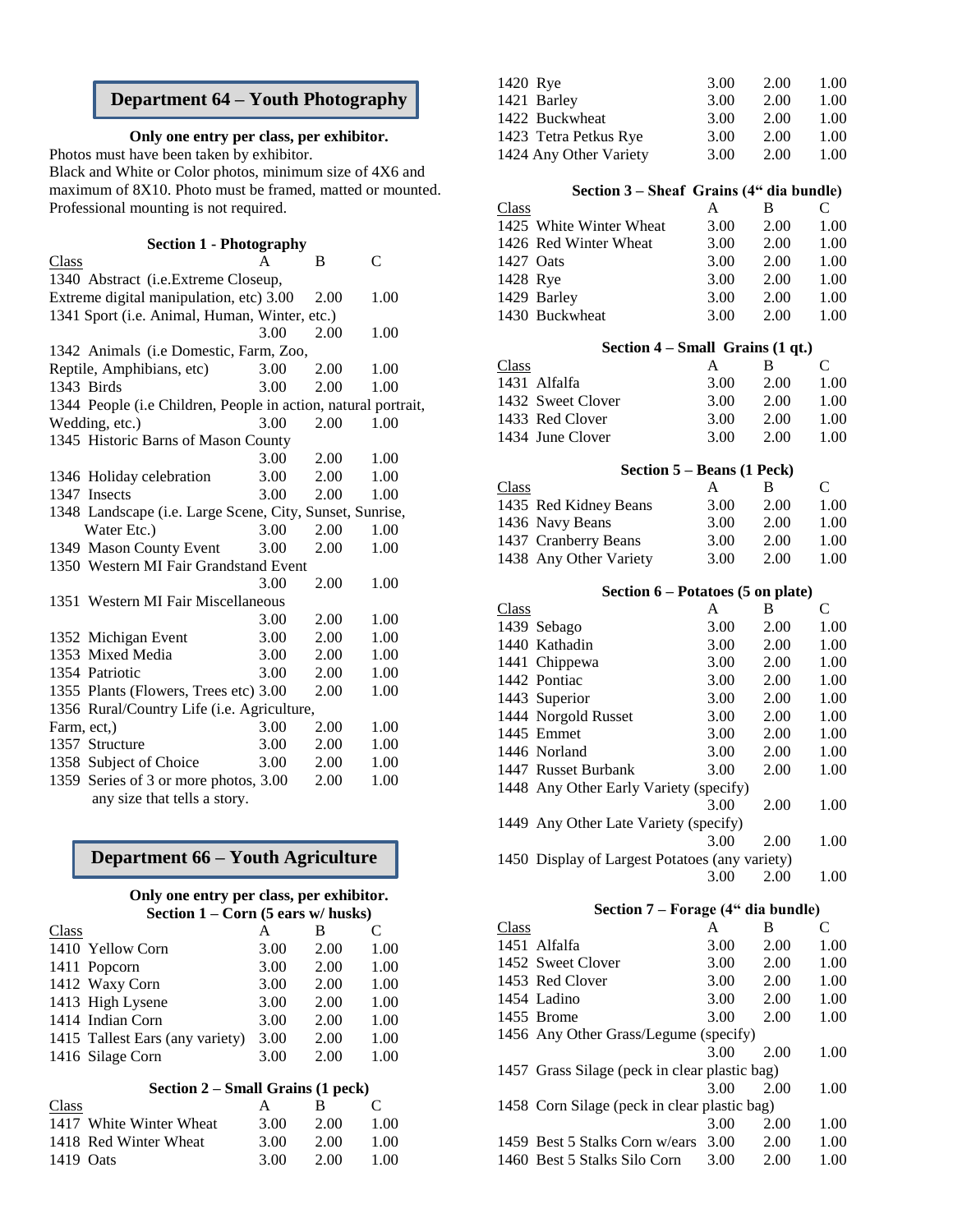1461 Tallest 5 Stalks Corn (measured from ground level) 3.00 2.00 1.00

|       | <b>Section 8 – Sunflowers</b> |      |      |              |
|-------|-------------------------------|------|------|--------------|
| Class |                               | A    | к    | $\mathbf{C}$ |
|       | 1462 Tallest Sunflower        | 3.00 | 2.00 | 1.00         |
|       | 1463 Largest Sunflower Head   | 3.00 | 2.00 | 1.00         |

# **Department 67 – Youth Floriculture**

|           | Only one entry per class, per exhibitor.        |      |      |               |
|-----------|-------------------------------------------------|------|------|---------------|
|           | <b>Section 1 - Potted Plant</b>                 |      |      |               |
| Class     |                                                 | A    | B    | $\mathcal{C}$ |
|           | 1464 Impatient                                  | 3.00 | 2.00 | 1.00          |
|           | 1465 Hoya                                       | 3.00 | 2.00 | 1.00          |
|           | 1466 Crown of Thorns                            | 3.00 | 2.00 | 1.00          |
|           | 1467 Geranium                                   | 3.00 | 2.00 | 1.00          |
|           | 1468 Fuchsia                                    | 3.00 | 2.00 | 1.00          |
|           | 1469 Coleus                                     | 3.00 | 2.00 | 1.00          |
|           | 1470 Gloxinia                                   | 3.00 | 2.00 | 1.00          |
|           | 1471 Rex Begonia                                | 3.00 | 2.00 | 1.00          |
|           | 1472 Tuberous Begonia                           | 3.00 | 2.00 | 1.00          |
|           | 1473 Begonia (identify)                         | 3.00 | 2.00 | 1.00          |
|           | 1474 Peperomia (identify)                       | 3.00 | 2.00 | 1.00          |
|           | 1475 Ivy (identify)                             | 3.00 | 2.00 | 1.00          |
|           | 1476 Petunia                                    | 3.00 | 2.00 | 1.00          |
|           | 1477 Plant in Bloom                             | 3.00 | 2.00 | 1.00          |
|           | 1478 Double African Violet                      | 3.00 | 2.00 | 1.00          |
| 1479      | Single African Violet                           | 3.00 | 2.00 | 1.00          |
|           | 1480 Philodendron                               | 3.00 | 2.00 | 1.00          |
| 1481      | Wandering Jew                                   | 3.00 | 2.00 | 1.00          |
| 1482 Aloe |                                                 | 3.00 | 2.00 | 1.00          |
|           | 1483 Fern, any variety                          | 3.00 | 2.00 | 1.00          |
|           | 1484 Stag Horn Fern                             | 3.00 | 2.00 | 1.00          |
| 1485      | Springerie Fern                                 | 3.00 | 2.00 | 1.00          |
|           | 1486 Rabbit Foot Fern                           | 3.00 | 2.00 | 1.00          |
|           | 1487 Baby Tears                                 | 3.00 | 2.00 | 1.00          |
| 1488 Jade |                                                 | 3.00 | 2.00 | 1.00          |
|           | 1489 Misc. Small (identify)                     | 3.00 | 2.00 | 1.00          |
|           | 1490 Misc. Large (identify)                     | 3.00 | 2.00 | 1.00          |
| 1491      | Misc. Unusual (identify)                        | 3.00 | 2.00 | 1.00          |
| 1492      | <b>Hanging Plant</b>                            | 3.00 | 2.00 | 1.00          |
| 1493      | Succulents                                      | 3.00 | 2.00 | 1.00          |
|           | 1494 Hosta                                      | 3.00 | 2.00 | 1.00          |
|           |                                                 |      |      |               |
|           | 1495 Orchids<br>1496 Bamboo                     | 3.00 | 2.00 | 1.00          |
|           |                                                 | 3.00 | 2.00 | 1.00          |
| 1497      | Any Other Not Listed Annual                     |      |      |               |
|           |                                                 | 3.00 | 2.00 | 1.00          |
|           | 1498 Any Other Not Listed Perennial             |      |      |               |
|           |                                                 | 3.00 | 2.00 | 1.00          |
|           | <b>Section 2 - Bouquets</b>                     |      |      |               |
|           | To be judged on quality & artistic arrangement. |      |      |               |
| Class     |                                                 | A    | B    | $\mathsf{C}$  |
|           | 1499 Mixed Flowers Bouquet                      | 3.00 | 2.00 | 1.00          |
|           | 1500 Large Marigolds                            | 3.00 | 2.00 | 1.00          |
|           | 1501 Small Marigolds                            | 3.00 | 2.00 | 1.00          |
|           | 1502 Large Zinnias                              | 3.00 | 2.00 | 1.00          |
|           | 1503 Small Zinnias                              | 3.00 | 2.00 | 1.00          |
|           | 1504 Asters                                     | 3.00 | 2.00 | 1.00          |
|           | 1505 Large Dahlias                              | 3.00 | 2.00 | 1.00          |

| 1506 Small Dahlias         | 3.00 | 2.00 | 1.00 |
|----------------------------|------|------|------|
| 1507 Single Chrysanthemums | 3.00 | 2.00 | 1.00 |
| 1508 Double Chrysanthemums | 3.00 | 2.00 | 1.00 |
| 1509 Orange Calendulas     | 3.00 | 2.00 | 1.00 |
| 1510 Yellow Calendulas     | 3.00 | 2.00 | 1.00 |
| 1511 Gaillardias           | 3.00 | 2.00 | 1.00 |
| 1512 Larkspurs             | 3.00 | 2.00 | 1.00 |
| 1513 Gladiolas             | 3.00 | 2.00 | 1.00 |
| 1514 Nasturtiums           | 3.00 | 2.00 | 1.00 |
| 1515 Pansies               | 3.00 | 2.00 | 1.00 |
| 1516 Salvias               | 3.00 | 2.00 | 1.00 |
| 1517 Scabiosas             | 3.00 | 2.00 | 1.00 |
| 1518 Cosmos                | 3.00 | 2.00 | 1.00 |
| 1519 Single Petunia        | 3.00 | 2.00 | 1.00 |
| 1520 Double Petunia        | 3.00 | 2.00 | 1.00 |
| 1521 Shasta Daisies        | 3.00 | 2.00 | 1.00 |
| 1522 Snapdragons           | 3.00 | 2.00 | 1.00 |
| 1523 Delphiniums           | 3.00 | 2.00 | 1.00 |
| 1524 Gloriosa Daisies      | 3.00 | 2.00 | 1.00 |
| 1525 Carnations            | 3.00 | 2.00 | 1.00 |
| 1526 Roses                 | 3.00 | 2.00 | 1.00 |
| 1527 Cleome                | 3.00 | 2.00 | 1.00 |
| 1528 Black Eyed Susan      | 3.00 | 2.00 | 1.00 |
| 1529 Sunflower             | 3.00 | 2.00 | 1.00 |
| 1530 Oriental Lily         | 3.00 | 2.00 | 1.00 |
| 1531 Asiatic Lily          | 3.00 | 2.00 | 1.00 |
| 1532 Any Other Bouquet     | 3.00 | 2.00 | 1.00 |
|                            |      |      |      |

### **Section 3 – Single Stem Specimens**

| Class |                                      | A    | B    | C    |
|-------|--------------------------------------|------|------|------|
|       | 1533 Statice                         | 3.00 | 2.00 | 1.00 |
| 1534  | Ageratum                             | 3.00 | 2.00 | 1.00 |
|       | 1535 Small Aster                     | 3.00 | 2.00 | 1.00 |
| 1536  | Large Aster                          | 3.00 | 2.00 | 1.00 |
|       | 1537 Yellow Calendula                | 3.00 | 2.00 | 1.00 |
|       | 1538 Orange Calendula                | 3.00 | 2.00 | 1.00 |
| 1539  | Coreopsis                            | 3.00 | 2.00 | 1.00 |
|       | 1540 Carnation                       | 3.00 | 2.00 | 1.00 |
|       | 1541 Crested Celosia                 | 3.00 | 2.00 | 1.00 |
| 1542  | <b>Plumed Celosia</b>                | 3.00 | 2.00 | 1.00 |
|       | 1543 Chinese Lantern                 | 3.00 | 2.00 | 1.00 |
|       | 1544 Centaurea (Bachelor Button)3.00 |      | 2.00 | 1.00 |
|       | 1545 Pompom Chrysanthemum            | 3.00 | 2.00 | 1.00 |
|       | 1546 Double Chrysanthemum            | 3.00 | 2.00 | 1.00 |
| 1547  | Single Chrysanthemum                 | 3.00 | 2.00 | 1.00 |
| 1548  | Other Chrysanthemum                  | 3.00 | 2.00 | 1.00 |
| 1549  | Cleome                               | 3.00 | 2.00 | 1.00 |
|       | 1550 Cosmos                          | 3.00 | 2.00 | 1.00 |
| 1551  | Delphinium                           | 3.00 | 2.00 | 1.00 |
| 1552  | Dianthus                             | 3.00 | 2.00 | 1.00 |
|       | 1553 Gaillardia                      | 3.00 | 2.00 | 1.00 |
| 1554  | Larkspur                             | 3.00 | 2.00 | 1.00 |
|       | 1555 Large Marigold                  | 3.00 | 2.00 | 1.00 |
|       | 1556 Small Marigold                  | 3.00 | 2.00 | 1.00 |
| 1557  | Double Petunia                       | 3.00 | 2.00 | 1.00 |
|       | 1558 Single Petunia                  | 3.00 | 2.00 | 1.00 |
|       | 1559 Ruffled Petunia                 | 3.00 | 2.00 | 1.00 |
| 1560  | <b>Annual Phlox</b>                  | 3.00 | 2.00 | 1.00 |
| 1561  | Perennial White Phlox                | 3.00 | 2.00 | 1.00 |
|       | 1562 Perennial Phlox, other          | 3.00 | 2.00 | 1.00 |
| 1563  | Scarlet Salvia                       | 3.00 | 2.00 | 1.00 |
|       |                                      |      |      |      |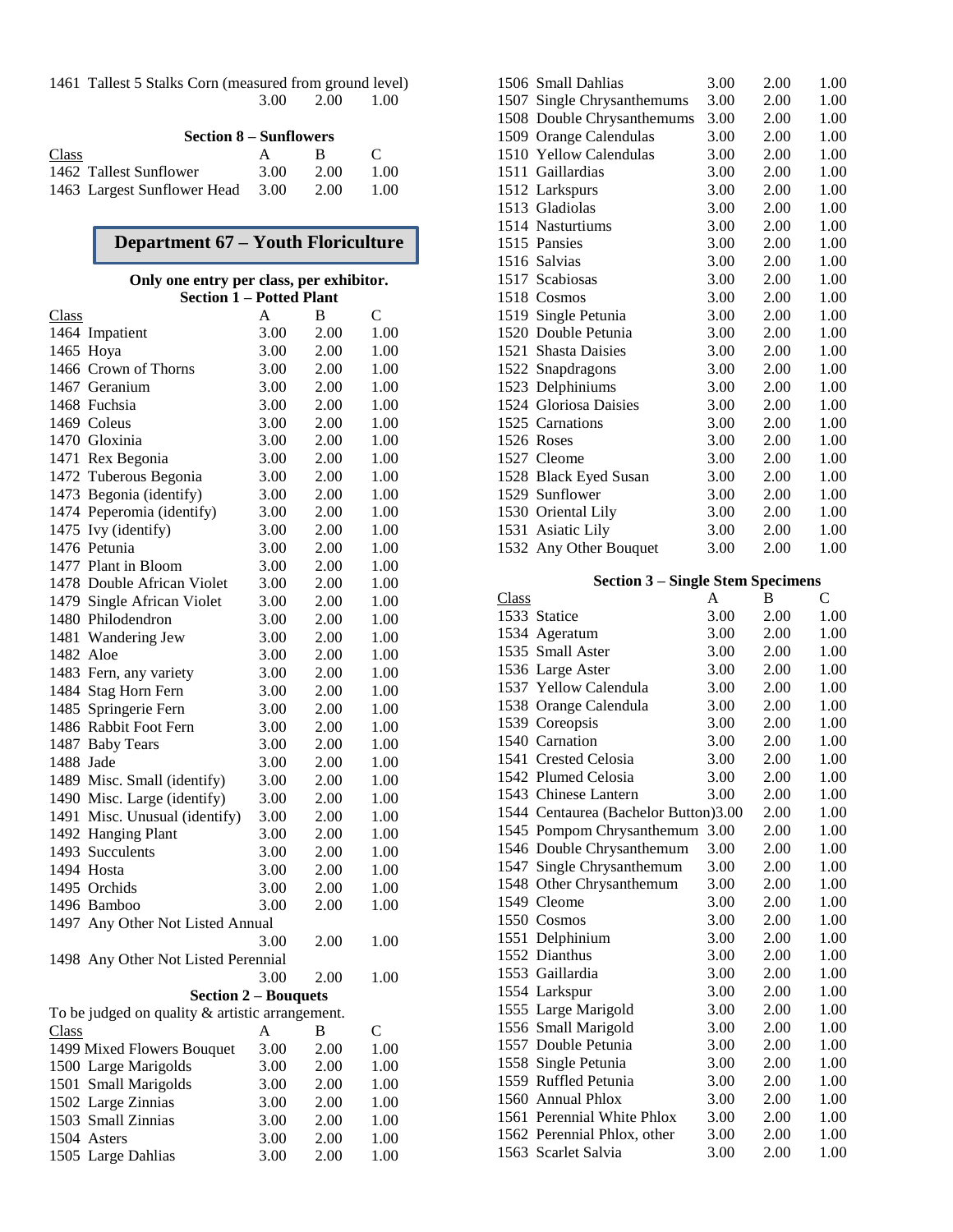|              | 1564 Blue Salvia                                            | 3.00 | 2.00 | 1.00 |
|--------------|-------------------------------------------------------------|------|------|------|
|              | 1565 White Salvia                                           | 3.00 | 2.00 | 1.00 |
|              | 1566 Scabiosa                                               | 3.00 | 2.00 | 1.00 |
|              | 1567 Shasta Daisy                                           | 3.00 | 2.00 | 1.00 |
|              | 1568 Shasta Daisy, other                                    | 3.00 | 2.00 | 1.00 |
|              | 1569 Nasturtium                                             | 3.00 | 2.00 | 1.00 |
|              | 1570 Pansy                                                  | 3.00 | 2.00 | 1.00 |
| 1571         | Snapdragon                                                  | 3.00 | 2.00 | 1.00 |
|              | 1572 Strawflower (or Everlasting) 3.00                      |      | 2.00 | 1.00 |
|              | 1573 Small Zinnia                                           | 3.00 | 2.00 | 1.00 |
|              | 1574 Large Zinnia                                           | 3.00 | 2.00 | 1.00 |
|              | 1575 White Rose                                             | 3.00 | 2.00 | 1.00 |
|              | 1576 Red Rose                                               | 3.00 | 2.00 | 1.00 |
|              | 1577 Pink Rose                                              | 3.00 | 2.00 | 1.00 |
|              | 1578 Bi-Color Rose                                          | 3.00 | 2.00 | 1.00 |
|              | 1579 Miniature Rose                                         | 3.00 | 2.00 | 1.00 |
|              | 1580 Other Rose                                             | 3.00 | 2.00 | 1.00 |
|              | 1581 Cactus Flower Dahlia                                   | 3.00 | 2.00 | 1.00 |
|              | 1582 Decorative Dahlia                                      | 3.00 | 2.00 | 1.00 |
|              |                                                             |      |      |      |
|              | 1583 Border Dahlia                                          | 3.00 | 2.00 | 1.00 |
|              | 1584 Pompom Dahlia                                          | 3.00 | 2.00 | 1.00 |
|              | 1585 White Gladiolus                                        | 3.00 | 2.00 | 1.00 |
|              | 1586 Gladiolus, any color                                   | 3.00 | 2.00 | 1.00 |
|              | 1587 Sunflower                                              | 3.00 | 2.00 | 1.00 |
|              | 1588 Black Eyed Susan                                       | 3.00 | 2.00 | 1.00 |
|              | 1589 White Coneflower                                       | 3.00 | 2.00 | 1.00 |
|              | 1590 Purple Coneflower                                      | 3.00 | 2.00 | 1.00 |
|              | 1591 Other Coneflower                                       | 3.00 | 2.00 | 1.00 |
|              | 1592 Oriental Lily                                          | 3.00 | 2.00 | 1.00 |
|              | 1593 Asiatic Lily                                           | 3.00 | 2.00 | 1.00 |
|              | 1594 Trumpet Lily                                           | 3.00 | 2.00 | 1.00 |
|              | 1595 Other Lily                                             | 3.00 | 2.00 | 1.00 |
|              | 1596 Corel Bell                                             | 3.00 | 2.00 | 1.00 |
|              | 1597 Astilbe                                                | 3.00 | 2.00 | 1.00 |
|              | 1598 Clematis                                               | 3.00 | 2.00 | 1.00 |
|              | 1599 White Hydrangea                                        | 3.00 | 2.00 | 1.00 |
|              | 1600 Colored Hydrangea                                      | 3.00 | 2.00 | 1.00 |
|              | 1601 Other Hydrangea                                        | 3.00 | 2.00 | 1.00 |
|              | 1602 Rebicka/Gloriosa Daisy                                 | 3.00 | 2.00 | 1.00 |
|              | 1603 Miniature Gladiolus                                    | 3.00 | 2.00 | 1.00 |
|              | 1604 Small Alliums                                          | 3.00 | 2.00 | 1.00 |
|              | 1605 Purple Alliums                                         | 3.00 | 2.00 | 1.00 |
|              | 1606 Other Alliums                                          | 3.00 | 2.00 | 1.00 |
|              | 1607 Any Other Perennial                                    | 3.00 | 2.00 | 1.00 |
|              | 1608 Any Other Annual                                       | 3.00 | 2.00 | 1.00 |
|              |                                                             |      |      |      |
|              | <b>Section 4 – Miscellaneous Displays</b>                   |      |      |      |
| <b>Class</b> |                                                             | A    | B    | C    |
|              | 1609 Display of Cacti, 4 plants                             | 3.00 | 2.00 | 1.00 |
|              | 1610 Display of Succulents, 4 plants                        |      |      |      |
|              |                                                             | 3.00 | 2.00 | 1.00 |
|              | 1611 Cut Flowers, 7 varieties & 7 containers, tied together |      |      |      |
|              |                                                             | 3.00 | 2.00 | 1.00 |
|              | 1612 Display of Plants, 5 varieties 3.00                    |      | 2.00 | 1.00 |
|              | 1613 Dish Gardens                                           | 3.00 | 2.00 | 1.00 |
|              | 1614 Table Arrangements                                     | 3.00 | 2.00 | 1.00 |
|              | 1615 Buffet Arrangements                                    | 3.00 | 2.00 | 1.00 |
|              | 1616 Terrariums (no cacti)                                  | 3.00 | 2.00 | 1.00 |
|              | 1617 Miniature Arrangement (not over 3" tall)               |      |      |      |
|              |                                                             | 3.00 | 2.00 | 1.00 |
|              |                                                             |      |      |      |

| 1618 Dried Arrangement (no silk flowers)                   |                             |      |              |
|------------------------------------------------------------|-----------------------------|------|--------------|
|                                                            | 3.00                        | 2.00 | 1.00         |
| 1619 Miniature Arrangement (3-5" tall)                     |                             |      |              |
|                                                            | 3.00                        | 2.00 | 1.00         |
| 1620 Display of Herbs, 3 or more                           |                             |      |              |
|                                                            | 3.00                        | 2.00 | 1.00         |
| 1621 Basket Arrangements                                   | 3.00                        | 2.00 | 1.00         |
|                                                            |                             |      |              |
|                                                            | <b>Section 5 – Branches</b> |      |              |
| <b>Class</b>                                               | A                           | B    | $\mathbf C$  |
| 1622 Flowering                                             | 3.00                        | 2.00 | 1.00         |
| 1623 Non-Flowering                                         | 3.00                        | 2.00 | 1.00         |
| 1624 White Butterfly                                       | 3.00                        | 2.00 | 1.00         |
| 1625 Color Butterfly                                       | 3.00                        | 2.00 | 1.00         |
| 1626 Butterfly, other variety                              | 3.00                        | 2.00 | 1.00         |
| 1627 Smoke Bush                                            | 3.00                        | 2.00 | 1.00         |
| 1628 Bamboo                                                | 3.00                        | 2.00 | 1.00         |
|                                                            |                             |      |              |
|                                                            | <b>Section 6 - Wreath</b>   |      |              |
| Can be ready made wreath, created & decorated with natural |                             |      |              |
| materials.                                                 |                             |      |              |
| Class                                                      | A                           | B    | $\mathsf{C}$ |
| 1629 Fresh Flowers                                         | 3.00                        | 2.00 | 1.00         |
| 1630 Living                                                | 3.00                        | 2.00 | 1.00         |
| 1631 Pine or Pine Cones                                    | 3.00                        | 2.00 | 1.00         |
| 1632 Dried Flowers                                         | 3.00                        | 2.00 | 1.00         |
| 1633 Other all Natural                                     | 3.00                        | 2.00 | 1.00         |
|                                                            |                             |      |              |
|                                                            |                             |      |              |
|                                                            |                             |      |              |
|                                                            | <b>Section 7 – Hosta</b>    |      |              |
| <b>Class</b>                                               | A                           | B    | C            |
| 1634 Large, Single Leaf                                    | 3.00                        | 2.00 | 1.00         |
| 1635 Small, Single Leaf                                    | 3.00                        | 2.00 | 1.00         |
| 1636 Miniature Leaf                                        | 3.00                        | 2.00 | 1.00         |
| 1637 Best Color                                            | 3.00                        | 2.00 | 1.00         |
| 1638 Three Specimens                                       | 3.00                        | 2.00 | 1.00         |
|                                                            |                             |      |              |
| <b>Section 8 – Water Plants</b>                            | A                           | B    | C            |
| Class                                                      | 3.00                        | 2.00 |              |
| 1639 Flowering                                             |                             |      | 1.00<br>1.00 |
| 1640 Non-Flowering                                         | 3.00                        | 2.00 |              |
| <b>Section 9 – Gardeners Album</b>                         |                             |      |              |
| Class                                                      | A                           | B    | C            |
| 1641 Scrapbook                                             | 3.00                        | 2.00 | 1.00         |
| 1642 Journal                                               | 3.00                        | 2.00 | 1.00         |
| 1643 Photo Album                                           | 3.00                        | 2.00 | 1.00         |
| 1644 Any Other                                             | 3.00                        | 2.00 | 1.00         |
|                                                            |                             |      |              |
| <b>Section 10 - Patio Container</b>                        |                             |      |              |
| Class                                                      | A                           | B    | C            |
| 1645 Patio Garden, 3 or more plants                        |                             |      |              |
|                                                            | 3.00                        | 2.00 | 1.00         |
|                                                            |                             |      |              |
| <b>Section 11 – Largest Display</b>                        |                             |      |              |
| <b>Class</b>                                               | A                           | В    | С            |

1646 Largest Display, 10 or more varieties – cut flowers<br>3.00 2.00 1.00  $2.00$ 

### **Section 12 – Artistic Arrangements** Class A B C 1647 Fairy Garden 3.00 2.00 1.00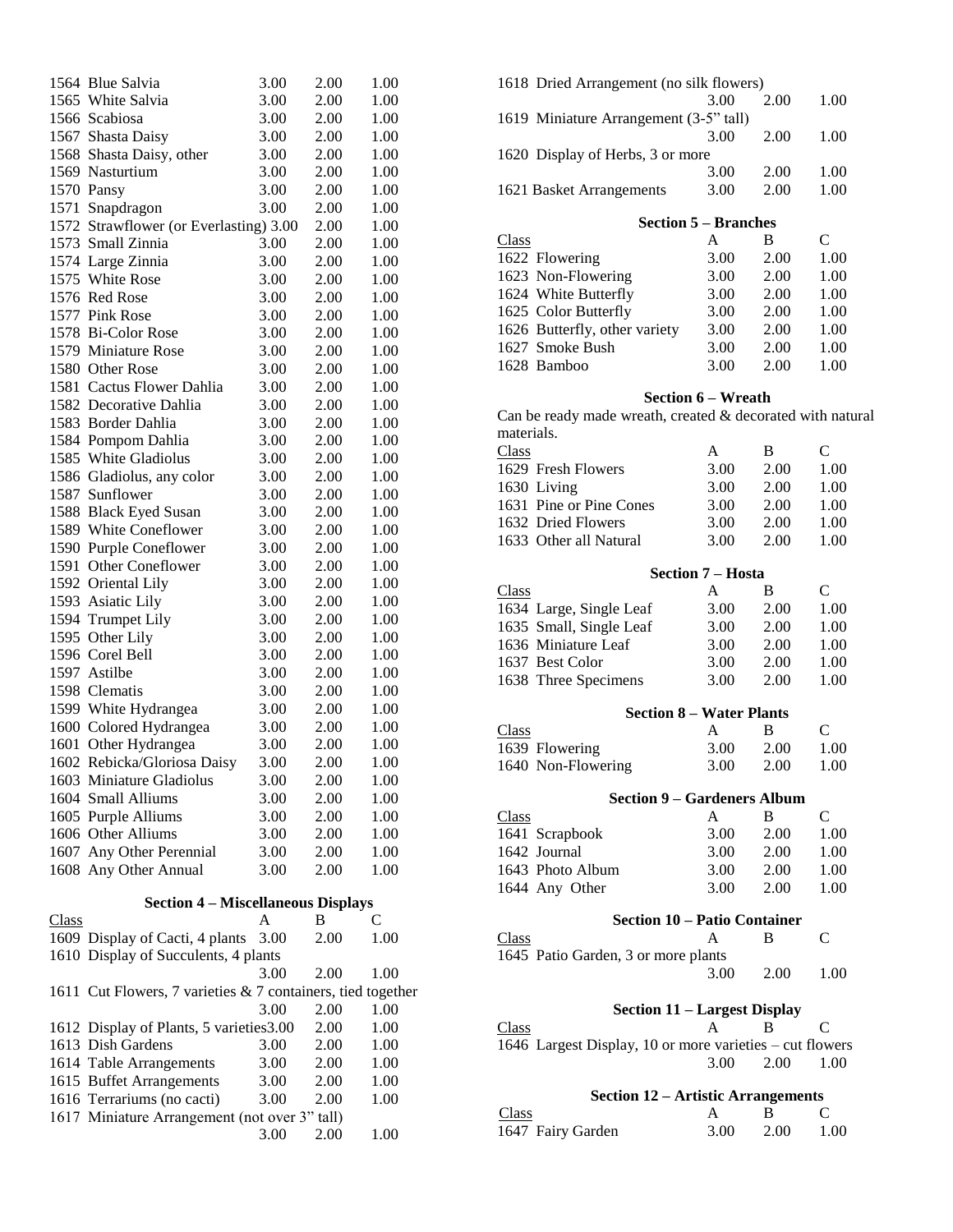### **Department 68 – Youth Horticulture**

### **Only one entry per class, per exhibitor.**

1.All fruits must be plainly and correctly labeled with variety.

### **Section 1 - Apples on Plates (5 Specimens)**

Plates of fruit will be judged on the following:

Conformation 20%; Size 10%; Color 20%; Uniformity 20%; Freedom from Blemishes 30%

| Class |                              | A    | B    | C    |
|-------|------------------------------|------|------|------|
|       | 1648 McIntosh                | 3.00 | 2.00 | 1.00 |
|       | 1649 Empire                  | 3.00 | 2.00 | 1.00 |
|       | 1650 Greening (Rhode Island) | 3.00 | 2.00 | 1.00 |
|       | 1651 Jonathan                | 3.00 | 2.00 | 1.00 |
|       | 1652 Paula Red               | 3.00 | 2.00 | 1.00 |
|       | 1653 Mac Spur                | 3.00 | 2.00 | 1.00 |
|       | 1654 Mustu                   | 3.00 | 2.00 | 1.00 |
|       | 1655 Northern Spies          | 3.00 | 2.00 | 1.00 |
|       | 1656 Courtland               | 3.00 | 2.00 | 1.00 |
|       | 1657 Rome                    | 3.00 | 2.00 | 1.00 |
|       | 1658 Red Delicious           | 3.00 | 2.00 | 1.00 |
|       | 1659 Ida Red                 | 3.00 | 2.00 | 1.00 |
|       | 1660 Golden Delicious        | 3.00 | 2.00 | 1.00 |
|       | 1661 Hysop                   | 3.00 | 2.00 | 1.00 |
|       | 1662 Grimes                  | 3.00 | 2.00 | 1.00 |
|       | 1663 Any Other Not Listed    | 3.00 | 2.00 | 1.00 |

#### **Section 2 - Apples in Flats**

|                              | A    | B    | C    |
|------------------------------|------|------|------|
| 1664 McIntosh                | 3.00 | 2.00 | 1.00 |
| 1665 Empire                  | 3.00 | 2.00 | 1.00 |
| 1666 Greening (Rhode Island) | 3.00 | 2.00 | 1.00 |
| 1667 Jonathan                | 3.00 | 2.00 | 1.00 |
| 1668 Paula Red               | 3.00 | 2.00 | 1.00 |
| 1669 Mac Spur                | 3.00 | 2.00 | 1.00 |
| 1670 Mustu                   | 3.00 | 2.00 | 1.00 |
| 1671 Northern Spies          | 3.00 | 2.00 | 1.00 |
| 1672 Courtland               | 3.00 | 2.00 | 1.00 |
| 1673 Rome                    | 3.00 | 2.00 | 1.00 |
| 1674 Red Delicious           | 3.00 | 2.00 | 1.00 |
| 1675 Ida Red                 | 3.00 | 2.00 | 1.00 |
| 1676 Golden Delicious        | 3.00 | 2.00 | 1.00 |
| 1677 Hysop                   | 3.00 | 2.00 | 1.00 |
| 1678 Grimes                  | 3.00 | 2.00 | 1.00 |
| 1679 Any Other Not Listed    | 3.00 | 2.00 | 1.00 |
|                              |      |      |      |

### **Section 3 - Pears on Plates (5 Specimens)**

Plates of fruit will be judged on the following:

Conformation 20%; Size 10%; Color 20%; Uniformity 20%; Freedom from Blemishes 30%

|       | A                                                                                                                                      | В    | C    |
|-------|----------------------------------------------------------------------------------------------------------------------------------------|------|------|
|       | 3.00                                                                                                                                   | 2.00 | 1.00 |
|       | 3.00                                                                                                                                   | 2.00 | 1.00 |
|       | 3.00                                                                                                                                   | 2.00 | 1.00 |
|       | 3.00                                                                                                                                   | 2.00 | 1.00 |
|       | 3.00                                                                                                                                   | 2.00 | 1.00 |
|       | 3.00                                                                                                                                   | 2.00 | 1.00 |
|       | 3.00                                                                                                                                   | 2.00 | 1.00 |
| Class | 1680 Bartlett<br>1681 Clapp Favorite<br>1682 Bosc<br>1683 Seckel<br>1684 Flemish Beauty<br>1685 Spartlett<br>1686 Any Other Not Listed |      |      |

### **Section 4 - Pears in Flats**

| Class |                           | А    | в    | C    |
|-------|---------------------------|------|------|------|
|       | 1687 Bartlett             | 3.00 | 2.00 | 1.00 |
|       | 1688 Clapp Favorite       | 3.00 | 2.00 | 1.00 |
|       | 1689 Bosc                 | 3.00 | 2.00 | 1.00 |
|       | 1690 Seckel               | 3.00 | 2.00 | 1.00 |
|       | 1691 Flemish Beauty       | 3.00 | 2.00 | 1.00 |
|       | 1692 Spartlett            | 3.00 | 2.00 | 1.00 |
|       | 1693 Any Other Not Listed | 3.00 | 2.00 | 1.00 |

### **Section 5 - Peaches on Plates (5 Specimens)**

Plates of fruit will be judged on the following: Conformation 20%; Size 10%; Color 20%; Uniformity 20%;

Freedom from Blemishes 30%

| Class                     | А    | В    | C    |
|---------------------------|------|------|------|
| 1694 Harbelle             | 3.00 | 2.00 | 1.00 |
| 1695 Harbrite             | 3.00 | 2.00 | 1.00 |
| 1696 Baby Gold            | 3.00 | 2.00 | 1.00 |
| 1697 Fair Haven           | 3.00 | 2.00 | 1.00 |
| 1698 Red Haven            | 3.00 | 2.00 | 1.00 |
| 1699 Glo Haven            | 3.00 | 2.00 | 1.00 |
| 1700 Sun Cling            | 3.00 | 2.00 | 1.00 |
| 1701 Amber Gem            | 3.00 | 2.00 | 1.00 |
| 1702 Red Skin             | 3.00 | 2.00 | 1.00 |
| 1703 Nectarine            | 3.00 | 2.00 | 1.00 |
| 1704 Any Other Not Listed | 3.00 | 2.00 | 1.00 |

### **Section 6 - Peaches in Flats**

| Class |                           | А    | В    | C    |
|-------|---------------------------|------|------|------|
|       | 1705 Harbelle             | 3.00 | 2.00 | 1.00 |
|       | 1706 Harbrite             | 3.00 | 2.00 | 1.00 |
|       | 1707 Baby Gold            | 3.00 | 2.00 | 1.00 |
|       | 1708 Fair Haven           | 3.00 | 2.00 | 1.00 |
|       | 1709 Red Haven            | 3.00 | 2.00 | 1.00 |
|       | 1710 Glo Haven            | 3.00 | 2.00 | 1.00 |
|       | 1711 Sun Cling            | 3.00 | 2.00 | 1.00 |
|       | 1712 Amber Gem            | 3.00 | 2.00 | 1.00 |
|       | 1713 Red Skin             | 3.00 | 2.00 | 1.00 |
|       | 1714 Nectarine            | 3.00 | 2.00 | 1.00 |
|       | 1715 Any Other Not Listed | 3.00 | 2.00 | 1.00 |

### **Section 7 - Apricots on Plates (12 Specimens)**

Plates of fruit will be judged on the following: Conformation 20%; Size 10%; Color 20%; Uniformity 20%; Freedom from Blemishes 30% Class A B C

| Ciado |                  |                   |      |
|-------|------------------|-------------------|------|
|       | 1716 Any Variety | $3.00 \quad 2.00$ | 1.00 |

**Section 8 - Berries**

| Class |                           | А    | в    | $\mathbf{C}$ |
|-------|---------------------------|------|------|--------------|
|       | 1717 Blackberries         | 3.00 | 2.00 | 1.00         |
|       | 1718 Red Raspberries      | 3.00 | 2.00 | 1.00         |
|       | 1719 Black Raspberries    | 3.00 | 2.00 | 1.00         |
|       | 1720 Any Other Not Listed | 3.00 | 2.00 | 1.00         |

#### **Section 9 - Plums on Plates (12 Specimens)**

Plates of fruit will be judged on the following:

Conformation 20%; Size 10%; Color 20%; Uniformity 20%; Freedom from Blemishes 30%

| <b>Class</b>       |      |        |       |
|--------------------|------|--------|-------|
| 1721 Bluefree      | 3.00 | - 2.00 | -1.00 |
| 1722 Stanley Prune | 3.00 | 2.00   | -1.00 |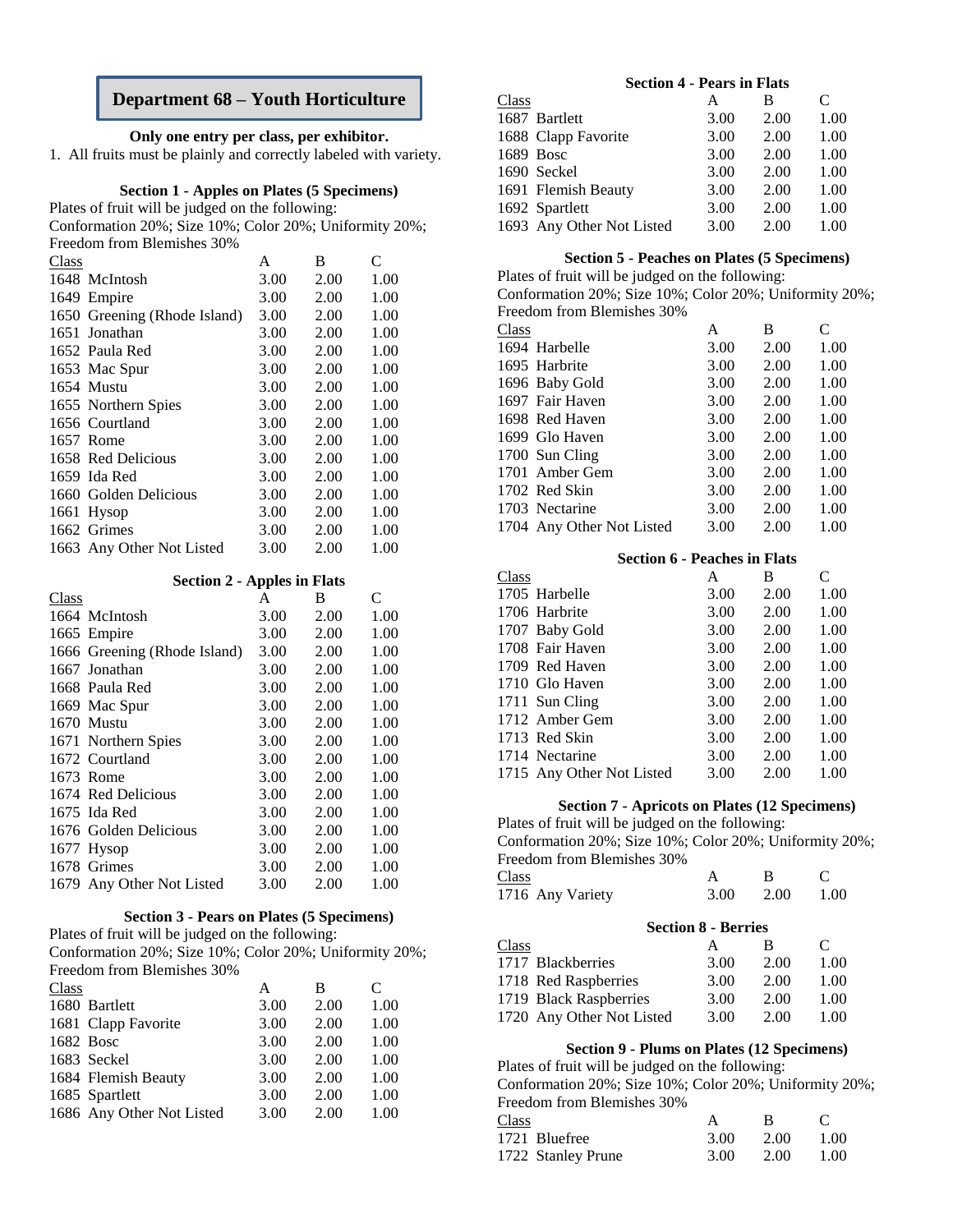| 1723 Damson                                                  | 3.00 | 2.00 | 1.00          |
|--------------------------------------------------------------|------|------|---------------|
| 1724 Italian Prune                                           | 3.00 | 2.00 | 1.00          |
| 1725 Any Other Not Listed                                    | 3.00 | 2.00 | 1.00          |
|                                                              |      |      |               |
| <b>Section 10 - Plums in Flats</b>                           |      |      |               |
| <b>Class</b>                                                 | A    | B    | $\mathcal{C}$ |
| 1726 Bluefree                                                | 3.00 | 2.00 | 1.00          |
| 1727 Stanley Prune                                           | 3.00 | 2.00 | 1.00          |
| 1728 Damson                                                  | 3.00 | 2.00 | 1.00          |
| 1729 Italian Prune                                           | 3.00 | 2.00 | 1.00          |
| 1730 Any Other Not Listed                                    | 3.00 | 2.00 | 1.00          |
|                                                              |      |      |               |
| <b>Section 11 - Quinces</b>                                  |      |      |               |
| <b>Class</b>                                                 | A    | B    | C             |
| 1731 Any Variety                                             | 3.00 | 2.00 | 1.00          |
| <b>Section 12 - Grapes on Plates</b>                         |      |      |               |
| Plates of fruit will be judged on the following:             |      |      |               |
| Conformation 20%; Size 10%; Color 20%; Uniformity 20%;       |      |      |               |
| Freedom from Blemishes 30%                                   |      |      |               |
| <b>Class</b>                                                 | A    | B    | C             |
| 1732 Concord                                                 | 3.00 | 2.00 | 1.00          |
| 1733 Delaware                                                | 3.00 | 2.00 | 1.00          |
| 1734 Niagara                                                 | 3.00 | 2.00 | 1.00          |
| 1735 Fredonia                                                | 3.00 | 2.00 | 1.00          |
| 1736 Any Other Variety                                       | 3.00 | 2.00 | 1.00          |
|                                                              |      |      |               |
| <b>Section 13 - Fruit Display</b>                            |      |      |               |
| Must be more than one variety of fruit and not less than the |      |      |               |
| equivalent of six flats.                                     |      |      |               |
| Class                                                        | A    | B    | C             |
| 1737 Original Display of Fruit                               | 3.00 | 2.00 | 1.00          |
|                                                              |      |      |               |
| Section 14 - Beans (12 pods)                                 |      |      |               |
| Class                                                        | A    | B    | C             |
| 1738 Purple Royalty                                          | 3.00 | 2.00 | 1.00          |
| 1739 Green Pod                                               | 3.00 | 2.00 | 1.00          |
| 1740 Italian                                                 | 3.00 | 2.00 | 1.00          |
| 1741<br>Lima                                                 | 3.00 | 2.00 | 1.00          |
| 1742 Yellow Wax                                              | 3.00 | 2.00 | 1.00          |
| Section 15 - Beets (6 roots)                                 |      |      |               |
| <b>Class</b>                                                 | A    | В    | C             |
| 1743 Any Variety                                             | 3.00 | 2.00 | 1.00          |
|                                                              |      |      |               |
| Section 16 - Broccoli (1 head)                               |      |      |               |
| Class                                                        | A    | B    | $\mathsf{C}$  |
| 1744 Any Variety                                             | 3.00 | 2.00 | 1.00          |
| <b>Section 17 - Cabbage</b>                                  |      |      |               |
| Class                                                        | A    | B    | C             |
| 1745 Ball head                                               | 3.00 | 2.00 | 1.00          |
| 1746 Chinese                                                 | 3.00 | 2.00 | 1.00          |
| 1747 Savory                                                  | 3.00 | 2.00 | 1.00          |
| 1748 Red                                                     | 3.00 | 2.00 | 1.00          |
| 1749 Any Other Variety                                       | 3.00 | 2.00 | 1.00          |
|                                                              |      |      |               |
| Section 18 - Carrots (6)                                     |      |      |               |
| Class                                                        | A    | B    | C             |
| 1750 Long                                                    | 3.00 | 2.00 | 1.00          |
| 1751 Half Long                                               | 3.00 | 2.00 | 1.00          |
| 1752 Short                                                   | 3.00 | 2.00 | 1.00          |

|              | Section 19 - Cauliflower (1 head)          |                           |              |               |
|--------------|--------------------------------------------|---------------------------|--------------|---------------|
| <b>Class</b> |                                            | A                         | B            | С             |
|              | 1753 Any Variety                           | 3.00                      | 2.00         | 1.00          |
|              |                                            |                           |              |               |
|              | <b>Section 20 - Cucumbers</b>              |                           |              |               |
| <u>Class</u> |                                            | A                         | В            | C             |
|              | 1754 Slicing, 6 any variety                | 3.00                      | 2.00         | 1.00          |
|              | 1755 Pickling, 12 any variety              | 3.00                      | 2.00         | 1.00          |
|              | 1756 Dill Pickling, 6                      | 3.00                      | 2.00         | 1.00          |
|              | 1757 Burpless longs, 6                     | 3.00                      | 2.00         | 1.00          |
|              | 1758 Novelty, 6                            | 3.00                      | 2.00         | 1.00          |
|              | <b>Section 21 - Egg Plant (1 specimen)</b> |                           |              |               |
| <b>Class</b> |                                            | A                         | B            | C             |
|              | 1760 Any Variety                           | 3.00                      | 2.00         | 1.00          |
|              | <b>Section 23 - Gourds</b>                 |                           |              |               |
| <b>Class</b> |                                            | A                         | B            | C             |
|              | 1761 Display of Gourds, 6-12               | 3.00                      | 2.00         | 1.00          |
|              |                                            | <b>Section 24 - Herbs</b> |              |               |
| <b>Class</b> |                                            | A                         | B            | $\mathsf{C}$  |
|              | 1762 Any Variety                           | 3.00                      | 2.00         | 1.00          |
|              | 1763 Display of Herbs, 8 varieties or more |                           |              |               |
|              | 3.00                                       | 2.00                      | 1.00         |               |
|              |                                            |                           |              |               |
|              |                                            | <b>Section 25 - Kale</b>  |              |               |
| <b>Class</b> |                                            | A                         | B            | $\mathcal{C}$ |
|              | 1764 Any Variety, 1 plant, no roots        |                           |              |               |
|              |                                            | 3.00                      | 2.00         | 1.00          |
|              |                                            |                           |              |               |
|              |                                            |                           |              |               |
|              | Section 26 - Kohlrabi                      |                           |              |               |
| Class        |                                            | A                         | B            | $\mathbf{C}$  |
|              | 1765 Purple - 3                            | 3.00                      | 2.00         | 1.00          |
|              | 1766 White - 3                             | 3.00                      | 2.00         | 1.00          |
|              |                                            |                           |              |               |
|              | <b>Section 27 - Lettuce</b>                |                           |              |               |
| <b>Class</b> |                                            | A                         | B            | C             |
|              | 1767 Lettuce, any variety, 1 head          |                           |              |               |
|              |                                            | 3.00                      | 2.00         | 1.00          |
|              | 1768 Endive                                | 3.00                      | 2.00         | 1.00          |
|              | 1769 Leaf, any variety, 1 bunch 3.00       |                           | 2.00         | 1.00          |
|              | Section 28 - Melons (1 specimen)           |                           |              |               |
| <b>Class</b> |                                            | A                         | В            | С             |
|              | 1770 Cantaloupe                            | 3.00                      | 2.00         | 1.00          |
| 1771         | Honey Dew                                  | 3.00                      | 2.00         | 1.00          |
|              | 1772 Crenshaw                              | 3.00                      | 2.00         | 1.00          |
|              | 1773 Citron                                | 3.00                      | 2.00         | 1.00          |
|              |                                            |                           |              |               |
|              | 1774 Oblong Watermelon                     | 3.00                      | 2.00         | 1.00          |
|              | 1775 Round Watermelon                      | 3.00                      | 2.00         | 1.00          |
|              | 1776 Any Other Variety                     | 3.00                      | 2.00         | 1.00          |
|              | Section 29 - Onions (3 specimens)          |                           |              |               |
| <b>Class</b> |                                            | A                         | B            | С             |
|              | 1777 White Globe                           | 3.00                      | 2.00         | 1.00          |
| 1778         | <b>Yellow Globe</b>                        | 3.00                      | 2.00         | 1.00          |
| 1779         | Red Globe                                  | 3.00                      | 2.00         | 1.00          |
|              | 1780 Bermuda                               | 3.00                      | 2.00         | 1.00          |
|              |                                            |                           |              |               |
| 1781         | Spanish Onions<br>1782 Any Other Variety   | 3.00<br>3.00              | 2.00<br>2.00 | 1.00<br>1.00  |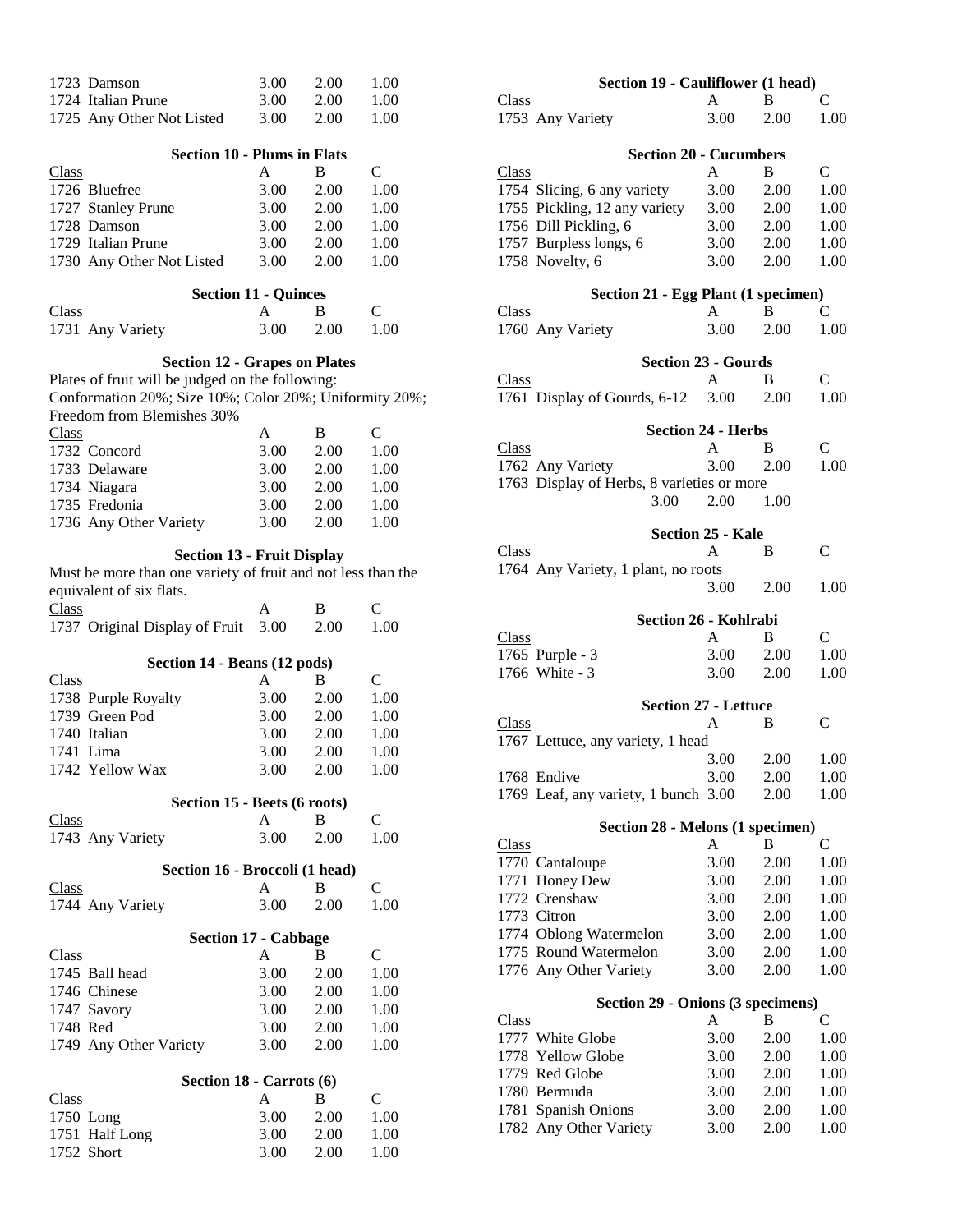| <b>Section 30 - Parsnips (6 specimens)</b>            |      |      |              |  |
|-------------------------------------------------------|------|------|--------------|--|
| Class                                                 | A    | B    | Ċ            |  |
| 1783 Any Variety                                      | 3.00 | 2.00 | 1.00         |  |
|                                                       |      |      |              |  |
|                                                       |      |      |              |  |
| <b>Section 31 - Peppers</b><br><b>Class</b>           | A    | B    | $\mathsf{C}$ |  |
|                                                       | 3.00 | 2.00 | 1.00         |  |
| 1784 Bell Peppers, 3                                  |      |      |              |  |
| 1785 Yellow Banana, 6                                 | 3.00 | 2.00 | 1.00         |  |
| 1786 Pimento, 6                                       | 3.00 | 2.00 | 1.00         |  |
| 1787 Hungarian Way, 6                                 | 3.00 | 2.00 | 1.00         |  |
| 1788 Jalapeno, 6                                      | 3.00 | 2.00 | 1.00         |  |
| 1789 Cayenne, 6                                       | 3.00 | 2.00 | 1.00         |  |
| 1790 Chili, 12                                        | 3.00 | 2.00 | 1.00         |  |
| 1791 Any Other Variety, 6                             | 3.00 | 2.00 | 1.00         |  |
| <b>Section 32 - Pumpkins (1 specimen)</b>             |      |      |              |  |
| Class                                                 | A    | В    | С            |  |
| 1792 Jack-O-Lantern                                   | 3.00 | 2.00 | 1.00         |  |
| 1793 Pie Pumpkin (sm sugar)                           | 3.00 | 2.00 | 1.00         |  |
| 1794 Largest Pumpkin                                  | 3.00 | 2.00 | 1.00         |  |
|                                                       |      |      |              |  |
| Section 33 - Radishes (6 roots)                       |      |      |              |  |
| <b>Class</b>                                          | A    | В    | C            |  |
| 1795 Red                                              | 3.00 | 2.00 | 1.00         |  |
| 1796 White                                            | 3.00 | 2.00 | 1.00         |  |
| Section 34 - Rutabaga (3 roots)                       |      |      |              |  |
| <b>Class</b>                                          | A    | B    | C            |  |
| 1797 Any Variety                                      | 3.00 | 2.00 | 1.00         |  |
|                                                       |      |      |              |  |
| Section 35 - Peas (12 pods)                           |      |      |              |  |
| Class                                                 | A    | B    | C            |  |
| 1798 Green Pod                                        | 3.00 | 2.00 | 1.00         |  |
| 1799 Snow                                             | 3.00 | 2.00 | 1.00         |  |
| 1800 Any Other Variety                                | 3.00 | 2.00 | 1.00         |  |
| Section 36 - Squash (1 specimen)                      |      |      |              |  |
| <b>Class</b>                                          | A    | B    | C            |  |
| 1801 Green Hubbard                                    | 3.00 | 2.00 | 1.00         |  |
| 1802 Glue Hubbard                                     | 3.00 | 2.00 | 1.00         |  |
| 1803 Golden Hubbard                                   | 3.00 | 2.00 | 1.00         |  |
| 1804 Buttercup                                        | 3.00 | 2.00 | 1.00         |  |
| 1805 Butternut                                        | 3.00 | 2.00 | 1.00         |  |
| 1806 Acorn or Table Queen                             | 3.00 | 2.00 | 1.00         |  |
| 1807 Other Winter (specify)                           | 3.00 | 2.00 | 1.00         |  |
| 1808 Other Summer (specify)                           | 3.00 | 2.00 | 1.00         |  |
| 1809 Zucchini                                         | 3.00 | 2.00 | 1.00         |  |
| 1810 Yellow Crookneck                                 | 3.00 | 2.00 | 1.00         |  |
| 1811 Yellow Straighneck                               |      |      |              |  |
|                                                       | 3.00 | 2.00 | 1.00         |  |
| 1812 Patty Pan                                        | 3.00 | 2.00 | 1.00         |  |
| 1813 Banana Squash                                    | 3.00 | 2.00 | 1.00         |  |
| 1814 Delicata                                         | 3.00 | 2.00 | 1.00         |  |
| Section 37 - Corn (5 ears w/ husks)                   |      |      |              |  |
| <b>Class</b>                                          | A    | B    | C            |  |
| 1815 Bi-Color                                         | 3.00 | 2.00 | 1.00         |  |
| 1816 White                                            | 3.00 | 2.00 | 1.00         |  |
| 1817 Yellow                                           | 3.00 | 2.00 | 1.00         |  |
|                                                       |      |      |              |  |
| Section 38 - Swiss Chard (1 bunch, no roots)<br>Class | Α    | В    | C            |  |
|                                                       |      |      |              |  |

1818 Green 3.00 2.00 1.00

| 1819 Red                                 |                                                              | 3.00 | 2.00         | 1.00 |  |  |
|------------------------------------------|--------------------------------------------------------------|------|--------------|------|--|--|
| Section 39 - Spinach (1 bunch, no roots) |                                                              |      |              |      |  |  |
| <b>Class</b>                             |                                                              | A    | B            | C    |  |  |
|                                          | 1820 Any Variety                                             | 3.00 | 2.00         | 1.00 |  |  |
|                                          | <b>Section 40 - Tomatoes</b>                                 |      |              |      |  |  |
| Class                                    |                                                              | A    | B            | C    |  |  |
|                                          | 1821 Red, 6                                                  | 3.00 | 2.00         | 1.00 |  |  |
|                                          | 1822 Yellow, 6                                               | 3.00 | 2.00         | 1.00 |  |  |
|                                          | 1823 Red Italian, 6                                          | 3.00 | 2.00         | 1.00 |  |  |
|                                          | 1824 Small Yellow Salad, 10                                  | 3.00 | 2.00         | 1.00 |  |  |
|                                          | 1825 Small Red Salad, 10                                     | 3.00 | 2.00         | 1.00 |  |  |
|                                          | Section 41 - Turnips (6 roots)                               |      |              |      |  |  |
| <b>Class</b>                             |                                                              | A    | <sub>B</sub> | C    |  |  |
|                                          | 1826 Any Variety                                             | 3.00 | 2.00         | 1.00 |  |  |
|                                          | <b>Section 43 - Miscellaneous</b>                            |      |              |      |  |  |
| <b>Class</b>                             |                                                              | A    | B            | C    |  |  |
|                                          | 1827 Any Variety                                             | 3.00 | 2.00         | 1.00 |  |  |
|                                          | <b>Section 44 - Green Thumb Gardener</b>                     |      |              |      |  |  |
| <b>Class</b>                             |                                                              | A    | B            | C    |  |  |
|                                          | 1828 Display of 5 or more varieties                          |      |              |      |  |  |
|                                          |                                                              | 3.00 | 2.00         | 1.00 |  |  |
|                                          | 1829 Garden-in-a-basket                                      | 3.00 | 2.00         | 1.00 |  |  |
|                                          | (One plant in a container, bearing fruit or vegetables, from |      |              |      |  |  |

seed, planted at beginning of growing season.)

### **Department 69 - Youth Sciences**

#### **Only one entry per class, per exhibitor. Section 1 - Youth Sciences**

| Class |                                                        | A                  | B    | $\subset$ |
|-------|--------------------------------------------------------|--------------------|------|-----------|
|       | 1830 Electrical Science                                | 3.00               | 2.00 | 1.00      |
|       | 1831 17 - 19 yrs. (collections of 100 or more insects) |                    |      |           |
|       |                                                        | 3.00               | 2.00 | 1.00      |
|       | 1832 14 - 16 yrs. (collections of 75 or more insects)  |                    |      |           |
|       |                                                        | $3.00 \quad 2.00$  |      | -1.00     |
|       | 1833 11-13 yrs. (collections of 50 or more insects)    |                    |      |           |
|       |                                                        | $3.00 \qquad 2.00$ |      | 1.00      |
|       | 1834 8-10 yrs. (collections of 25 or more insects)     |                    |      |           |
|       |                                                        | 3.00               | 2.00 | 1.00      |
|       | 1835 5-7 (collections of 15 or more insects)           |                    |      |           |
|       |                                                        | 3.00               | 2.00 | 1.00      |
|       | 1836 3 & 4 yrs. (collections of 10 or more insects)    |                    |      |           |

Ribbons Only

### **Department 70 - Youth Natural Resources**

### **Only one entry per class, per exhibitor.**

| ٠     | <b>Section 1 - Youth Natural Resources</b>               |      |              |
|-------|----------------------------------------------------------|------|--------------|
| Class | A R                                                      |      | $\mathbf{C}$ |
|       | 1837 Natural Resources (weather station, wildlife, etc.) |      |              |
|       | 3.00                                                     | 2.00 | 1.00         |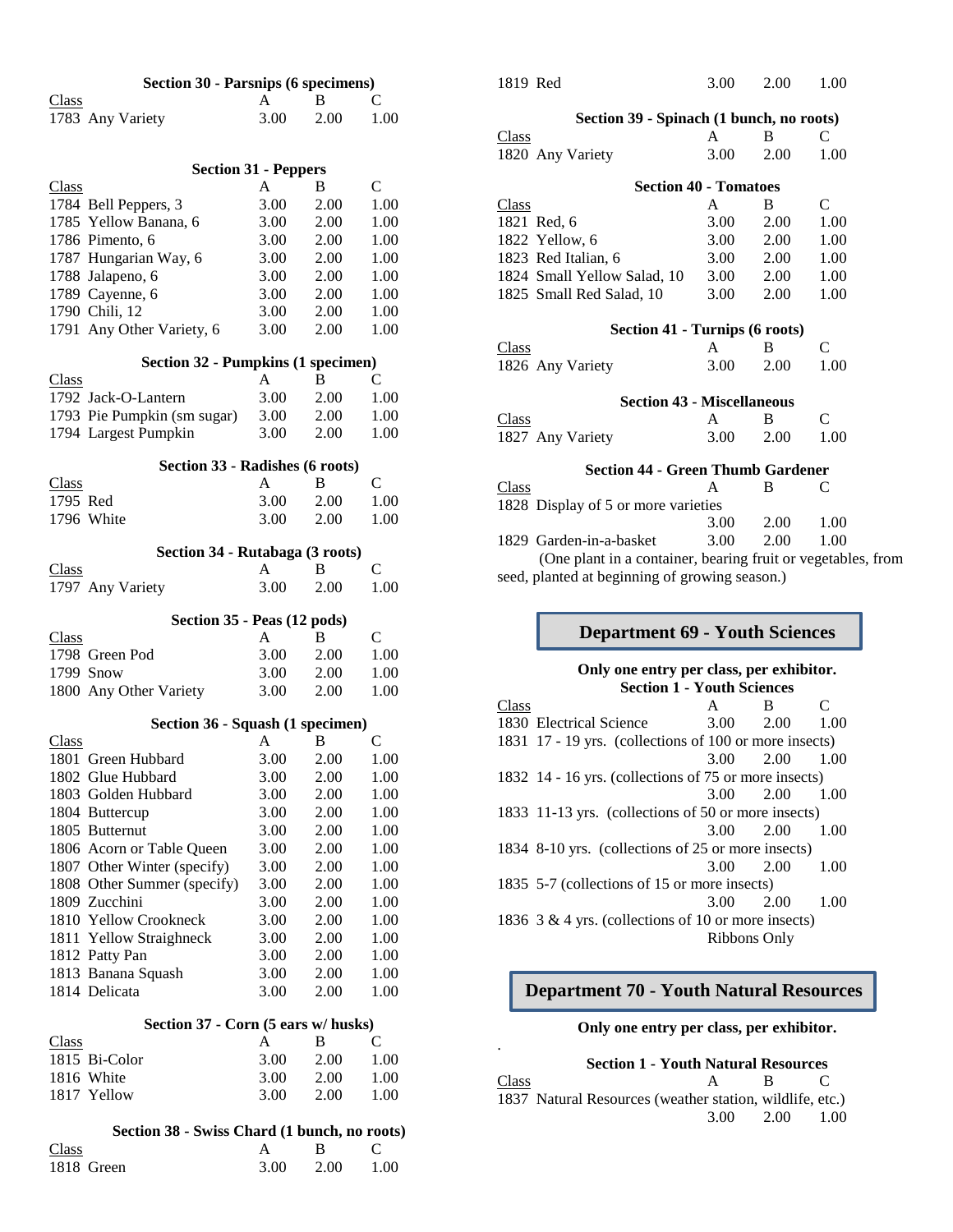### **Department 71 - Youth Organizations**

Award based on the following:

| Originality of Design & Decoration10 points |  |
|---------------------------------------------|--|
| Number of Projects & Variety10 points       |  |

#### **Section 1 – Youth Organizations**

| Class 1<br>$\mathcal{L}$               | 3. |        | 5.     |        |
|----------------------------------------|----|--------|--------|--------|
| 1838 Club Exhibit                      |    |        |        |        |
| Rosette & $6.00 \quad 5.00 \quad 4.00$ |    | 3.00   | - 2.00 | - 1.00 |
| 1839 Club Scarecrow                    |    |        |        |        |
| Rosette $\& 6.00, 5.00, 4.00$          |    | - 3.00 | 2.00   | 1.00   |
| 1840 Club Educational Exhibit 3.00     |    |        | 2.00   | 100    |

### **Department 72 - Youth Educational Projects**

#### **Only one entry per class, per exhibitor.**

#### **Section 1 – Youth Educational Projects**

| Class                                                          |      |      | $\mathcal{C}_{\mathcal{C}}$ |
|----------------------------------------------------------------|------|------|-----------------------------|
| 1841 Educational Exhibit, Notebook, Poster                     |      |      |                             |
|                                                                | 3.00 | 2.00 | 1.00                        |
| 1842 Paper Craft                                               | 3.00 | 2.00 | 1.00                        |
| 1843 Treasures from Trash                                      | 3.00 | 2.00 | 1.00                        |
| 1844 Refrigerator Magnets                                      | 3.00 | 2.00 | 1.00                        |
| 1845 Christmas Ornaments                                       | 3.00 | 2.00 | 1.00                        |
| 1846 Creative Writing                                          | 3.00 | 2.00 | 1.00                        |
| 1. Display 3 poems or a story of 300 words or less on a poster |      |      |                             |

board, so that it can be read by public.

2. Judged on content.

.

| 3. Neatness is stressed. |  |
|--------------------------|--|

| 1847 Collections                   | 3.00 | 2.00 | 1.00 |
|------------------------------------|------|------|------|
| 1848 Collection that Tells a Story |      |      |      |

3.00 2.00 1.00 1. Only those articles collected since last year's fair are to be exhibited.

2. Each collective exhibit must be accompanied by a yearly indexed booklet containing the place, dates, and description of each article collected.

3. A photograph of the entire collection should be included in the indexed book.

4. For collection in albums, such as stamps, coins, or stickers, only this year's entries should be included.

| 1849 Rocketry                                                | 3.00                        | 2.00 | $-1.00$ |
|--------------------------------------------------------------|-----------------------------|------|---------|
| 1850 Sand Art                                                | 3.00                        | 2.00 | - 1.00  |
| 1851 Folk Patterns (traditions in families/communities)      |                             |      |         |
|                                                              | $3.00 \quad 2.00$           |      | $-1.00$ |
| 1852 Health & Safety (first aid kit, emergency preparedness) |                             |      |         |
|                                                              | $\sim$ $\sim$ $\sim$ $\sim$ |      |         |

### 3.00 2.00 1.00

### **Department 73 - Youth Demonstrations**

#### **Only one entry per class, per exhibitor. Section 1**

|                     | Section 1 |      |      |  |
|---------------------|-----------|------|------|--|
| Class               |           |      |      |  |
| 1855 Demonstrations | 3.00      | 2.00 | 1.00 |  |

### **Open Class Livestock**

1. For exhibitors age 20 and older as of Jan  $1<sup>st</sup>$  of current year.

2. Each exhibitor must have entry fee of \$10.00.

3. All livestock must be owned by exhibitor at time of entry and entered in recognized herd book. Exhibitor must furnish registration certificate for all animals over 1 year of age, or a certificate of transfer when not bred by exhibitor.

4. No more than 2 entries per class, per exhibitor. No

championship award unless there are 2 or more competing animals. 5. In case of limited or no competition, award premiums shall be at the discretion of the judge.

6. Age of cattle shall be fixed from July 1 on junior calves and junior yearling calves. From January 1 on senior calves and senior yearling calves, preceding the fair.

7. Entries due by the second Wednesday in July.

### **Department 1 - Open Class Dairy Cattle**

| Dairy Breed Sections:                                       |      |                            |      |
|-------------------------------------------------------------|------|----------------------------|------|
| <b>Section 2 Ayrshire</b>                                   |      | <b>Section 5 Holstein</b>  |      |
| <b>Section 3 Brown Swiss</b>                                |      | <b>Section 6 Jersey</b>    |      |
| <b>Section 4 Guernsey</b>                                   |      | <b>Section 7 Any Other</b> |      |
| Class                                                       | 1    | 2                          | 3    |
| 2000 Jr & Sr Bull Calf                                      | 3.00 | 2.00                       | 1.00 |
| 2001 Jr Yearling Bull                                       | 3.00 | 2.00                       | 1.00 |
| 2002 Sr Yearling Bull                                       | 3.00 | 2.00                       | 1.00 |
| 2003 Jr Champion Bull                                       |      | Rosette                    |      |
| 2004 Bull - 2 yrs. & under                                  | 3.00 | 2.00                       | 1.00 |
| 2005 Bull - 3yrs & over                                     | 3.00 | 2.00                       | 1.00 |
| 2006 Sr. Champion Bull                                      |      | Rosette                    |      |
| 2007 Jr Heifer Calf                                         | 3.00 | 2.00                       | 1.00 |
| 2008 Sr Heifer Calf                                         | 3.00 | 2.00                       | 1.00 |
| 2009 Jr Yearling Heifer                                     | 3.00 | 2.00                       | 1.00 |
| 2010 Sr Yearling Heifer                                     | 3.00 | 2.00                       | 1.00 |
| 2011 Jr Champion Female                                     |      | Rosette                    |      |
| 2012 Cow -2 yrs.                                            | 3.00 | 2.00                       | 1.00 |
| 2013 Cow - 3 yrs.                                           | 3.00 | 2.00                       | 1.00 |
| 2014 Cow - 4 yrs. & over                                    | 3.00 | 2.00                       | 1.00 |
| 2015 Sr Champion Cow                                        |      | Rosette                    |      |
| 2016 Get of Sire, 4 animals any age or sex from same sire   |      |                            |      |
|                                                             | 3.00 | 2.00                       | 1.00 |
| 2017 Produce of Dam, 2 animals any age or sex from same dam |      |                            |      |
|                                                             | 3.00 | 2.00                       | 1.00 |

2018 Breeders Herd, 4 cows having herd records of 450# BFME 305 days. Actual records 305 days, 2 yr. 350; 3 yr. 375; 4 yr. 425; 5 yr. 450 BF 3.00 2.00 1.00

### **Department 3 - Open Class Beef Cattle**

| <b>Beef Breed Sections:</b>  |      |                            |      |
|------------------------------|------|----------------------------|------|
| <b>Section 2 Angus</b>       |      | <b>Section 6 Shorthorn</b> |      |
| <b>Section 3 Charolais</b>   |      | <b>Section 7 Simmental</b> |      |
| Section 4 Hereford           |      | <b>Section 8 Galloway</b>  |      |
| <b>Section 5 Maine-Anjou</b> |      | <b>Section 9 Any Other</b> |      |
| Class                        |      | 2                          | 3    |
| 2025 Jr & Sr Bull Calf       | 3.00 | 2.00                       | 1.00 |
| 2026 Jr Yearling Bull        | 3.00 | 2.00                       | 1.00 |
| 2027 Sr Yearling Bull        | 3.00 | 2.00                       | 1.00 |
|                              |      |                            |      |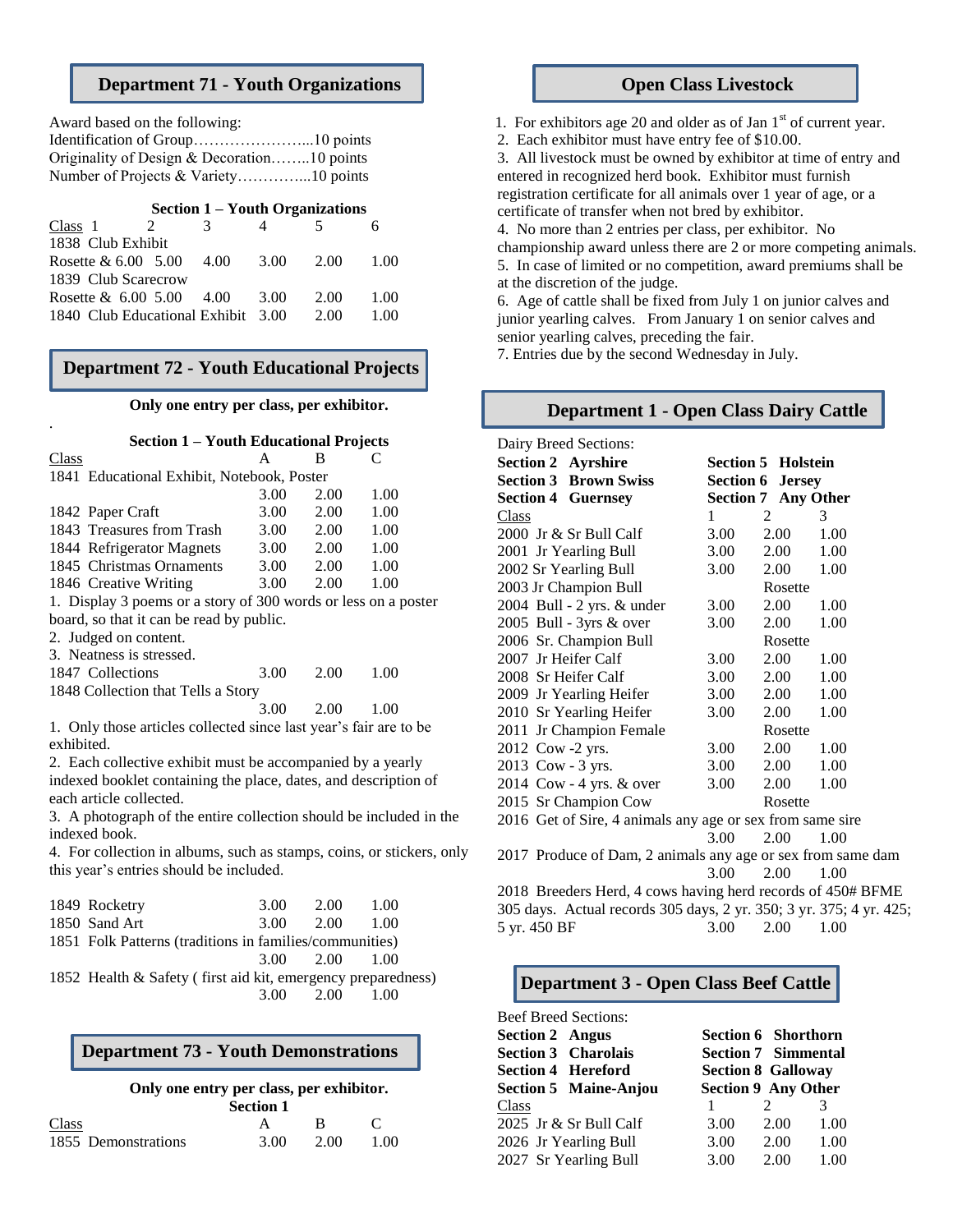|      | 2028 Bull- 2 yrs. $& over$     | 3.00 | 2.00    | 1.00 |
|------|--------------------------------|------|---------|------|
|      | 2029 Champion Bull             |      | Rosette |      |
|      | 2030 Jr & Sr Heifer Calf       | 3.00 | 2.00    | 1.00 |
|      | 2031 Jr Yearling Heifer        | 3.00 | 2.00    | 1.00 |
|      | 2032 Sr Yearling Heifer        | 3.00 | 2.00    | 1.00 |
|      | 2033 Heifer - 2 yrs.           | 3.00 | 2.00    | 1.00 |
|      | 2034 Cow - all ages            | 3.00 | 2.00    | 1.00 |
|      | 2035 Champion Female           |      | Rosette |      |
|      | 2036 Get of Sire               | 3.00 | 2.00    | 1.00 |
|      |                                |      |         |      |
|      | <b>Section 10 - Fat Steers</b> |      |         |      |
| lass |                                |      | 2       | 3    |
|      |                                |      |         |      |

|                                     | $\mathcal{L}$ | $\rightarrow$ |
|-------------------------------------|---------------|---------------|
| 3.00                                | 2.00          | 1.00          |
| 3.00                                | 2.00          | 1.00          |
| 2039 Pen of 3 yearling feeders 3.00 | 2.00          | 1.00          |
|                                     |               |               |

### **Department 5 - Open Class Sheep**

| 1                                      | 2    | 3                                                                                                                                                                                                                                                                                                                              |
|----------------------------------------|------|--------------------------------------------------------------------------------------------------------------------------------------------------------------------------------------------------------------------------------------------------------------------------------------------------------------------------------|
| 3.00                                   |      | 1.00                                                                                                                                                                                                                                                                                                                           |
|                                        |      | 1.00                                                                                                                                                                                                                                                                                                                           |
|                                        |      | 1.00                                                                                                                                                                                                                                                                                                                           |
|                                        |      | 1.00                                                                                                                                                                                                                                                                                                                           |
|                                        |      |                                                                                                                                                                                                                                                                                                                                |
| 3.00                                   | 2.00 | 1.00                                                                                                                                                                                                                                                                                                                           |
| 2056 Ewe - 1 yr. & under 2 yrs.        |      | 1.00                                                                                                                                                                                                                                                                                                                           |
|                                        |      | 1.00                                                                                                                                                                                                                                                                                                                           |
| 3.00                                   | 2.00 | 1.00                                                                                                                                                                                                                                                                                                                           |
|                                        |      |                                                                                                                                                                                                                                                                                                                                |
| 2060 Flock, 1 ram, 2 ewes, 2 ewe lambs |      |                                                                                                                                                                                                                                                                                                                                |
| 3.00                                   | 2.00 | 1.00                                                                                                                                                                                                                                                                                                                           |
|                                        |      |                                                                                                                                                                                                                                                                                                                                |
| 3.00                                   | 2.00 | 1.00                                                                                                                                                                                                                                                                                                                           |
|                                        |      | <b>Section 7 Hampshire</b><br><b>Section 8 Shropshire</b><br><b>Section 9 Southdown</b><br><b>Section 10 Suffolk</b><br><b>Section 11 Any Other</b><br>2.00<br>$3.00 \qquad 2.00$<br>3.00 2.00<br>3.00 2.00<br>Rosette<br>2.00<br>3.00<br>3.00<br>2.00<br>Rosette<br>2061 Get of Sire, 4 animals any age or sex from same sire |

### **Department 7 - Open Class Goats**

Goat Breed Sections:

|                                                                                                                                       | <b>Section 8 La Mancha</b>      |
|---------------------------------------------------------------------------------------------------------------------------------------|---------------------------------|
|                                                                                                                                       | <b>Section 9 Nigerian Dwarf</b> |
| <b>Section 10 Boer</b>                                                                                                                |                                 |
|                                                                                                                                       | <b>Section 11 Hair Breed</b>    |
|                                                                                                                                       | <b>Section 12 Any Other</b>     |
|                                                                                                                                       |                                 |
| <b>Section 2 Alpine</b><br><b>Section 3 Nubian</b><br><b>Section 4 Oberhalsi</b><br><b>Section 5 Pygmy</b><br><b>Section 6 Saanen</b> | <b>Section 7 Toggenburg</b>     |

| Class                                              |      | 2    | 3    |
|----------------------------------------------------|------|------|------|
| 2080 Jr Doe Kid (born $4/1$ -today) $3.00$         |      | 2.00 | 1.00 |
| 2081 Sr Doe Kid (born 1/1-3/31)3.00                |      | 2.00 | 1.00 |
| 2082 Jr Buck Kid (born $4/1$ -today) 3.00          |      | 2.00 | 1.00 |
| 2083 Sr Buck Kid (born 1/1-3/31)3.00               |      | 2.00 | 1.00 |
| 2084 Intermediate Doe (born $7/1 - 1/1$ this year) |      |      |      |
|                                                    | 3.00 | 2.00 | 1.00 |
|                                                    |      |      |      |

| 2085 Intermediate Buck (born 7/1 - 1/1 this year) |      |      |      |
|---------------------------------------------------|------|------|------|
|                                                   | 3.00 | 2.00 | 1.00 |
| 2086 Yearling Doe (born 1/1 - 12/31 last year)    |      |      |      |
|                                                   | 3.00 | 2.00 | 1.00 |
| 2087 Jr Milkers (over 1yr & under 3 yrs.)         |      |      |      |
|                                                   | 3.00 | 2.00 | 1.00 |
| 2088 Sr Milkers (over 3 yrs.)                     | 3.00 | 2.00 | 1.00 |
| 2089 Sr Buck (born before 7/1 last year)          |      |      |      |
|                                                   | 3.00 | 2.00 | 1.00 |
|                                                   |      |      |      |

### **Department 9 - Open Class Swine**

| <b>Swine Breed Sections:</b>                       |                    |                            |      |
|----------------------------------------------------|--------------------|----------------------------|------|
| <b>Section 2 Berkshire</b>                         |                    | <b>Section 5 Yorkshire</b> |      |
| <b>Section 3 Duroc</b>                             |                    | <b>Section 6 Any Other</b> |      |
| <b>Section 4 Hampshire</b>                         |                    |                            |      |
| Class                                              | 1                  | 2                          | 3    |
| 2100 Aged Boar                                     | 3.00               | 2.00                       | 1.00 |
| 2101 Yearling Boar                                 | 3.00               | 2.00                       | 1.00 |
| $2102$ Jr Boar                                     | $3.00 \qquad 2.00$ |                            | 1.00 |
| 2103 Aged Sow                                      | 3.00               | 2.00                       | 1.00 |
| 2104 Yearling Sow                                  | 3.00               | 2.00                       | 1.00 |
| 2105 Senior Sow (born after 9/1, last year)        |                    |                            |      |
|                                                    | 3.00               | 2.00                       | 1.00 |
| 2106 Junior Sow (born after $3/1$ , this year)     |                    |                            |      |
|                                                    | 3.00               | 2.00                       | 1.00 |
| 2107 Exhibitors Herd, 1 boar, 3 sows over 1 yr old |                    |                            |      |
|                                                    | 3.00               | 2.00                       | 1.00 |
| 2108 Sow w/ Litter                                 | 3.00               | 2.00                       | 1.00 |

### **Department 11 - Open Class Poultry**

- 1. Entries are due the  $2<sup>nd</sup>$  Wednesday in July.
- 2. Entry fee 50 cents per bird.
- 3. All birds to be cooped by 12:00p Sunday, the day before judging.
- 4. Identification bands will be required on all birds upon entry.
- 5. All feed must be provided by owner.
- 6. Exhibitors must provide for feeding, watering and cleaning cages for their birds.
- 7. No sick or unhealthy birds will be allowed.
- 8. Birds may not be shown in both Youth and Open classes.
- 9. All Poultry must be Pullorum tested before entering cages.

Poultry Breed Sections:

| Section 1 American Standard             |      |               |      |  |
|-----------------------------------------|------|---------------|------|--|
| <b>Section 2 Asiatic Standard</b>       |      |               |      |  |
| <b>Section 3 English Standard</b>       |      |               |      |  |
| Section 4  Mediterranean Standard       |      |               |      |  |
| <b>Section 5 Continental Standard</b>   |      |               |      |  |
| Section 6 All Other Purebred Standard   |      |               |      |  |
| <b>Section 7 Crossbred Standard</b>     |      |               |      |  |
| Class                                   |      | $\mathcal{L}$ | 3    |  |
| 2120 Cock (male over 1 yr. old) 3.00    |      | 2.00          | 1.00 |  |
| 2121 Hen (female over 1 yr. old) 3.00   |      | 2.00          | 1.00 |  |
| 2123 Cockerel (male under 1 yr. old)    |      |               |      |  |
|                                         | 3.00 | 2.00          | 1.00 |  |
| 2124 Pullet (female over 1 yr. old)3.00 |      | 2.00          | 1.00 |  |
|                                         |      |               |      |  |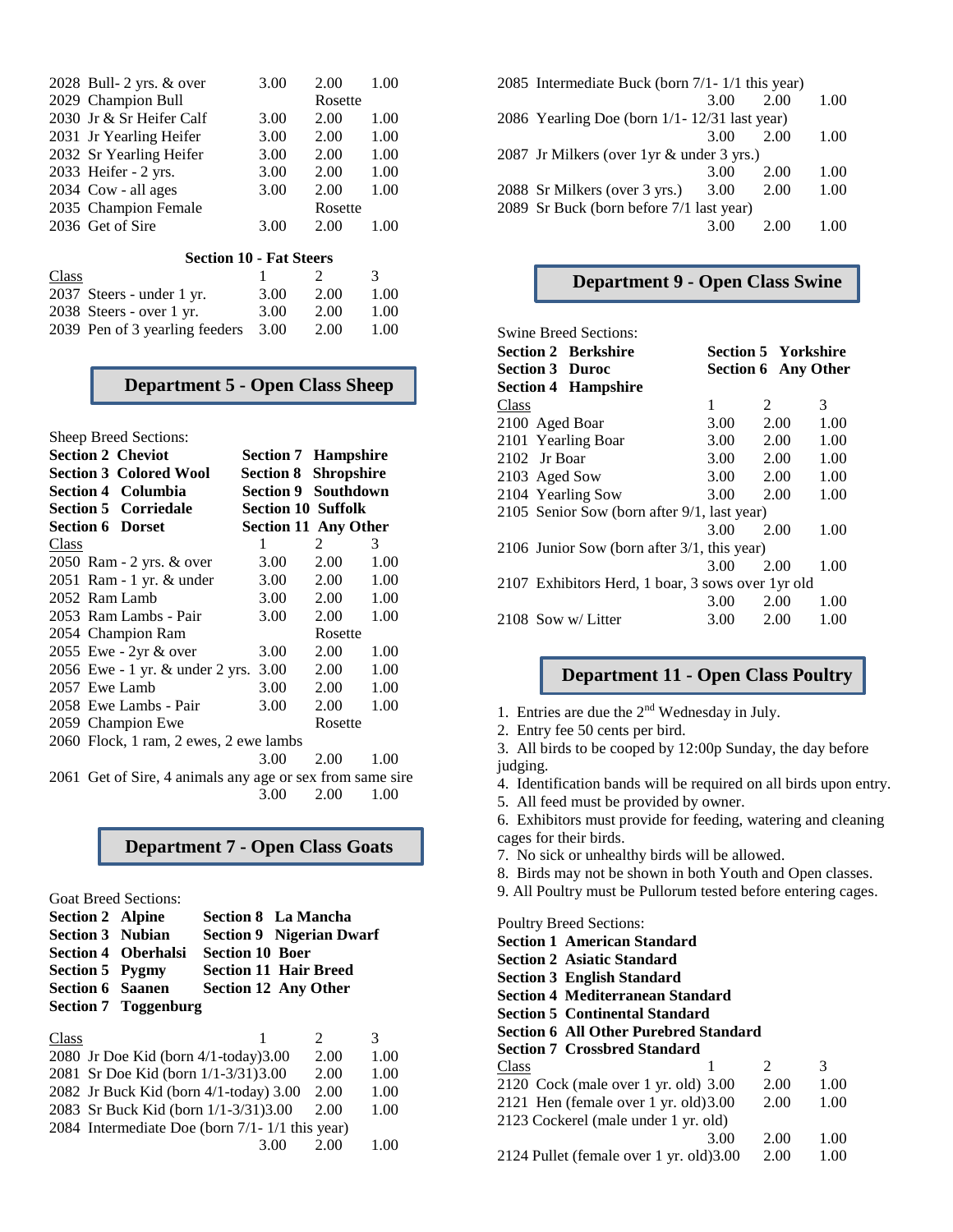| <b>Bantam Breed Sections:</b><br><b>Section 8 Game Bantam</b><br><b>Section 9</b><br>Single Comb, clean legged other than game<br>Section 10 Rose Comb, clean legged Bantam<br>Section 11 All other Combs, clean legged<br><b>Section 12 Feather legged Bantam</b><br><b>Section 13 Crossbred Bantam</b> |                           |                           |                           |
|----------------------------------------------------------------------------------------------------------------------------------------------------------------------------------------------------------------------------------------------------------------------------------------------------------|---------------------------|---------------------------|---------------------------|
| Class                                                                                                                                                                                                                                                                                                    | 1                         | 2                         | 3                         |
| 2125 Cock (male over 1 yr. old) 3.00                                                                                                                                                                                                                                                                     |                           | 2.00                      | 1.00                      |
| 2126 Hen (female over 1 yr. old) 3.00                                                                                                                                                                                                                                                                    |                           | 2.00                      | 1.00                      |
| 2127 Cockerel (male under 1 yr. old)                                                                                                                                                                                                                                                                     |                           |                           |                           |
|                                                                                                                                                                                                                                                                                                          | 3.00                      | 2.00                      | 1.00                      |
| 2128 Pullet (female over 1 yr. old)3.00                                                                                                                                                                                                                                                                  |                           | 2.00                      | 1.00                      |
| <b>Duck Breed Sections:</b><br><b>Section 14 Purebred Duck</b><br><b>Section 15 Crossbred Duck</b><br><b>Class</b>                                                                                                                                                                                       | 1                         | 2                         | 3                         |
| 2129 Old Drake                                                                                                                                                                                                                                                                                           | 3.00                      | 2.00                      | 1.00                      |
| 2130 Old Hen                                                                                                                                                                                                                                                                                             | 3.00                      | 2.00                      | 1.00                      |
| 2131 Young Drake                                                                                                                                                                                                                                                                                         | 3.00                      | 2.00                      | 1.00                      |
| 2132 Young Hen                                                                                                                                                                                                                                                                                           | 3.00                      | 2.00                      | 1.00                      |
| Geese Breed Sections:<br><b>Section 16 Purebred Goose</b><br><b>Section 17 Crossbred Goose</b>                                                                                                                                                                                                           |                           |                           |                           |
| <b>Class</b>                                                                                                                                                                                                                                                                                             | 1                         | 2                         | 3                         |
| 2133 Old Gander                                                                                                                                                                                                                                                                                          | 3.00                      | 2.00                      | 1.00                      |
| 2134 Old Goose                                                                                                                                                                                                                                                                                           | 3.00                      | 2.00                      | 1.00                      |
| 2135 Young Gander                                                                                                                                                                                                                                                                                        | 3.00                      | 2.00                      | 1.00                      |
| 2136 Young Goose                                                                                                                                                                                                                                                                                         | 3.00                      | 2.00                      | 1.00                      |
| <b>Turkey Breed Sections:</b><br><b>Section 18 Purebred Turkey</b><br><b>Section 19 Crossbred Turkey</b><br>Class<br>2137 Old Tom<br>2138 Old Hen<br>2139 Young Tom                                                                                                                                      | 1<br>3.00<br>3.00<br>3.00 | 2<br>2.00<br>2.00<br>2.00 | 3<br>1.00<br>1.00<br>1.00 |
| 2140 Young Hen                                                                                                                                                                                                                                                                                           | 3.00                      | 2.00                      | 1.00                      |
| <b>Section 20 - Guinea Fowl</b>                                                                                                                                                                                                                                                                          |                           |                           |                           |
| <b>Class</b>                                                                                                                                                                                                                                                                                             | 1                         | 2                         | 3                         |
| 2141 Old Cock                                                                                                                                                                                                                                                                                            | 3.00                      | 2.00                      | 1.00                      |
| 2142 Old Hen                                                                                                                                                                                                                                                                                             | 3.00                      | 2.00                      | 1.00                      |
| 2143 Young Cock                                                                                                                                                                                                                                                                                          | 3.00                      | 2.00                      | 1.00                      |
| 2144 Young Hen                                                                                                                                                                                                                                                                                           | 3.00                      | 2.00                      | 1.00                      |
| <b>Section 21 - Quail</b>                                                                                                                                                                                                                                                                                |                           |                           |                           |
| Class                                                                                                                                                                                                                                                                                                    | 1                         | 2                         | 3                         |
| 2146 Old Cock                                                                                                                                                                                                                                                                                            | 3.00                      | 2.00                      | 1.00                      |
| 2147 Old Hen                                                                                                                                                                                                                                                                                             | 3.00                      | 2.00                      | 1.00                      |
| 2148 Young Cock                                                                                                                                                                                                                                                                                          | 3.00                      | 2.00                      | 1.00                      |
| 2149 Young Hen                                                                                                                                                                                                                                                                                           | 3.00                      | 2.00                      | 1.00                      |
| Pigeon Breed Sections:<br><b>Section 22 Utility Breeds</b><br><b>Section 23 Exhibition Breeds</b><br><b>Section 24 Fancy Breeds</b><br><b>Class</b>                                                                                                                                                      | 1                         | $\overline{2}$            | 3                         |
| 2150 Old Cock                                                                                                                                                                                                                                                                                            | 3.00                      | 2.00                      | 1.00                      |
| 2151 Old Hen                                                                                                                                                                                                                                                                                             | 3.00                      | 2.00                      | 1.00                      |

| 2152 Young Cock | 3.00 | 2.00 | 1.00 |
|-----------------|------|------|------|
| 2153 Young Hen  | 3.00 | 2.00 | 1.00 |
|                 |      |      |      |

|           | Section 25 - Eggs |      |      |      |  |  |
|-----------|-------------------|------|------|------|--|--|
| Class     |                   |      |      | 3    |  |  |
|           | 2154 Brown        | 3.00 | 2.00 | 1.00 |  |  |
|           | 2155 White        | 3.00 | 2.00 | 1.00 |  |  |
|           | 2156 Colored      | 3.00 | 2.00 | 1.00 |  |  |
| 2157 Duck |                   | 3.00 | 2.00 | 1.00 |  |  |
|           |                   |      |      |      |  |  |

### **Department 13 - Open Class Rabbits**

1. All stock must be permanently and legibly earmarked.

2. NO diseased animals will be allowed.

3. All entries must be received by  $2<sup>nd</sup>$  Wednesday in July.

4. All feed for rabbits must be provided by owner. Exhibitors must provide for feeding, watering, and cleaning cages for their own rabbits. Failure to do so can cause a member to lose premiums.

5. Rabbits may not be shown in both Open and Youth classes.

6. Entry fee \$.50 per rabbit.

Rabbit Breed Sections:

4 Class Breeds **Section 2 American Fuzzy Lop Section 3 American Sable Section 4 Belgian Hare Section 5 Britannia Petite Section 6 Dutch Section 7 Dwarf Hotot Section 8 English Angora Section 9 English Lop Section 10 English Spot Section 11 Flemish Giant Section 12 Florida White Section 13 French Angora Section 14 Harlequin Section 15 Havana Section 16 Himalayan Section 17 Holland Lop Section 18 Jersey Wooly Section 19 Lilac Section 20 Lion Head Section 21 Mini Lop Section 22 Mini Rex Section 23 Mini Satin Section 24 Netherland Dwarf Section 25 Polish Section 26 Rex Section 27 Rhinelander Section 28 Satin Angora Section 29 Silver Section 30 Silver Marten Section 31 Standard Chinchilla Section 32 Tan Section 33 Thrianta**

#### 6 Class Breeds

**Section 34 American Section 35 American Chinchilla Section 36 Bereven**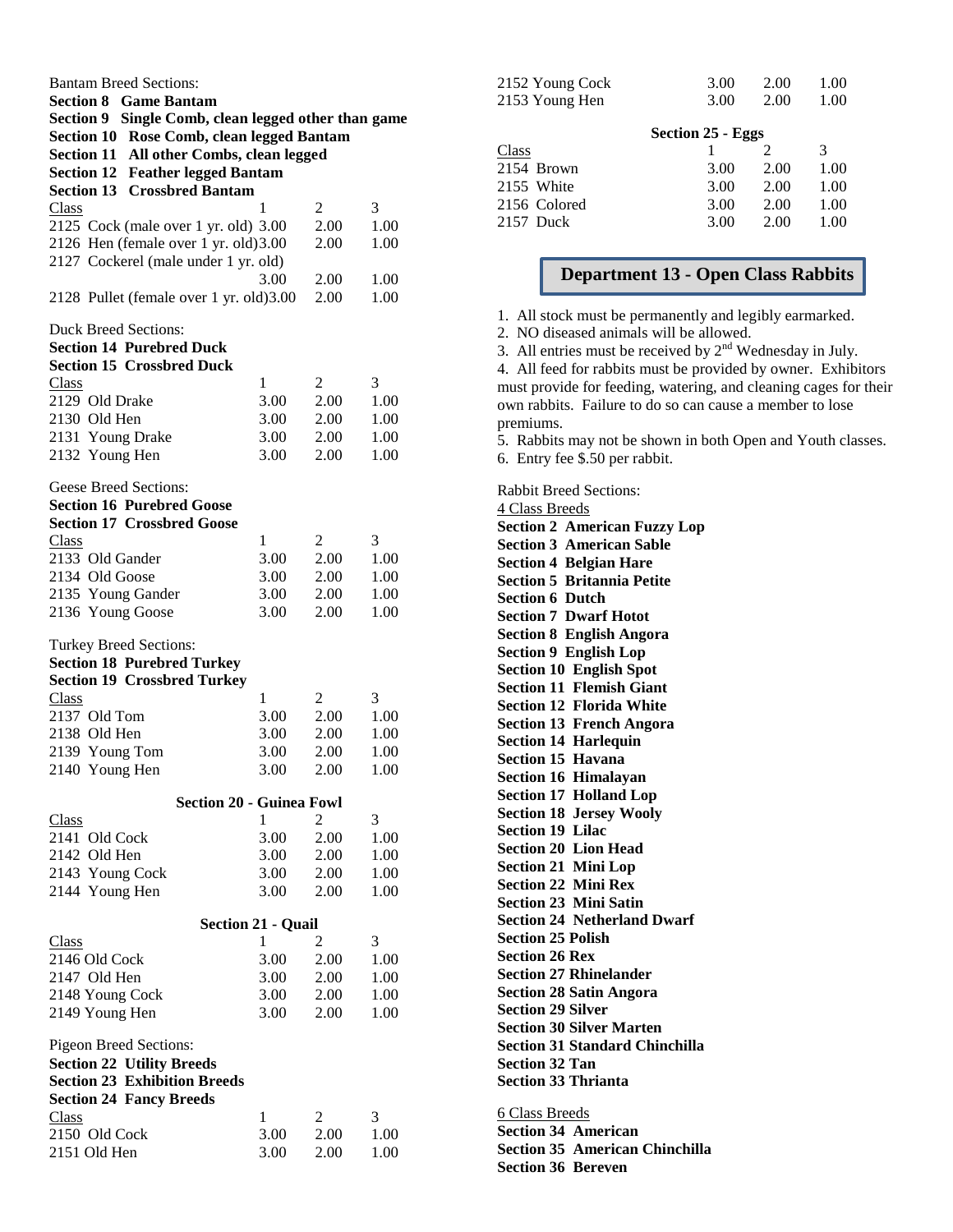| <b>Section 37 Blanc de Hotot</b>   |      |               |      |
|------------------------------------|------|---------------|------|
| <b>Section 38 Californian</b>      |      |               |      |
| Section 39 Champagne D'Argent      |      |               |      |
| <b>Section 40 Checkered Giant</b>  |      |               |      |
| <b>Section 41 Cinnamon</b>         |      |               |      |
| Section 42 Crème D'Argent          |      |               |      |
| <b>Section 43 French Lop</b>       |      |               |      |
| <b>Section 44 Giant Angora</b>     |      |               |      |
| <b>Section 45 Giant Chinchilla</b> |      |               |      |
| <b>Section 46 New Zealand</b>      |      |               |      |
| <b>Section 47 Palomino</b>         |      |               |      |
| <b>Section 48 Satin</b>            |      |               |      |
| <b>Section 49 Silver Fox</b>       |      |               |      |
|                                    |      |               |      |
| Class                              | 1    | $\mathcal{L}$ | 3    |
| 2160 Buck (under 6 months)         | 3.00 | 2.00          | 1.00 |
| 2161 Doe (under 6 months)          | 3.00 | 2.00          | 1.00 |
| $2162$ Buck (6-8 months)           | 3.00 | 2.00          | 1.00 |
| $2163$ Doe $(6-8$ months)          | 3.00 | 2.00          | 1.00 |
| 2164 Buck (over 8 months)          | 3.00 | 2.00          | 1.00 |
| 2165 Doe (over 8 months)           | 3.00 | 2.00          | 1.00 |
| 2166 Fur                           | 3.00 | 2.00          | 1.00 |

### **Open Class Departments**

### **1. Only one entry per class, per exhibitor.**

2. No exhibit can be entered in more than one class.

3. All exhibitors should make themselves familiar with the

premium list and rules for entering exhibits into the proper classes.

4. Exhibits will not be judged if entered into the wrong class.

5. Any article previously entered in the last three consecutive fairs at the Western Michigan fair may not be entered again.

6. Entries may be brought in Sunday 1:00p-4:00p or Monday

8:00a to 4:00p, including baked goods. Judging begins Monday at 6:00pm.

7. Exhibits will be released Sunday following Fair from 8:30am-12:00p.

**Pro-rating Premiums:** the Western Michigan Fair Association reserves the right to prorate premiums.

### **Department 40 - Open Class Needlework**

#### **Only one entry per class, per exhibitor.**

|                                                                                                                                                             | $\mathcal{D}_{\mathcal{L}}$       | 3    |
|-------------------------------------------------------------------------------------------------------------------------------------------------------------|-----------------------------------|------|
| 3.00                                                                                                                                                        | 2.00                              | 1.00 |
| 3.00                                                                                                                                                        | 2.00                              | 1.00 |
|                                                                                                                                                             | 2.00                              | 1.00 |
| 3.00                                                                                                                                                        | 2.00                              | 1.00 |
| 3.00                                                                                                                                                        | 2.00                              | 1.00 |
| 3.00                                                                                                                                                        | 2.00                              | 1.00 |
| 3.00                                                                                                                                                        | 2.00                              | 1.00 |
| 3.00                                                                                                                                                        | 2.00                              | 1.00 |
| 3.00                                                                                                                                                        | 2.00                              | 1.00 |
| 2200 Crocheted<br>2203 Knitted & Embroidered<br>2204 Broomstick Lace<br>2205 Hairpin Lace<br>2206 Afghan Kit<br>2207 Russian Punch<br>2208 Any Other Afghan | 2202 Crocheted & Embroidered 3.00 |      |

|       | <b>Section 2 - Bedspreads</b> |      |      |      |  |  |
|-------|-------------------------------|------|------|------|--|--|
| Class |                               |      |      | 3    |  |  |
|       | 2220 Crocheted                | 3.00 | 2.00 | 1.00 |  |  |
|       | 2221 Knitted                  | 3.00 | 2.00 | 1.00 |  |  |
|       | 2222 Embroidered              | 3.00 | 2.00 | 1.00 |  |  |
|       | 2223 Appliquéd                | 3.00 | 2.00 | 1.00 |  |  |
|       | 2224 Russian Punch            | 3.00 | 2.00 | 1.00 |  |  |
|       | 2225 Ouilted                  | 3.00 | 2.00 | 1.00 |  |  |
|       | 2226 Any Other Bedspread      | 3.00 | 2.00 | 1.00 |  |  |

#### **Section 3 - Buffet & Dresser Sets**

| Class |                           |      | $\mathcal{D}_{\mathcal{L}}$ | 3    |
|-------|---------------------------|------|-----------------------------|------|
|       | 2227 Embroidered          | 3.00 | 2.00                        | 1.00 |
|       | 2228 Crocheted            | 3.00 | 2.00                        | 1.00 |
|       | 2229 Counted Cross Stitch | 3.00 | 2.00                        | 1.00 |
|       | 2230 Swedish Weaving      | 3.00 | 2.00                        | 1.00 |
|       | 2231 Russian Punch        | 3.00 | 2.00                        | 1.00 |
|       | 2232 Hardanger            | 3.00 | 2.00                        | 1.00 |
|       | 2233 Any Other Set        | 3.00 | 2.00                        | 1.00 |

### **Section 4 - Dresser Scarves**

| Class |                              |      | $\mathcal{D}$ | 3    |
|-------|------------------------------|------|---------------|------|
|       | 2240 Embroidered             | 3.00 | 2.00          | 1.00 |
|       | 2241 Crocheted               | 3.00 | 2.00          | 1.00 |
|       | 2242 Cross Stitch            | 3.00 | 2.00          | 1.00 |
|       | 2243 Russian Punch           | 3.00 | 2.00          | 1.00 |
|       | 2244 Hardanger               | 3.00 | 2.00          | 1.00 |
|       | 2245 Any Other Dresser Scarf | 3.00 | 2.00          | 1.00 |

### **Section 5 - Center Pieces over 14"**

| Class |                             |      |      |      |
|-------|-----------------------------|------|------|------|
|       | 2246 Crocheted              | 3.00 | 2.00 | 1.00 |
|       | 2247 Cross Stitch           | 3.00 | 2.00 | 1.00 |
|       | 2248 Russian Punch          | 3.00 | 2.00 | 1.00 |
|       | 2249 Hardanger              | 3.00 | 2.00 | 1.00 |
|       | 2250 Any Other Center Piece | 3.00 | 2.00 | 1.00 |

### **Section 6 - Doilies**

| Class |                      |      | 2    | 3    |
|-------|----------------------|------|------|------|
|       | 2251 Embroidered     | 3.00 | 2.00 | 1.00 |
|       | 2252 Crocheted       | 3.00 | 2.00 | 1.00 |
|       | 2253 Russian Punch   | 3.00 | 2.00 | 1.00 |
|       | 2254 Hardanger       | 3.00 | 2.00 | 1.00 |
|       | 2255 Any Other Doily | 3.00 | 2.00 | 1.00 |

#### **Section 7 - Potholders, Placemats**

| Class |                                 |      | $\mathcal{L}$ | 3    |
|-------|---------------------------------|------|---------------|------|
|       | 2256 Crocheted                  | 3.00 | 2.00          | 1.00 |
|       | 2257 Hand Spun & Hand Woven3.00 |      | 2.00          | 1.00 |
|       | 2258 Embroidered                | 3.00 | 2.00          | 1.00 |
|       | 2259 Hand Woven                 | 3.00 | 2.00          | 1.00 |
|       | 2260 Novelty                    | 3.00 | 2.00          | 1.00 |
|       | 2261 Macramé                    | 3.00 | 2.00          | 1.00 |
|       | 2262 Hardanger                  | 3.00 | 2.00          | 1.00 |
|       | 2263 Any Other                  | 3.00 | 2.00          | 1.00 |

#### **Section 8 - Towels, Napkins**

| Class |                           |      | $\mathcal{L}$ | 3    |
|-------|---------------------------|------|---------------|------|
|       | 2270 Embroidered          | 3.00 | 2.00          | 1.00 |
|       | 2271 Counted Cross Stitch | 3.00 | 2.00          | 1.00 |
|       | 2272 Trimmed              | 3.00 | 2.00          | 1.00 |
|       | 2273 Hand Woven           | 3.00 | 2.00          | 1.00 |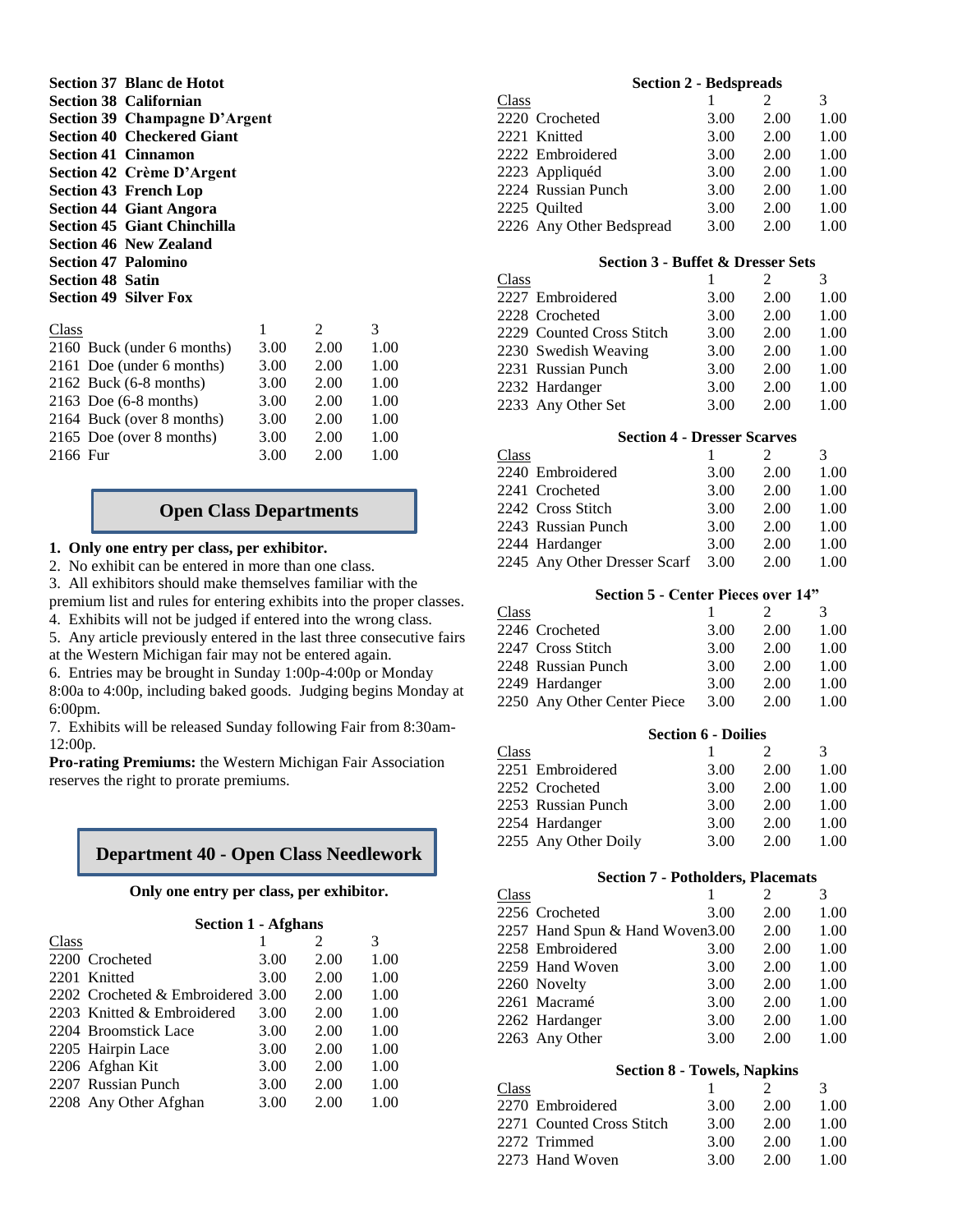|              | 2274 Hardanger                                        | 3.00                     | 2.00           | 1.00         |  |  |
|--------------|-------------------------------------------------------|--------------------------|----------------|--------------|--|--|
|              | 2275 Any Other                                        | 3.00                     | 2.00           | 1.00         |  |  |
|              |                                                       |                          |                |              |  |  |
|              | <b>Section 9 - Table Cloths</b>                       |                          |                |              |  |  |
| Class        |                                                       | 1                        | 2              | 3            |  |  |
|              | 2276 Crocheted                                        | 3.00                     | 2.00           | 1.00         |  |  |
|              | 2277 Embroidered                                      | 3.00                     | 2.00           | 1.00         |  |  |
|              | 2278 Hardanger                                        | 3.00                     | 2.00           | 1.00         |  |  |
|              | 2279 Russian Punch                                    | 3.00                     | 2.00           | 1.00         |  |  |
|              | 2280 Counted Cross Stitch                             | 3.00                     | 2.00           | 1.00         |  |  |
|              | 2281 Hand Woven                                       | 3.00                     | 2.00           | 1.00         |  |  |
|              | 2282 Hand Spun & Hand Woven3.00                       |                          | 2.00           | 1.00         |  |  |
|              | 2283 Any Other                                        | 3.00                     | 2.00           | 1.00         |  |  |
|              |                                                       |                          |                |              |  |  |
|              | <b>Section 10 - Linens, Sheets &amp; Pillow Cases</b> |                          |                |              |  |  |
| Class        |                                                       | 1                        | 2              | 3            |  |  |
|              | 2284 Embroidered                                      | 3.00                     | 2.00           | 1.00         |  |  |
|              | 2285 Crocheted                                        | 3.00                     | 2.00           | 1.00         |  |  |
|              | 2286 Hardanger                                        | 3.00                     | 2.00           | 1.00         |  |  |
|              | 2287 Textile Painted                                  | 3.00                     | 2.00           | 1.00         |  |  |
|              | 2288 Any Other                                        | 3.00                     | 2.00           | 1.00         |  |  |
|              |                                                       |                          |                |              |  |  |
|              | <b>Section 11 - Baby Quilts</b>                       |                          |                |              |  |  |
| Class        |                                                       | 1                        | 2              | 3            |  |  |
|              | 2289 Hand Quilted                                     | 3.00                     | 2.00           | 1.00         |  |  |
|              | 2290 Needle Punch                                     | 3.00                     | 2.00           | 1.00         |  |  |
| 2291         | Machine Appliquéd                                     | 3.00                     | 2.00           | 1.00         |  |  |
|              | 2292 Hand Embroidered                                 | 3.00                     | 2.00           | 1.00         |  |  |
|              | 2293 Painted                                          | 3.00                     | 2.00           | 1.00         |  |  |
|              | 2294 Machine quilted, long arm 3.00                   |                          | 2.00           | 1.00         |  |  |
|              | 2295 Any Other                                        | 3.00                     | 2.00           | 1.00         |  |  |
|              |                                                       |                          |                |              |  |  |
|              |                                                       |                          |                |              |  |  |
|              | <b>Section 12 - Bed-Size Quilts</b>                   |                          |                |              |  |  |
| Class        |                                                       | 1                        | 2              | 3            |  |  |
|              | 2296 Hand Quilted                                     | 3.00                     | 2.00           | 1.00         |  |  |
|              | 2297 Machine quilted                                  | 3.00                     | 2.00           | 1.00         |  |  |
|              | 2298 Hand Appliquéd                                   | 3.00                     | 2.00           | 1.00         |  |  |
|              | 2299 Needle Punch                                     | 3.00                     | 2.00           | 1.00         |  |  |
|              | 2300 Hand Embroidered                                 | 3.00                     | 2.00           | 1.00         |  |  |
|              | 2301 Crazy                                            | 3.00                     | 2.00           | 1.00         |  |  |
|              | 2302 Machine quilted, long arm 3.00                   |                          | 2.00           | 1.00         |  |  |
|              | 2303 Any Other                                        | 3.00                     | 2.00           | 1.00         |  |  |
|              |                                                       |                          |                |              |  |  |
|              | Section 13 - Handkerchiefs (1)                        |                          |                |              |  |  |
| <b>Class</b> |                                                       | 1                        | $\overline{c}$ | 3            |  |  |
|              | 2305 Crocheted                                        | 3.00                     | 2.00           | 1.00         |  |  |
|              | 2306 Tatted Edge                                      | 3.00                     | 2.00           | 1.00         |  |  |
|              | 2307 Any Other                                        | 3.00                     | 2.00           | 1.00         |  |  |
|              |                                                       |                          |                |              |  |  |
|              |                                                       | <b>Section 14 - Rugs</b> |                |              |  |  |
| <b>Class</b> |                                                       | 1                        | 2              | 3            |  |  |
|              | 2308 Latch Hook-Original Design3.00                   |                          | 2.00           | 1.00         |  |  |
|              | 2309 Latch Hook - Kit                                 | 3.00                     | 2.00           | 1.00         |  |  |
|              | 2310 Woven                                            | 3.00                     | 2.00           | 1.00         |  |  |
|              | 2311 Braided                                          | 3.00                     | 2.00           | 1.00         |  |  |
|              | 2312 Crocheted                                        | 3.00                     | 2.00           | 1.00         |  |  |
|              | 2313 Traditional Hooked                               | 3.00                     | 2.00           | 1.00         |  |  |
|              | 2314 Any Other                                        | 3.00                     | 2.00           | 1.00         |  |  |
|              |                                                       |                          |                |              |  |  |
|              | Section 15 - Knitted Infant & Children's Wear         |                          |                |              |  |  |
| Class        |                                                       | 1                        | $\overline{c}$ | 3            |  |  |
|              | 2315 Bonnet, cap, hat<br>2316 Booties, socks          | 3.00<br>3.00             | 2.00<br>2.00   | 1.00<br>1.00 |  |  |

| 2317 Buntings            | 3.00 | 2.00 | 1.00 |
|--------------------------|------|------|------|
| 2318 Infant Sweater      | 3.00 | 2.00 | 1.00 |
| 2319 Child's Sweater     | 3.00 | 2.00 | 1.00 |
| 2320 Afghan              | 3.00 | 2.00 | 1.00 |
| 2321 Infant, 3 piece set | 3.00 | 2.00 | 1.00 |
| 2322 Made with Hand Spun | 3.00 | 2.00 | 1.00 |
| 2323 Any Other           | 3.00 | 2.00 | 1.00 |

#### **Section 16 - Knitted Adult Wear**

| Class    |                                      |      | 2    | 3    |
|----------|--------------------------------------|------|------|------|
|          | 2324 Shawl or Stole                  | 3.00 | 2.00 | 1.00 |
|          | 2325 Dress or Coat                   | 3.00 | 2.00 | 1.00 |
|          | 2326 Woman's Sweater                 | 3.00 | 2.00 | 1.00 |
|          | 2327 Man's Sweater                   | 3.00 | 2.00 | 1.00 |
|          | 2328 Cape or Poncho                  | 3.00 | 2.00 | 1.00 |
|          | 2329 Vest or Sleeveless Sweater 3.00 |      | 2.00 | 1.00 |
|          | $2330$ Scarf                         | 3.00 | 2.00 | 1.00 |
|          | 2331 Mittens                         | 3.00 | 2.00 | 1.00 |
|          | 2332 Socks/Slippers                  | 3.00 | 2.00 | 1.00 |
|          | 2333 Accessories                     | 3.00 | 2.00 | 1.00 |
|          | 2334 Made with Hand Spun             | 3.00 | 2.00 | 1.00 |
| 2335 Hat |                                      | 3.00 | 2.00 | 1.00 |
|          | 2336 Any Other                       | 3.00 | 2.00 | 1.00 |
|          |                                      |      |      |      |

### **Section 17 - Crocheted Infant & Children's Wear**

| Class |                          |      | $\mathfrak{D}$ | 3    |
|-------|--------------------------|------|----------------|------|
|       | 2337 Bonnet, cap, hat    | 3.00 | 2.00           | 1.00 |
|       | 2338 Booties, socks      | 3.00 | 2.00           | 1.00 |
|       | 2339 Buntings            | 3.00 | 2.00           | 1.00 |
|       | 2340 Infant Sweater      | 3.00 | 2.00           | 1.00 |
|       | 2341 Child's Sweater     | 3.00 | 2.00           | 1.00 |
|       | 2342 Afghan              | 3.00 | 2.00           | 1.00 |
|       | 2343 Infant, 3 piece set | 3.00 | 2.00           | 1.00 |
|       | 2344 Made with Hand Spun | 3.00 | 2.00           | 1.00 |
|       | 2345 Any Other           | 3.00 | 2.00           | 1.00 |

### **Section 18 - Crocheted Adult Wear**

| Class    |                                      |      | $\mathfrak{D}$ | 3    |
|----------|--------------------------------------|------|----------------|------|
|          | 2346 Woman's Sweater                 | 3.00 | 2.00           | 1.00 |
|          | 2347 Man's Sweater                   | 3.00 | 2.00           | 1.00 |
|          | 2348 Cape or Poncho                  | 3.00 | 2.00           | 1.00 |
|          | 2349 Vest or Sleeveless Sweater 3.00 |      | 2.00           | 1.00 |
|          | $2350$ Scarf                         | 3.00 | 2.00           | 1.00 |
|          | 2351 Mittens                         | 3.00 | 2.00           | 1.00 |
|          | 2352 Socks or Slippers               | 3.00 | 2.00           | 1.00 |
|          | 2353 Accessories                     | 3.00 | 2.00           | 1.00 |
|          | 2354 Made with Hand Spun             | 3.00 | 2.00           | 1.00 |
| 2355 Hat |                                      | 3.00 | 2.00           | 1.00 |
|          | 2356 Any Other                       | 3.00 | 2.00           | 1.00 |

### **Section 19 - Collection of Needlework**

|       | Decuvil 17 - Concentra of Fiecule work |      |                             |      |
|-------|----------------------------------------|------|-----------------------------|------|
| Class |                                        |      | $\mathcal{D}_{\mathcal{A}}$ | 3    |
|       | 2360 Collection of Weaving             | 3.00 | 2.00                        | 1.00 |
|       | 2361 Collection of Fancy Work 3.00     |      | 2.00                        | 1.00 |
|       | 2362 Collection of Embroidery          | 3.00 | 2.00                        | 1.00 |
|       | 2363 Collection of Punch Hook 3.00     |      | 2.00                        | 1.00 |
|       | 2364 Collection of Knitting            | 3.00 | 2.00                        | 1.00 |
|       | 2365 Collection of Crocheting          | 3.00 | 2.00                        | 1.00 |
|       | 2366 Collection of Toy                 | 3.00 | 2.00                        | 1.00 |
|       | 2367 Collection of Needle Punch 3.00   |      | 2.00                        | 1.00 |
|       | 2368 Collection of Hardanger           | 3.00 | 2.00                        | 1.00 |
|       | 2369 Collection of Handspun            | 3.00 | 2.00                        | 1.00 |
|       |                                        |      |                             |      |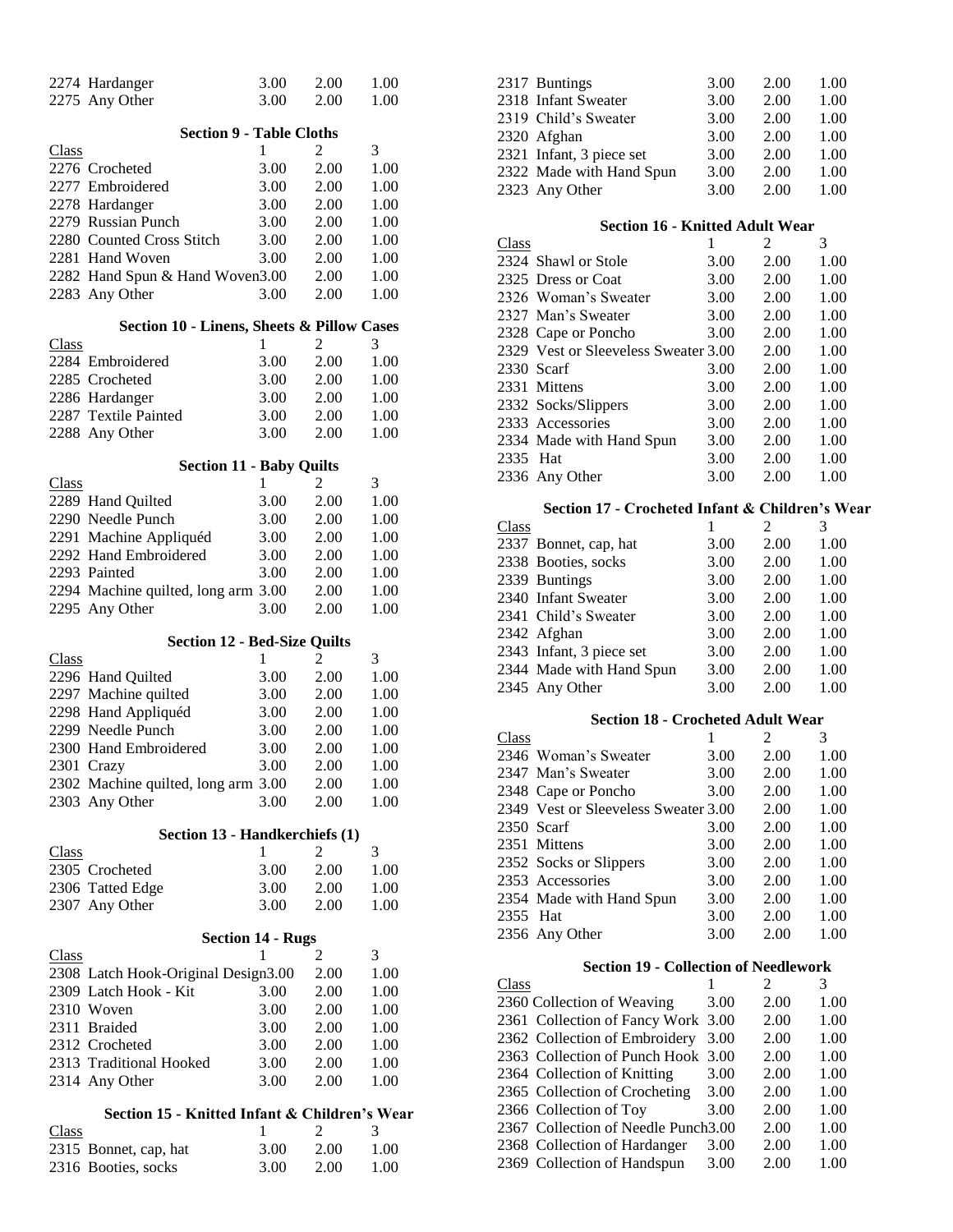| <b>Section 20 - Pictures</b>      |                             |      |      |  |
|-----------------------------------|-----------------------------|------|------|--|
| <b>Class</b>                      | 1                           | 2    | 3    |  |
| 2370 Embroidered                  | 3.00                        | 2.00 | 1.00 |  |
| 2371 Crewel                       | 3.00                        | 2.00 | 1.00 |  |
| 2372 Needlepoint                  | 3.00                        | 2.00 | 1.00 |  |
| 2373 Counted Cross Stitch         | 3.00                        | 2.00 | 1.00 |  |
| 2374 Russian Punch                | 3.00                        | 2.00 | 1.00 |  |
| 2375 Any Other                    | 3.00                        | 2.00 | 1.00 |  |
|                                   |                             |      |      |  |
| <b>Section 21 - Wall Hangings</b> |                             |      |      |  |
| Class                             | 1                           | 2    | 3    |  |
| 2380 Crewel                       | 3.00                        | 2.00 | 1.00 |  |
| 2381 Counted Cross Stitch         | 3.00                        | 2.00 | 1.00 |  |
| 2382 Needlepoint                  | 3.00                        | 2.00 | 1.00 |  |
| 2383 Embroidered                  | 3.00                        | 2.00 | 1.00 |  |
| 2384 Russian Punch                | 3.00                        | 2.00 | 1.00 |  |
| 2385 Macramé                      | 3.00                        | 2.00 | 1.00 |  |
| 2386 Candlewicking                | 3.00                        | 2.00 | 1.00 |  |
| 2387 Any Other                    | 3.00                        | 2.00 | 1.00 |  |
|                                   |                             |      |      |  |
|                                   | <b>Section 22 - Pillows</b> |      |      |  |
| Class                             | 1                           | 2    | 3    |  |
| 2390 Crewel                       | 3.00                        | 2.00 | 1.00 |  |
| 2391 Crocheted                    | 3.00                        | 2.00 | 1.00 |  |
| 2392 Russian Punch                | 3.00                        | 2.00 | 1.00 |  |
| 2393 Pieced                       | 3.00                        | 2.00 | 1.00 |  |
| 2394 Quilted                      | 3.00                        | 2.00 | 1.00 |  |
| 2395 Appliquéd                    | 3.00                        | 2.00 | 1.00 |  |
| 2396 Counted Cross Stitch         | 3.00                        | 2.00 | 1.00 |  |
| 2397 Bride's                      | 3.00                        | 2.00 | 1.00 |  |
| 2398 Novelty                      | 3.00                        | 2.00 | 1.00 |  |
| 2399 Candlewicking                | 3.00                        | 2.00 | 1.00 |  |
| 2400 Any Other                    | 3.00                        | 2.00 | 1.00 |  |
| <b>Section 23 - Sewn Goods</b>    |                             |      |      |  |
| <b>Class</b>                      | 1                           | 2    | 3    |  |
| 2410 Woman's Skirt                | 3.00                        | 2.00 | 1.00 |  |
| 2411 Poncho Cape                  | 3.00                        | 2.00 | 1.00 |  |
| Woman's Slacks<br>2412            | 3.00                        | 2.00 | 1.00 |  |
| 2413 Woman's Jumper               | 3.00                        | 2.00 | 1.00 |  |
| 2414 Child's Dress                | 3.00                        | 2.00 | 1.00 |  |
| 2415 Boy's Suit                   | 3.00                        | 2.00 | 1.00 |  |
| 2416 Child's Garment              | 3.00                        | 2.00 | 1.00 |  |
| 2417 Lingerie                     | 3.00                        | 2.00 | 1.00 |  |
| 2418 Woman's Dress                | 3.00                        | 2.00 | 1.00 |  |
| 2419 Man's Slacks                 | 3.00                        | 2.00 | 1.00 |  |
| 2420 Woman's Blouse/Shirt         | 3.00                        | 2.00 | 1.00 |  |
| 2421 Man's Shirt                  | 3.00                        | 2.00 | 1.00 |  |
| 2422 Woman's Garment              | 3.00                        | 2.00 | 1.00 |  |
| 2423 Man's Garment                | 3.00                        | 2.00 | 1.00 |  |
| 2424 Bridal Accessories           | 3.00                        | 2.00 | 1.00 |  |
| 2425 Woman's Suit                 | 3.00                        | 2.00 | 1.00 |  |
| 2426 Child's Coat                 | 3.00                        | 2.00 | 1.00 |  |
| 2427 Woman's 3 pc Suit            | 3.00                        | 2.00 | 1.00 |  |
| <b>Wedding Dress</b><br>2428      | 3.00                        | 2.00 | 1.00 |  |
| 2429 Man's Suit                   | 3.00                        | 2.00 | 1.00 |  |
| 2430 Formal Wear                  | 3.00                        | 2.00 | 1.00 |  |
| 2431 Home Accessories             | 3.00                        | 2.00 | 1.00 |  |
| 2432 Quilted Garment              | 3.00                        | 2.00 | 1.00 |  |
| Appliquéd Garment<br>2433         | 3.00                        | 2.00 | 1.00 |  |
| 2434 Embroidered Garment          | 3.00                        | 2.00 | 1.00 |  |

| <b>Section 24 - Curtains</b> |                                    |      |      |      |  |  |
|------------------------------|------------------------------------|------|------|------|--|--|
|                              | 2436 Any Other                     | 3.00 | 2.00 | 1.00 |  |  |
|                              | 2435 Russian Punch Sweatshirt 3.00 |      | 2.00 | 1.00 |  |  |

| Class          |      | $\mathcal{L}$ | 3    |
|----------------|------|---------------|------|
| 2440 Crocheted | 3.00 | 2.00          | 1.00 |
| 2441 Homemade  | 3.00 | 2.00          | 1.00 |
| 2443 Any other | 3.00 | 2.00          | 1.00 |
|                |      |               |      |

### **Department 41 - Open Class Culinary Arts**

### **Only one entry per class, per exhibitor. Section 1 - Canned Vegetables**

Hot pack canned goods are judged on the following: Appearance 5%; Cleanness 10%; Color 10%; Pack arrangement 5%; Uniformity of size & shape 10%; Proportion of product to liquid 10%; Flavor 20%; Texture 20%; Juice 10%

| <b>Class</b>                  | 1    | 2    | 3    |
|-------------------------------|------|------|------|
| 2500 Potatoes                 | 3.00 | 2.00 | 1.00 |
| 2501 Corn                     | 3.00 | 2.00 | 1.00 |
| 2502 Green Beans              | 3.00 | 2.00 | 1.00 |
| 2503 Wax Beans                | 3.00 | 2.00 | 1.00 |
| 2504 Beets                    | 3.00 | 2.00 | 1.00 |
| 2505 Carrots                  | 3.00 | 2.00 | 1.00 |
| 2506 Tomatoes                 | 3.00 | 2.00 | 1.00 |
| 2507 Tomato Juice             | 3.00 | 2.00 | 1.00 |
| 2508 Soup Mixture             | 3.00 | 2.00 | 1.00 |
| 2509 Peas                     | 3.00 | 2.00 | 1.00 |
| 2510 Asparagus                | 3.00 | 2.00 | 1.00 |
| 2511 Mushrooms                | 3.00 | 2.00 | 1.00 |
| 2512 Greens                   | 3.00 | 2.00 | 1.00 |
| 2513 Swiss Chard              | 3.00 | 2.00 | 1.00 |
| 2514 Succotash                | 3.00 | 2.00 | 1.00 |
| 2515 Pumpkin                  | 3.00 | 2.00 | 1.00 |
| 2516 Sauerkraut               | 3.00 | 2.00 | 1.00 |
| 2517 Any Other                | 3.00 | 2.00 | 1.00 |
| 2518 Collection of Vegetables | 3.00 | 2.00 | 1.00 |

### **Section 2 - Canned Fruits**

Hot pack canned goods are judged on the following: Appearance 5%; Cleanness 10%; Color 10%; Pack arrangement 5%; Uniformity of size & shape 10%; proportion of product & liquid 10%; Flavor 20%; Texture 20%; Juice 10% Class 1 2 3 2520 Applesauce 3.00 2.00 1.00 2521 Wild Blackberries 3.00 2.00 1.00 2522 Cultivated Blackberries 3.00 2.00 1.00 2523 Blueberries 3.00 2.00 1.00 2524 Raspberries 3.00 2.00 1.00 2525 Blackcaps 3.00 2.00 1.00 2526 Strawberries 3.00 2.00 1.00 2527 Rhubarb 3.00 2.00 1.00<br>2528 Cherries (sweet black) 3.00 2.00 1.00 2528 Cherries (sweet black) 3.00 2.00 1.00 2529 Cherries (sweet white) 3.00 2.00 1.00 2530 Cherries (sour, pitted) 3.00 2.00 1.00 2531 Peaches 3.00 2.00 1.00 2532 Plums 3.00 2.00 1.00 2533 Pears 3.00 2.00 1.00 2534 Apples 3.00 2.00 1.00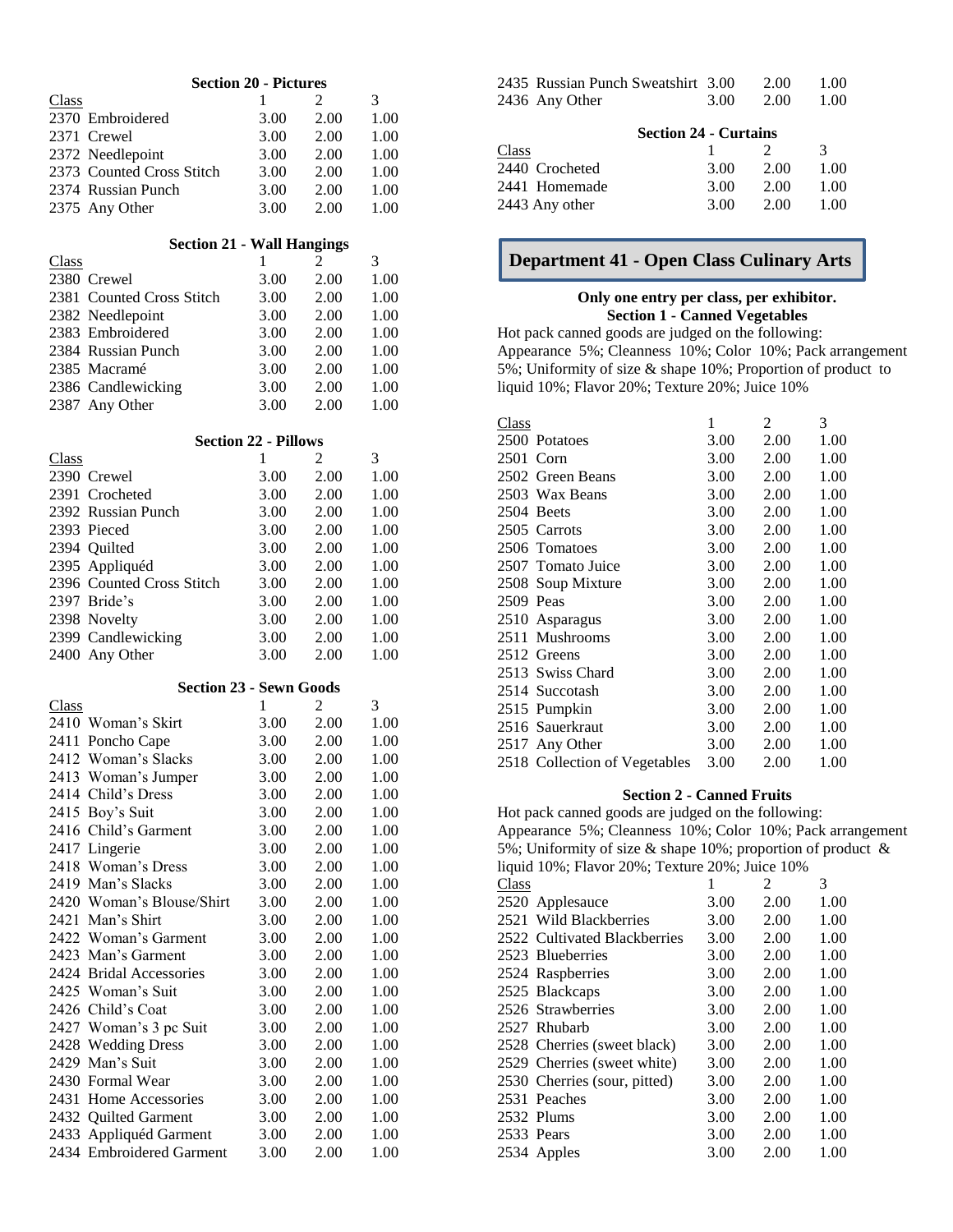| 2535 Apricots            | 3.00 | 2.00 | 1.00 |
|--------------------------|------|------|------|
| 2536 Fruit Cocktail      | 3.00 | 2.00 | 1.00 |
| 2537 Any Other Fruit     | 3.00 | 2.00 | 1.00 |
| 2538 Any Other Juice     | 3.00 | 2.00 | 1.00 |
| 2539 Collection of Fruit | 3.00 | 2.00 | 1.00 |

### **Section 3 - Jams**

Jams are judged on the following:

Appearance 10%; Texture 10%; Color 5%; Cleanness 10%; Pack

| 15%; Preservation 10%; Consistency 25%; Flavor 25% |                                         |      |      |      |
|----------------------------------------------------|-----------------------------------------|------|------|------|
| Class                                              |                                         | 1    | 2    | 3    |
|                                                    | 2540 Raspberry                          | 3.00 | 2.00 | 1.00 |
|                                                    | 2541 Strawberry                         | 3.00 | 2.00 | 1.00 |
| 2542 Plum                                          |                                         | 3.00 | 2.00 | 1.00 |
|                                                    | 2543 Apple                              | 3.00 | 2.00 | 1.00 |
|                                                    | 2544 Currant                            | 3.00 | 2.00 | 1.00 |
|                                                    | 2545 Peach                              | 3.00 | 2.00 | 1.00 |
|                                                    | 2546 Blueberry                          | 3.00 | 2.00 | 1.00 |
|                                                    | 2547 Rhubarb                            | 3.00 | 2.00 | 1.00 |
|                                                    | 2548 Blackberry                         | 3.00 | 2.00 | 1.00 |
|                                                    | 2549 Sour Cherry                        | 3.00 | 2.00 | 1.00 |
|                                                    | 2550 Apricot                            | 3.00 | 2.00 | 1.00 |
|                                                    | 2551 Multi Fruit Jam (2 or more Fruits) |      |      |      |
|                                                    |                                         | 3.00 | 2.00 | 1.00 |
|                                                    | 2552 Any Other                          | 3.00 | 2.00 | 1.00 |
|                                                    | 2553 Collection of Jams (4 jars) 3.00   |      | 2.00 | 1.00 |

#### **Section 4 - Jellies**

Jellies are judged on the following:

Appearance 10%; Texture 10%; Color 5%; Cleanness 10%; Pack 15%; Preservation 10%; Consistency 25%; Flavor 25%

| Class |                                          | 1    | 2    | 3    |
|-------|------------------------------------------|------|------|------|
|       | 2554 Blueberry                           | 3.00 | 2.00 | 1.00 |
|       | 2555 Strawberry                          | 3.00 | 2.00 | 1.00 |
|       | 2556 Currant                             | 3.00 | 2.00 | 1.00 |
|       | 2557 Apple                               | 3.00 | 2.00 | 1.00 |
|       | 2558 Crab Apple                          | 3.00 | 2.00 | 1.00 |
|       | 2559 Plum                                | 3.00 | 2.00 | 1.00 |
|       | 2560 Grape                               | 3.00 | 2.00 | 1.00 |
|       | 2561 Blackberry                          | 3.00 | 2.00 | 1.00 |
|       | 2562 Sour Cherry                         | 3.00 | 2.00 | 1.00 |
|       | 2563 Gooseberry                          | 3.00 | 2.00 | 1.00 |
|       | 2564 Raspberry                           | 3.00 | 2.00 | 1.00 |
|       | 2565 Apricot                             | 3.00 | 2.00 | 1.00 |
|       | 2566 Elderberry                          | 3.00 | 2.00 | 1.00 |
|       | 2567 Peach                               | 3.00 | 2.00 | 1.00 |
|       | 2568 Combination Jell                    | 3.00 | 2.00 | 1.00 |
|       | 2569 Collection of Jellies (4 jars) 3.00 |      | 2.00 | 1.00 |
|       | 2570 Any Other                           | 3.00 | 2.00 | 1.00 |

### **Section 5 - Relishes or Sauces**

To be judged on the following:

Appearance 10%; Texture 10%; Color 5%; Cleanness 10%; Pack 15%; Preservation 10%; Consistency 25%; Flavor 25%

| Class |                  |      | $\mathcal{L}$ | 3    |
|-------|------------------|------|---------------|------|
|       | 2571 Chutney     | 3.00 | 2.00          | 1.00 |
|       | 2572 Green Salsa | 3.00 | 2.00          | 1.00 |
|       | 2573 Red Salsa   | 3.00 | 2.00          | 1.00 |
|       | 2574 Ketchup     | 3.00 | 2.00          | 1.00 |
|       | 2575 Chili Sauce | 3.00 | 2.00          | 1.00 |
|       | 2576 Corn Relish | 3.00 | 2.00          | 1.00 |

| 2577 Cucumber Relish                           | 3.00 | 2.00 | 1.00 |
|------------------------------------------------|------|------|------|
| 2578 Chow Chow Relish                          | 3.00 | 2.00 | 1.00 |
| 2579 Zucchini                                  | 3.00 | 2.00 | 1.00 |
| 2580 Spaghetti Sauce                           | 3.00 | 2.00 | 1.00 |
| 2581 Meat Sauce                                | 3.00 | 2.00 | 1.00 |
| 2582 Collection of Relishes (4 jars) 3.00 2.00 |      |      | 1.00 |
| 2583 Any Other                                 | 3.00 | 2.00 | 1.00 |

### **Section 6 - Pickles**

| Pickles are judged on the following:    |                                                      |      |       |  |  |
|-----------------------------------------|------------------------------------------------------|------|-------|--|--|
|                                         | Flavor 50%; Conformation 25%; Pack 10%; Firmness 15% |      |       |  |  |
| Class                                   | 1                                                    | 2    | 3     |  |  |
| 2584 Mixed Pickles                      | 3.00                                                 | 2.00 | 1.00  |  |  |
| 2585 Bean Pickles                       | 3.00                                                 | 2.00 | 1.00  |  |  |
| 2586 Cabbage Pickles                    | 3.00                                                 | 2.00 | 1.00  |  |  |
| 2587 Mustard Pickles                    | 3.00                                                 | 2.00 | 1.00  |  |  |
| 2588 Beet Pickles                       | 3.00                                                 | 2.00 | 1.00  |  |  |
| 2589 Sweet Pickles                      | 3.00                                                 | 2.00 | 1.00  |  |  |
| 2590 Green Tomato Pickles               | 3.00                                                 | 2.00 | 1.00  |  |  |
| 2591 Bread & Butter Pickles             | 3.00                                                 | 2.00 | 1.00  |  |  |
| 2592 Ripe Cucumber Pickles              | 3.00                                                 | 2.00 | 1.00  |  |  |
| 2593 Watermelon Pickles                 | 3.00                                                 | 2.00 | 1.00  |  |  |
| 2594<br><b>Apple Pickles</b>            | 3.00                                                 | 2.00 | 1.00  |  |  |
| 2595 Peach Pickles                      | 3.00                                                 | 2.00 | 1.00  |  |  |
| 2596 Pear Pickles                       | 3.00                                                 | 2.00 | 1.00  |  |  |
| 2597 Crab Apple Pickles                 | 3.00                                                 | 2.00 | 1.00  |  |  |
| 2598 Dill Pickles                       | 3.00                                                 | 2.00 | 1.00  |  |  |
| 2599 Kosher Dill Pickles                | 3.00                                                 | 2.00 | 1.00  |  |  |
| 2600 Onion Pickles                      | 3.00                                                 | 2.00 | 1.00  |  |  |
| 2601 Asparagus Pickles                  | 3.00                                                 | 2.00 | 1.00  |  |  |
| 2602 Brussel Sprout Pickles             | 3.00                                                 | 2.00 | 1.00  |  |  |
| 2603 Any Other                          | 3.00                                                 | 2.00 | 1.00  |  |  |
| 2604 Collection of Pickles (4 jars)3.00 |                                                      | 2.00 | 1.00  |  |  |
|                                         |                                                      |      |       |  |  |
|                                         | <b>Section 7 - Meats</b>                             |      |       |  |  |
| Class                                   | 1                                                    | 2    | 3     |  |  |
| 2605 Venison                            | 3.00                                                 | 2.00 | 1.00  |  |  |
| 2606 Chicken                            | 3.00                                                 | 2.00 | 1.00  |  |  |
| 2607 Turkey                             | 3.00                                                 | 2.00 | 1.00  |  |  |
| 2608 Pork                               | 3.00                                                 | 2.00 | 1.00  |  |  |
| 2609 Beef                               | 3.00                                                 | 2.00 | 1.00  |  |  |
| 2610 Rabbit                             | 3.00                                                 | 2.00 | 1.00  |  |  |
| Fish (pint jars)<br>2611                | 3.00                                                 | 2.00 | 1.00  |  |  |
| 2612 Any Other                          | 3.00                                                 | 2.00 | 1.00  |  |  |
| 2613 Collection of Meats (4 jars) 3.00  |                                                      | 2.00 | 1.00  |  |  |
| <b>Section 8 - Miscellaneous</b>        |                                                      |      |       |  |  |
| Class                                   | 1                                                    | 2    | 3     |  |  |
| 2615 Honey (1 pint)                     | 3.00                                                 | 2.00 | 1.00  |  |  |
| 2616 Maple Syrup (1 pint)               | 3.00                                                 | 2.00 | 1.00  |  |  |
|                                         |                                                      |      |       |  |  |
| <b>Section 9 - Dehydrated Foods</b>     |                                                      |      |       |  |  |
| Class                                   | 1                                                    | 2    | 3     |  |  |
| 2617 Apples                             | 3.00                                                 | 2.00 | 1.00  |  |  |
| 2618 Rananas                            | 3.00 F                                               | 2.00 | 1 Q O |  |  |

| 2617 Apples          | 3.00 | 2.00 | 1.00 |
|----------------------|------|------|------|
| 2618 Bananas         | 3.00 | 2.00 | 1.00 |
| 2619 Pineapple       | 3.00 | 2.00 | 1.00 |
| 2620 Any Other Fruit | 3.00 | 2.00 | 1.00 |
| 2621 Mushrooms       | 3.00 | 2.00 | 1.00 |
| 2622 Onions          | 3.00 | 2.00 | 1.00 |
| 2623 Green Pepper    | 3.00 | 2.00 | 1.00 |
| 2624 Corn            | 3.00 | 2.00 | 1.00 |
| 2625 Carrots         | 3.00 | 2.00 | 1.00 |
|                      |      |      |      |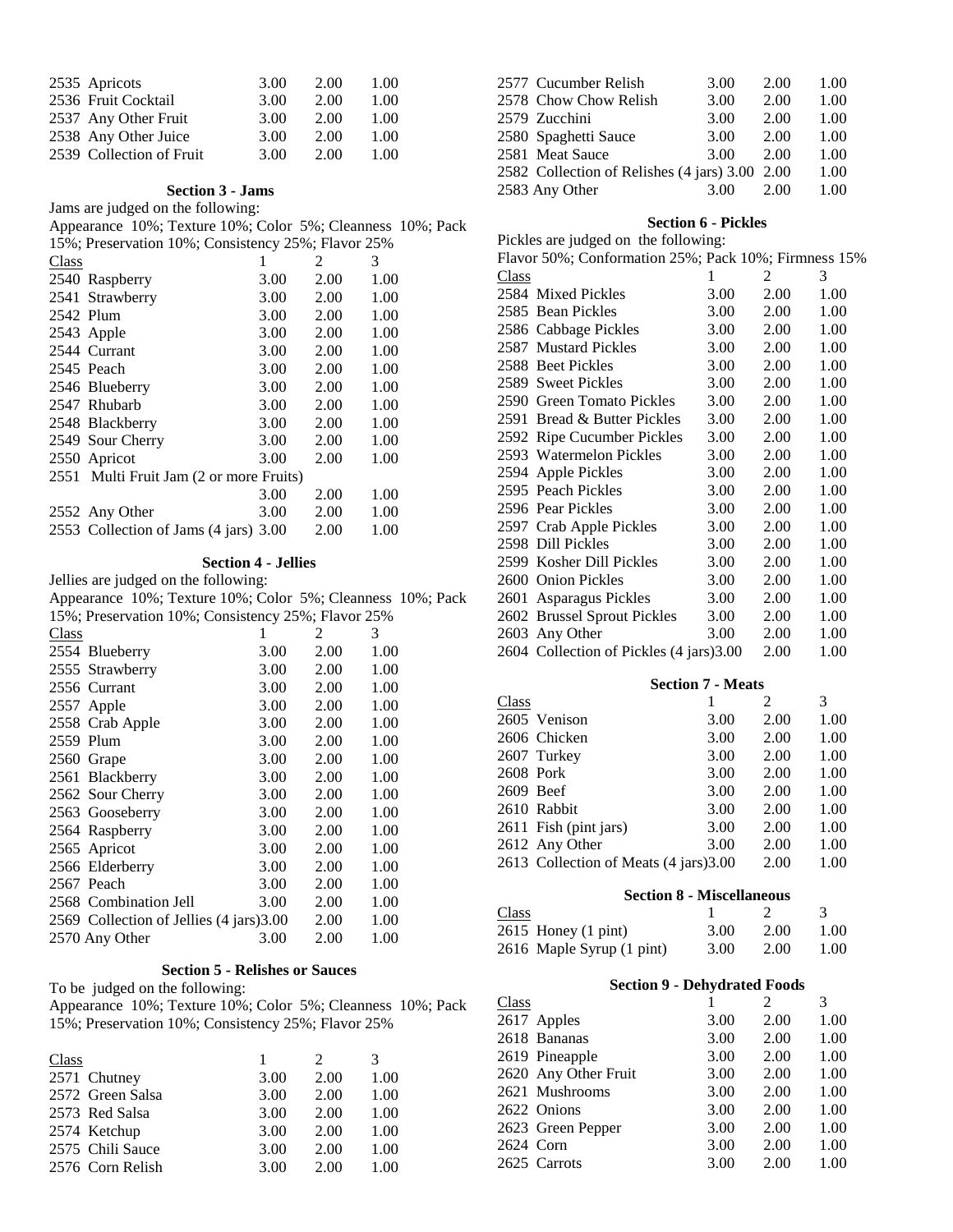|            | 2626 Celery              | 3.00 | 2.00 | 1.00 |
|------------|--------------------------|------|------|------|
|            | 2627 Any Other Vegetable | 3.00 | 2.00 | 1.00 |
| 2628 Basil |                          | 3.00 | 2.00 | 1.00 |
| 2629 Dill  |                          | 3.00 | 2.00 | 1.00 |
| 2630 Mint  |                          | 3.00 | 2.00 | 1.00 |
|            | 2631 Oregano             | 3.00 | 2.00 | 1.00 |
|            | 2632 Parsley             | 3.00 | 2.00 | 1.00 |
|            | 2633 Sage Leaves         | 3.00 | 2.00 | 1.00 |
|            | 2634 Any Other Herb      | 3.00 | 2.00 | 1.00 |

#### **Section 10 - Yeast Breads (1 loaf) / Rolls (6 rolls)**

Breads are judged on the following:

Texture 20%; Flavor 25%; Lightness 20%; Sweetness 15%; Color 10%; Crust 5%; Size & Shape 5%

1. Breads should be baked in individual pans.

2. Breads should be at least 24 hours old when judged.

### 3. **Please use ziplock bags.**

| Class |                        |      | $\mathfrak{D}$ | 3    |
|-------|------------------------|------|----------------|------|
|       | 2640 White Bread       | 3.00 | 2.00           | 1.00 |
|       | 2641 Whole Wheat Bread | 3.00 | 2.00           | 1.00 |
|       | 2642 Rye Bread         | 3.00 | 2.00           | 1.00 |
|       | 2643 Raisin Bread      | 3.00 | 2.00           | 1.00 |
|       | 2644 Any Other Bread   | 3.00 | 2.00           | 1.00 |
|       | 2645 Cinnamon Rolls    | 3.00 | 2.00           | 1.00 |
|       | 2646 Pecan Rolls       | 3.00 | 2.00           | 1.00 |
|       | 2647 Clover Leaf Rolls | 3.00 | 2.00           | 1.00 |
|       | 2648 Nationality Rolls | 3.00 | 2.00           | 1.00 |
|       | 2649 Coffee Cake       | 3.00 | 2.00           | 1.00 |
|       | 2650 Any Other Rolls   | 3.00 | 2.00           | 1.00 |

### **Section 11 - Quick Breads**

| Class |                             |      | $\mathcal{D}_{\cdot}$ | 3    |
|-------|-----------------------------|------|-----------------------|------|
|       | 2651 Baking Powder Biscuits | 3.00 | 2.00                  | 1.00 |
|       | 2652 Banana Bread           | 3.00 | 2.00                  | 1.00 |
|       | 2653 Brown Bread            | 3.00 | 2.00                  | 1.00 |
|       | 2654 Zucchini Bread         | 3.00 | 2.00                  | 1.00 |
|       | 2655 Muffins                | 3.00 | 2.00                  | 1.00 |
|       | 2656 Coffee Cake            | 3.00 | 2.00                  | 1.00 |
|       | 2657 Cheese Bread           | 3.00 | 2.00                  | 1.00 |
|       | 2658 Any Other Quick Bread  | 3.00 | 2.00                  | 1.00 |
|       |                             |      |                       |      |

#### **Section 12 - Cakes**

Decorated cakes are judged on the following: Neatness 25%; Appearance 20%; Design in proportion to cake 20%; Appropriateness to Occasion 25%; Color 10%

### **Decorated Cakes**

| Class |                                    |      | $\mathcal{L}$ | 3    |
|-------|------------------------------------|------|---------------|------|
|       | 2660 Birthday                      | 3.00 | 2.00          | 1.00 |
|       | $2661$ Child's                     | 3.00 | 2.00          | 1.00 |
|       | 2662 Novelty                       | 3.00 | 2.00          | 1.00 |
|       | 2663 Any Other Decorated Cake 3.00 |      | 2.00          | 1.00 |
|       |                                    |      |               |      |

Cakes are judged on the following:

Lightness 25%; Texture 25%; Flavor 15%; Frosting & filling 15%; Shape & general appearance 10%; Color 10%

#### **Frosted**

| 2664 White            | 3.00 | 2.00 | 1.00 |
|-----------------------|------|------|------|
| 2665 Chocolate        | 3.00 | 2.00 | 1.00 |
| 2666 Yellow           | 3.00 | 2.00 | 1.00 |
| 2667 Misc. Layer Cake | 3.00 | 2.00 | 1.00 |
| 2668 Cup Cakes, 6     | 3.00 | 2.00 | 1.00 |

|                        | 2669 Any Other Frosted Cake      | 3.00 | 2.00 | 1.00 |  |
|------------------------|----------------------------------|------|------|------|--|
| <b>Unfrosted Cakes</b> |                                  |      |      |      |  |
|                        | 2670 Angel Food                  | 3.00 | 2.00 | 1.00 |  |
|                        | 2671 Sponge                      | 3.00 | 2.00 | 1.00 |  |
|                        | 2672 Pound                       | 3.00 | 2.00 | 1.00 |  |
|                        | 2673 Upside Down                 | 3.00 | 2.00 | 1.00 |  |
|                        | 2674 Any Other Unfrosted         | 3.00 | 2.00 | 1.00 |  |
|                        | <b>Fried Cakes / Donuts</b>      |      |      |      |  |
|                        | 2675 Buttermilk or Sour Cream, 6 |      |      |      |  |
|                        |                                  | 3.00 | 2.00 | 1.00 |  |
|                        | 2676 Sweet Milk, 6               | 3.00 | 2.00 | 1.00 |  |
|                        | 2677 Yeast Donuts, 6             | 3.00 | 2.00 | 1.00 |  |
|                        | 2678 Any Other Fried Cakes, 6    | 3.00 | 2.00 | 1.00 |  |

#### **Section 13 - Cookies (6 on plate)**

|            | Cookies are judged on the following:    |      |      |      |  |  |  |
|------------|-----------------------------------------|------|------|------|--|--|--|
|            | Texture 35%; Flavor 35%; Appearance 30% |      |      |      |  |  |  |
| Class      |                                         |      | 2    | 3    |  |  |  |
|            | 2680 Brownies                           | 3.00 | 2.00 | 1.00 |  |  |  |
|            | 2681 Sugar                              | 3.00 | 2.00 | 1.00 |  |  |  |
|            | 2682 Molasses                           | 3.00 | 2.00 | 1.00 |  |  |  |
|            | 2683 Oatmeal                            | 3.00 | 2.00 | 1.00 |  |  |  |
|            | 2684 Ice Box                            | 3.00 | 2.00 | 1.00 |  |  |  |
|            | 2685 Peanut Butter                      | 3.00 | 2.00 | 1.00 |  |  |  |
|            | 2686 Chocolate Chip                     | 3.00 | 2.00 | 1.00 |  |  |  |
|            | 2687 Filled                             | 3.00 | 2.00 | 1.00 |  |  |  |
|            | 2688 Drop                               | 3.00 | 2.00 | 1.00 |  |  |  |
| 2689 Fruit |                                         | 3.00 | 2.00 | 1.00 |  |  |  |
|            | 2690 Any Other Cookie                   | 3.00 | 2.00 | 1.00 |  |  |  |
|            |                                         |      |      |      |  |  |  |

### **Section 14 - Pies**

Pies are judged on the following: Under crust 35%; Upper crust or meringue 25%; Filling 25%;

|  | General appearance 15% |  |
|--|------------------------|--|
|--|------------------------|--|

|       | S                                     |      |               |      |
|-------|---------------------------------------|------|---------------|------|
| Class |                                       |      | $\mathcal{L}$ | 3    |
|       | 2691 Apple                            | 3.00 | 2.00          | 1.00 |
|       | 2692 Blueberry                        | 3.00 | 2.00          | 1.00 |
|       | 2693 Pumpkin                          | 3.00 | 2.00          | 1.00 |
|       | 2694 Cherry                           | 3.00 | 2.00          | 1.00 |
|       | 2695 Peach                            | 3.00 | 2.00          | 1.00 |
|       | 2696 Impossible Pie, any filling 3.00 |      | 2.00          | 1.00 |
|       | 2697 Cream or Custard                 | 3.00 | 2.00          | 1.00 |
|       | 2698 Chiffon Pie                      | 3.00 | 2.00          | 1.00 |
|       | 2699 Any Other Pie                    | 3.00 | 2.00          | 1.00 |

### **Section 15 - Candy**

| Class |                      |      | 2    | 3    |
|-------|----------------------|------|------|------|
|       | 2700 Cooked Fudge    | 3.00 | 2.00 | 1.00 |
|       | 2701 Uncooked Fudge  | 3.00 | 2.00 | 1.00 |
|       | 2702 Peanut Brittle  | 3.00 | 2.00 | 1.00 |
|       | 2703 Caramels        | 3.00 | 2.00 | 1.00 |
|       | 2704 Rock Candy      | 3.00 | 2.00 | 1.00 |
|       | 2705 Any Other Candy | 3.00 | 2.00 | 1.00 |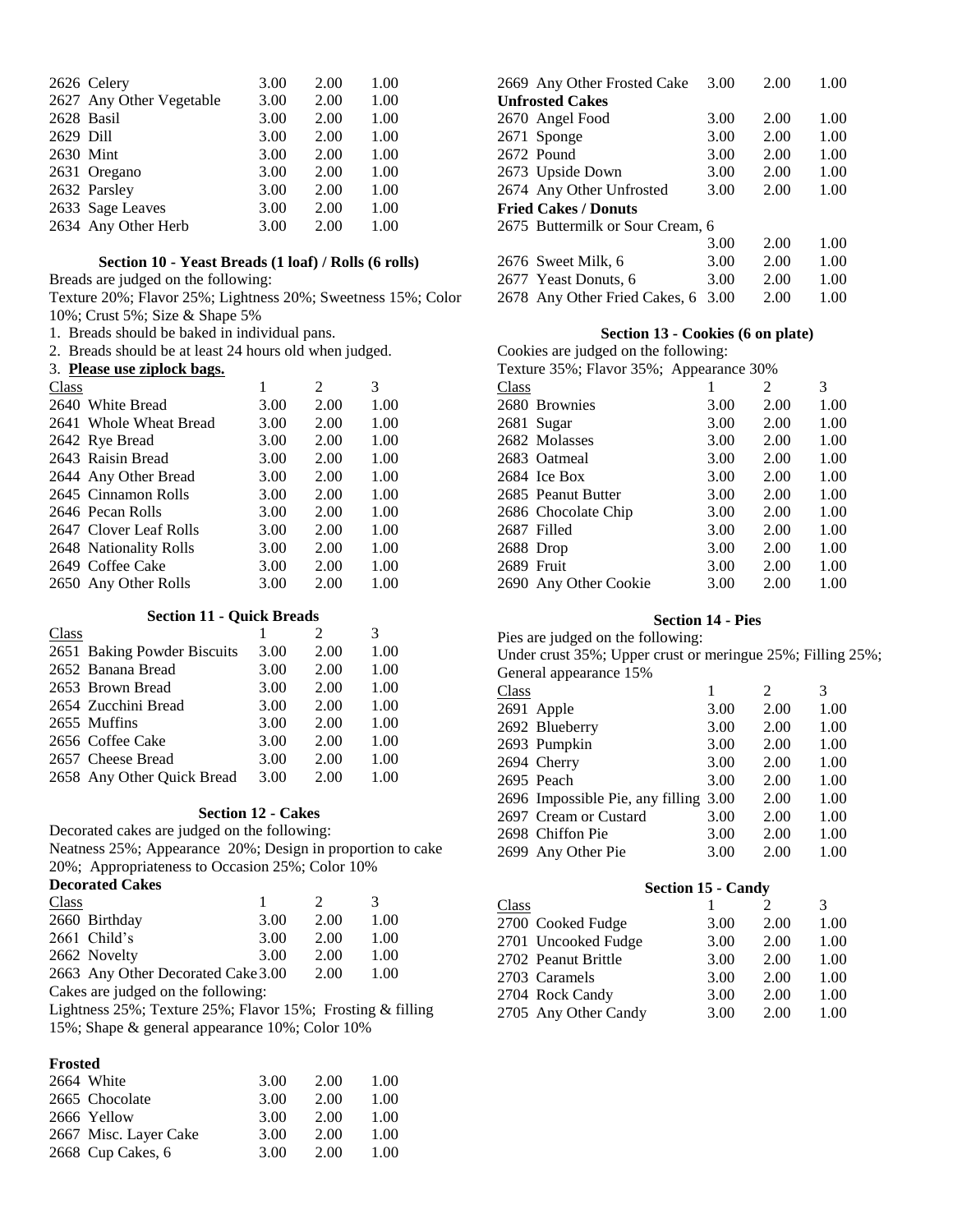### **Department 42 - Open Class Fine Arts**

### **Only one entry per class, per exhibitor.**

|              | <b>Section 1 - Ceramics/Pottery</b>  |                            |                |              |
|--------------|--------------------------------------|----------------------------|----------------|--------------|
| Class        |                                      | 1                          | $\overline{2}$ | 3            |
|              | 2710 Cold Ceramics                   | 3.00                       | 2.00           | 1.00         |
|              | 2711 Glaze Work                      | 3.00                       | 2.00           | 1.00         |
|              | 2712 Stain Work                      | 3.00                       | 2.00           | 1.00         |
|              | 2713 China Painting                  | 3.00                       | 2.00           | 1.00         |
|              | 2714 Figurines                       | 3.00                       | 2.00           | 1.00         |
|              | 2715 Jewelry                         | 3.00                       | 2.00           | 1.00         |
|              | 2716 Vases                           | 3.00                       | 2.00           | 1.00         |
|              | 2717 Birds                           | 3.00                       | 2.00           | 1.00         |
|              | 2718 Animals                         | 3.00                       | 2.00           | 1.00         |
|              | 2719 Ceramic Pictures                | 3.00                       | 2.00           | 1.00         |
|              |                                      |                            |                |              |
|              | 2720 Lamps                           | 3.00                       | 2.00           | 1.00         |
|              | 2721 Collection of Assorted Ceramics |                            |                |              |
|              |                                      | 3.00                       | 2.00           | 1.00         |
|              | 2722 Collection of Ceramic Dolls3.00 |                            | 2.00           | 1.00         |
|              | 2723 Outdoor Decor                   | 3.00                       | 2.00           | 1.00         |
|              | 2724 Any other                       | 3.00                       | 2.00           | 1.00         |
|              | <b>Section 2 - Oil Painting</b>      |                            |                |              |
| Class        |                                      | 1                          | $\overline{2}$ | 3            |
|              | 2725 Portraits                       | 3.00                       | 2.00           | 1.00         |
|              | 2726 Landscapes                      | 3.00                       | 2.00           | 1.00         |
|              | 2727 Seascapes                       | 3.00                       | 2.00           | 1.00         |
|              | 2728 Still Life                      | 3.00                       | 2.00           | 1.00         |
|              | 2729 Abstract                        | 3.00                       | 2.00           | 1.00         |
|              | 2730 Any Other                       | 3.00                       | 2.00           | 1.00         |
|              |                                      | <b>Section 3 - Acrylic</b> |                |              |
|              |                                      |                            |                |              |
|              |                                      |                            |                |              |
| <b>Class</b> |                                      | 1                          | 2              | 3            |
|              | 2731 Portraits                       | 3.00                       | 2.00           | 1.00         |
|              | 2732 Landscapes                      | 3.00                       | 2.00           | 1.00         |
|              | 2733 Seascapes                       | 3.00                       | 2.00           | 1.00         |
|              | 2734 Still Life                      | 3.00                       | 2.00           | 1.00         |
|              | 2735 Abstract                        | 3.00                       | 2.00           | 1.00         |
|              | 2736 Any Other                       | 3.00                       | 2.00           | 1.00         |
|              | <b>Section 4 - Watercolor</b>        |                            |                |              |
| <b>Class</b> |                                      | 1                          | $\overline{2}$ | 3            |
|              | 2737 Portraits                       | 3.00                       | 2.00           | 1.00         |
|              | 2738 Landscapes                      | 3.00                       | 2.00           | 1.00         |
|              | 2739 Seascapes                       | 3.00                       | 2.00           | 1.00         |
|              | 2740 Still Life                      | 3.00                       | 2.00           | 1.00         |
|              | 2741 Abstract                        | 3.00                       | 2.00           | 1.00         |
|              | 2742 Any Other                       | 3.00                       | 2.00           | 1.00         |
|              | <b>Section 5 - Tempra</b>            |                            |                |              |
| Class        |                                      | 1                          | 2              | 3            |
|              | 2743 Portraits                       | 3.00                       | 2.00           | 1.00         |
|              |                                      |                            |                |              |
|              | 2744 Landscapes                      | 3.00                       | 2.00           | 1.00         |
|              | 2745 Seascapes                       | 3.00                       | 2.00           | 1.00         |
|              | 2746 Still Life                      | 3.00                       | 2.00           | 1.00         |
|              | 2747 Abstract<br>2748 Any Other      | 3.00<br>3.00               | 2.00<br>2.00   | 1.00<br>1.00 |

### **Section 6 - Drawing (ink, pencil, charcoal, crayon paste)**

| Class |                 |      | $\mathcal{D}_{\mathcal{L}}$ | 3    |
|-------|-----------------|------|-----------------------------|------|
|       | 2749 Portraits  | 3.00 | 2.00                        | 1.00 |
|       | 2750 Landscapes | 3.00 | 2.00                        | 1.00 |
|       | 2751 Seascapes  | 3.00 | 2.00                        | 1.00 |
|       | 2752 Still Life | 3.00 | 2.00                        | 1.00 |
|       | 2753 Abstract   | 3.00 | 2.00                        | 1.00 |
|       | 2754 Any Other  | 3.00 | 2.00                        | 1.00 |
|       |                 |      |                             |      |

### **Section 7 - Miscellaneous**

| Class              |      |      |      |
|--------------------|------|------|------|
| 2755 Calligraphy   | 3.00 | 2.00 | 1.00 |
| 2756 Stained Glass | 3.00 | 2.00 | 1.00 |

### **Department 43 - Open Class Folk Arts**

### **Only one entry per class, per exhibitor.**

|       | <b>Section 1 - Recycling</b>        |      |      |      |  |
|-------|-------------------------------------|------|------|------|--|
| Class |                                     |      |      | 3    |  |
|       | 2760 Articles for Home              | 3.00 | 2.00 | 1.00 |  |
|       | 2761 Adult Apparel                  | 3.00 | 2.00 | 1.00 |  |
|       | 2762 Infant/Children's Apparel 3.00 |      | 2.00 | 1.00 |  |

### **Section 2 - Flags & Banners**

| Class |                         |      | $\mathcal{D}$ | 3    |
|-------|-------------------------|------|---------------|------|
|       | 2763 Flag 3x5 or Larger | 3.00 | 2.00          | 1.00 |
|       | 2764 Banner             | 3.00 | 2.00          | 1.00 |
|       | 2765 Any Other          | 3.00 | 2.00          | 1.00 |

### **Section 3 - Hand Spun Fibers**

| Class     |                |      | $\mathcal{D}_{\cdot}$ | 3    |
|-----------|----------------|------|-----------------------|------|
| 2766 Flax |                | 3.00 | 2.00                  | 1.00 |
|           | 2767 Wool      | 3.00 | 2.00                  | 1.00 |
|           | 2768 Linen     | 3.00 | 2.00                  | 1.00 |
|           | 2769 Llama     | 3.00 | 2.00                  | 1.00 |
|           | 2770 Alpaca    | 3.00 | 2.00                  | 1.00 |
|           | 2771 Hand Dyed | 3.00 | 2.00                  | 1.00 |
|           | 2772 Any Other | 3.00 | 2.00                  | 1.00 |

#### **Section 4 - Crafts**

| Class                               | 1    | 2    | 3    |
|-------------------------------------|------|------|------|
| 2780 Leatherwork                    | 3.00 | 2.00 | 1.00 |
| 2781 Copper Tooling                 | 3.00 | 2.00 | 1.00 |
| 2782 Drift wood                     | 3.00 | 2.00 | 1.00 |
| 2783 Nature Craft                   | 3.00 | 2.00 | 1.00 |
| 2784 Decorated Egg Shell            | 3.00 | 2.00 | 1.00 |
| 2785 String Art                     | 3.00 | 2.00 | 1.00 |
| 2786 Jewelry                        | 3.00 | 2.00 | 1.00 |
| 2787 Jewelry Metal Crafted-ed. Proj |      |      |      |
|                                     | 3.00 | 2.00 | 1.00 |
| 2788 Cornhusk Doll                  | 3.00 | 2.00 | 1.00 |
| 2789 Novelties                      | 3.00 | 2.00 | 1.00 |
| 2790 Flowers, Hand Made             | 3.00 | 2.00 | 1.00 |
| 2791 Macramé                        | 3.00 | 2.00 | 1.00 |
| 2792 Original Idea                  | 3.00 | 2.00 | 1.00 |
| 2793 Hobby Collection               | 3.00 | 2.00 | 1.00 |
| 2794 Country Painting               | 3.00 | 2.00 | 1.00 |
| 2795 Plastic Needlework             | 3.00 | 2.00 | 1.00 |
| 2796 Creative Writing-ed. proj      | 3.00 | 2.00 | 1.00 |
|                                     |      |      |      |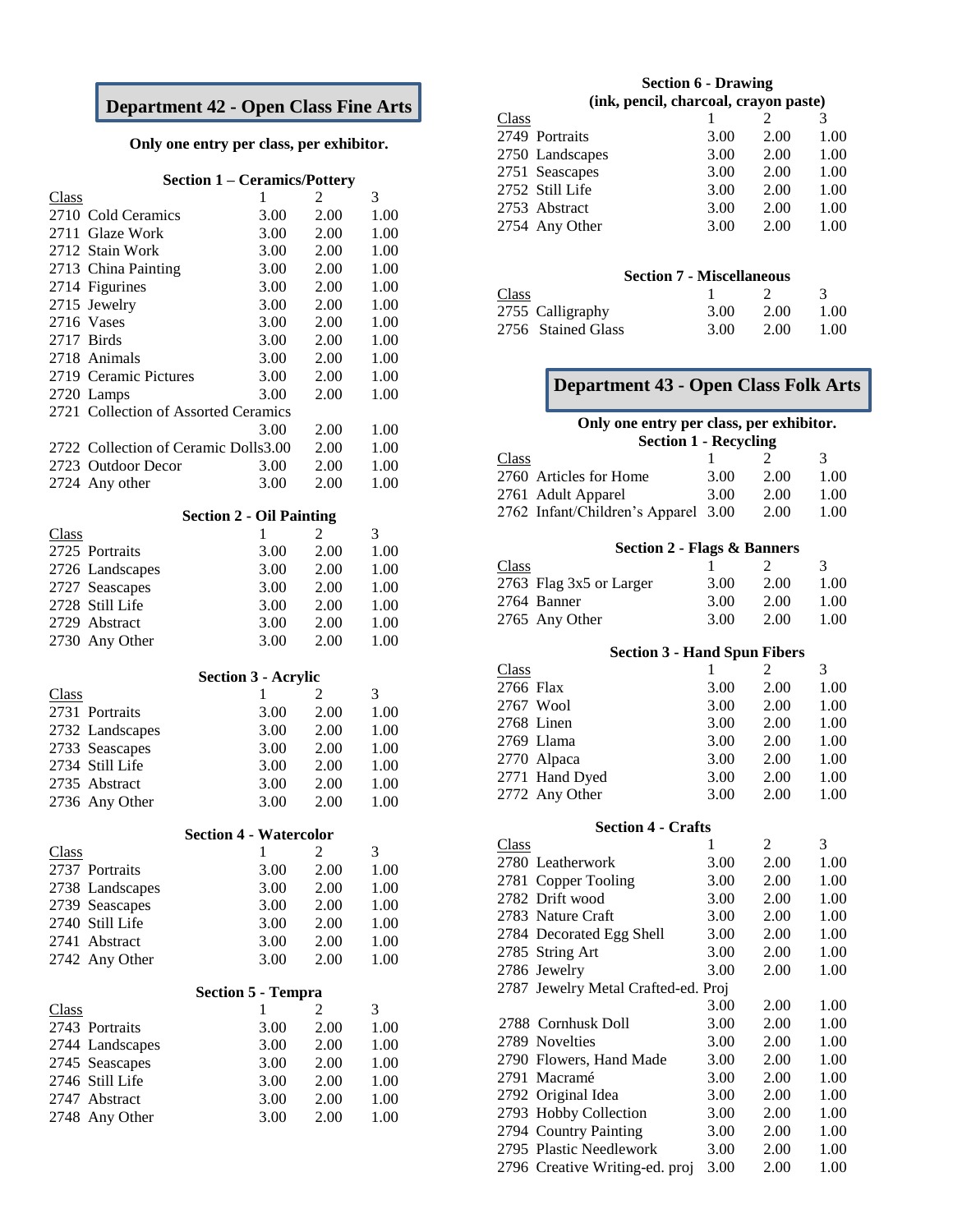|              | 2797 Glass work (not stained glass) 3.00 2.00 |                          |                | 1.00 |
|--------------|-----------------------------------------------|--------------------------|----------------|------|
| 2798         | Diorama                                       | 3.00                     | 2.00           | 1.00 |
| 2799         | Any other craft                               | 3.00                     | 2.00           | 1.00 |
|              | <b>Section 5 - Woodworking</b>                |                          |                |      |
| <b>Class</b> |                                               | 1                        | 2              | 3    |
|              | 2800 Hand Crafted Furniture                   | 3.00                     | 2.00           | 1.00 |
|              | 2801 Hand Crafted Toys                        | 3.00                     | 2.00           | 1.00 |
|              | 2802 Wood Carved Article                      | 3.00                     | 2.00           | 1.00 |
|              |                                               |                          |                |      |
|              | 2803 Wood Burning                             | 3.00                     | 2.00           | 1.00 |
|              | 2804 Novelties                                | 3.00                     | 2.00           | 1.00 |
|              | 2805 Wood Carved Figurines                    | 3.00                     | 2.00           | 1.00 |
|              | 2806 Wood Carved Jewelry                      | 3.00                     | 2.00           | 1.00 |
|              | 2807 Wood Carved Diorama                      | 3.00                     | 2.00           | 1.00 |
|              | 2808 Any Other                                | 3.00                     | 2.00           | 1.00 |
|              | <b>Section 6 - Purses</b>                     |                          |                |      |
| Class        |                                               | 1                        | $\overline{c}$ | 3    |
|              | 2810 Macramé                                  | 3.00                     | 2.00           | 1.00 |
|              | 2811 Leather                                  | 3.00                     | 2.00           | 1.00 |
|              | 2812 Novelty                                  | 3.00                     | 2.00           | 1.00 |
|              |                                               |                          |                |      |
|              |                                               | <b>Section 7 - Belts</b> |                |      |
| Class        |                                               | 1                        | 2              | 3    |
|              | 2813 Leather                                  | 3.00                     | 2.00           | 1.00 |
|              | 2814 Novelty                                  | 3.00                     | 2.00           | 1.00 |
|              | 2815 Any Other                                | 3.00                     | 2.00           | 1.00 |
|              | <b>Section 8 - Holiday Creations</b>          |                          |                |      |
| Class        |                                               | 1                        | 2              | 3    |
|              | 2820 Tree Skirt                               | 3.00                     | 2.00           | 1.00 |
|              | 2821 Wall Hangings                            |                          |                |      |
|              |                                               | 3.00                     | 2.00           | 1.00 |
|              | 2822 Door Decorations                         | 3.00                     | 2.00           | 1.00 |
|              | 2823 Tree Decorations                         | 3.00                     | 2.00           | 1.00 |
|              | 2824 Table Decorations                        | 3.00                     | 2.00           | 1.00 |
|              | 2825 Any Other                                | 3.00                     | 2.00           | 1.00 |
|              |                                               | <b>Section 9 - Toys</b>  |                |      |
| <b>Class</b> |                                               | 1                        | 2              | 3    |
|              | 2826 Rag Doll/Original                        | 3.00                     | 2.00           | 1.00 |
|              | 2827 Rag Doll/Kit                             | 3.00                     | 2.00           | 1.00 |
|              | 2828 Doll Clothes/knit, crochet, 3 pc         |                          |                |      |
|              |                                               | 3.00                     | 2.00           | 1.00 |
|              |                                               | 3.00                     |                |      |
|              | 2829 Doll Clothes/sewn, 3 pc                  |                          | 2.00           | 1.00 |
|              | 2830 Stuffed Toy/Original                     | 3.00                     | 2.00           | 1.00 |
|              | 2831 Toy Doll Collection                      | 3.00                     | 2.00           | 1.00 |
|              | 2832 Any Other                                | 3.00                     | 2.00           | 1.00 |
|              | <b>Section 10 - Models</b>                    |                          |                |      |
| <b>Class</b> |                                               | 1                        | 2              | 3    |
|              | 2833 Hand Crafted                             | 3.00                     | 2.00           | 1.00 |
|              | 2834 Car Kit                                  | 3.00                     | 2.00           | 1.00 |
|              | 2835 Collection of Hand Crafted Models        |                          |                |      |
|              |                                               | 3.00                     | 2.00           | 1.00 |
|              |                                               |                          |                |      |
|              | <b>Section 11 - Weaving</b>                   | 1                        | $\overline{c}$ | 3    |
| <b>Class</b> |                                               |                          |                |      |
|              | 2836 Afghan                                   | 3.00                     | 2.00           | 1.00 |
|              | 2837 Hand Woven Afghan/child 3.00             |                          | 2.00           | 1.00 |
|              | 2838 Pillow                                   | 3.00                     | 2.00           | 1.00 |
|              | 2839 Purse                                    | 3.00                     | 2.00           | 1.00 |
|              | 2840 Wall Hanging                             | 3.00                     | 2.00           | 1.00 |

| 1.00 |
|------|
| 1.00 |
| 1.00 |
|      |

### **Section 12 - Basket Weaving**

| Class |                          |      | 2    | 3    |
|-------|--------------------------|------|------|------|
|       | 2845 Rib Baskets         | 3.00 | 2.00 | 1.00 |
|       | 2846 Flat Weave Baskets  | 3.00 | 2.00 | 1.00 |
|       | 2847 Fancy Handle        | 3.00 | 2.00 | 1.00 |
|       | 2848 Twill Weave         | 3.00 | 2.00 | 1.00 |
|       | 2849 Round Reed & Willow | 3.00 | 2.00 | 1.00 |
|       | 2850 Any Other           | 3.00 | 2.00 | 1.00 |

### **Section 13 - Furniture Refinishing**

| Class |                           |      | $\mathcal{L}$ | $\mathcal{R}$ |
|-------|---------------------------|------|---------------|---------------|
|       | 2855 Refinish Wood        | 3.00 | 2.00          | 1.00          |
|       | 2856 Refinish Upholstered | 3.00 | 2.00          | 1.00          |
|       | 2857 Refinish Hand Caned  | 3.00 | 2.00          | 1.00          |

### **Section 14 - Paper Arts & Crafts**

| Class |                                       |      | 2    | 3    |
|-------|---------------------------------------|------|------|------|
|       | 2859 Adult Coloring, 5 pcs.           | 3.00 | 2.00 | 1.00 |
|       | 2860 Scrap booking                    | 3.00 | 2.00 | 1.00 |
|       | 2861 Stamping                         | 3.00 | 2.00 | 1.00 |
|       | 2862 Embossing                        | 3.00 | 2.00 | 1.00 |
|       | 2863 Card Making/Holidays, 5 pcs 3.00 |      | 2.00 | 1.00 |
|       | 2864 Card Making/All Occasion, 5 pcs  |      |      |      |
|       |                                       | 3.00 | 2.00 | 1.00 |
|       | 2865 Handmade Paper                   | 3.00 | 2.00 | 1.00 |
|       | 2866 Any Other                        | 3.00 | 2.00 | 1.00 |
|       |                                       |      |      |      |

### **Section 15 - Gift Baskets**

| Class |                                        |      | $\mathcal{L}$ | $\mathcal{R}$ |
|-------|----------------------------------------|------|---------------|---------------|
|       | 2867 Gift Basket                       | 3.00 | 2.00          | 1.00          |
|       | 2868 Collection of Gift Baskets, 4 pcs |      |               |               |
|       |                                        | 3.00 | 2.00          | 1.00          |

#### **Section 16 - Personal Care Homemade Bath & Body Products**

| Class              |      | $\mathcal{D}$ | 3    |
|--------------------|------|---------------|------|
| 2869 Soap Making   | 3.00 | 2.00          | 1.00 |
| 2870 Lotion Making | 3.00 | 2.00          | 1.00 |
| 2871 Bath Salts    | 3.00 | 2.00          | 1.00 |
| 2872 Any Other     | 3.00 | 2.00          | 1.00 |

#### **Section 17 - Painted Wood Art**

| Class          |      | $\mathcal{D}$ | $\mathcal{Z}$ |
|----------------|------|---------------|---------------|
| 2873 Furniture | 3.00 | 2.00          | 1.00          |
| 2874 Boxes     | 3.00 | 2.00          | 1.00          |
| 2875 Windows   | 3.00 | 2.00          | 1.00          |
| 2876 Any Other | 3.00 | 2.00          | 1.00          |
|                |      |               |               |

### **Section 18 - Design a Room Note Book**

Can be ideas for a room or the actual room and may include fabric samples, paint chips, pictures, drawings, or anything else that expresses your design vision.

| Class                 |      |      |      |
|-----------------------|------|------|------|
| 2877 Designing a Room | 3.00 | 2.00 | 1.00 |
| 2878 Any Other        | 3.00 | 2.00 | 1.00 |

### **Section 19 - Fabric Painting & Decorated Clothing**   $1$  2 3

|            | $\alpha$ because 12 and 14 and $\alpha$ become $\alpha$ because |                                |  |
|------------|-----------------------------------------------------------------|--------------------------------|--|
| Class      |                                                                 | $\overline{2}$ 3               |  |
| 2880 Batik |                                                                 | $3.00 \qquad 2.00 \qquad 1.00$ |  |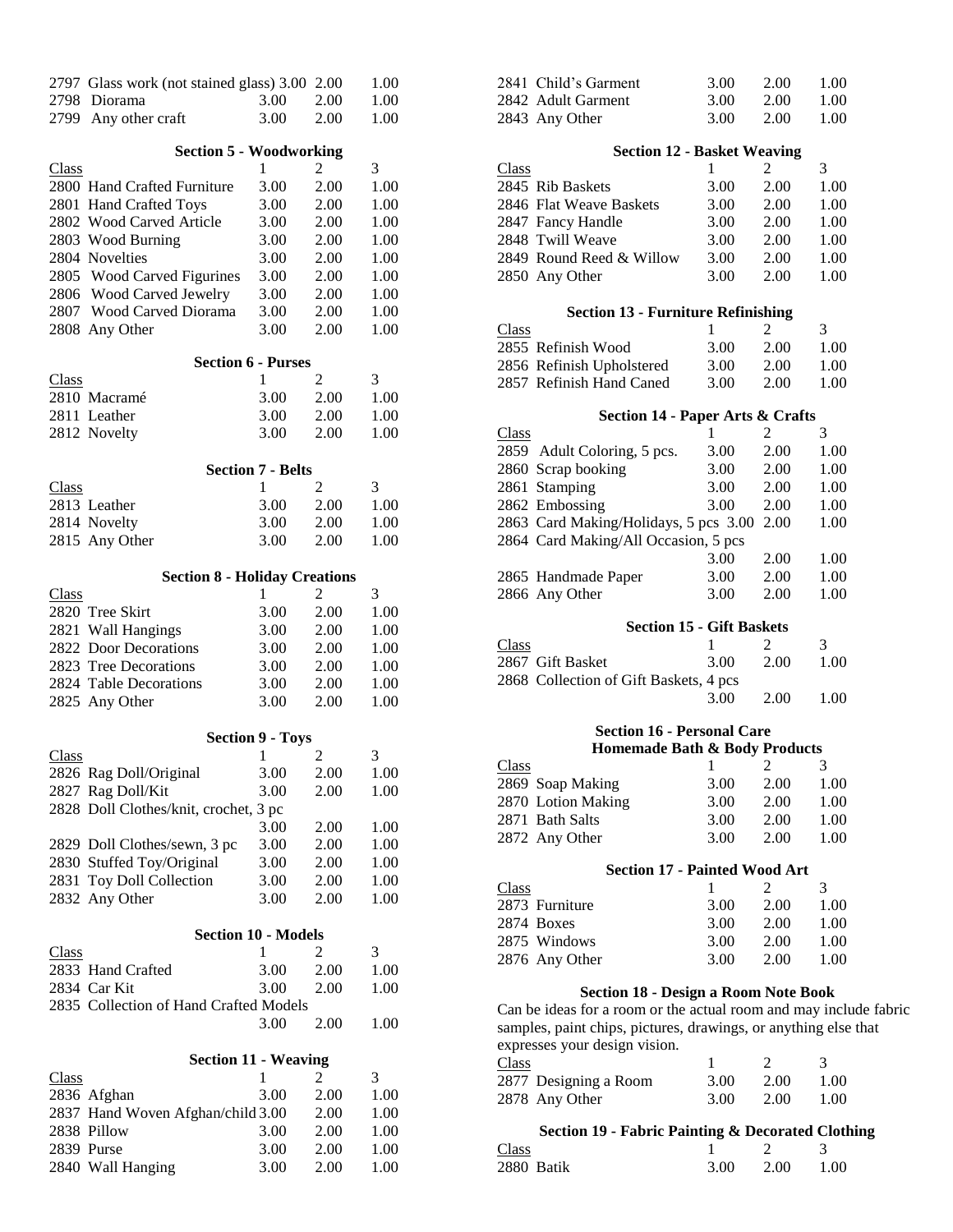| 2881 Hand Painted       | 3.00 | 2.00 | 1.00 |
|-------------------------|------|------|------|
| 2882 Machine Embroidery | 3.00 | 2.00 | 1.00 |
| 2883 Hand Embroidery    | 3.00 | 2.00 | 1.00 |
| 2884 Appliquéd          | 3.00 | 2.00 | 1.00 |
| 2885 Silk Screened      | 3.00 | 2.00 | 1.00 |
| 2886 Tye Dye            | 3.00 | 2.00 | 1.00 |
|                         |      |      |      |

|                   | <b>Section 20 - Wreaths</b> |      |      |
|-------------------|-----------------------------|------|------|
| Class             |                             |      | 3    |
| 2890 Corn Husk    | 3.00                        | 2.00 | 1.00 |
| 2891 Grapevine    | 3.00                        | 2.00 | 1.00 |
| 2892 Silk Flowers | 3.00                        | 2.00 | 1.00 |
| 2893 Fabric       | 3.00                        | 2.00 | 1.00 |
| 2894 Crocheted    | 3.00                        | 2.00 | 1.00 |
| 2895 Any Other    | 3.00                        | 2.00 | 1.00 |

| <b>Section 21 - Bird Houses</b> |  |  |  |  |  |
|---------------------------------|--|--|--|--|--|
|---------------------------------|--|--|--|--|--|

| Class     |                       |      |      |      |
|-----------|-----------------------|------|------|------|
| 2896 Wood |                       | 3.00 | 2.00 | 1.00 |
|           | 2897 Stone or Pebbles | 3.00 | 2.00 | 1.00 |
|           | 2898 Any Other        | 3.00 | 2.00 | 1.00 |

#### **Section 22 - Lawn Decorations**

| <u>Class</u>   |      | $\mathcal{L}$ | $\mathcal{R}$ |
|----------------|------|---------------|---------------|
| 2899 Wood      | 3.00 | 2.00          | 1.00          |
| 2900 Metal     | 3.00 | 2.00          | 1.00          |
| 2901 Any Other | 3.00 | 2.00          | 1.00          |

### **Department 44 – Open Class Photography**

### **Only one entry per class, per exhibitor.**

1. Amateur Photographers only.

2. Amateur: does not sell for profit on a full or part time basis and whose exhibit represents a recreational hobby.

3. Professional: Sells for monetary profit of more than \$2000 annually as a result of skill.

4. Black and White or Color photos, minimum size of 5X7 or larger.

5. Photo must be framed, matted or mounted. Professional mounting are not required.

| Class |                                                     | 1    | $\mathfrak{D}$ | 3    |
|-------|-----------------------------------------------------|------|----------------|------|
|       | 2910 Abstract ( <i>i.e.</i> Extreme Close-up,       |      |                |      |
|       | Extreme digital manipulation, etc.)                 |      |                |      |
|       |                                                     | 3.00 | 2.00           | 1.00 |
|       | 2911 Sport ( <i>i.e. Animal</i> , Human, Winter,    |      |                |      |
|       | etc.)                                               | 3.00 | 2.00           | 1.00 |
|       | 2912 Animals (i.e. Domestic, Farm, Zoo,             |      |                |      |
|       | Reptile, Amphibians, etc.) 3.00                     |      | 2.00           | 1.00 |
|       | 2913 Birds                                          | 3.00 | 2.00           | 1.00 |
|       | 2914 People ( <i>i.e.</i> Children, People in       |      |                |      |
|       | Action, natural portrait, wedding, etc.)            |      |                |      |
|       |                                                     | 3.00 | 2.00           | 1.00 |
|       | 2915 Historic Barns of Mason County                 |      |                |      |
|       |                                                     | 3.00 | 2.00           | 1.00 |
|       | 2916 Holiday celebration                            | 3.00 | 2.00           | 1.00 |
|       | 2917 Insects                                        | 3.00 | 2.00           | 1.00 |
|       | 2918 Landscape (i.e. Large Scene, City, Water Etc.) |      |                |      |
|       |                                                     | 3.00 | 2.00           | 1.00 |
|       | 2919 Sunrise/Sunset                                 | 3.00 | 2.00           | 1.00 |
|       | 2920 Mason County Event                             | 3.00 | 2.00           | 1.00 |
|       |                                                     |      |                |      |

| 2921 Western MI. Fair Grandstand Event     |      |      |      |
|--------------------------------------------|------|------|------|
|                                            | 3.00 | 2.00 | 1.00 |
| 2922 Western MI. Fair Miscellaneous        |      |      |      |
|                                            | 3.00 | 2.00 | 1.00 |
| 2923 Michigan Event                        | 3.00 | 2.00 | 1.00 |
| 2924 Mixed Media                           | 3.00 | 2.00 | 1.00 |
| 2925 Patriotic                             | 3.00 | 2.00 | 1.00 |
| 2926 Plants (Flowers, Trees etc.)          | 3.00 | 2.00 | 1.00 |
| 2927 Rural/Country Life (i.e. Agriculture, |      |      |      |
| Farm, etc.,                                | 3.00 | 2.00 | 1.00 |
| 2928 Structure                             | 3.00 | 2.00 | 1.00 |
| 2929 Subject of Choice                     | 3.00 | 2.00 | 1.00 |
| 2930 Series of 3 or more photos, 3.00      |      | 2.00 | 1.00 |

any size that tells a story.

### **Department 45 – Open Class Antiques**

### **Only one entry per class, per exhibitor. Section 1 – Household Antiques**

- 1. Must not have been shown during prior 3 fairs.
- 2. Must be 25 years old or older.
- 3. Judging based on age and condition.
- 4. Small items must be mounted for display.
- 5. WMFA will not be responsible for loss or damage.

| <u>Class</u> |                                                    | 1    | 2    | 3    |
|--------------|----------------------------------------------------|------|------|------|
|              | 2954 Baskets, 3 pcs                                | 3.00 | 2.00 | 1.00 |
| 2955         | Salt Dips, 2 pcs                                   | 3.00 | 2.00 | 1.00 |
|              | 2956 Toys, 3 pcs                                   | 3.00 | 2.00 | 1.00 |
| 2957         | Depression glass, 5 pcs                            | 3.00 | 2.00 | 1.00 |
| 2958         | Pottery, 2 or more                                 | 3.00 | 2.00 | 1.00 |
| 2959         | Camera                                             | 3.00 | 2.00 | 1.00 |
|              | 2960 Advertising Items, 3 or more                  |      |      |      |
|              |                                                    | 3.00 | 2.00 | 1.00 |
| 2961         | Buttons, 6 or more                                 | 3.00 | 2.00 | 1.00 |
| 2962         | Clothing, 3 pcs                                    | 3.00 | 2.00 | 1.00 |
| 2963         | Photographs, 3 mounted                             | 3.00 | 2.00 | 1.00 |
| 2964         | Ironware                                           | 3.00 | 2.00 | 1.00 |
|              | 2965 Other Metal, 2 pcs                            | 3.00 | 2.00 | 1.00 |
|              | 2966 Wooden Ware, 3 pcs                            | 3.00 | 2.00 | 1.00 |
| 2967         | Kitchen Ware, 2 pcs                                | 3.00 | 2.00 | 1.00 |
| 2968         | Magazines, 3 pcs                                   | 3.00 | 2.00 | 1.00 |
| 2969         | Weapons                                            | 3.00 | 2.00 | 1.00 |
| 2970         | Legal Papers, 3 pcs                                | 3.00 | 2.00 | 1.00 |
| 2971         | Jewelry                                            | 3.00 | 2.00 | 1.00 |
|              | 2972 China                                         | 3.00 | 2.00 | 1.00 |
| 2973         | Tools                                              | 3.00 | 2.00 | 1.00 |
| 2974         | <b>Books</b>                                       | 3.00 | 2.00 | 1.00 |
| 2975         | Glassware                                          | 3.00 | 2.00 | 1.00 |
|              | 2976 Clothing Accessories (gloves,, handkerchiefs, |      |      |      |
|              | scarves etc.) 3Pcs.                                | 3.00 | 2.00 | 1.00 |
|              | 2977 Postcards (5Pcs.)                             | 3.00 | 2.00 | 1.00 |
| 2978         | Stamps (5 or more displayed) 3.00                  |      | 2.00 | 1.00 |
| 2979         | Any Other Antique                                  | 3.00 | 2.00 | 1.00 |
|              |                                                    |      |      |      |

### **Section 2 – Farm Antiques**

| Class |                          |      | $\mathcal{L}$ | 3    |
|-------|--------------------------|------|---------------|------|
|       | 2980 Garden Tractor      | 3.00 | 2.00          | 1.00 |
|       | 2981 Walk Behind Tractor | 3.00 | 2.00          | 1.00 |
|       | 2982 Tractor             | 3.00 | 2.00          | 1.00 |
|       | 2983 Old Engine          | 3.00 | 2.00          | 1.00 |
|       |                          |      |               |      |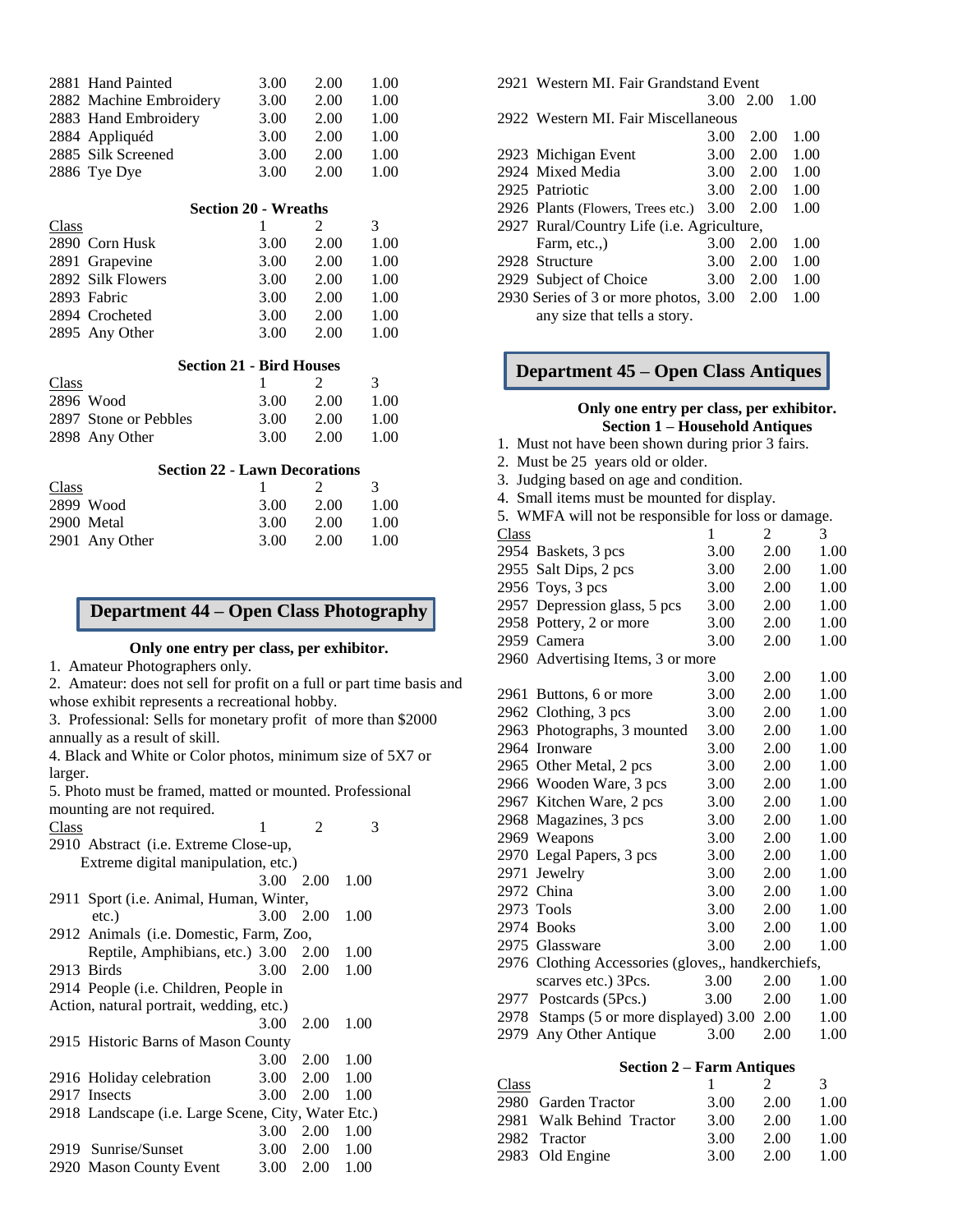|      | 2984 Antique Machinery       | 3.00 | 2.00 | 1.00 |
|------|------------------------------|------|------|------|
|      | 2985 Antique Display         | 3.00 | 2.00 | 1.00 |
|      | 2986 Moving Display          | 3.00 | 2.00 | 1.00 |
|      | 2987 Educational Display     | 3.00 | 2.00 | 1.00 |
| 2988 | Modified Garden Tractor      | 3.00 | 2.00 | 1.00 |
|      | 2999 Hit & Miss Old Engine   | 3.00 | 2.00 | 1.00 |
| 3000 | Throttle Governor Old Engine |      |      |      |
|      |                              | 3.00 | 2.00 | 1.00 |
|      | 3001 Air Cooled Old Engine   | 3.00 | 2.00 | 1.00 |
| 3002 | Any Other                    | 3.00 | 2.00 | 1.00 |

### **Department 46 - Open Class Agriculture**

### **Only one entry per class, per exhibitor.**

#### **Section 1 – Corn (5 ears w/ husks)**

| Class                           |      | $\mathcal{D}_{\cdot}$ | 3    |
|---------------------------------|------|-----------------------|------|
| 3010 Yellow Corn                | 3.00 | 2.00                  | 1.00 |
| 3011 Popcorn                    | 3.00 | 2.00                  | 1.00 |
| 3012 Waxy Corn                  | 3.00 | 2.00                  | 1.00 |
| 3013 High Lysine                | 3.00 | 2.00                  | 1.00 |
| 3014 Indian Corn                | 3.00 | 2.00                  | 1.00 |
| 3015 Tallest Ears (any variety) | 3.00 | 2.00                  | 1.00 |
| 3016 Silage Corn                | 3.00 | 2.00                  | 1.00 |

### **Section 2 – Small Grains (1 peck)**

| Class     |                         |      | $\mathcal{L}$ | 3    |
|-----------|-------------------------|------|---------------|------|
|           | 3017 White Winter Wheat | 3.00 | 2.00          | 1.00 |
|           | 3018 Red Winter Wheat   | 3.00 | 2.00          | 1.00 |
| 3019 Oats |                         | 3.00 | 2.00          | 1.00 |
| 3020 Rye  |                         | 3.00 | 2.00          | 1.00 |
|           | 3021 Barley             | 3.00 | 2.00          | 1.00 |
|           | 3022 Buckwheat          | 3.00 | 2.00          | 1.00 |
|           | 3023 Tetra Petkus Rye   | 3.00 | 2.00          | 1.00 |
|           | 3024 Any Other Variety  | 3.00 | 2.00          | 1.00 |

### **Section 3 – Sheaf Grains (4"dia bundle)**

| Class     |                         |      |      | 3    |
|-----------|-------------------------|------|------|------|
|           | 3025 White Winter Wheat | 3.00 | 2.00 | 1.00 |
|           | 3026 Red Winter Wheat   | 3.00 | 2.00 | 1.00 |
| 3027 Oats |                         | 3.00 | 2.00 | 1.00 |
| 3028 Rye  |                         | 3.00 | 2.00 | 1.00 |
|           | 3029 Barley             | 3.00 | 2.00 | 1.00 |
|           | 3030 Buckwheat          | 3.00 | 2.00 | 1.00 |
|           |                         |      |      |      |

### **Section 4 – Small Grains (1 qt.)**

| Class             |      | $\mathcal{L}$ | 3    |
|-------------------|------|---------------|------|
| 3031 Alfalfa      | 3.00 | 2.00          | 1.00 |
| 3032 Sweet Clover | 3.00 | 2.00          | 1.00 |
| 3033 Red Clover   | 3.00 | 2.00          | 1.00 |
| 3034 June Clover  | 3.00 | 2.00          | 1.00 |

| Section 5 – Beans (1 Peck) |  |  |  |  |
|----------------------------|--|--|--|--|
|----------------------------|--|--|--|--|

| Class |                        |      | $\mathcal{D}$ | 3    |
|-------|------------------------|------|---------------|------|
|       | 3035 Red Kidney Beans  | 3.00 | 2.00          | 1.00 |
|       | 3036 Navy Beans        | 3.00 | 2.00          | 1.00 |
|       | 3037 Cranberry Beans   | 3.00 | 2.00          | 1.00 |
|       | 3038 Any Other Variety | 3.00 | 2.00          | 1.00 |
|       |                        |      |               |      |

|              | Section 6 – Potatoes (5 on plate)                       |      |                |              |  |
|--------------|---------------------------------------------------------|------|----------------|--------------|--|
| Class        |                                                         | ı    | 2              | 3            |  |
|              | 3039 Sebago                                             | 3.00 | 2.00           | 1.00         |  |
| 3040         | Kathadin                                                | 3.00 | 2.00           | 1.00         |  |
| 3041         | Chippewa                                                | 3.00 | 2.00           | 1.00         |  |
|              | 3042 Pontiac                                            | 3.00 | 2.00           | 1.00         |  |
|              | 3043 Superior                                           | 3.00 | 2.00           | 1.00         |  |
|              | 3044 Norgold Russet                                     | 3.00 | 2.00           | 1.00         |  |
|              | 3045 Emmet                                              | 3.00 | 2.00           | 1.00         |  |
|              | 3046 Norland                                            | 3.00 | 2.00           | 1.00         |  |
|              | 3047 Russet Burbank                                     | 3.00 | 2.00           | 1.00         |  |
|              | 3048 Any Other Early Variety (specify)                  |      |                |              |  |
|              |                                                         | 3.00 | 2.00           | 1.00         |  |
|              |                                                         |      |                |              |  |
|              | 3049 Any Other Late Variety (specify)                   |      |                |              |  |
|              |                                                         | 3.00 | 2.00           | 1.00         |  |
|              | 3050 Display of Largest Potatoes (any variety)          |      |                |              |  |
|              |                                                         | 3.00 | 2.00           | 1.00         |  |
|              |                                                         |      |                |              |  |
|              |                                                         |      |                |              |  |
|              | Section 7 – Forage (4"dia bundle)                       |      |                |              |  |
| <b>Class</b> |                                                         | 1    | $\overline{c}$ | 3            |  |
|              | 3060 Alfalfa                                            | 3.00 | 2.00           | 1.00         |  |
|              | 3061 Sweet Clover                                       | 3.00 | 2.00           | 1.00         |  |
|              | 3062 Red Clover                                         | 3.00 | 2.00           | 1.00         |  |
|              | 3063 Ladino                                             | 3.00 | 2.00           | 1.00         |  |
|              | 3064 Brome                                              | 3.00 | 2.00           | 1.00         |  |
|              | 3065 Any Other Grass/Legume (specify)                   |      |                |              |  |
|              |                                                         | 3.00 | 2.00           | 1.00         |  |
|              | 3066 Grass Silage (peck in clear plastic bag)           |      |                |              |  |
|              |                                                         | 3.00 | 2.00           | 1.00         |  |
|              | 3067 Corn Silage (peck in clear plastic bag)            | 3.00 |                |              |  |
|              |                                                         |      | 2.00           | 1.00         |  |
|              | 3068 Best 5 Stalks Corn w/ears                          | 3.00 | 2.00           | 1.00<br>1.00 |  |
|              | 3069 Best 5 Stalks Silo Corn                            | 3.00 | 2.00           |              |  |
|              | 3070 Tallest 5 Stalks Corn (measured from ground level) | 3.00 | 2.00           | 1.00         |  |

### **Section 8 – Sunflowers**

| Class                            |      |      |      |
|----------------------------------|------|------|------|
| 3071 Tallest Sunflower           | 3.00 | 2.00 | 1.00 |
| 3072 Largest Sunflower Head 3.00 |      | 2.00 | 1.00 |

### **Department 47 – Open Class Floriculture**

### **Only one entry per class, per exhibitor. Section 1 – Potted Plant**

| Class |                           |      | 2    | 3    |
|-------|---------------------------|------|------|------|
|       | 3080 Impatient            | 3.00 | 2.00 | 1.00 |
|       | 3081 Hoya                 | 3.00 | 2.00 | 1.00 |
|       | 3082 Crown of Thorns      | 3.00 | 2.00 | 1.00 |
|       | 3083 Geranium             | 3.00 | 2.00 | 1.00 |
|       | 3084 Fuchsia              | 3.00 | 2.00 | 1.00 |
|       | 3085 Coleus               | 3.00 | 2.00 | 1.00 |
|       | 3086 Gloxinia             | 3.00 | 2.00 | 1.00 |
|       | 3087 Rex Begonia          | 3.00 | 2.00 | 1.00 |
|       | 3088 Tuberous Begonia     | 3.00 | 2.00 | 1.00 |
|       | 3089 Begonia (identify)   | 3.00 | 2.00 | 1.00 |
|       | 3090 Peperomia (identify) | 3.00 | 2.00 | 1.00 |
|       | 3091 Ivy (identify)       | 3.00 | 2.00 | 1.00 |
|       | 3092 Petunia              | 3.00 | 2.00 | 1.00 |
|       |                           |      |      |      |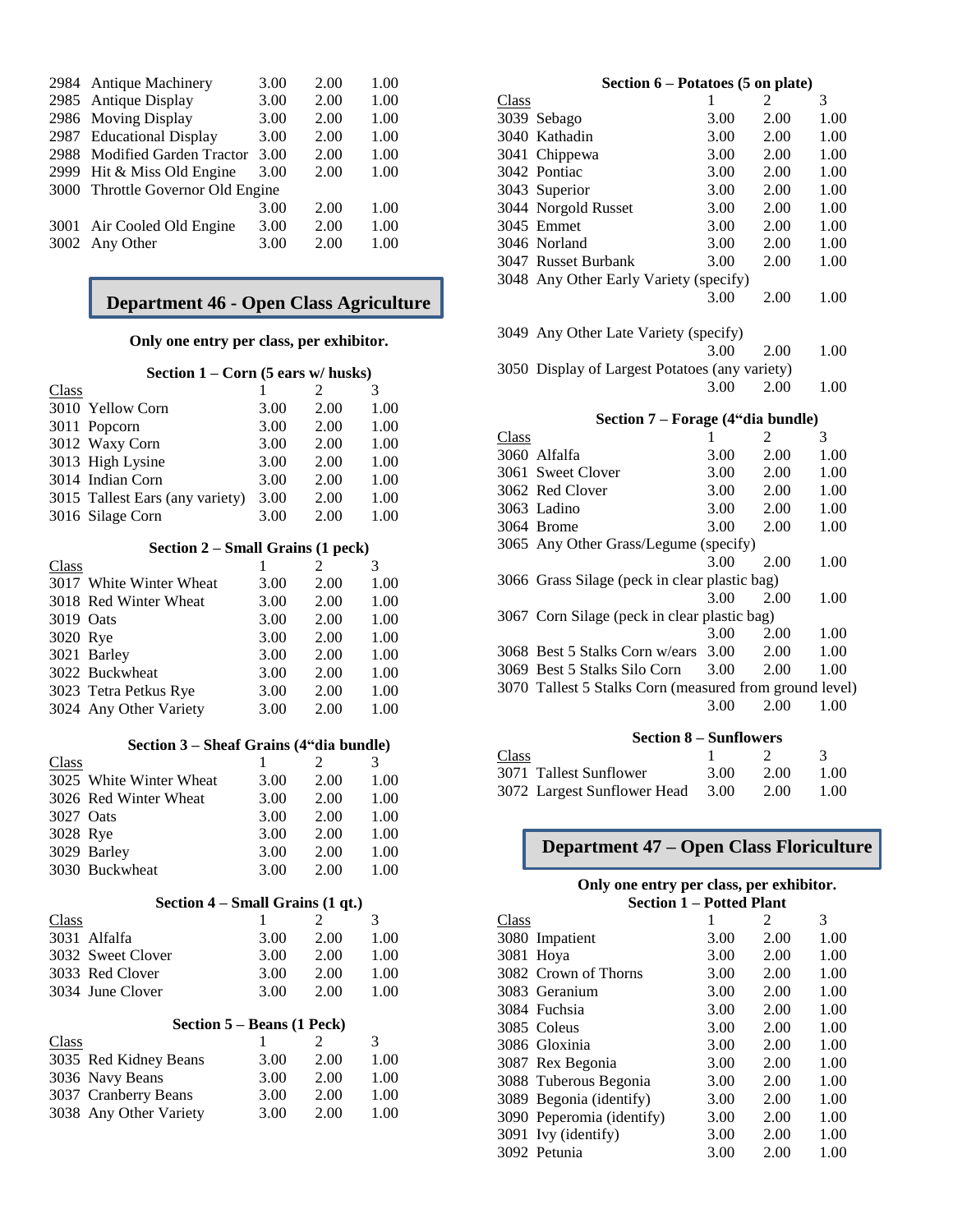| 3093 Plant in Bloom                             |      |      |      |
|-------------------------------------------------|------|------|------|
|                                                 | 3.00 | 2.00 | 1.00 |
| 3094 Double African Violet                      | 3.00 | 2.00 | 1.00 |
|                                                 |      |      |      |
| 3095 Single African Violet                      | 3.00 | 2.00 | 1.00 |
| 3096 Philodendron                               | 3.00 | 2.00 | 1.00 |
| 3097 Wandering Jew                              | 3.00 | 2.00 | 1.00 |
|                                                 |      |      |      |
| 3098<br>Aloe                                    | 3.00 | 2.00 | 1.00 |
| 3099 Fern, any variety                          | 3.00 | 2.00 | 1.00 |
| 3100 Stag Horn Fern                             | 3.00 | 2.00 | 1.00 |
|                                                 |      |      |      |
| 3101<br>Springerie Fern                         | 3.00 | 2.00 | 1.00 |
| Rabbit Foot Fern<br>3102                        | 3.00 | 2.00 | 1.00 |
| 3103 Baby Tears                                 | 3.00 | 2.00 | 1.00 |
|                                                 |      |      |      |
| 3104 Jade                                       | 3.00 | 2.00 | 1.00 |
| 3105 Misc. Small (identify)                     | 3.00 | 2.00 | 1.00 |
| 3106 Misc. Large (identify)                     | 3.00 | 2.00 | 1.00 |
|                                                 |      |      |      |
| 3107 Misc. Unusual (identify)                   | 3.00 | 2.00 | 1.00 |
| 3108 Hanging Plant                              | 3.00 | 2.00 | 1.00 |
| 3109 Succulents                                 | 3.00 | 2.00 | 1.00 |
| 3110 Hosta                                      | 3.00 | 2.00 | 1.00 |
|                                                 |      |      |      |
| 3111 Orchids                                    | 3.00 | 2.00 | 1.00 |
| 3112 Bamboo                                     | 3.00 | 2.00 | 1.00 |
| 3113 Any Other Not Listed Annual                |      |      |      |
|                                                 |      |      |      |
|                                                 | 3.00 | 2.00 | 1.00 |
| 3114 Any Other Not Listed Perennial             |      |      |      |
|                                                 | 3.00 | 2.00 | 1.00 |
|                                                 |      |      |      |
|                                                 |      |      |      |
| <b>Section 2 – Bouquets</b>                     |      |      |      |
| To be judged on quality & artistic arrangement. |      |      |      |
| <b>Class</b>                                    | 1    | 2    | 3    |
|                                                 | 3.00 | 2.00 | 1.00 |
| 3120 Mixed Flowers Bouquet                      |      |      |      |
| 3121 Large Marigolds                            | 3.00 | 2.00 | 1.00 |
| 3122 Small Marigolds                            | 3.00 | 2.00 | 1.00 |
| 3123 Large Zinnias                              | 3.00 | 2.00 | 1.00 |
|                                                 |      |      |      |
| 3124 Small Zinnias                              | 3.00 | 2.00 | 1.00 |
| 3125 Asters                                     | 3.00 | 2.00 | 1.00 |
| 3126 Large Dahlias                              | 3.00 | 2.00 | 1.00 |
|                                                 |      |      |      |
| 3127 Small Dahlias                              | 3.00 | 2.00 | 1.00 |
|                                                 |      |      |      |
|                                                 | 3.00 | 2.00 | 1.00 |
| 3128 Single Chrysanthemums                      |      |      |      |
| 3129 Double Chrysanthemums                      | 3.00 | 2.00 | 1.00 |
| 3130 Orange Calendulas                          | 3.00 | 2.00 | 1.00 |
| 3131<br><b>Yellow Calendulas</b>                | 3.00 | 2.00 | 1.00 |
|                                                 |      |      |      |
| 3132 Gaillardias                                | 3.00 | 2.00 | 1.00 |
| 3133 Larkspurs                                  | 3.00 | 2.00 | 1.00 |
| 3134 Gladiolas                                  | 3.00 | 2.00 | 1.00 |
| 3135 Nasturtiums                                |      |      |      |
|                                                 | 3.00 | 2.00 | 1.00 |
| 3136 Pansies                                    | 3.00 | 2.00 | 1.00 |
| 3137 Salvias                                    | 3.00 | 2.00 | 1.00 |
| 3138 Scabiosas                                  | 3.00 | 2.00 | 1.00 |
|                                                 |      |      |      |
| 3139 Cosmos                                     | 3.00 | 2.00 | 1.00 |
| 3140 Single Petunia                             | 3.00 | 2.00 | 1.00 |
| Double Petunia<br>3141                          | 3.00 | 2.00 | 1.00 |
|                                                 |      |      |      |
| 3142 Shasta Daisies                             | 3.00 | 2.00 | 1.00 |
| 3143 Snapdragons                                | 3.00 | 2.00 | 1.00 |
| 3144 Delphiniums                                | 3.00 | 2.00 | 1.00 |
|                                                 |      |      |      |
| 3145 Gloriosa Daisies                           | 3.00 | 2.00 | 1.00 |
| 3146 Carnations                                 | 3.00 | 2.00 | 1.00 |
| 3147 Roses                                      | 3.00 | 2.00 | 1.00 |
|                                                 |      |      |      |
| 3148 Cleome                                     | 3.00 | 2.00 | 1.00 |
| 3149 Black Eyed Susan                           | 3.00 | 2.00 | 1.00 |
| 3150 Sunflower                                  | 3.00 | 2.00 | 1.00 |
| 3151 Oriental Lily                              | 3.00 | 2.00 | 1.00 |
| 3152 Asiatic Lily                               | 3.00 | 2.00 | 1.00 |

| <b>Section 3 – Single Stem Specimens</b> |                                      |      |              |      |
|------------------------------------------|--------------------------------------|------|--------------|------|
| Class                                    |                                      | 1    | 2            | 3    |
|                                          | 3154 Statice                         | 3.00 | 2.00         | 1.00 |
| 3155                                     | Ageratum                             | 3.00 | 2.00         | 1.00 |
| 3156                                     | <b>Small Aster</b>                   | 3.00 | 2.00         | 1.00 |
| 3157                                     | Large Aster                          | 3.00 | 2.00         | 1.00 |
|                                          | 3158 Yellow Calendula                | 3.00 | 2.00         | 1.00 |
|                                          | 3159 Orange Calendula                | 3.00 | 2.00         | 1.00 |
| 3160                                     | Coreopsis                            | 3.00 | 2.00         | 1.00 |
| 3161                                     | Carnation                            | 3.00 | 2.00         | 1.00 |
|                                          |                                      |      |              |      |
|                                          | 3162 Crested Celosia                 | 3.00 | 2.00         | 1.00 |
|                                          | 3163 Plumed Celosia                  | 3.00 | 2.00         | 1.00 |
|                                          | 3164 Chinese lantern                 | 3.00 | 2.00         | 1.00 |
|                                          | 3165 Centaurea (Bachelor Button)3.00 |      | 2.00         | 1.00 |
|                                          | 3166 Pompom Chrysanthemum            | 3.00 | 2.00         | 1.00 |
| 3167                                     | Double Chrysanthemum                 | 3.00 | 2.00         | 1.00 |
| 3168                                     | Single Chrysanthemum                 | 3.00 | 2.00         | 1.00 |
| 3169                                     | Other Chrysanthemum                  | 3.00 | 2.00         | 1.00 |
| 3170                                     | Cleome                               | 3.00 | 2.00         | 1.00 |
| 3171                                     | Cosmos                               | 3.00 | 2.00         | 1.00 |
| 3172                                     | Delphinium                           | 3.00 | 2.00         | 1.00 |
| 3173                                     | Dianthus                             | 3.00 | 2.00         | 1.00 |
|                                          | 3174 Gaillardia                      | 3.00 | 2.00         | 1.00 |
| 3175                                     | Larkspur                             | 3.00 | 2.00         | 1.00 |
| 3176                                     | Large Marigold                       | 3.00 | 2.00         | 1.00 |
|                                          |                                      |      |              |      |
| 3177                                     | Small Marigold                       | 3.00 | 2.00         | 1.00 |
|                                          | 3178 Double Petunia                  | 3.00 | 2.00         | 1.00 |
| 3179                                     | Single Petunia                       | 3.00 | 2.00         | 1.00 |
|                                          | 3180 Ruffled Petunia                 | 3.00 | 2.00         | 1.00 |
| 3181                                     | <b>Annual Phlox</b>                  | 3.00 | 2.00         | 1.00 |
| 3182                                     | Perennial White Phlox                | 3.00 | 2.00         | 1.00 |
|                                          | 3183 Perennial Phlox, other          | 3.00 | 2.00         | 1.00 |
|                                          | 3184 Scarlet Salvia                  | 3.00 | 2.00         | 1.00 |
|                                          | 3185 Blue Salvia                     | 3.00 | 2.00         | 1.00 |
|                                          | 3186 White Salvia                    | 3.00 | 2.00         | 1.00 |
|                                          | 3187 Scabiosa                        | 3.00 | 2.00         | 1.00 |
| 3188                                     | Shasta daisy                         | 3.00 | 2.00         | 1.00 |
| 3189                                     | Shasta daisy, other                  | 3.00 | 2.00         | 1.00 |
|                                          | 3190 Nasturtium                      | 3.00 | 2.00         | 1.00 |
| 3191                                     | Pansy                                | 3.00 | 2.00         | 1.00 |
| 3192                                     | Snapdragon                           | 3.00 | 2.00         | 1.00 |
|                                          | 3193 Strawflower (or Everlasting)    |      |              |      |
|                                          |                                      | 3.00 | 2.00         | 1.00 |
|                                          | 3194 Small Zinnia                    | 3.00 | 2.00         | 1.00 |
|                                          | 3195 Large Zinnia                    | 3.00 | 2.00         | 1.00 |
|                                          | 3196 White Rose                      | 3.00 | 2.00         | 1.00 |
|                                          | 3197 Red Rose                        | 3.00 |              |      |
|                                          | 3198 Pink Rose                       |      | 2.00<br>2.00 | 1.00 |
|                                          |                                      | 3.00 |              | 1.00 |
|                                          | 3199 Bi-Color Rose                   | 3.00 | 2.00         | 1.00 |
|                                          | 3200 Miniature Rose                  | 3.00 | 2.00         | 1.00 |
|                                          | 3201 Other Rose                      | 3.00 | 2.00         | 1.00 |
|                                          | 3202 Cactus Flower Dahlia            | 3.00 | 2.00         | 1.00 |
|                                          | 3203 Decorative Dahlia               | 3.00 | 2.00         | 1.00 |
|                                          | 3204 Border Dahlia                   | 3.00 | 2.00         | 1.00 |
|                                          | 3205 Pompom Dahlia                   | 3.00 | 2.00         | 1.00 |
|                                          | 3206 White Gladiolus                 | 3.00 | 2.00         | 1.00 |
|                                          | 3207 Gladiolus, any color            | 3.00 | 2.00         | 1.00 |
|                                          | 3208 Sunflower                       | 3.00 | 2.00         | 1.00 |
|                                          | 3209 Black Eyed Susan                | 3.00 | 2.00         | 1.00 |

Any Other Bouquet 3.00 2.00 1.00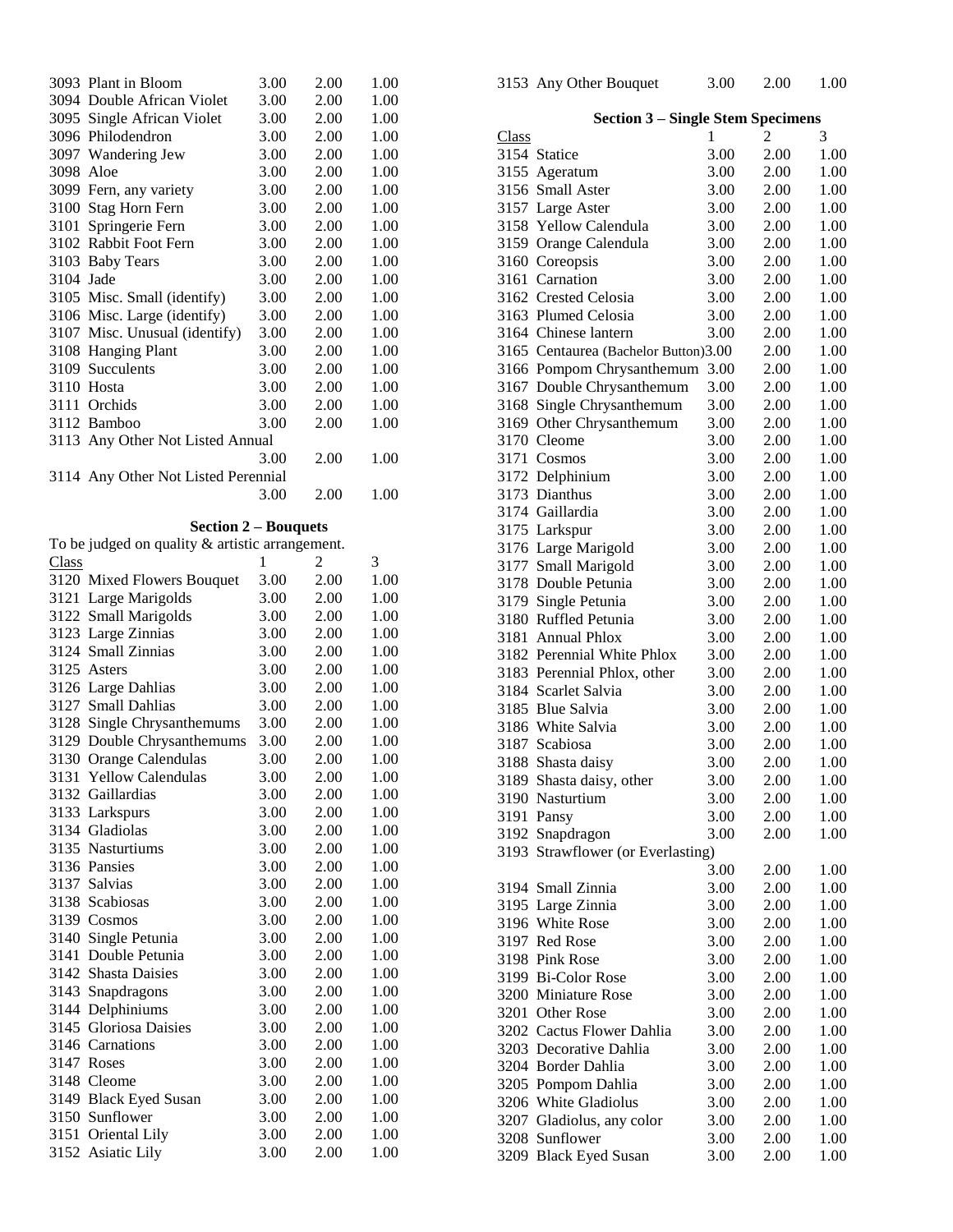| 3210 White Coneflower       | 3.00 | 2.00 | 1.00 |
|-----------------------------|------|------|------|
| 3211 Purple Coneflower      | 3.00 | 2.00 | 1.00 |
| 3212 Other Coneflower       | 3.00 | 2.00 | 1.00 |
| 3213 Oriental Lily          | 3.00 | 2.00 | 1.00 |
| 3214 Asiatic Lily           | 3.00 | 2.00 | 1.00 |
| 3215 Trumpet Lily           | 3.00 | 2.00 | 1.00 |
| 3216 Other Lily             | 3.00 | 2.00 | 1.00 |
| 3217 Corel Bell             | 3.00 | 2.00 | 1.00 |
| 3218 Astilbe                | 3.00 | 2.00 | 1.00 |
| 3219 Clematis               | 3.00 | 2.00 | 1.00 |
| 3220 White Hydrangea        | 3.00 | 2.00 | 1.00 |
| 3221 Colored Hydrangea      | 3.00 | 2.00 | 1.00 |
| 3222 Other Hydrangea        | 3.00 | 2.00 | 1.00 |
| 3223 Rebicka/Gloriosa Daisy | 3.00 | 2.00 | 1.00 |
| 3224 Miniature Gladiolus    | 3.00 | 2.00 | 1.00 |
| 3225 Small Alliums          | 3.00 | 2.00 | 1.00 |
| 3226 Purple Alliums         | 3.00 | 2.00 | 1.00 |
| 3227 Other Alliums          | 3.00 | 2.00 | 1.00 |
| 3228 Any Other Perennial    | 3.00 | 2.00 | 1.00 |
| 3229 Any Other Annual       | 3.00 | 2.00 | 1.00 |

#### **Section 4 – Miscellaneous Displays**

| Class |                                               |      | $\mathcal{D}_{\mathcal{L}}$ | 3    |
|-------|-----------------------------------------------|------|-----------------------------|------|
|       | 3235 Display of Cacti, 4 plants 3.00          |      | 2.00                        | 1.00 |
|       | 3236 Display of Succulents, 4 plants 3.00     |      | 2.00                        | 1.00 |
|       | 3237 Cut Flowers, 7 varieties & 7 containers, |      |                             |      |
|       | tied together                                 | 3.00 | 2.00                        | 1.00 |
|       | 3238 Display of Plants, 5 varieties 3.00      |      | 2.00                        | 1.00 |
|       | 3239 Dish Gardens                             | 3.00 | 2.00                        | 1.00 |
|       | 3240 Table Arrangements                       | 3.00 | 2.00                        | 1.00 |
|       | 3241 Buffet Arrangements                      | 3.00 | 2.00                        | 1.00 |
|       | 3242 Terrariums (no cacti)                    | 3.00 | 2.00                        | 1.00 |
|       | 3243 Miniature Arrangement (not over 3" tall) |      |                             |      |
|       |                                               | 3.00 | 2.00                        | 1.00 |
|       | 3244 Dried Arrangement (no silk flowers)      |      |                             |      |
|       |                                               | 3.00 | 2.00                        | 1.00 |
|       | 3245 Miniature Arrangement (3-5" tall)        |      |                             |      |
|       |                                               | 3.00 | 2.00                        | 1.00 |
|       | 3246 Display of Herbs, 3 or more 3.00         |      | 2.00                        | 1.00 |
|       | 3247 Basket Arrangements                      | 3.00 | 2.00                        | 1.00 |
|       | 3248 Fairy Garden                             | 3.00 | 2.00                        | 1.00 |
|       |                                               |      |                             |      |

#### **Section 5 – Branches**

| Class |                               |      | $\mathcal{L}$ | 3    |
|-------|-------------------------------|------|---------------|------|
|       | 3250 Flowering                | 3.00 | 2.00          | 1.00 |
|       | 3251 Non-Flowering            | 3.00 | 2.00          | 1.00 |
|       | 3252 White Butterfly          | 3.00 | 2.00          | 1.00 |
|       | 3253 Color Butterfly          | 3.00 | 2.00          | 1.00 |
|       | 3254 Butterfly, other variety | 3.00 | 2.00          | 1.00 |
|       | 3255 Smoke Bush               | 3.00 | 2.00          | 1.00 |
|       | 3256 Bamboo                   | 3.00 | 2.00          | 1.00 |

#### **Section 6 – Wreath**

Can be ready made wreath, created & decorated with natural materials.

| Class                   |      |      | 3    |
|-------------------------|------|------|------|
| 3260 Fresh Flowers      | 3.00 | 2.00 | 1.00 |
| 3261 Living             | 3.00 | 2.00 | 1.00 |
| 3262 Pine or Pine Cones | 3.00 | 2.00 | 1.00 |
| 3263 Dried Flowers      | 3.00 | 2.00 | 1.00 |
| 3264 Other all Natural  | 3.00 | 2.00 | 1.00 |

|                                 |                                     | эссион <i>I –</i> поэса |      |      |  |
|---------------------------------|-------------------------------------|-------------------------|------|------|--|
| Class                           |                                     | 1                       | 2    | 3    |  |
|                                 | 3270 Large, Single Leaf             | 3.00                    | 2.00 | 1.00 |  |
|                                 | 3271 Small, Single Leaf             | 3.00                    | 2.00 | 1.00 |  |
|                                 | 3272 Miniature Leaf                 | 3.00                    | 2.00 | 1.00 |  |
|                                 | 3273 Best Color                     | 3.00                    | 2.00 | 1.00 |  |
|                                 | 3274 Three Specimens                | 3.00                    | 2.00 | 1.00 |  |
| <b>Section 8 – Water Plants</b> |                                     |                         |      |      |  |
| Class                           |                                     | 1                       | 2    | 3    |  |
|                                 | 3275 Flowering                      | 3.00                    | 2.00 | 1.00 |  |
|                                 | 3276 Non-Flowering                  | 3.00                    | 2.00 | 1.00 |  |
|                                 |                                     |                         |      |      |  |
|                                 | <b>Section 9 – Gardeners Album</b>  |                         |      |      |  |
| <u>Class</u>                    |                                     | 1                       | 2    | 3    |  |
|                                 | 3277 Scrapbook                      | 3.00                    | 2.00 | 1.00 |  |
|                                 | 3278 Journal                        | 3.00                    | 2.00 | 1.00 |  |
|                                 | 3279 Photo Album                    | 3.00                    | 2.00 | 1.00 |  |
|                                 | 3280 Any Other                      | 3.00                    | 2.00 | 1.00 |  |
|                                 | <b>Section 10 – Patio Container</b> |                         |      |      |  |
| Class                           |                                     | 1                       | 2    | 3    |  |
|                                 |                                     |                         |      |      |  |

**Section 7 – Hosta**

| <b>Crups</b> |                                     |      |      |      |
|--------------|-------------------------------------|------|------|------|
|              | 3281 Patio Garden, 3 or more plants |      |      |      |
|              |                                     | 3.00 | 2.00 | 1.00 |
|              |                                     |      |      |      |

### **Section 11 – Largest Display**

| Class                                            |      |      |      |
|--------------------------------------------------|------|------|------|
| 3282 Largest Display, 10 or more varieties – cut |      |      |      |
| flowers                                          | 3.00 | 2.00 | 1.00 |

#### **Section 12 – Artistic Arrangements**

Flower arrangement is the art of organizing the elements according to the principles of design to attain beauty, simplicity, expression and harmony.

1. Exhibitors are limited to two entries and may enter only one per class.

2. Classes are limited to three entries.

3. In all classes, flowers are to be featured; however, other plant material may be used.

4. Exhibitor must use a 3x5 card stating the interpretation of the class. Materials may be listed and flowers should be named. This card should be left with the exhibit, lower left side to aid the judges with their decision.

5. Use of dried or preserved materials is permitted and may be painted.

6. No artificial material may be used except artificial grapes.

7. Use of plant material protected by State Conservation laws is prohibited.

8. Exhibitors must supply their own containers, which may be any type unless otherwise noted.

9. All arrangements in niched displays may be scaled to a width of 27 inches and height of 32 inches. Exhibitor need not fill the area and may go above the background, if desired.

10. Color background or a low value gray-green will be furnished.

11. All plant materials must be kept fresh throughout the show. Lasting quality of materials should be considered when selecting materials.

12. Class reservations must be made two weeks in advance and will not be accepted the day of the show. Reservations may be made at **[office@masoncountyfairgrounds.com](mailto:office@masoncountyfairgrounds.com)**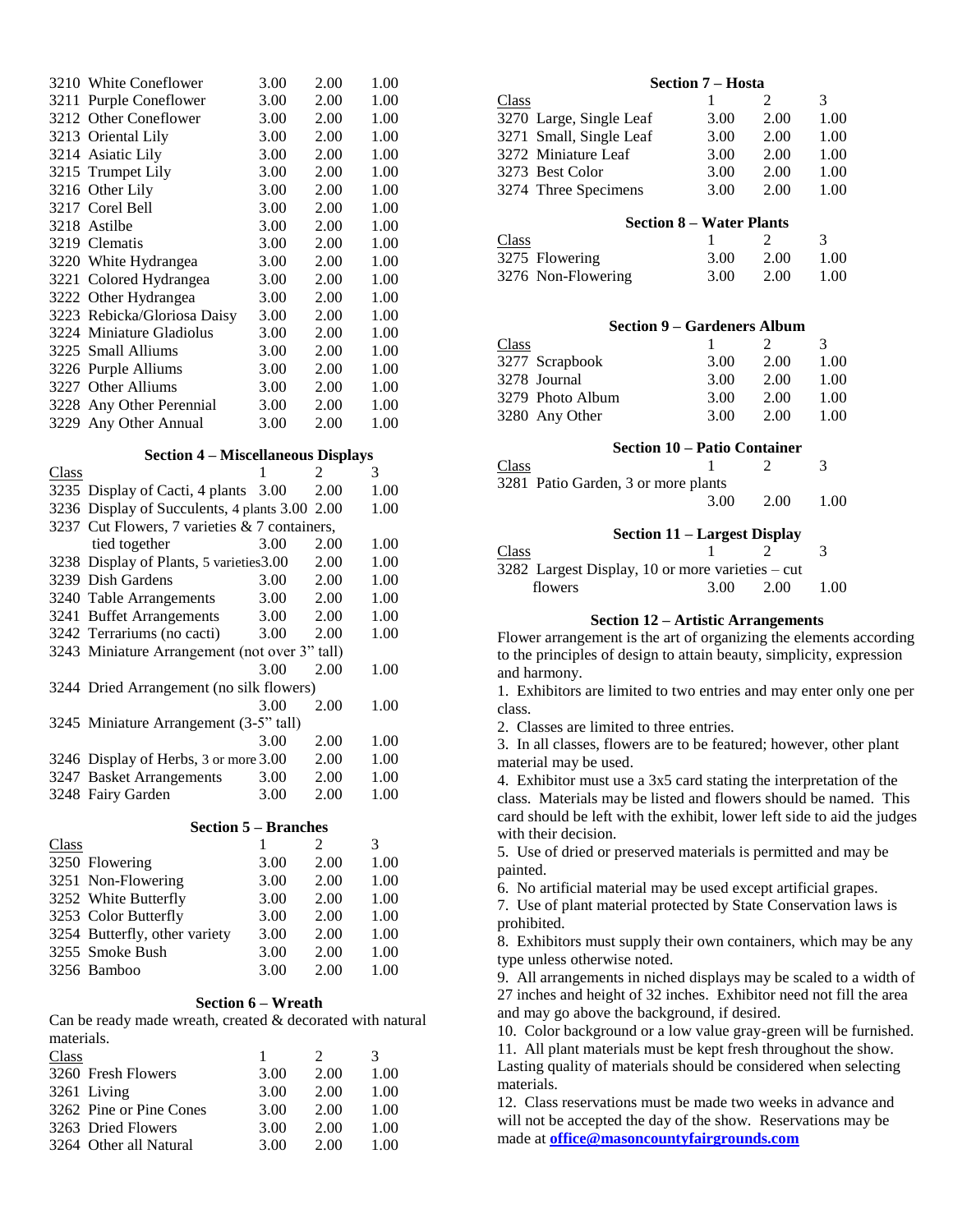Artistic arrangements will be judged on the following: Interpretation 25%; Design 20%; Distinction 20%; Color 15%; Relation of all material 15%; Condition 5%

#### **Seasons In the Sun**

| Class                                                         |                   |      |      |  |  |  |
|---------------------------------------------------------------|-------------------|------|------|--|--|--|
| $3283$ Winter – An arrangement of your choice using all white |                   |      |      |  |  |  |
| flowers. White or clear vase must be used. : KLWE FHVVRULHV   |                   |      |      |  |  |  |
| permitted.                                                    | $3.00 \quad 2.00$ | 1.00 |      |  |  |  |
| 3284 Spring – An arrangement of your choice depicting the     |                   |      |      |  |  |  |
| planting season. Accessories permitted.                       |                   |      |      |  |  |  |
|                                                               | 3.00              | 2.00 | 1.00 |  |  |  |
| 3285 Summer – An arrangement of your choice depicting a       |                   |      |      |  |  |  |
| summer activity. Accessories permitted.                       |                   |      |      |  |  |  |
|                                                               | 3.00              | 2.00 | 1.00 |  |  |  |
| 3286 Autumn – An arrangement of your choice depicting harvest |                   |      |      |  |  |  |
| time. Flowers and fruits or vegetables must be used. No       |                   |      |      |  |  |  |
| accessories permitted.                                        | 3.00              | 2.00 | 1.00 |  |  |  |

### **Department 48 – Open Class Horticulture**

### **Only one entry per class, per exhibitor.**

1. All fruits must be plainly and correctly labeled with variety.

2. Unsightly exhibits may be removed from table.

### **Section 1 - Apples on Plates (5 Specimens)**

 Plates of fruit will be judged on the following: Conformation 20%; Size 10%; Color 20%; Uniformity 20%; Freedom from Blemishes 30%

| Class |                              | 1    | 2    | 3    |
|-------|------------------------------|------|------|------|
|       | 3287 McIntosh                | 3.00 | 2.00 | 1.00 |
|       | 3288 Empire                  | 3.00 | 2.00 | 1.00 |
|       | 3289 Greening (Rhode Island) | 3.00 | 2.00 | 1.00 |
|       | 3290 Jonathan                | 3.00 | 2.00 | 1.00 |
|       | 3291 Paula Red               | 3.00 | 2.00 | 1.00 |
|       | 3292 Mac Spur                | 3.00 | 2.00 | 1.00 |
|       | 3293 Mustu                   | 3.00 | 2.00 | 1.00 |
|       | 3294 Northern Spies          | 3.00 | 2.00 | 1.00 |
|       | 3295 Courtland               | 3.00 | 2.00 | 1.00 |
|       | 3296 Rome                    | 3.00 | 2.00 | 1.00 |
|       | 3297 Red Delicious           | 3.00 | 2.00 | 1.00 |
|       | 3298 Ida Red                 | 3.00 | 2.00 | 1.00 |
|       | 3299 Golden Delicious        | 3.00 | 2.00 | 1.00 |
|       | 3300 Hysop                   | 3.00 | 2.00 | 1.00 |
|       | 3301 Grimes                  | 3.00 | 2.00 | 1.00 |
|       | 3302 Any Other Not Listed    | 3.00 | 2.00 | 1.00 |

|       | <b>Section 2 - Apples in Flats</b> |      |      |      |  |
|-------|------------------------------------|------|------|------|--|
| Class |                                    |      | 2    | 3    |  |
|       | 3303 McIntosh                      | 3.00 | 2.00 | 1.00 |  |
|       | 3304 Empire                        | 3.00 | 2.00 | 1.00 |  |
|       | 3305 Greening (Rhode Island)       | 3.00 | 2.00 | 1.00 |  |
|       | 3306 Jonathan                      | 3.00 | 2.00 | 1.00 |  |
|       | 3307 Paula Red                     | 3.00 | 2.00 | 1.00 |  |
|       | 3308 Mac Spur                      | 3.00 | 2.00 | 1.00 |  |
|       | 3309 Mustu                         | 3.00 | 2.00 | 1.00 |  |
|       | 3310 Northern Spies                | 3.00 | 2.00 | 1.00 |  |
|       | 3311 Courtland                     | 3.00 | 2.00 | 1.00 |  |
|       | 3312 Rome                          | 3.00 | 2.00 | 1.00 |  |

| 3313 Red Delicious        | 3.00 | 2.00 | 1.00 |
|---------------------------|------|------|------|
| 3314 Ida Red              | 3.00 | 2.00 | 1.00 |
| 3315 Golden Delicious     | 3.00 | 2.00 | 1.00 |
| 3316 Hysop                | 3.00 | 2.00 | 1.00 |
| 3317 Grimes               | 3.00 | 2.00 | 1.00 |
| 3318 Any Other Not Listed | 3.00 | 2.00 | 1.00 |

### **Section 3 - Pears on Plates (5 Specimens)**

Plates of fruit will be judged on the following: Conformation 20%; Size 10%; Color 20%; Uniformity 20%; Freedom from Blemishes 30%

| т тесцоні поні віснівнез эо ⁄о |  |  |
|--------------------------------|--|--|
| Class                          |  |  |

|           | 3320 Bartlett             | 3.00 | 2.00 | 1.00 |
|-----------|---------------------------|------|------|------|
|           | 3321 Clapp Favorite       | 3.00 | 2.00 | 1.00 |
| 3322 Bosc |                           | 3.00 | 2.00 | 1.00 |
|           | 3323 Seckel               | 3.00 | 2.00 | 1.00 |
|           | 3324 Flemish Beauty       | 3.00 | 2.00 | 1.00 |
|           | 3325 Spartlett            | 3.00 | 2.00 | 1.00 |
|           | 3326 Any Other Not Listed | 3.00 | 2.00 | 1.00 |
|           |                           |      |      |      |

### **Section 4 - Pears in Flats**

| Class     |                           |      | $\mathcal{D}_{\cdot}$ | 3    |
|-----------|---------------------------|------|-----------------------|------|
|           | 3330 Bartlett             | 3.00 | 2.00                  | 1.00 |
|           | 3331 Clapp Favorite       | 3.00 | 2.00                  | 1.00 |
| 3332 Bosc |                           | 3.00 | 2.00                  | 1.00 |
|           | 3333 Seckel               | 3.00 | 2.00                  | 1.00 |
|           | 3334 Flemish Beauty       | 3.00 | 2.00                  | 1.00 |
|           | 3335 Spartlett            | 3.00 | 2.00                  | 1.00 |
|           | 3336 Any Other Not Listed | 3.00 | 2.00                  | 1.00 |

### **Section 5 - Peaches on Plates (5 Specimens)**

Plates of fruit will be judged on the following: Conformation 20%; Size 10%; Color 20%; Uniformity 20%; Freedom from Blemishes 30%

|       | <b>FIEE</b> FIEED IN THE DIENTISITES 50% |      |      |      |
|-------|------------------------------------------|------|------|------|
| Class |                                          |      | 2    | 3    |
|       | 3340 Harbelle                            | 3.00 | 2.00 | 1.00 |
|       | 3341 Harbrite                            | 3.00 | 2.00 | 1.00 |
|       | 3342 Baby Gold                           | 3.00 | 2.00 | 1.00 |
|       | 3343 Fair Haven                          | 3.00 | 2.00 | 1.00 |
|       | 3344 Red Haven                           | 3.00 | 2.00 | 1.00 |
|       | 3345 Glo Haven                           | 3.00 | 2.00 | 1.00 |
|       | 3346 Sun Cling                           | 3.00 | 2.00 | 1.00 |
|       | 3347 Amber Gem                           | 3.00 | 2.00 | 1.00 |
|       | 3348 Red Skin                            | 3.00 | 2.00 | 1.00 |
|       | 3349 Nectarine                           | 3.00 | 2.00 | 1.00 |
|       | 3350 Any Other Not Listed                | 3.00 | 2.00 | 1.00 |

| <b>Section 6 - Peaches in Flats</b> |                           |      |      |      |
|-------------------------------------|---------------------------|------|------|------|
| Class                               |                           |      | 2    | 3    |
|                                     | 3355 Harbelle             | 3.00 | 2.00 | 1.00 |
|                                     | 3356 Harbrite             | 3.00 | 2.00 | 1.00 |
|                                     | 3357 Baby Gold            | 3.00 | 2.00 | 1.00 |
|                                     | 3358 Fair Haven           | 3.00 | 2.00 | 1.00 |
|                                     | 3359 Red Haven            | 3.00 | 2.00 | 1.00 |
|                                     | 3360 Glo Haven            | 3.00 | 2.00 | 1.00 |
|                                     | 3361 Sun Cling            | 3.00 | 2.00 | 1.00 |
|                                     | 3362 Amber Gem            | 3.00 | 2.00 | 1.00 |
|                                     | 3363 Red Skin             | 3.00 | 2.00 | 1.00 |
|                                     | 3364 Nectarine            | 3.00 | 2.00 | 1.00 |
|                                     | 3365 Any Other Not Listed | 3.00 | 2.00 | 1.00 |
|                                     |                           |      |      |      |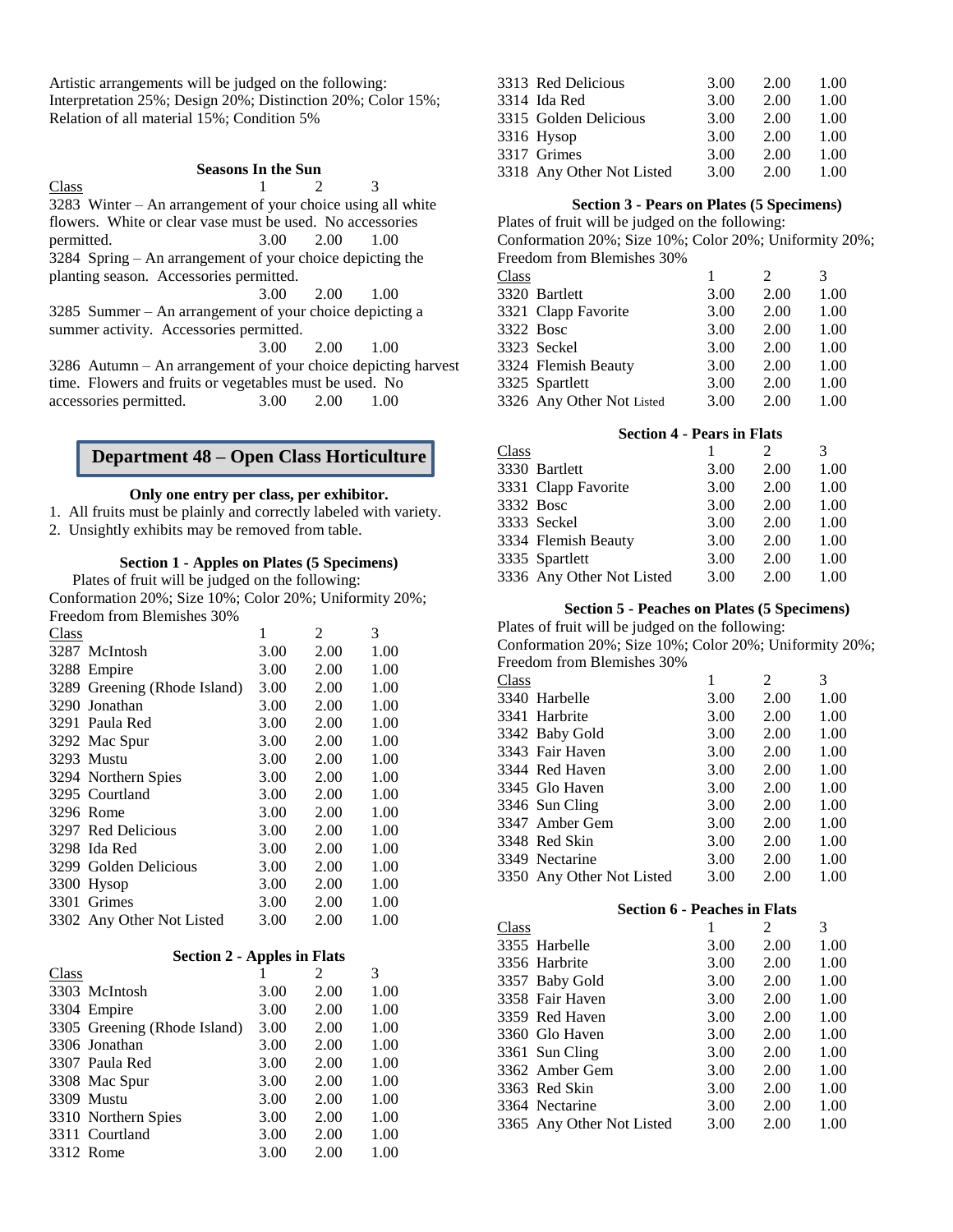### **Section 7 - Apricots on Plates (12 Specimens)**

Plates of fruit will be judged on the following:

Conformation 20%; Size 10%; Color 20%; Uniformity 20%; Freedom from Blemishes 30%

| Class             |                            |      |      |
|-------------------|----------------------------|------|------|
| 3370 Any Variety  | 3.00                       | 2.00 | 1.00 |
|                   | <b>Section 8 - Berries</b> |      |      |
| Class             |                            |      | 3    |
| 3375 Blackberries | 3.00                       | 2.00 | 100  |

| 1.00 |
|------|
| 1.00 |
| 1.00 |
| 1.00 |
|      |

### **Section 9 - Plums on Plates (12 Specimens)**

Plates of fruit will be judged on the following: Conformation 20%; Size 10%; Color 20%; Uniformity 20%; Freedom from Blemishes 30%

| Class |                           |      | 2    | 3    |
|-------|---------------------------|------|------|------|
|       | 3380 Bluefree             | 3.00 | 2.00 | 1.00 |
|       | 3381 Stanley Prune        | 3.00 | 2.00 | 1.00 |
|       | 3382 Damson               | 3.00 | 2.00 | 1.00 |
|       | 3383 Italian Prune        | 3.00 | 2.00 | 1.00 |
|       | 3384 Any Other Not Listed | 3.00 | 2.00 | 1.00 |

| <b>Section 10 - Plums in Flats</b> |                           |      |      |      |
|------------------------------------|---------------------------|------|------|------|
| Class                              |                           |      |      | 3    |
|                                    | 3390 Bluefree             | 3.00 | 2.00 | 1.00 |
|                                    | 3391 Stanley Prune        | 3.00 | 2.00 | 1.00 |
|                                    | 3392 Damson               | 3.00 | 2.00 | 1.00 |
|                                    | 3393 Italian Prune        | 3.00 | 2.00 | 1.00 |
|                                    | 3394 Any Other Not Listed | 3.00 | 2.00 | 1.00 |

| Class            |                   |      |
|------------------|-------------------|------|
| 3400 Any Variety | $3.00 \quad 2.00$ | 1.00 |

### **Section 12 - Grapes on Plates**

| Plates of fruit will be judged on the following:       |      |                             |      |  |
|--------------------------------------------------------|------|-----------------------------|------|--|
| Conformation 20%; Size 10%; Color 20%; Uniformity 20%; |      |                             |      |  |
| Freedom from Blemishes 30%                             |      |                             |      |  |
| Class                                                  |      | $\mathcal{D}_{\mathcal{L}}$ | 3    |  |
| 3405 Concord                                           | 3.00 | 2.00                        | 1.00 |  |
| 3406 Delaware                                          | 3.00 | 2.00                        | 1.00 |  |
| 3407 Niagara                                           | 3.00 | 2.00                        | 1.00 |  |
| 3408 Fredonia                                          | 3.00 | 2.00                        | 1.00 |  |
| 3409 Any Other Variety                                 | 3.00 | 2.00                        | 1.00 |  |
|                                                        |      |                             |      |  |

### **Section 13 - Fruit Display**

Must be more than one variety of fruit and not less than the equivalent of six flats.<br>Class Class  $1 \t 2 \t 3$ 

| Class                                         | $\perp$ $\perp$ $\perp$ $\perp$ |  |
|-----------------------------------------------|---------------------------------|--|
| 3412 Original Display of Fruit 3.00 2.00 1.00 |                                 |  |
|                                               |                                 |  |

| Section 14 - Beans (12 pods) |  |  |
|------------------------------|--|--|
|                              |  |  |

| Class |                     |      |      |      |
|-------|---------------------|------|------|------|
|       | 3415 Purple Royalty | 3.00 | 2.00 | 1.00 |
|       | 3416 Green Pod      | 3.00 | 2.00 | 1.00 |
|       | 3417 Italian        | 3.00 | 2.00 | 1.00 |
|       | 3418 Lima           | 3.00 | 2.00 | 1.00 |
|       | 3419 Yellow Wax     | 3.00 | 2.00 | 1.00 |

|              | Section 15 - Beets (6 roots)               |                          |                |      |
|--------------|--------------------------------------------|--------------------------|----------------|------|
| <b>Class</b> |                                            | 1                        | 2              | 3    |
|              | 3422 Any Variety                           | 3.00                     | 2.00           | 1.00 |
|              |                                            |                          |                |      |
|              | Section 16 - Broccoli (1 head)             |                          |                |      |
| Class        |                                            | 1                        | 2              | 3    |
|              | 3425 Any Variety                           | 3.00                     | 2.00           | 1.00 |
|              |                                            |                          |                |      |
|              | <b>Section 17 - Cabbage</b>                |                          |                |      |
| <b>Class</b> |                                            | 1                        | 2              | 3    |
|              | 3430 Ball head                             | 3.00                     | 2.00           | 1.00 |
|              | 3431 Chinese                               | 3.00                     | 2.00           | 1.00 |
|              | 3432 Savory                                | 3.00                     | 2.00           | 1.00 |
| 3433 Red     |                                            | 3.00                     | 2.00           | 1.00 |
|              | 3434 Any Other Variety                     | 3.00                     | 2.00           | 1.00 |
|              |                                            |                          |                |      |
|              | Section 18 - Carrots (6)                   |                          |                |      |
| Class        |                                            | 1                        | 2              | 3    |
|              | 3438 Long                                  | 3.00                     | 2.00           | 1.00 |
|              | 3439 Half Long                             | 3.00                     | 2.00           | 1.00 |
|              | 3440 Short                                 | 3.00                     | 2.00           | 1.00 |
|              |                                            |                          |                |      |
|              | Section 19 - Cauliflower (1 head)          |                          |                |      |
| Class        |                                            | 1                        | 2              | 3    |
|              | 3445 Any Variety                           | 3.00                     | 2.00           | 1.00 |
|              |                                            |                          |                |      |
|              | <b>Section 20 - Cucumbers</b>              |                          |                |      |
| <b>Class</b> |                                            | 1                        | 2              | 3    |
|              | 3450 Slicing, 6 any variety                | 3.00                     | 2.00           | 1.00 |
|              | 3451 Pickling, 12 any variety              | 3.00                     | 2.00           | 1.00 |
|              | 3452 Dill Pickling, 6                      | 3.00                     | 2.00           | 1.00 |
|              | 3453 Burpless longs, 6                     | 3.00                     | 2.00           | 1.00 |
|              | 3454 Novelty, 6                            | 3.00                     | 2.00           | 1.00 |
|              |                                            |                          |                |      |
|              | <b>Section 21 - Egg Plant (1 specimen)</b> |                          |                |      |
| Class        |                                            | 1                        | 2              | 3    |
|              | 3460 Any Variety                           | 3.00                     | 2.00           | 1.00 |
|              |                                            |                          |                |      |
|              | <b>Section 23 - Gourds</b>                 |                          |                |      |
| Class        |                                            | 1                        | 2              | 3    |
|              | 3465 Display of Gourds, 6-12               | 3.00                     | 2.00           | 1.00 |
|              | <b>Section 24 - Herbs</b>                  |                          |                |      |
| Class        |                                            | 1                        | $\overline{c}$ | 3    |
|              |                                            | 3.00                     | 2.00           | 1.00 |
|              | 3470 Any Variety                           |                          |                |      |
|              | 3471 Display of Herbs, 8 varieties or more |                          |                |      |
|              |                                            | 3.00                     | 2.00           | 1.00 |
|              |                                            | <b>Section 25 - Kale</b> |                |      |
| Class        |                                            | 1                        | 2              | 3    |
|              | 3475 Any Variety, 1 plant, no roots        |                          |                |      |
|              |                                            | 3.00                     | 2.00           | 1.00 |
|              |                                            |                          |                |      |
|              | Section 26 - Kohlrabi                      |                          |                |      |
| Class        |                                            | 1                        | 2              | 3    |
|              | 3480 Purple - 3                            | 3.00                     | 2.00           | 1.00 |
|              | 3481 White - 3                             | 3.00                     | 2.00           | 1.00 |
|              |                                            |                          |                |      |
|              | <b>Section 27 - Lettuce</b>                |                          |                |      |
| Class        |                                            | 1                        | 2              | 3    |
|              | 3485 Lettuce, any variety, 1 head 3.00     |                          | 2.00           | 1.00 |
|              | 3486 Endive                                | 3.00                     | 2.00           | 1.00 |
|              | 3487 Leaf, any variety, 1 bunch 3.00       |                          | 2.00           | 1.00 |
|              |                                            |                          |                |      |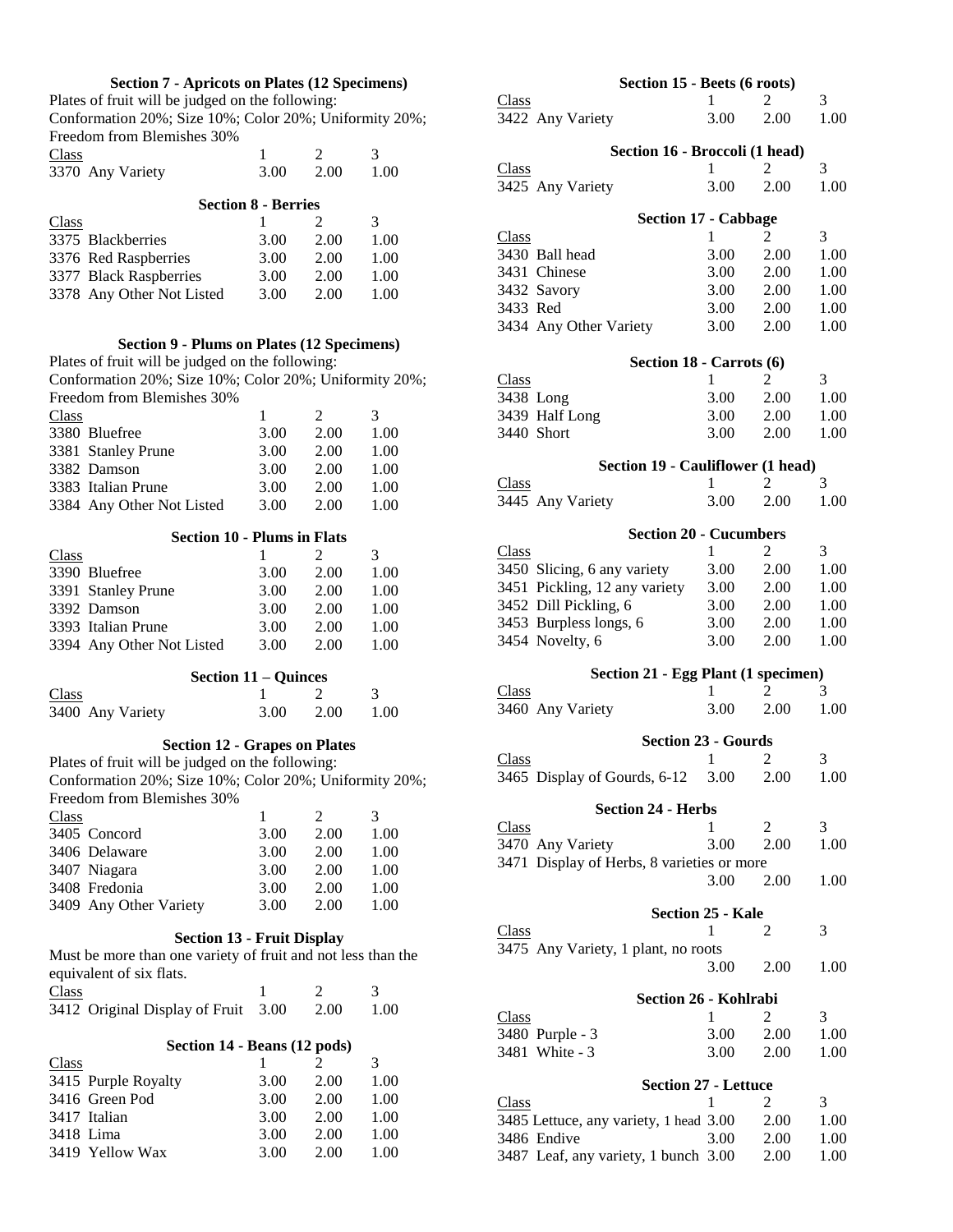| Section 28 - Melons (1 specimen)                |           |           |              |
|-------------------------------------------------|-----------|-----------|--------------|
| Class                                           | 1         | 2         | 3            |
| 3490 Cantaloupe                                 | 3.00      | 2.00      | 1.00         |
| 3491 Honey Dew                                  | 3.00      | 2.00      | 1.00         |
| 3492 Crenshaw                                   | 3.00      | 2.00      | 1.00         |
| 3493 Citron                                     | 3.00      | 2.00      | 1.00         |
| 3494 Oblong Watermelon                          | 3.00      | 2.00      | 1.00         |
| 3495 Round Watermelon                           | 3.00      | 2.00      | 1.00         |
| 3496 Any Other Variety                          | 3.00      | 2.00      | 1.00         |
|                                                 |           |           |              |
| Section 29 - Onions (3 specimens)               |           |           |              |
| <b>Class</b>                                    | 1<br>3.00 | 2<br>2.00 | 3            |
| 3500 White Globe<br>3501<br><b>Yellow Globe</b> | 3.00      | 2.00      | 1.00<br>1.00 |
| 3502 Red Globe                                  | 3.00      | 2.00      | 1.00         |
| 3503 Bermuda                                    | 3.00      | 2.00      | 1.00         |
| 3504 Spanish Onions                             | 3.00      | 2.00      | 1.00         |
| 3505 Any Other Variety                          | 3.00      | 2.00      | 1.00         |
|                                                 |           |           |              |
| <b>Section 30 - Parsnips (6 specimens)</b>      |           |           |              |
| <b>Class</b>                                    | 1         | 2         | 3            |
| 3510 Any Variety                                | 3.00      | 2.00      | 1.00         |
| <b>Section 31 - Peppers</b>                     |           |           |              |
| Class                                           | 1         | 2         | 3            |
| 3515 Bell Peppers, 3                            | 3.00      | 2.00      | 1.00         |
| 3516 Yellow Banana, 6                           | 3.00      | 2.00      | 1.00         |
| 3517 Pimento, 6                                 | 3.00      | 2.00      | 1.00         |
| 3518 Hungarian Way, 6                           | 3.00      | 2.00      | 1.00         |
| 3519 Jalapeno, 6                                | 3.00      | 2.00      | 1.00         |
| 3520 Cayenne, 6                                 | 3.00      | 2.00      | 1.00         |
| 3521 Chili, 12                                  | 3.00      | 2.00      | 1.00         |
| 3522 Any Other Variety, 6                       | 3.00      | 2.00      | 1.00         |
| <b>Section 32 - Pumpkins (1 specimen)</b>       |           |           |              |
| Class                                           | 1         | 2         | 3            |
| 3525 Jack-O-Lantern                             | 3.00      | 2.00      | 1.00         |
| 3526 Pie Pumpkin (sm sugar)                     | 3.00      | 2.00      | 1.00         |
| 3527 Largest Pumpkin                            | 3.00      | 2.00      | 1.00         |
|                                                 |           |           |              |
| Section 33 - Radishes (6 roots)<br>Class        | 1         | 2         | 3            |
| 3530 Red                                        | 3.00      | 2.00      | 1.00         |
| 3531 White                                      | 3.00      | 2.00      | 1.00         |
|                                                 |           |           |              |
| Section 34 - Rutabaga (3 roots)                 |           |           |              |
| Class                                           | 1         | 2         | 3            |
| 3535 Any Variety                                | 3.00      | 2.00      | 1.00         |
| Section 35 - Peas (12 pods)                     |           |           |              |
| <b>Class</b>                                    | 1         | 2         | 3            |
| 3540 Green Pod                                  | 3.00      | 2.00      | 1.00         |
| 3541 Snow                                       | 3.00      | 2.00      | 1.00         |
| 3542 Any Other Variety                          | 3.00      | 2.00      | 1.00         |
| Section 36 - Squash (1 specimen)                |           |           |              |
| <b>Class</b>                                    | 1         | 2         | 3            |
| 3545 Green Hubbard                              | 3.00      | 2.00      | 1.00         |
| 3546 Glue Hubbard                               | 3.00      | 2.00      | 1.00         |
| 3547 Golden Hubbard                             | 3.00      | 2.00      | 1.00         |
| 3548 Buttercup                                  | 3.00      | 2.00      | 1.00         |
| 3549 Butternut                                  | 3.00      | 2.00      | 1.00         |
| 3550 Acorn or Table Queen                       | 3.00      | 2.00      | 1.00         |

| 3551<br>Other Winter (specify)               | 3.00 | 2.00           | 1.00 |
|----------------------------------------------|------|----------------|------|
| Other Summer (specify)<br>3552               | 3.00 | 2.00           | 1.00 |
| 3553 Zucchini                                | 3.00 | 2.00           | 1.00 |
| 3554 Yellow Crookneck                        | 3.00 | 2.00           | 1.00 |
| 3555 Yellow Straighneck                      | 3.00 | 2.00           | 1.00 |
| 3556 Patty Pan                               | 3.00 | 2.00           | 1.00 |
| Banana Squash<br>3557                        | 3.00 | 2.00           | 1.00 |
| 3558 Delicata                                | 3.00 | 2.00           | 1.00 |
| Section 37 - Corn (5 ears w/ husks)          |      |                |      |
| Class                                        | 1    | 2              | 3    |
| 3560 Bi-Color                                | 3.00 | 2.00           | 1.00 |
| 3561 White                                   | 3.00 | 2.00           | 1.00 |
| 3562 Yellow                                  | 3.00 | 2.00           | 1.00 |
| Section 38 - Swiss Chard (1 bunch, no roots) |      |                |      |
| Class                                        | 1    | 2              | 3    |
| 3565 Green                                   | 3.00 | 2.00           | 1.00 |
| 3566 Red                                     | 3.00 | 2.00           | 1.00 |
| Section 39 - Spinach (1 bunch, no roots)     |      |                |      |
| Class                                        | 1    | 2              | 3    |
| 3570 Any Variety                             | 3.00 | 2.00           | 1.00 |
| <b>Section 40 - Tomatoes</b>                 |      |                |      |
| Class                                        | 1    | $\overline{2}$ | 3    |
| 3575 Red, 6                                  | 3.00 | 2.00           | 1.00 |
| 3576 Yellow, 6                               | 3.00 | 2.00           | 1.00 |
| 3577 Red Italian, 6                          | 3.00 | 2.00           | 1.00 |
| 3578 Small Yellow Salad, 10                  | 3.00 | 2.00           | 1.00 |
| 3579 Small Red Salad, 10                     | 3.00 | 2.00           | 1.00 |
| Section 41 - Turnips (6 roots)               |      |                |      |
| Class                                        | 1    | 2              | 3    |
| 3582 Any Variety                             | 3.00 | 2.00           | 1.00 |
| <b>Section 43 - Miscellaneous</b>            |      |                |      |
| Class                                        | 1    | 2              | 3    |
| 3585 Any Variety                             | 3.00 | 2.00           | 1.00 |
| <b>Section 44 - Green Thumb Gardener</b>     |      |                |      |
| Class                                        | 1    | 2              | 3    |
| 3588 Display of 10 or more varieties         |      |                |      |
|                                              | 3.00 | 2.00           | 1.00 |

### **Department 49 - Open Class Organizations**

### **Only one entry per class, per exhibitor. Section 1 - Educational Exhibits or Projects**  $\frac{\text{Class}}{1}$ 3590 Educational Exhibit by Group 3.00 2.00 1.00 3591 Best Educational Exhibit by Individual 3.00 2.00 1.00 3592 Collection that Tells a Story 3.00 2.00 1.00 3593 Best Commercial Exhibit Plaque Plaque Plaque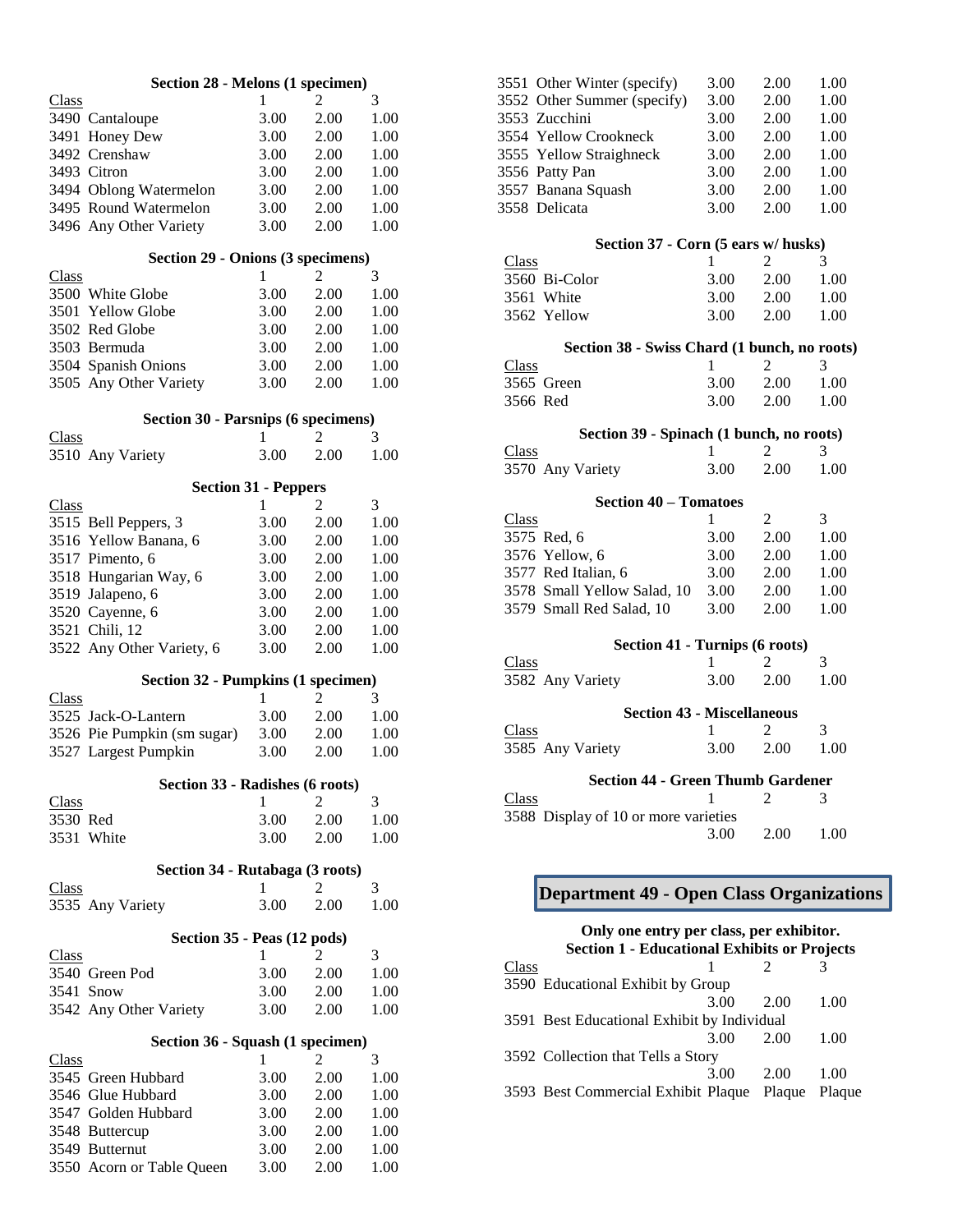**Department 50 - Homemaker**

Class  $1 \t 2 \t 3$ 1999 Homemaker of the year Special Awards (See description below)

# **2022 Homemaker of the Year WESTERN MICHIGAN FAIR'S HOMEMAKER OF THE YEAR COMPETITION**

Applicant must enter one item in at least 5 of 8 categories.

● Needlework ● Culinary Arts ● Agriculture

● Fine Arts ● Horticulture (fruits or vegetables)

● Folk Arts ● Photography ● Floriculture

Open to residents of Mason County, Oceana County, Manistee County, and Lake County.

Open to adults (men or women) 20 yrs. of age or older.

1. Applicant must select the appropriate homemaker class on their registration form (Dept. 50 Class 1999)

2. Must have good showing of winning awards. Points system will be used to determine placings.

3. May not exhibit items displayed in the last three consecutive fairs.

4. All entries must be made by the exhibitor

5. Previous winners are not eligible to compete the year after they have won.

# **AWARDS**

**1st Prize \$100, Rosette, Sash and Gifts 2nd Prize \$75 and Rosette 3rd Prize \$50 and Rosette 4th Prize \$25 and Rosette 5th Prize \$25 and Rosette 6th Prize \$25 and Rosette**

**THE 2022 HOMEMAKER OF THE YEAR WILL BE ANNOUNCED WEDNESDAY, AUGUST 10 TH at 5:30PM in front of the Domestics Arts Building. Pictures and reception to follow homemaker announcement.**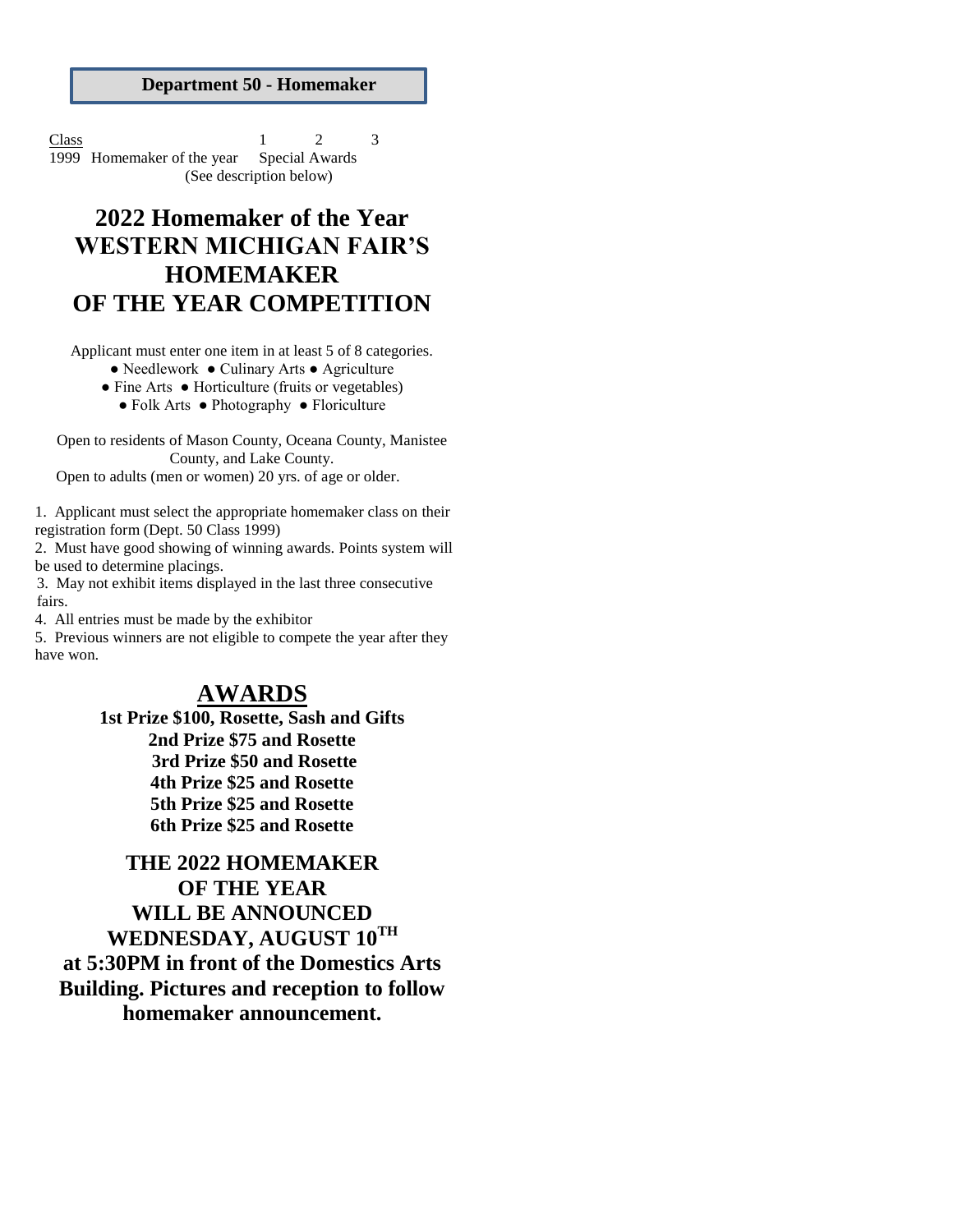### **EXHIBITOR/PARENT CODE OF CONDUCT**

PROJECT ANIMAL CERTIFICATION: We certifiy that we have not administered to the animal(s), nor will it receive, any substance not approved by the Federal Food and Drug Administration (FDA), the United States Department of Agriculture (USDA) and/or the Count the exhibition is being helpd in, or at the Western Michigan Fair for slaughter/breeding/stock/exhibition animals. This includes, but is not limited to, diuretics, steroids, repartitioning agents, tranquilizers and analgesics. We also certifiy that, with a respect to slaughter animals that no illegal use of approved chemicals/compounds has taken place and that the applicable withdrawl period recognized by the FDA has expired prior to shipping out of market livestock or any and all approved chemicals.compounds administered.

We acknowledge and accept the fact that all animals entered at the Western Michigan Fair may be subject to blood, urine, and tissue tests, and that the Fair reserves the right to disqualify any animals, either live or slaughtered, found in violation of the use of drugs, chemicals, or feed additives as described above in the Western Michigan Premium Fair Book. Disqualifications will result in the placing(s) of the animal in question being voided, the forfeiture of any and all ribbons/trophies/special awards earned with the animal(s); the assessment of a fine against the total premiums due equal in the amount to the premium(s) earned and with the animal(s): voiding the sale(s) if the animal(s) has been sold at any sale that occures at the Western Michigan Fairgrounds. We will allow the designated tester/veterinarian to draw any and all samples deemed appropriate from our animals.

We will indemnify and hold harmless the Western Michigan Fair and all of its sponsors and assisting organizations and their employees and agents, against all legal or other proceedings in connection with said testing procedures. We will indemnify and hold harmless the Western Michigan Fair and its sponsors and assisting organizations against all claims of injury to the animal and any damage or injury to any persons or property caused by the animal.

**PROJECT ANIMAL CARE**: We the signed exhibitor, leader, parent/guardian, have read and acknowledge, accept and will abide by all the animal care, housing and maintenance rules set forth in the Western Michigan Fair Premium Book, all rules, set forth by the department and the appropriate species rule books.

We acknowledge that the above-mentioned animal(s) have been under proper daily care since the initial tagging or project registration date. Proper care (feeding, handling, etc.) of the project animals and maintenance (cleanliness, neatness, etc.) of the assigned fair housing is the responsibility of the exhibitor. Project animals must be cared for in accordance with the commonly accepted feeding/handling practices, and the animals pen/stall cleaned and bedded by 10:00 AM daily and additional cleanings if needed. Proper care and maintenance of all animals and their assigned housing area will be monitored by the appropriate species Department Superintendent of the Fair.

conduct ourselves with honesty, integrity and good sportsmanship. We will treat all fair and livestock show management personnel, fair officials, judges and exhibitors with courtesy, cooperation and respect and shall not direct abusive or threatening conduct towards them. Furthermore, we will not direct criticism or interference with fair and livestock show management personnel, fair officials, judges and exhibitors in conducting the activities associated with the event. We understand that any conduct that is contrary to these items will be brought before the Fair Board for review and may result in the disqualification of individual people and the animal(s) from the activities associated with the Western Michigan Fair.

#### **ETHICAL AND HUMANE TREATMENT OF ANIMALS:** We

acknowledge that the inhumane filling, showing and/or handling practices or devices shall not be used. Furthermore, surgery, injections, or application of a foreign material under and/or into the flesh of the animal to physiologically of physical change the natural contour of conformation of the animal is illegal. The use of showing and/or handling practices or devices such as striking animals to cause swelling, using electrical contrivance, insertion of foreign material in the animal or other such practices (icing) are not acceptable and will be prohibited. Violation of the above mentioned items could result in the disqualification of the animal and/or the exhibitor.

We acknowledge and accept the fact that the Department Superintendent for a given animal species and the Western Michigan Fair Board may authorize the examination of a given animal for the identification purposes and/or health related concerns in our absence, including obtaining the temperature of the animal.

#### **EXHIBITOR AGREEMENT:**

I certify that all of my animal projects are drug free by Federal Food and Drug Administration standards. I have followed all withdrawal substances used, practiced good animal husbandry, and my project has been ethically and humanly cared for. I acknowledge and accept the fact that my animals may be subject to drug residue testing. Upon a positive confirmation, forfeiture of all prize monies, sale and/or market value, premium(s), and trophies will be the forfeiture penalty. My parent(s), or guardian(s) assume equal responsibility for following these and the other prescribed guidelines set by the Western Michigan Fair Board of Directors and Superintendents for these projects.

Youth Member Signature

Date

\_\_\_\_\_\_\_\_\_\_\_\_\_\_\_\_\_\_\_\_\_\_\_\_\_\_

Parent/Guardian Signature

\_\_\_\_\_\_\_\_\_\_\_\_\_\_\_\_\_\_\_\_\_\_\_\_\_\_\_ Date

Signatures are required or registration will be considered incomplete

### **COMPLAINT APPEALS PROCESS**

. Any exhibitor may file a written complaint regarding any of the following:

- Conflict of interest of the judge
- Disqualification of an exhibit or exhibitor
- Exhibitor, group leader or superintendent's behavior
- Eligibility of exhibit
- Leader**,** Parent or Exhibitor may not file a complaint or appeal on judging results. All judging results are final.

#### **The procedure for filing such a complaint/appeal shall be:**

- Exhibitors are allowed to file a written complaint within 10 days after the end of fair, mailed to Western Michigan Fair P.O. Box 153 Scottville, MI 49454, accompanied by a complaint fee of \$25, which is Non-Refundable.
- 2. The exhibitor will be notified in writing by the
- Western Michigan Fair of receipt of his/her complaint/appeal. 3. The complaint/appeals committee shall consist of the
- Executive Board and the Area Superintendent of Chairperson of the Western Michigan Fair.
- 4. The committee shall meet to review all written complaints/appeals within 15 days of receipt.
- 5. The committee shall investigate on a per case basis by contacting all parties involved to ask questions and clarify details of the incident, as well as, reviewing rules and pertinent documentation.
- 6. The committee shall meet within 15 days of the review meeting to discuss the information obtained through the investigation process and will make a final decision regarding the complaint/appeal. The exhibitor will be notified in writing of the committee's decision within 5 days of this meeting.
- 7. The leader, parent, or exhibitor may make an appeal to the Michigan Department of Agriculture, Department of Fairs, Exhibitions, and Racking P.O Box 30017, Lansing, MI 48909 within 45 days of filing the initial complaint/appeal if the exhibitor is not satisfied with the Western Michigan Fair's decision. The department shall have 60 days after the receipt of any appropriately filed complain/appeal to investigate the complaint/appeal, and shall issue a finding of the fact and notice of department action and pay recommended actions for the Western Michigan Fair.